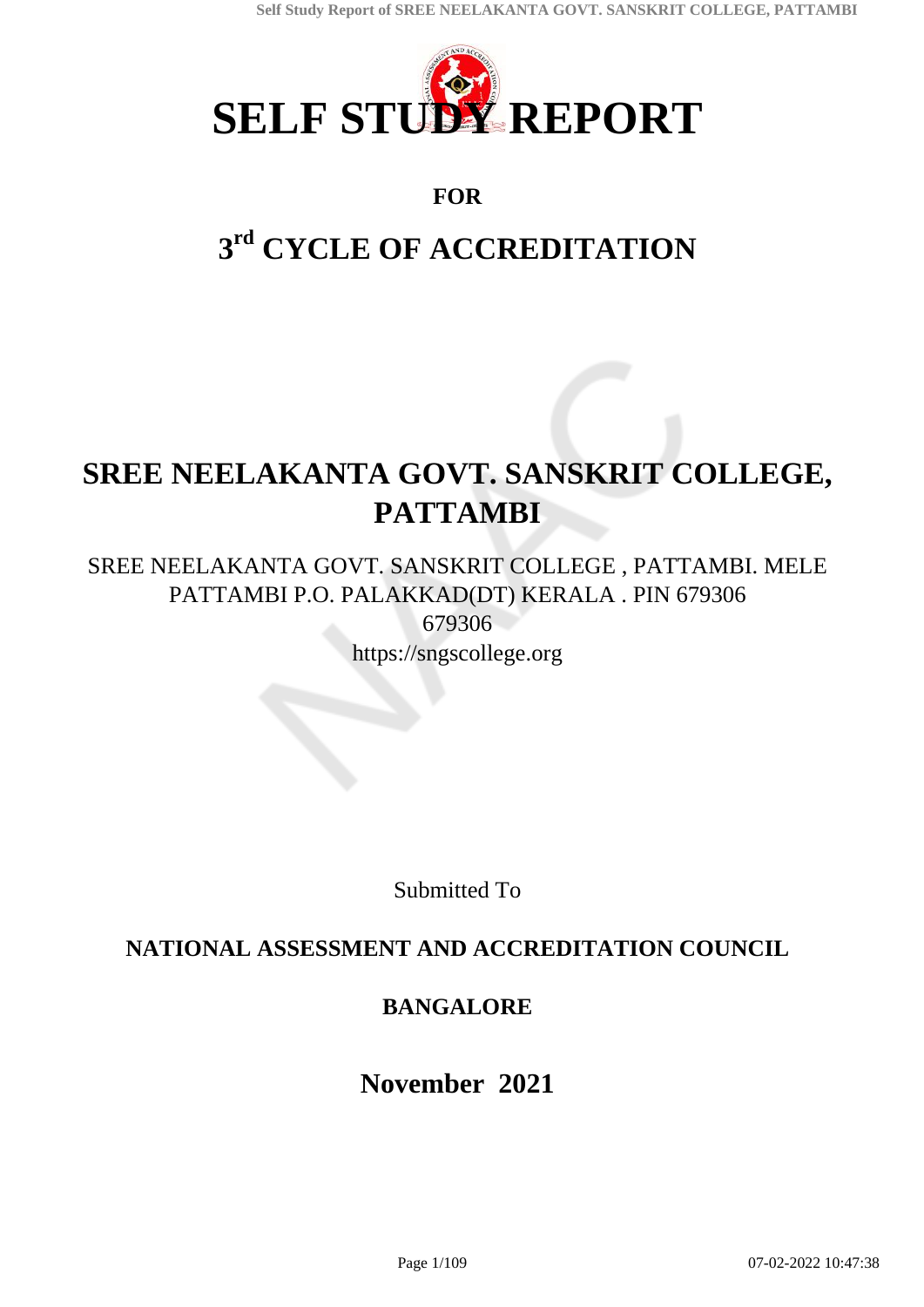# **1. EXECUTIVE SUMMARY**

## **1.1 INTRODUCTION**

Sree Neelakanta Government Sanskrit College (SNGS College) was started in 1889 by Punnassery Sree Neelakanta Sharma, a well known Sanskrit scholar and reformer, as a Sanskrit Patashala called Saraswathodyothini at Perumudiyoor near Pattambi. The Patashala became a distinguished centre of education in Kerala by imparting Sanskrit learning to students irrespective of caste. It soon grew into a college affiliated to the Madras University in 1911. SNGS College is now a special grade college offering 11 UG and 6 PG programmes in science, humanities and social science. Five of the teaching departments are research departments. Recognised as a Centre of Excellence in higher education, it has established for itself a high bench mark in academic standards and other co-curricular activities including arts and sports. The college is well supported by its alumni associations. The college has retained its original spirit. The various student clubs, forums, NSS/NCC units, etc have been able to contribute to the society through various humanitarian activities, including palliative care, flood relief etc and social forestry and Swatch Bharat Mission programmes.

Blessed with a vibrant academic community, the college could take a lead role in orienting the schools and colleges in the State for a blended mode of education. Its online education portal powered by Learning Management System has earned wider acclaim. The college central library has a good collection of books, journals, magazines, e-resources and rare palm leaf manuscripts. The national level Poetry Carnival, held on the campus, has earned for the college great good will among the public. The teaching community has been keeping pace with the changed needs of the system of education and job market in the country. Updating their knowledge level and professional skills has been ensured through national and international seminars, conferences, and workshops. Experts from the leading institutions at national and international levels have been attending them as resource persons. Many of the faculties in the college have earned national and international reputation through their deep commitment to multi-disciplinary investigations.

#### **Vision**

*Enlightening Education for a Broader and Brighter Tomorrow* is the motto of SNGS College. Enhancing its reputation as a world-class institution providing enlightening education is its goal. The college is dedicated to the advancement of learning and ennoblement of life. It aspires to serve the nation by transforming students into productive citizens who can be of use to the society. They would be taught to be service-oriented so that they pay heed to the needs and problems of the society they live in. The institution wants to instill in the minds of students pride in the nation's democratic traditions, patriotism, obedience, honesty, cooperation, competitiveness etc.

Besides these, the college also desires to instill in students core personal values and capabilities along with their curricular objectives. This would enable them to find self-fulfillment and personal relevance and achieve individual life-goals. The institution wants the students to have capabilities to convert whatever they have learnt in college into lifelong learning. This college is well aware of the fact that today's students are representing the backbone of the nation tomorrow. They need to be transformed into excellent problem solvers and creative thinkers. Then alone, they can be resourceful in dealing with change. To be competitive has become the need of the hour. It is likely to be the chief trait in the time to come.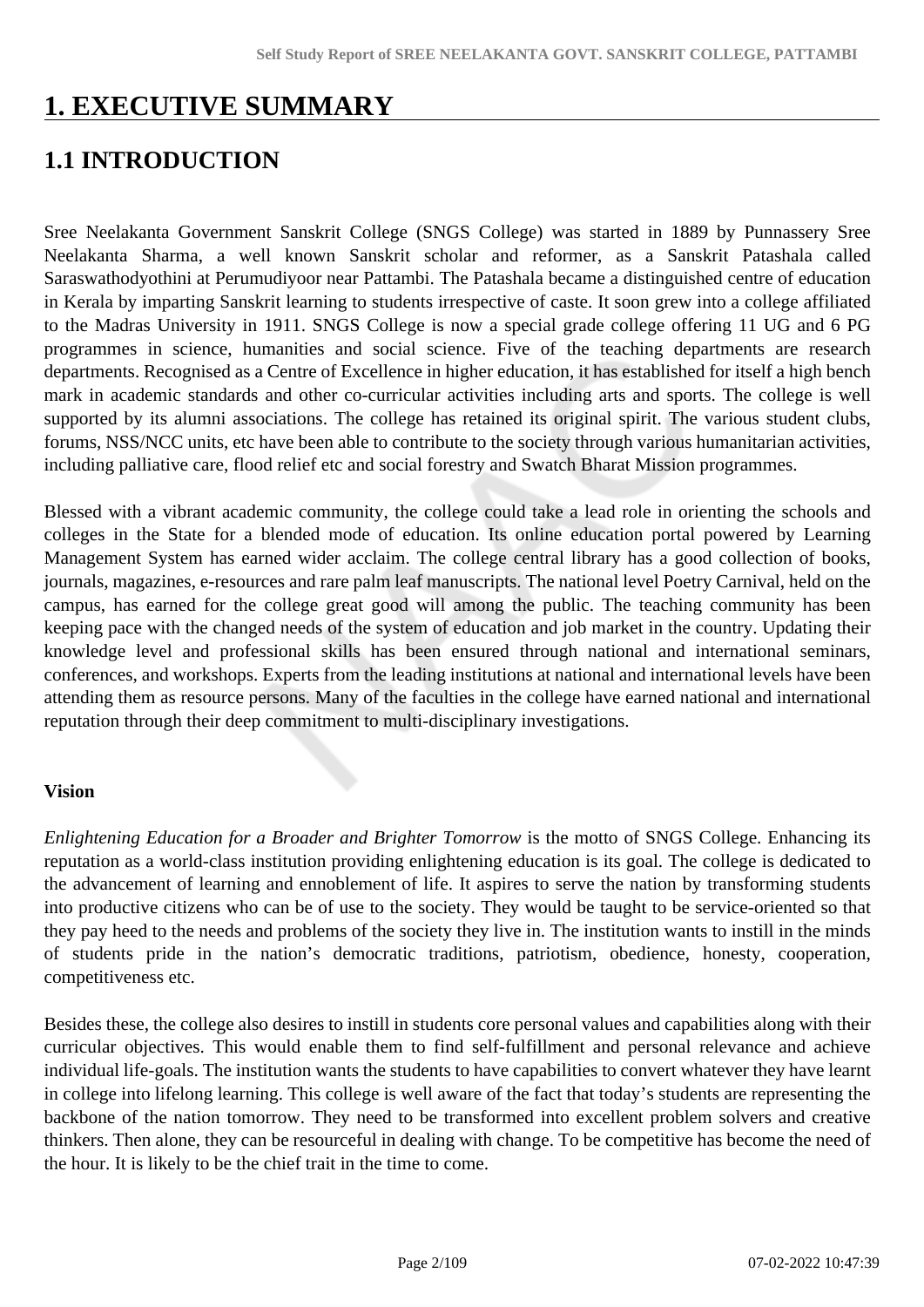The emerging globalised environment demands a student community who can deliver. Creating the right environment to equip them to develop into better job seekers, social leaders and nation builders is a compelling need. This institution is aware of it. Only students with an eclectic outlook can outsmart any others in the world. For that, the institutions such as SNGS College would take a lead role in developing personal qualities such as tolerance, punctuality and co-operative spirit among the students. The college had its origins in an environment noted for higher hopes for a better and refined society. Our college has been able to achieve the goals set by its founder and the pioneering teachers. In that respect, the college has a great responsibility to keep its tradition intact.

#### **Mission**

The motto of our college, *Enlightening Education for a Broader and Brighter Tomorrow*, closely follows the ideals set by the founder of the institution, Sri. Punnaseri Nambi Neelakanta Sharma. The college was set up at a time when reform and betterment were the widely heard social ideals. Education had a social goal. That was to uplift people who had lagged behind in the social scale. Education was supposed to reform men and women. The mission of Sree Neela Kanta Sanskrit College has been shaped by such lofty ideals. Today, the college has to face the challenge of preparing its students and faculty for a highly competitive global environment. Combining the renaissance ideals with the modern needs is the mission of this great institution. Empowering the disadvantaged sections of people around and women would continue to be the mission of the college. The college wants to develop in the minds of students a capacity to appreciate the value of sensitivity to the problems faced by women. It also desires to promote tolerance, compassion, co-operation, egalitarian outlook, multi-culturalism, social pluralism etc. The college has always promoted the value of democratic spirit among its academic community, including students.

Giving the students a proper academic environment by emphasizing quality standards in all the realms of learning is our objective. Inquisitiveness and original thinking are promoted so as to make the students fit for becoming better scientists, social scientists, linguists, scholars and leaders. The institution would strongly adhere to the principle that research is meant for a better tomorrow. Although the available resources in possession of the college are not in any way comparable to the top class institutes in the country, the institution wants to maximize its potential and bring out maximum output. To be flexible and amenable to change has been one of its goals in the field of higher education. That has played a key role in its adopting state of the art technologies in imparting learning despite its handicaps as an institution in the government sector. The college would continue to be innovative in introducing changes in teaching and learning.

## **1.2 Strength, Weakness, Opportunity and Challenges(SWOC)**

#### **Institutional Strength**

An educational institution of the stature of SNGS College has a prominent place in the domain of Kerala higher education primarily because of its core strengths which include its renaissance values, enthusiastic teaching community, a highly friendly administrative staff and library staff, excellent track record of students in academics and extra-curricular activities, excellent infrastructure etc. Some of the core strengths of the college are:

- 1. An institutional history of 110 years.
- 2. A Centre of Excellence which has evolved through the social reform phase of the State, thereby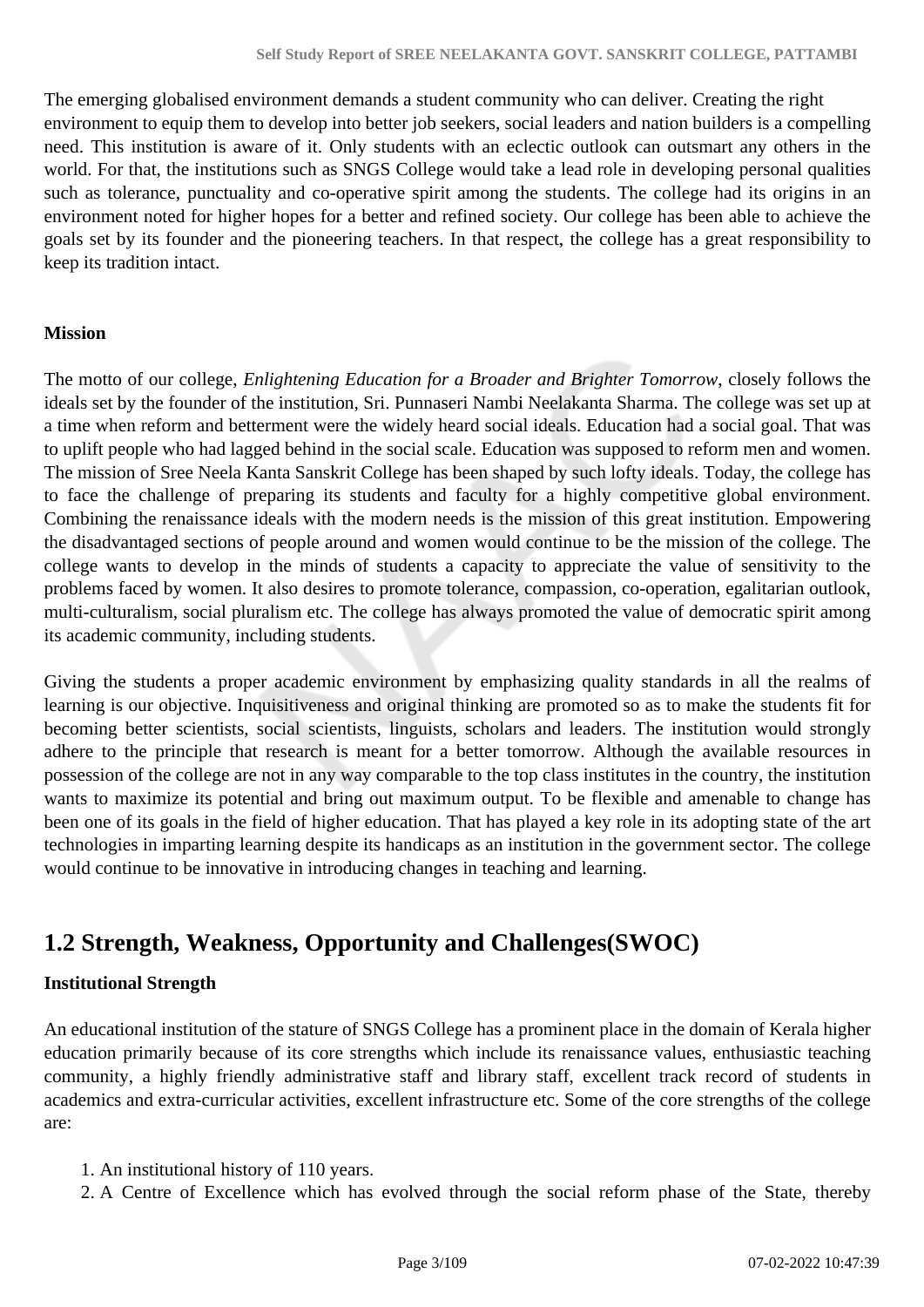imbibing greater human values.

- 3. Location in a lush green rural area with picturesque and pollution- free campus.
- 4. A friendly administrative staff.
- 5. Fully digitalised Central Library with print and e- resources.
- 6. Digitalised Manuscript Library with rare palm leaves.
- 7. Catering to the current requirements of students through 23 programmes.
- 8. Courses with updated Choice-based Credit & Semester system.
- 9. Imparting education in science, humanities and social science with cutting edge technologies.
- 10. Online education portal powered by *Learning Management System.*
- 11. Self motivated, dynamic and resourceful teaching and student community.
- 12. A centre of higher education that has kept up the renaissance values of furthering the cause of the local community through diverse extension activities.
- 13. A cultural centre for poets, critics, scholars, students and the public to attend an annual national level Poetry Carnival, *Kavithayude Carnival*
- 14. A college that has ensured that majority of its students get a variety of scholarships.
- 15. An institution that has developed into a potential centre of research.
- 16. A teaching and student community conscious of the need to protect the natural environment.
- 17. Well-planned tutorial and mentoring systems.
- 18. Transparent Internal Assessment system.
- 19. Effective remedial coaching with free study materials.
- 20. Freedom for self expression and growth.
- 21. Highly effective and cooperative Parent Teachers Association.
- 22. Regular conduct of national and international seminars and workshops with the financial assistance of UGC, ICSSR, KSCSTE, Government of Kerala etc.
- 23. Physical Education Department with well trained and enthusiastic faculties.
- 24. Participation of students in national and state level competitions in sports and games.
- 25. Service oriented and community specific NSS, NCC activities.
- 26. Additional Skill Acquisition Programme (ASAP) of Kerala higher education for enhancing employability skills.

#### **Institutional Weakness**

The college is at a disadvantage in certain important respects. Chief of them are:

- 1. Location in a relatively remote area posing obstacles in attracting employers for placement camps.
- 2. Inability to attract more job recruiting agencies for campus placement..
- 3. Lack of highly demanding new generation courses.
- 4. Lesser number of UG and PG programmes
- 5. Lesser number of research departments.
- 6. Absence of vibrant consultancy and industry linkages.
- 7. Constraints in the participation of the academic community of the college in the framing of curriculum at the Uiniversity level
- 8. Inadequate student and teaching community participation at national and international level programmes.
- 9. Inadequate funding from the NGOs and industries for research and development programmes.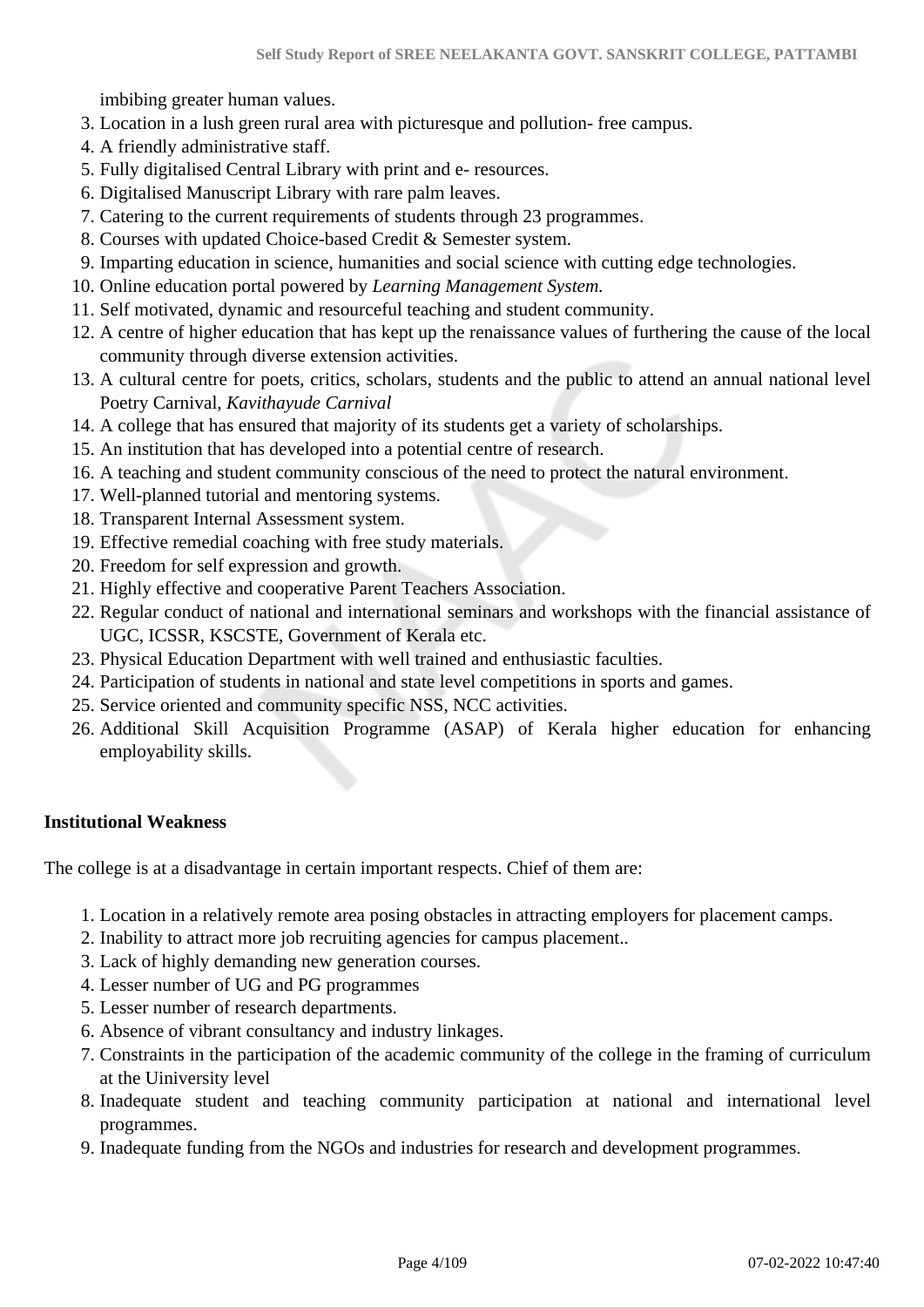#### **Institutional Opportunity**

- 1. The college library can be a knowledge hub for the local community as well.
- 2. The college can enhance its initiatives in the empowerment of the marginalised sections such as the tribal students from areas such as Attappady.
- 3. As girl students form nearly 85 per cent of total enrolment, special programmes for capacity building can be initiated
- 4. Life skills and employability skills training for the unemployed youth can be given using the available college resources including library, career guidance cell etc.
- 5. Opportunity for organising pre-recruitment training for Union and State civil services examinations.
- 6. Strengthening the existing pre-recruitment coaching for SSC/KPSC /BRB examinations for students and the unemployed rural youth using LMS in blended mode.
- 7. The online education facility can be developed for designing and offering MOOC courses for the students, the faculty and the public.
- 8. The research centres, especially Botany and Zoology departments, can help in the areas of agriculture, horticulture, aquaculture and animal husbandry in the local community around.
- 9. The college can strengthen institutional tie-ups with industries through linkages for providing more opportunities for students.
- 10. E-Learning and LMS can be utilised for enhancing extension activities.
- 11. Opportunity for supplementing the core faculty through a system of visiting faculty (including experts from the industries)
- 12. Scope for increasing the participation of the commerce department faculties of the college in the development of entrepreneurial development in the local community.

#### **Institutional Challenge**

- 1. Equipping students with capabilities making them suitable for an increaingly globalised environment.
- 2. Enhancing and strengthening of employability skills of the students in tandem with the fast changing needs of the public and the private sector.Availability of land for infrastructure development and student support system.
- 3. Special orientation programmes can be initiated for boosting the morale of students coming from economically backward backgrounds so as to keep them motivated to achieve their career goals.
- 4. Mobilisation of external funding from NGO and private sector agencies for research and development.
- 5. Ensuring adequate national and international level collaborations.

## **1.3 CRITERIA WISE SUMMARY**

#### **Curricular Aspects**

Being an affiliated college, Sree Neelakanta Govt. Sanskrit College is following the curriculum offered by the University of Calicut. Students are offered courses under Choice based Credit/Elective system. As a premier higher education centre in the State, SNGS College has been moulding its students with a view to ensuring better employability and life skills to them. The college has been preparing them for the new age challenges. With a view to expose students to newer and newer learning experiences, the college has started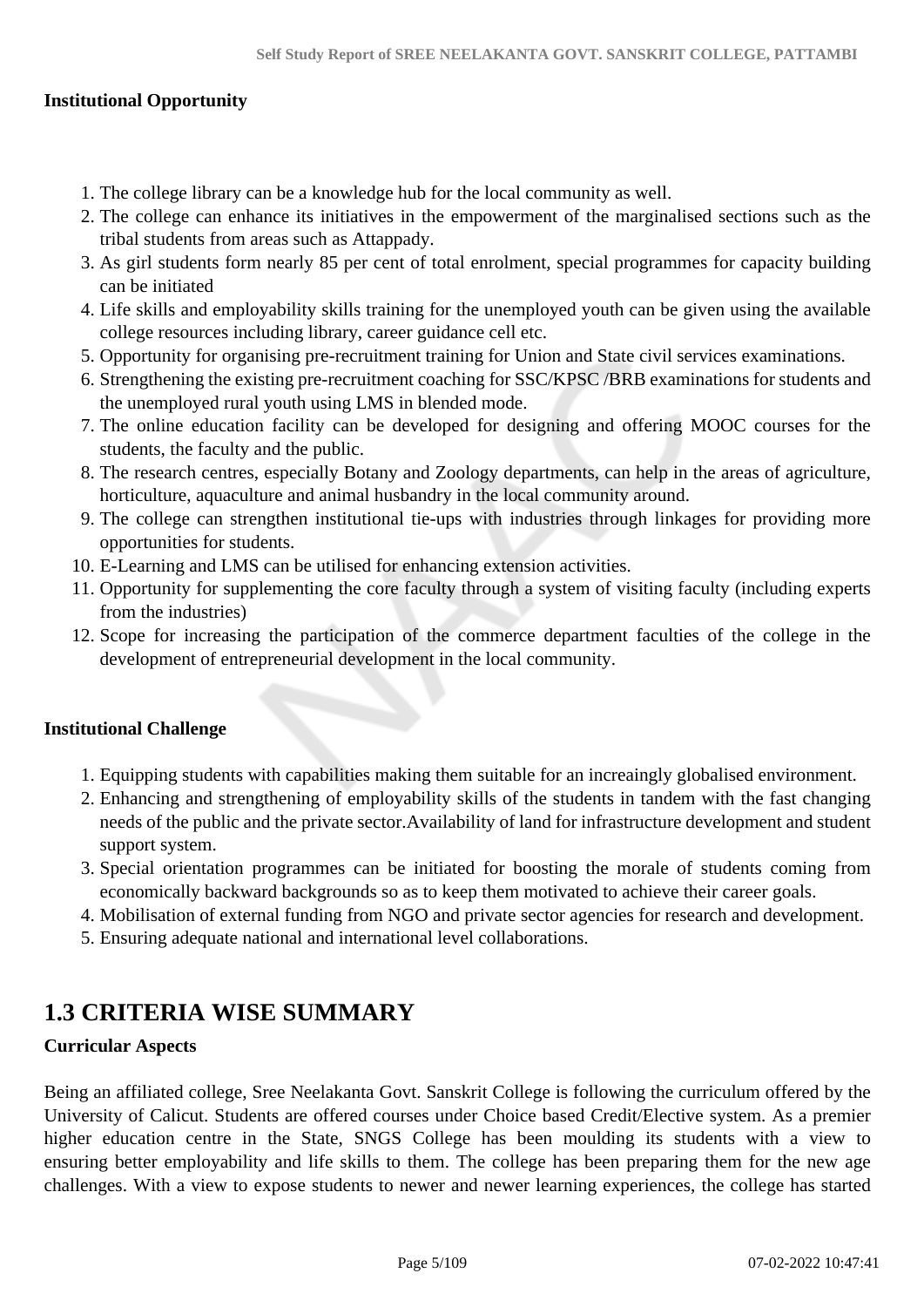value added Add on and Certificate courses in addition to successfully implementing the State government initiatives such as Additional Skill Acquisition Programme (ASAP), Walk With Scholar (WWS), Scholar Support Programme (SSP), Centre for Continuing Education Kerala (CCEK), Remedial Coaching programme etc. The college level Academic Monitoring Committee ensures the proper transaction of the curriculum. It follows the Academic calendar issued by the University of Calicut every year. There is a Time Table Committee in the college, which, in consultation with the Principal, Vice Principal and IQAC Co-ordinator, oversees the effective delivery of the curriculum. Time table of each department is prepared by the respective HODs as per the guidelines of the university in regard to the number of credit hours for each subject and the academic calendar at the start of each semester. Seminars, Invited Lecture Series, Poetry Carnival etc supplement the curriculum. Project work, field work, internship, industrial visits, field trips, study tours etc give the students opportunities for experimental learning. The UG students are given options to choose courses as per the Open course scheme of the curriculum. The faculty members of the college have also played a key role in the framing of the curriculum through their participation in the academic bodies at the university level. The unique feature of SNGS College is the introduction of the Learning Management System with all available internal resources in order to make the curriculum delivery more holistic and effective. The student-centric teaching methodology adopted by the teachers has resulted in a substantial improvement in teaching-learning process. It is evident from the excellent performance recorded by the students.

#### **Teaching-learning and Evaluation**

In the matter of teaching, learning and evaluation process, the institution follows the norms and policies prescribed by the state government and the University of Calicut from time to time. Students are enrolled to various courses based on the admission policies adopted by the university. The whole process, starting from the submission of application to getting enrolled, is done online. Reservation seats for students belonging to Scheduled Castes, Scheduled Tribes, Socially and Economically Backward Communities, BPL categories of Forward Communities, Tamil Linguistic Minority and Union Territory of Lakshadweep as well as achievers in sports are filled as per the reservation policy of the State government and the university. As the institution is situated in a remote and rural area, majority of the students enrolled are from among the socially and economically backward sections of the society. The number of girl students enrolled has registered a considerable increase in the last few years. The institution assesses the learning levels of the students after admission and encourages the advanced and slow learners to join programmes such as WWS, SSP and Remedial Coaching. Students are given opportunity to interact with external resource persons and attend their classes. Mentors, teachers assigned to each set of students after their admission, guide them throughout their course and help them achieve their best in all academic and non-academic spheres. They support the students in their academic and stress related issues. Students who are differently abled are also enrolled as per university guidelines and their needs and requirements are met in an adequate manner. The reforms in Continuous Internal Evaluation are implemented as when the university proposes. Also, the university guidelines are strictly followed in the procedure. Internal assessment is done in a transparent manner. Examination related grievances are redressed in an efficient way. Students can address their grievances through the departmental and college level grievance redressal committees. The progress of the students is closely monitored by the mentors and is communicated to parents at regular intervals during parent teacher meetings. Several institutional mechanisms such as Anti-Harrassment Cell exist in the college to deal with gender related issues.

#### **Research, Innovations and Extension**

The college is promoting research in all the teaching departments since one of our targets is to equip our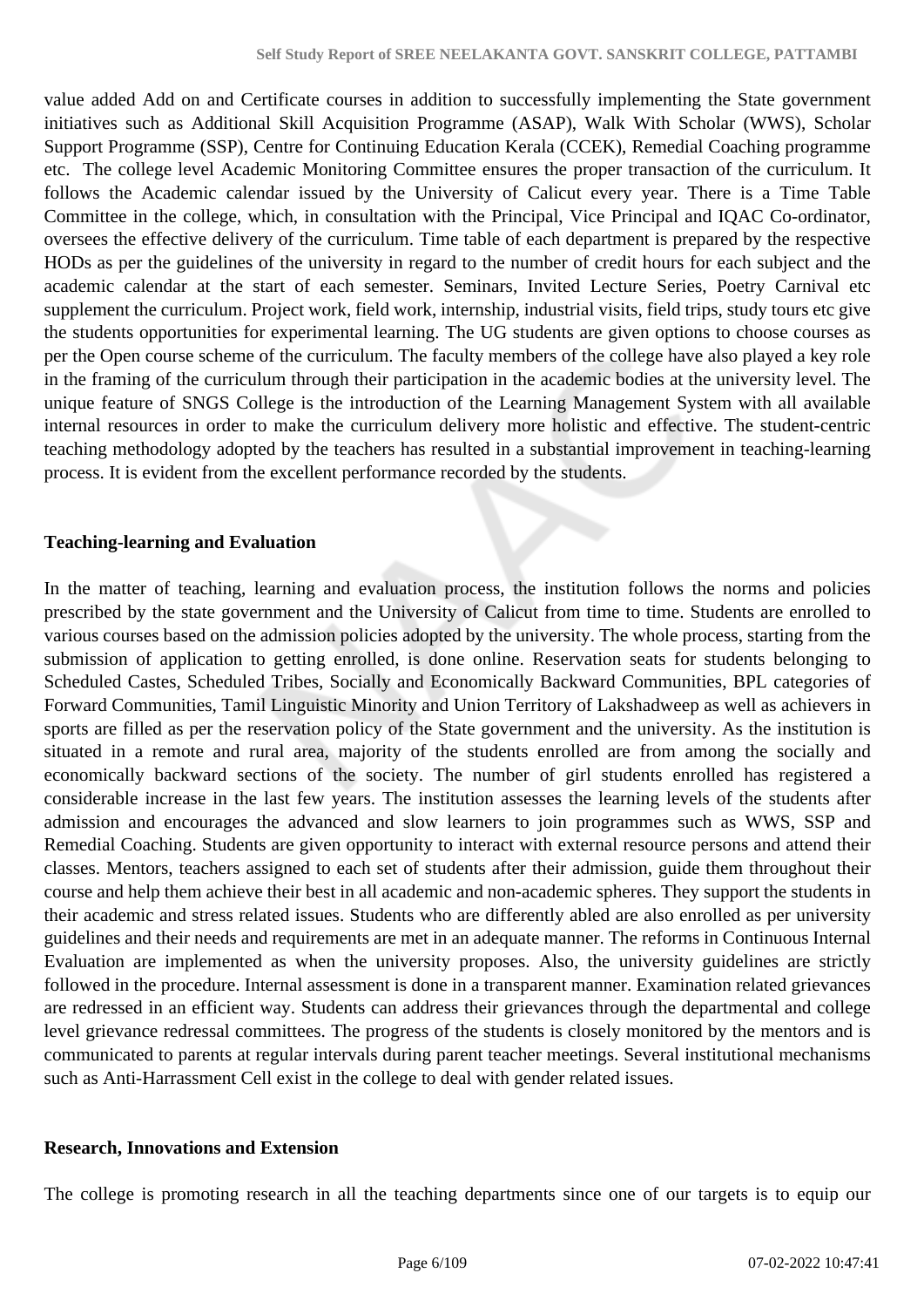students with the fundamental knowledge and basic skills to carry out research in frontier areas, both of basic and applied nature. At present, there are 20 research guides to supervise research students. The research departments are Malayalam, Sanskrit, Botany, Chemistry and Zoology. During the period of assessment, the college had a UGC Emeritus Professor. Kerala State Council for Science, Technology and Environment (KSCTE) had selected a research scholar under the Women Scientist Scheme. Teachers have also received research grants from the same agency under Young Scientist Scheme. During the assessment period, 18 teachers of the college were recognized as research guides. The enrolment of research scholars in the period stood at 61. Teachers of the college could secure 5 major projects, 5 minor research projects and one international travel grant. The college has a peer-reviewed annual journal '*Vijnanachintamani*'. The faculty could contribute papers to journals and chapters in books in addition to presenting papers at conferences at the national and international levels. Popular articles in periodicals have also been published. Most of the departments have been conducting seminars. The number of teachers doing research has also registered a substantial increase. The community outreach of the faculty has been commendable. The faculty could extend hands-on training to Kudumbasree women around the college in mushroom cultivation. During the period, the infrastructure of the research departments could improve with the addition of an instrumentation facility installed using FIST funds awarded to PG departments. This facility can also be extended to nearby colleges. Two chemistry department faculty of the college could file a patent on "Process of preparation of biodiesel from triglyceride oils" through TIFAC (Technology Information, Forecasting and Assessment Council), Department of Science and Technology (DST), New Delhi, India. Green chemistry principles have been implemented in all science laboratories. The Chemistry department could develop a new catalyst for biodiesel production using broken glassware. One of the extension activities undertaken during the assessment period has been the conversion of plastic wastes into useful duster holders.

#### **Infrastructure and Learning Resources**

Being a college set up with a wider vision, SNGS College, Pattambi, is blessed with a vast extent of land which qualifies it for adding sufficient infrastructural facilities from time to time. The latest facility added to the college infrastructure is the Academic Block having a total built up area of 1,82,000 sq. feet at a total cost of about Rs 40 crore. The college is situated on an area covering 19 acres of land. The college is conducting UG, PG and research degree courses. The infrastructural facilities of the college also include:

- A separate administrative block with a conference room.
- Spacious class rooms with ICT facilities including smart class rooms.
- Separate rest and wash rooms with incinerator facility for girls spacious enough to accommodate 200 girls at a time.
- College Girls Hostel with room space to accommodate 150 students.
- General library with a collection of over one lakh books and journals. The library also contains an exclusive section for rare palm leaf records.
- A cooperative store catering to the needs of the students and staff.
- An auditorium with facilities to accommodate 500 persons at a time.
- Two examination halls on the top floor of main block and administration block with a seating capacity for 400 students.
- Two seminar halls with all facilities.
- Separate staff rooms for all the individual departments.
- Science laboratories equipped with state of the art facilities.
- Well provided research Scholars' rooms with attendant facilities.
- A canteen facility.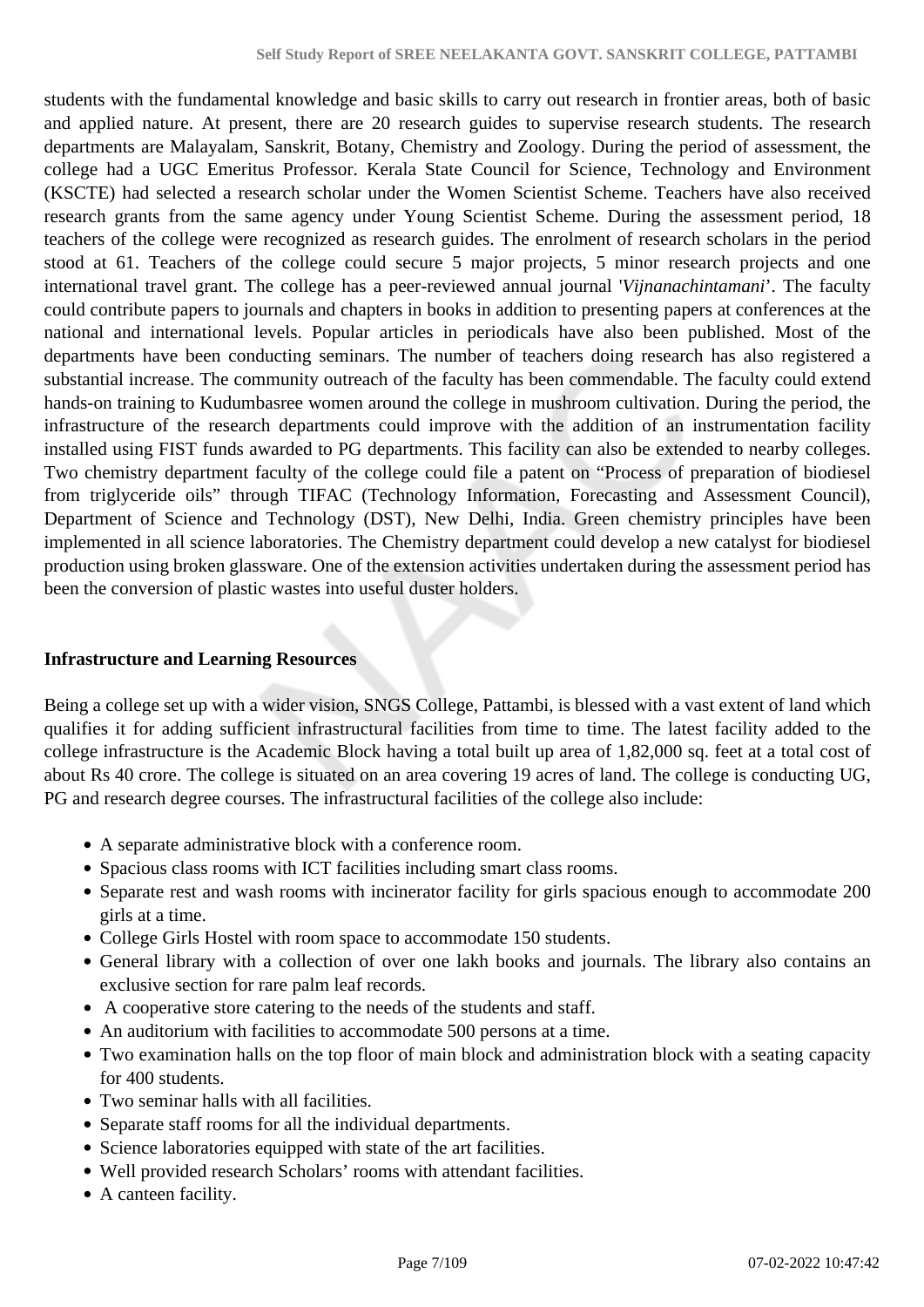- A Botanical garden and a small forest managed by the Botany department.
- Physical education department with adequate facilities for conducting sports and games and equipment necessary for practising and hosting events.
- A total of 40 staff quarters. (28 of them are now currently occupied. The rest are in repair).
- An open well near the RARS supplying water even during the hottest summer.
- Roof top of the office building dotted with solar panels and providing 15 KW of electricity.
- A full-fledged computer lab with 45 desk top computers with internet facility.

#### **Student Support and Progression**

Our college is one of the prime destinations for students wishing to pursue their higher studies in Kerala. It has attained an unparalleled reputation among the educational community because of the student support system that it offers. The quality of faculties in the college and their innovative teaching methodologies has elicited a very good response from the public and the academics. The pride of place in the college is held by a highly student-friendly general library accessible to students and teachers for books and other sources of information. Added to this are attractions such as smart class rooms, Computer Lab, ORAICE studio, Career Guidance and Placement Cell, Entrepreneurship Development Club, Walk With Scholar Programme, Remedial Teaching Programme, ASAP etc. The college is located in the Pattambi taluk of Palakkad district, one of the economically and socially backward districts in the country. A major portion of students enrolled in the college every year are from among the weaker sections. Girls constitute about 85 per cent of them. The various committees constituted in the college -- Anti-Harassment Cell, Grievance Redressal Cell, Women's Cell etc deal with complaints from the students. About 75 % of the students receive at least one government scholarship during their course. The institution has excellent track record in sports and other cultural events. Every year, a number of students secure prizes for sports competitions at national and state level events. The participation and recognition received by students in the field of arts and sports activities make the institution a prestigious academic institution. The NCC and NSS Units of the college are actively involved in extension activities. The college has a proactive Students' Union, which is actively involved in the academic and administrative activities of the college. The Students' Union in the college is elected through Parliamentary model of general election.

#### **Governance, Leadership and Management**

The vision statement of the college, *Enlightening Education for a Broader and Brighter Tomorrow*, has shaped the nature of leadership and governance of the college. It continues to inspire the college in serving the interests of its stake holders with commitment. The principal gets considerable support from the staff council and the IQAC in the day to day administration of the college. Regular meeting of the IQAC is conducted to evaluate the overall progress of academic activities. As part of modernization of the working environment, e-governance has been successfully implemented in administration, accounting, conduct of examinations etc.The institution follows the mandatory guidelines of the government in regard to SLI, GIS, GPAIS, Medical Reimbursement, Staff Quarters etc. Teachers in the college are given facilities for attending conferences abroad using financial support from the government. Professional training programmes are conducted for both teaching and non teaching staff. Training in LMS for teachers, Malayalam Typing for non teaching staff etc are examples. The implementation of LMS in the college as an online tool has enhanced the quality of teaching-learning process. Teachers have been attendeding Faculty developemnt programmes including orientation and refresher courses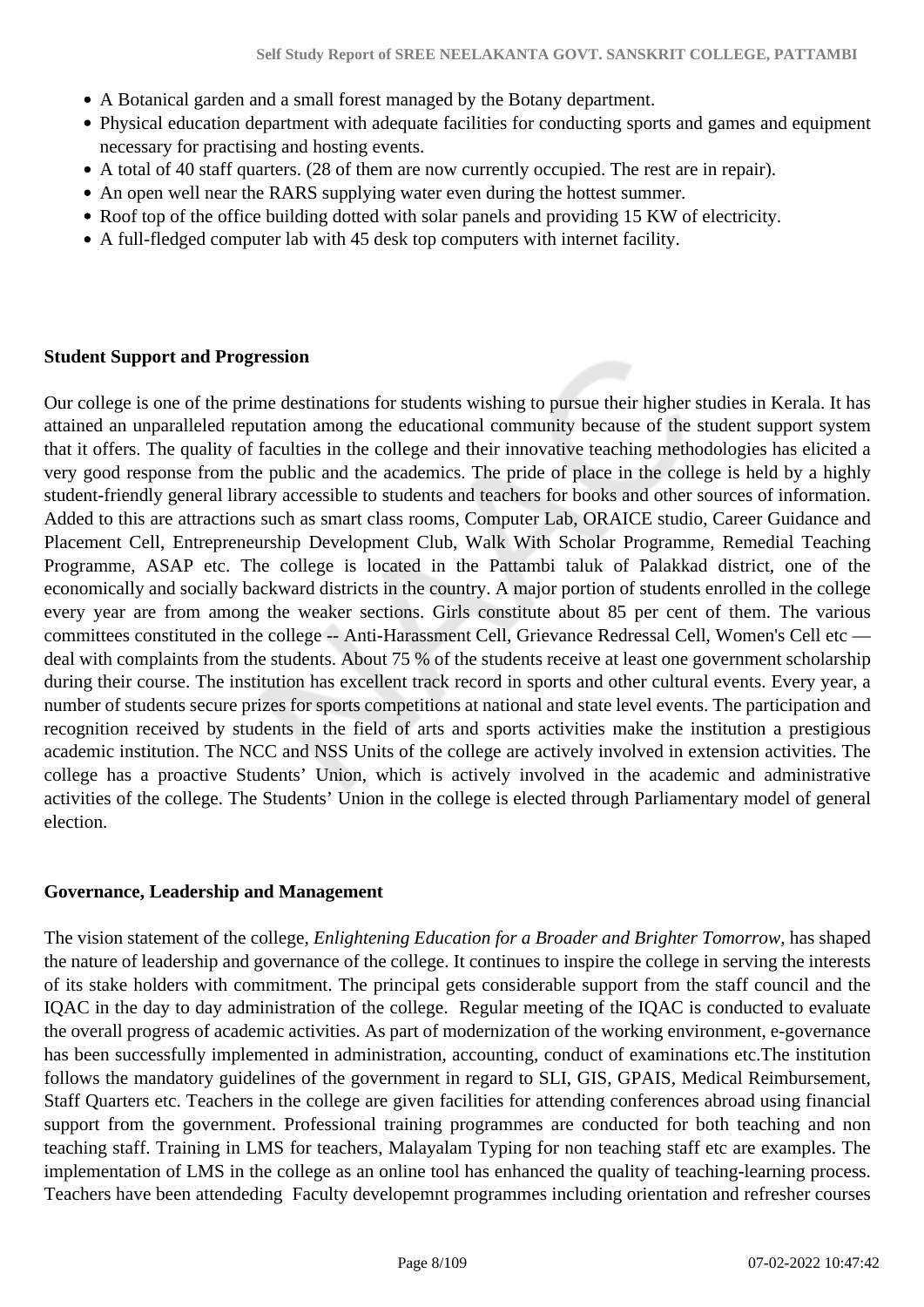as also MOOC courses as part of their capacity building activities. There is an inbuilt system for the appraisal of performance of both the teaching and non teaching staff of the institution. Internal auditing in the college is done by officials deputed from the audit wing of the directorate of collegiate education. External audit is done by officials from the Accountant General's office. PTA is the most important agency providing financial support in addition to the regular government grants. Well wishers of the college, including alumni and other philanthropists, extend a helping hand to the needy students. The institution has conducted career orientation to students appearing for competitive exams including UGC NET.

#### **Institutional Values and Best Practices**

The Institution imparts gender sensitivity among students and faculty through various clubs and cells like Women Cell, Women Development Cell, Anti-harassment Cell, Anti-ragging Cell etc. We have a separate wing for women in the Student Amenity Centre, rest rooms for women attached to every block and a Sick Room for women. College provides counselling for gender sensitization at various levels. A psychologist has been engaged under the programme called `Jeevani –a centre for wellbeing" for the purpose. Building of environmental consciousness has always been a motto of the institution. The energy conservation measures include the use of solar energy, sensor-based energy conservation, use of LED bulbs and power efficient equipment. Solar panels with a total capacity of 15 MW have also been installed at a cost of Rs 15 lakhs using RUSA fund. In consonance with the institutional principle of green protocol, the college maintains a very efficient and eco-friendly waste management mechanism. Our institution envisages efficient and judicious use of water at every juncture. A pond was dug on the campus of Regional Agricultural Research Station (RARS) Pattambi at a distance of 500 metres from the college campus to meet shortage of water. Apart from a wellestablished rain water harvesting system, a huge water tank of 1,00,000 L capacity has been established as a water reservoir. The water bodies and distribution system in and around the campus are periodically maintained. Green campus initiatives include restricted entry of automobiles, use of bicycles, pedestrian friendly pathways, banning the use of plastic, landscaping and environmental promotion activities in and around the campus. The college council has decided to prepare a master plan for retaining and maximising the available greenery of the campus in the next 20-25 years period. In addition to the existing Botanical Garden, Butterfly Park, Protected Garden and Medicinal Garden, a 'Nature Appreciation Centre or Kuttivanam' (Biodiversity Park) has been established. The annual quality audits by the institution include green audit, energy audit and environment audit. Our Institution also provides a disabled-friendly and barrier free environment which includes ramps, washrooms, Signage, assistive technology for Divyangjan and the service of scribes.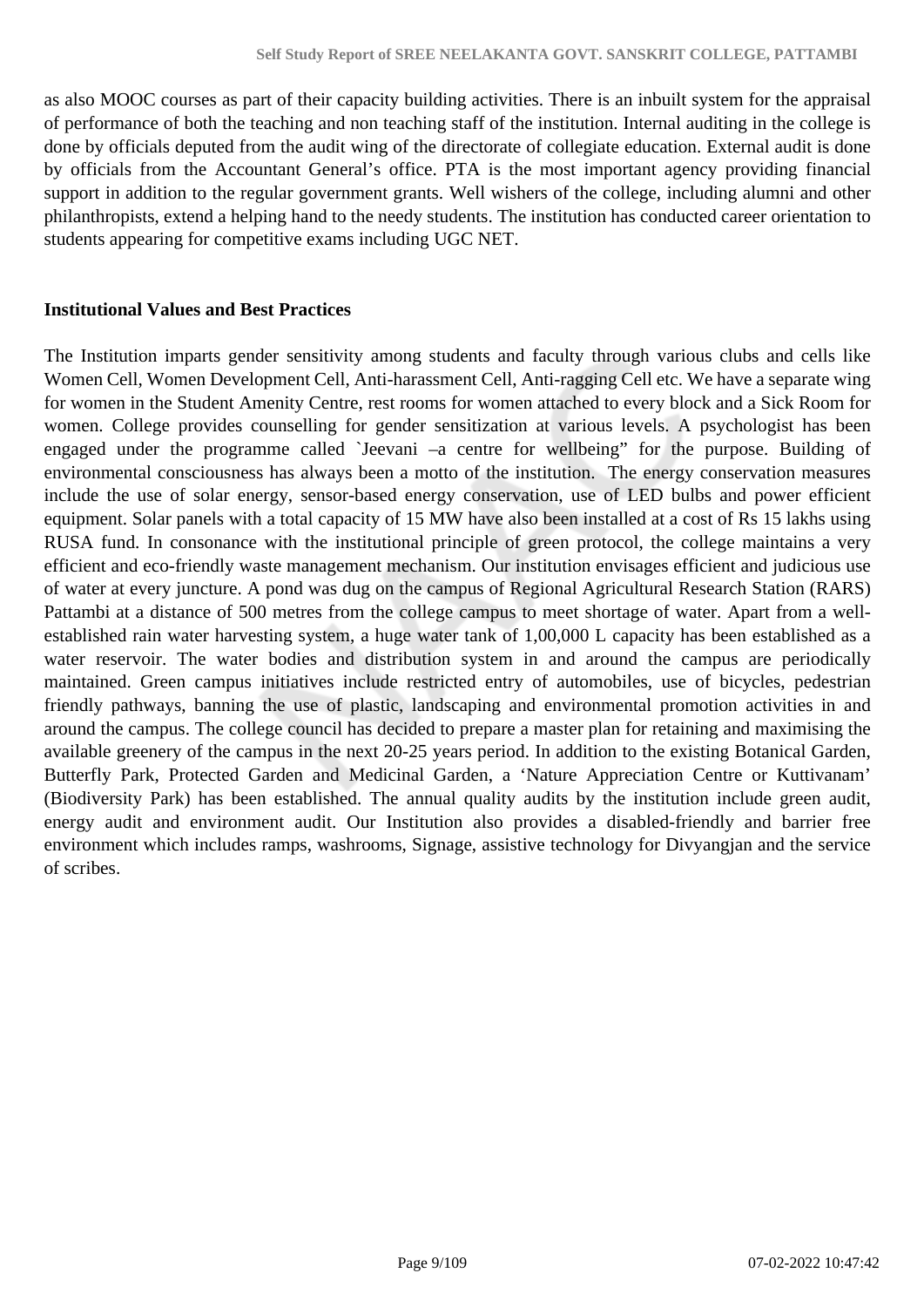# **2. PROFILE**

## **2.1 BASIC INFORMATION**

| Name and Address of the College |                                                                                                             |
|---------------------------------|-------------------------------------------------------------------------------------------------------------|
| Name                            | Sree Neelakanta Govt. Sanskrit College, Pattambi                                                            |
| Address                         | Sree Neelakanta Govt. Sanskrit College, Pattambi.<br>Mele Pattambi P.O. Palakkad(Dt) Kerala . Pin<br>679306 |
| City                            | Pattambi                                                                                                    |
| <b>State</b>                    | Kerala                                                                                                      |
| Pin                             | 679306                                                                                                      |
| Website                         | https://sngscollege.org                                                                                     |

| <b>Contacts for Communication</b> |                   |                                          |               |                          |                                  |
|-----------------------------------|-------------------|------------------------------------------|---------------|--------------------------|----------------------------------|
| <b>Designation</b>                | <b>Name</b>       | <b>Telephone with</b><br><b>STD Code</b> | <b>Mobile</b> | Fax                      | <b>Email</b>                     |
| Principal                         | Saji Stephen<br>D | 0466-2212223                             | 9446171835    | $\overline{\phantom{a}}$ | sngscollege@gmail<br>.com        |
| IQAC / CIQA<br>coordinator        | H.k. Santhosh     | 0466-2965317                             | 9037852621    | 0466-                    | santhoshhrishikesh<br>@gmail.com |

| <b>Status of the Institution</b> |            |
|----------------------------------|------------|
| <b>Institution Status</b>        | Government |

| Type of Institution |              |  |
|---------------------|--------------|--|
| By Gender           | Co-education |  |
| $\vert$ By Shift    | Regular      |  |

| <b>Recognized Minority institution</b>     |    |
|--------------------------------------------|----|
| If it is a recognized minroity institution | No |
|                                            |    |

| <b>Establishment Details</b>         |            |
|--------------------------------------|------------|
| Date of establishment of the college | 11-06-1911 |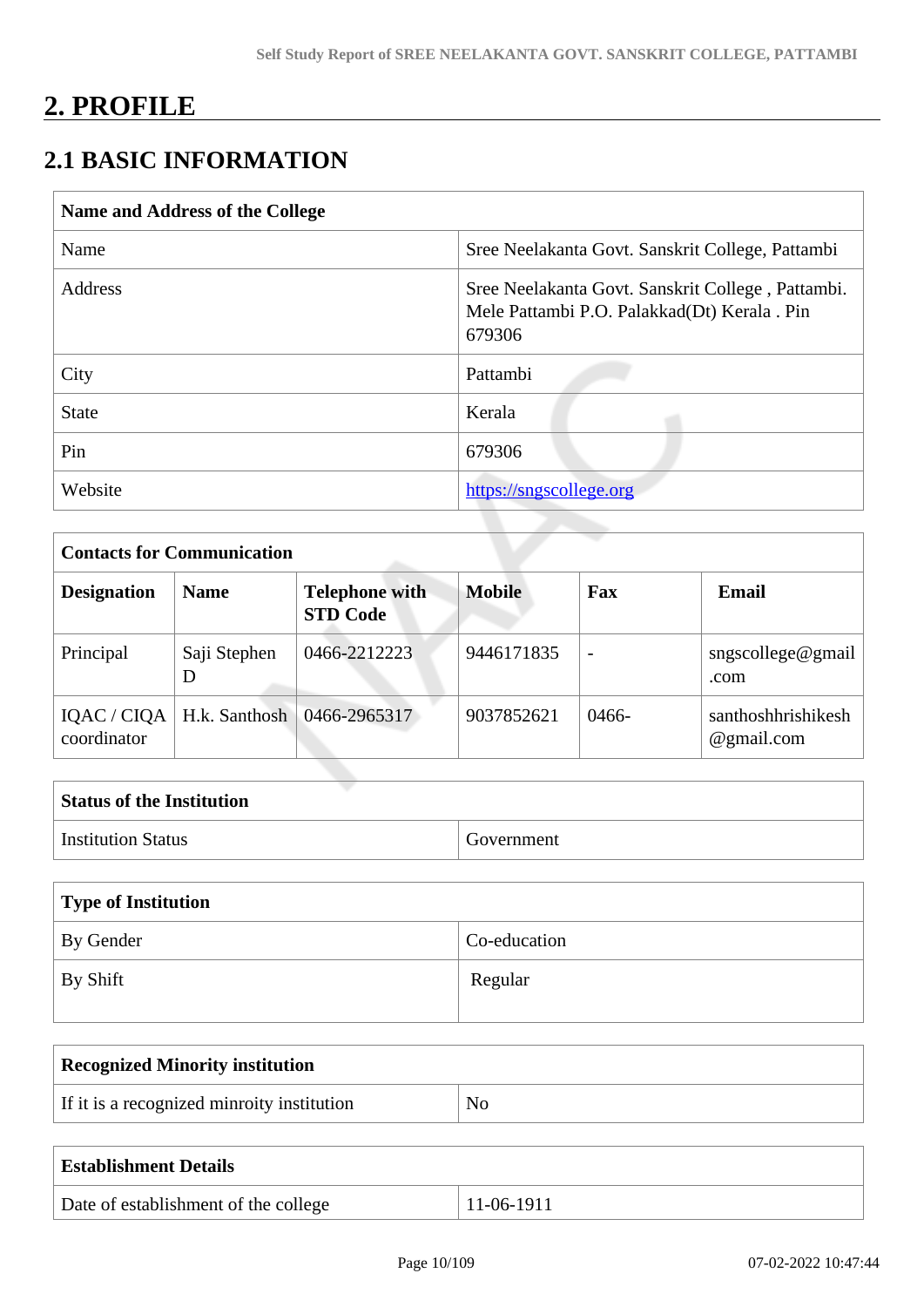| University to which the college is affiliated/ or which governs the college (if it is a constituent<br>college) |  |  |  |  |
|-----------------------------------------------------------------------------------------------------------------|--|--|--|--|
| University name<br><b>State</b><br><b>Document</b>                                                              |  |  |  |  |
| University Of Calicut<br>Kerala<br><b>View Document</b>                                                         |  |  |  |  |

## **Details of UGC recognition**

| <b>Under Section</b> | Date         | <b>View Document</b> |
|----------------------|--------------|----------------------|
| 2f of UGC            | 01-01-1957   | <b>View Document</b> |
| 12B of UGC           | $01-01-1957$ | <b>View Document</b> |

|                                                           | Details of recognition/approval by stationary/regulatory bodies like<br>AICTE, NCTE, MCI, DCI, PCI, RCI etc (other than UGC) |                                        |                              |                |
|-----------------------------------------------------------|------------------------------------------------------------------------------------------------------------------------------|----------------------------------------|------------------------------|----------------|
| <b>Statutory</b><br><b>Regulatory</b><br><b>Authority</b> | <b>Recognition/App</b><br>roval details Inst<br>itution/Departme<br>nt programme                                             | Day, Month and<br>year(dd-mm-<br>yyyy) | <b>Validity in</b><br>months | <b>Remarks</b> |
| No contents                                               |                                                                                                                              |                                        |                              |                |

| <b>Details of autonomy</b>                                                                                                           |    |
|--------------------------------------------------------------------------------------------------------------------------------------|----|
| Does the affiliating university Act provide for<br>conferment of autonomy (as recognized by the<br>UGC), on its affiliated colleges? | No |

| <b>Recognitions</b>                                                                  |    |
|--------------------------------------------------------------------------------------|----|
| Is the College recognized by UGC as a College<br>with Potential for Excellence(CPE)? | No |
| Is the College recognized for its performance by<br>any other governmental agency?   | No |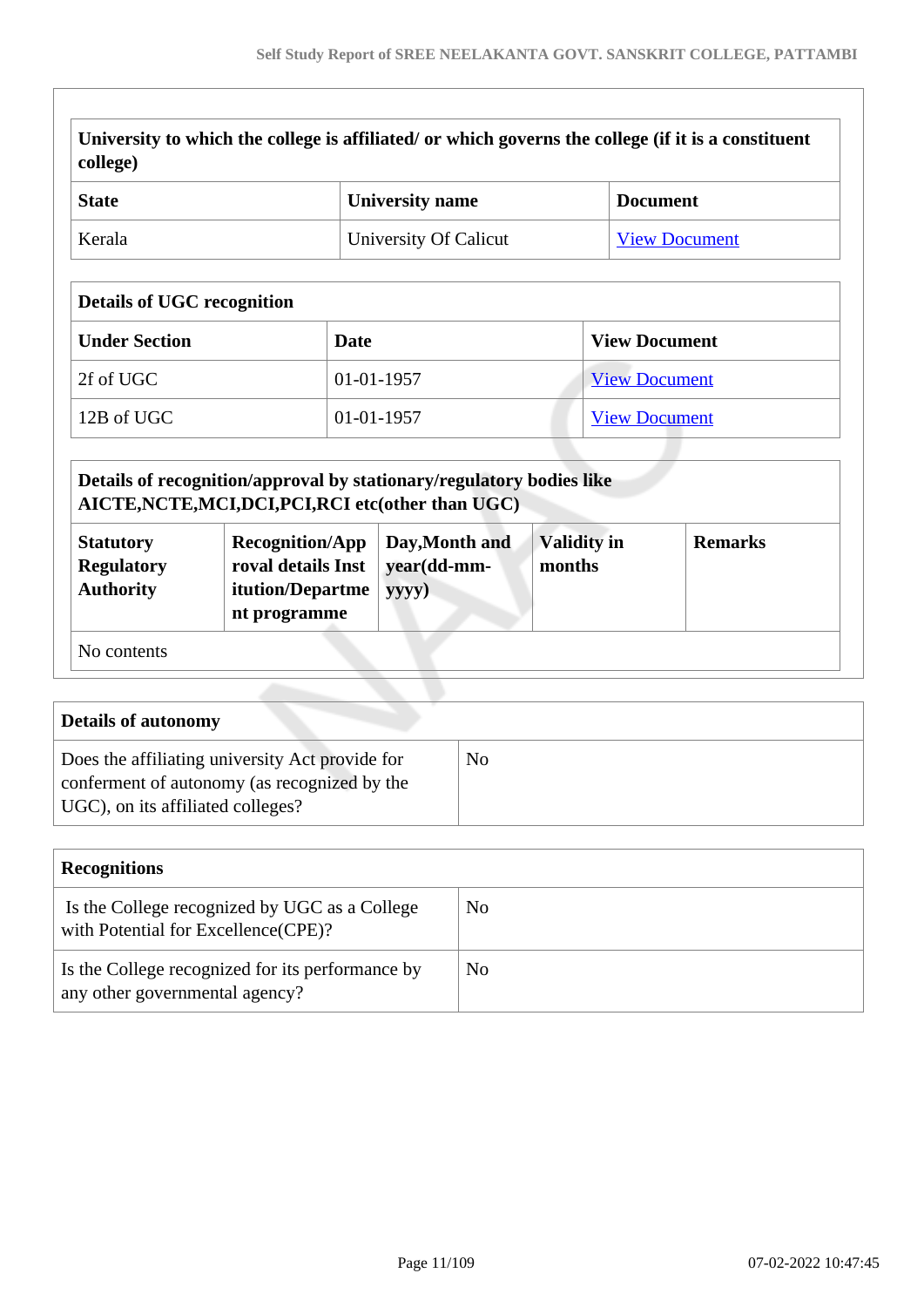| <b>Location and Area of Campus</b> |                                                                                                                   |           |                                |                             |
|------------------------------------|-------------------------------------------------------------------------------------------------------------------|-----------|--------------------------------|-----------------------------|
| <b>Campus Type</b>                 | <b>Address</b>                                                                                                    | Location* | <b>Campus Area</b><br>in Acres | Built up Area in<br>sq.mts. |
| Main campus<br>area                | Sree Neelakanta Govt.<br>Sanskrit College, Pattambi.<br>Mele Pattambi P.O.<br>Palakkad(Dt) Kerala . Pin<br>679306 | Rural     | 19                             | 26226                       |

## **2.2 ACADEMIC INFORMATION**

|                    | Details of Programmes Offered by the College (Give Data for Current Academic year) |                                     |                                             |                                        |                                      |                                             |
|--------------------|------------------------------------------------------------------------------------|-------------------------------------|---------------------------------------------|----------------------------------------|--------------------------------------|---------------------------------------------|
| Programme<br>Level | <b>Name of Pr</b><br>ogramme/C<br>ourse                                            | <b>Duration</b> in<br><b>Months</b> | <b>Entry</b><br>Qualificatio<br>$\mathbf n$ | <b>Medium</b> of<br><b>Instruction</b> | <b>Sanctioned</b><br><b>Strength</b> | No.of<br><b>Students</b><br><b>Admitted</b> |
| <b>UG</b>          | BA, Sanskrit                                                                       | 36                                  | <b>PLUS TWO</b>                             | English, Sans<br>krit                  | 53                                   | 53                                          |
| <b>UG</b>          | BA, Malayala<br>m                                                                  | 36                                  | <b>PLUS TWO</b>                             | $English +$<br>Malayalam               | 55                                   | 55                                          |
| <b>UG</b>          | BA, Economi<br>$\mathbf{c}\mathbf{s}$                                              | 36                                  | <b>PLUS TWO</b>                             | English                                | 61                                   | 61                                          |
| <b>UG</b>          | BA, Arabic                                                                         | 36                                  | <b>PLUS TWO</b>                             | English                                | 55                                   | 55                                          |
| <b>UG</b>          | <b>BSc, Chemist</b><br>ry                                                          | 36                                  | <b>PLUS TWO</b>                             | English                                | 36                                   | 36                                          |
| <b>UG</b>          | BSc,Zoology                                                                        | 36                                  | <b>PLUS TWO</b>                             | English                                | 37                                   | 37                                          |
| <b>UG</b>          | <b>BSc, Physics</b>                                                                | 36                                  | <b>PLUS TWO</b>                             | English                                | 38                                   | 38                                          |
| <b>UG</b>          | BSc, Botany                                                                        | 36                                  | <b>PLUS TWO</b>                             | English                                | 40                                   | 40                                          |
| <b>UG</b>          | BA, English                                                                        | 36                                  | <b>PLUS TWO</b>                             | English                                | 56                                   | 56                                          |
| <b>UG</b>          | BBA,Comm<br>erce                                                                   | 36                                  | <b>PLUS TWO</b>                             | English                                | 56                                   | 56                                          |
| <b>UG</b>          | BCom,Com<br>merce                                                                  | 36                                  | <b>PLUS TWO</b>                             | English                                | 61                                   | 61                                          |
| PG                 | MA, Sanskrit                                                                       | 24                                  | <b>DEGREE</b>                               | Sanskrit                               | 26                                   | 26                                          |
| PG                 | MA, Malayal<br>am                                                                  | 24                                  | <b>DEGREE</b>                               | Malayalam                              | 27                                   | 27                                          |
|                    |                                                                                    |                                     |                                             |                                        |                                      |                                             |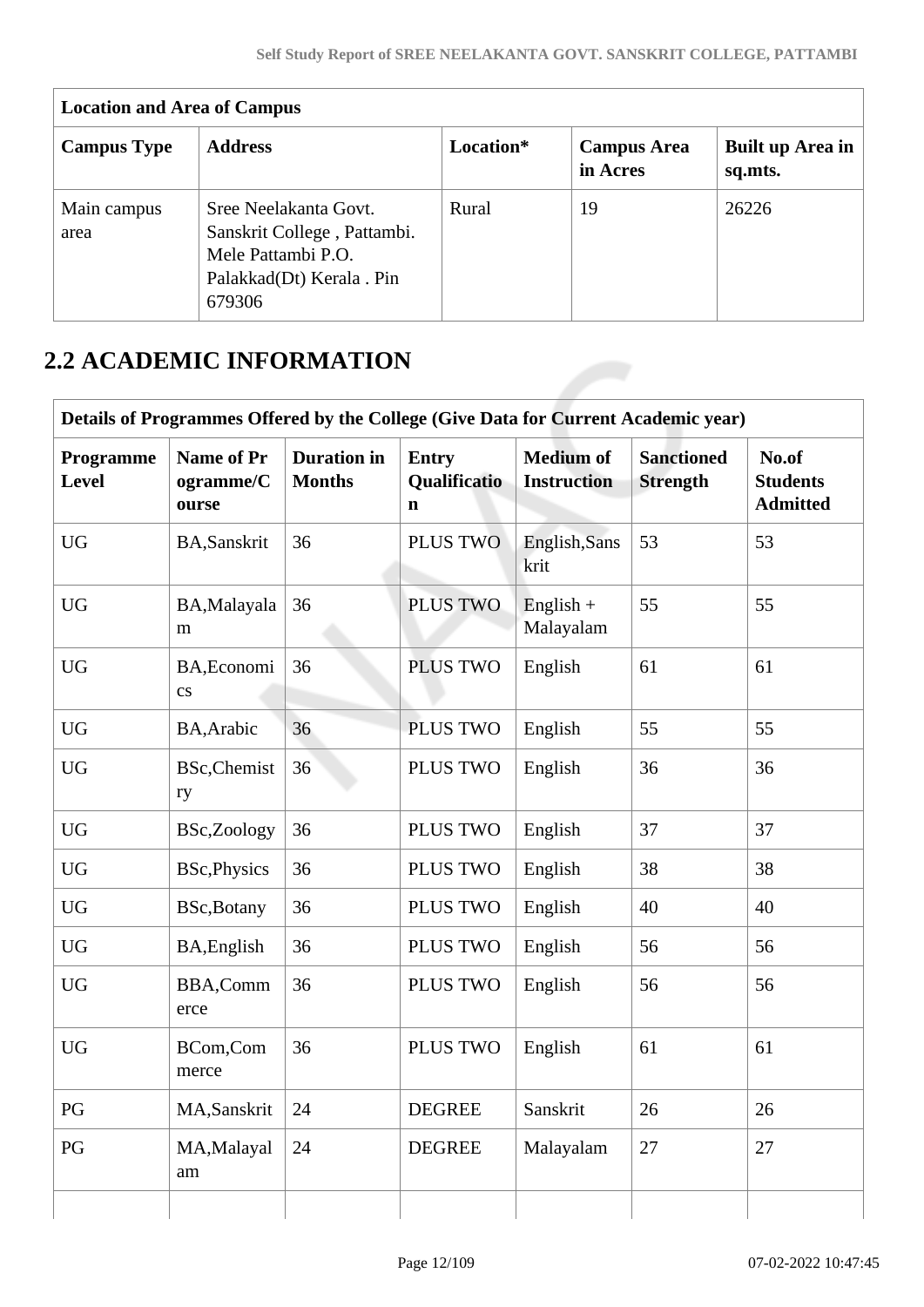| PG                 | MA, Econom<br>ics           | 24 | <b>DEGREE</b>          | English   | 22             | 22           |
|--------------------|-----------------------------|----|------------------------|-----------|----------------|--------------|
| PG                 | MSc, Chemis<br>try          | 24 | <b>DEGREE</b>          | English   | 15             | 15           |
| PG                 | MSc,Zoolog<br>y             | 24 | <b>DEGREE</b>          | English   | 15             | 15           |
| PG                 | MSc, Botany                 | 24 | <b>DEGREE</b>          | English   | 15             | 15           |
| PG                 | MCom,Com<br>merce           | 24 | <b>DEGREE</b>          | English   | 27             | 27           |
| Doctoral<br>(Ph.D) | PhD or DPhi<br>1,Sanskrit   | 60 | <b>MA Sanskrit</b>     | Sanskrit  | 20             | 10           |
| Doctoral<br>(Ph.D) | PhD or DPhi<br>l,Malayalam  | 60 | <b>MA</b><br>Malayalam | Malayalam | 44             | 36           |
| Doctoral<br>(Ph.D) | PhD or DPhi<br>1, Chemistry | 60 | MSc<br>Chemistry       | English   | 20             | 8            |
| Doctoral<br>(Ph.D) | PhD or DPhi<br>l,Zoology    | 60 | <b>MSc</b><br>Zoology  | English   | $\overline{4}$ | $\mathbf{1}$ |
| Doctoral<br>(Ph.D) | PhD or<br>DPhil, Botan<br>y | 60 | <b>MSc Botany</b>      | English   | 12             | 11           |

**Position Details of Faculty & Staff in the College**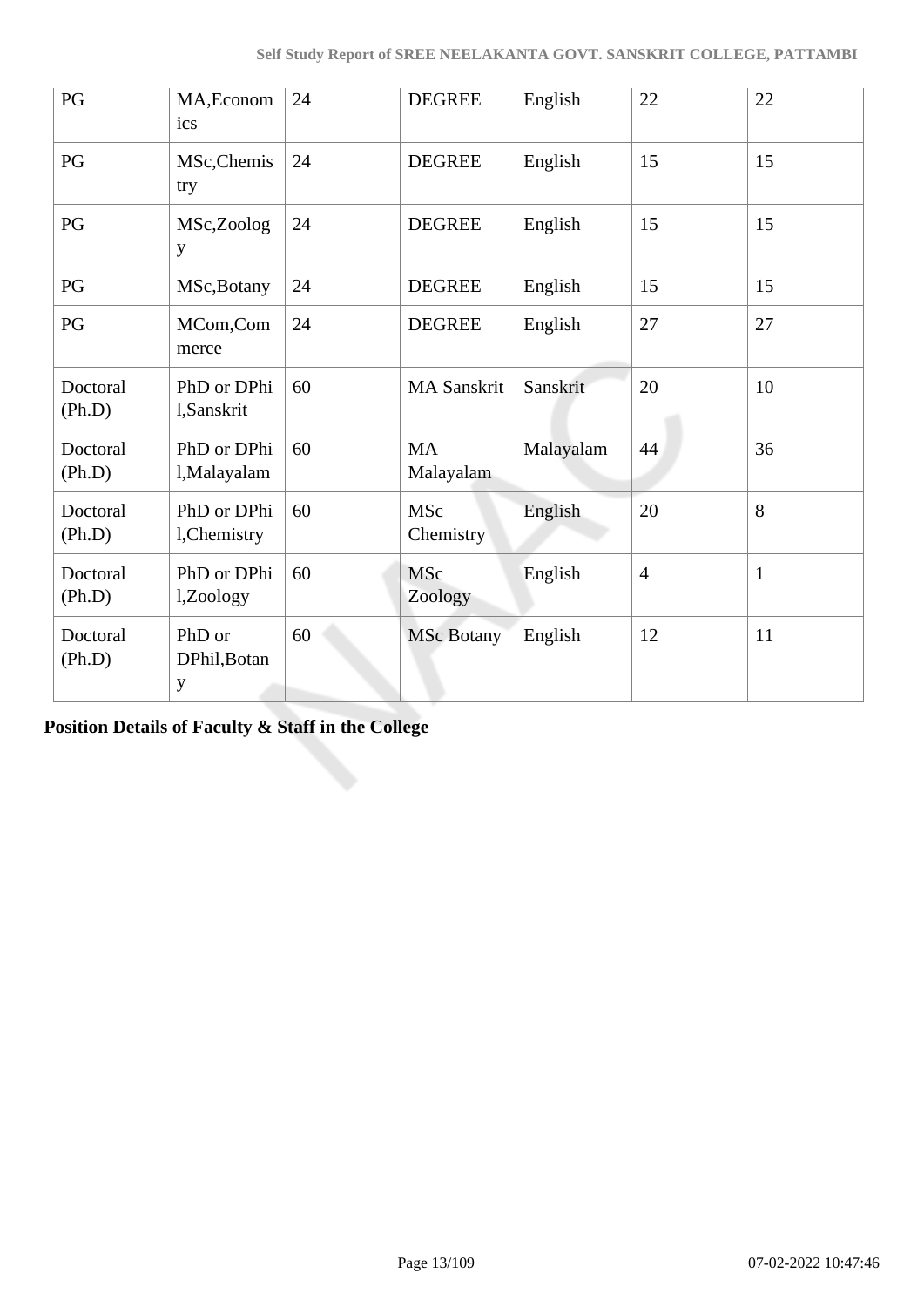|                                                                                     | <b>Teaching Faculty</b> |                |                |                  |                            |                |                |                  |                            |                |                |                |
|-------------------------------------------------------------------------------------|-------------------------|----------------|----------------|------------------|----------------------------|----------------|----------------|------------------|----------------------------|----------------|----------------|----------------|
|                                                                                     | <b>Professor</b>        |                |                |                  | <b>Associate Professor</b> |                |                |                  | <b>Assistant Professor</b> |                |                |                |
|                                                                                     | Male                    | Female         | Others         | Total            | Male                       | Female         | Others         | Total            | Male                       | Female         | Others         | Total          |
| Sanctioned by the<br>UGC /University<br><b>State</b><br>Government                  |                         |                |                | $\overline{0}$   |                            |                |                | 10               |                            |                |                | 76             |
| Recruited                                                                           | $\overline{0}$          | $\overline{0}$ | $\mathbf{0}$   | $\overline{0}$   | 5                          | 5              | $\overline{0}$ | 10               | 42                         | 34             | $\overline{0}$ | 76             |
| Yet to Recruit                                                                      |                         |                |                | $\boldsymbol{0}$ |                            |                |                | $\boldsymbol{0}$ |                            |                |                | $\theta$       |
| Sanctioned by the<br>Management/Soci<br>ety or Other<br>Authorized<br><b>Bodies</b> |                         |                |                | $\overline{0}$   |                            |                |                | $\overline{0}$   |                            |                |                | $\theta$       |
| Recruited                                                                           | $\overline{0}$          | $\overline{0}$ | $\overline{0}$ | $\theta$         | $\boldsymbol{0}$           | $\overline{0}$ | $\overline{0}$ | $\boldsymbol{0}$ | $\overline{0}$             | $\overline{0}$ | $\overline{0}$ | $\overline{0}$ |
| Yet to Recruit                                                                      |                         |                |                | $\overline{0}$   |                            |                |                | $\overline{0}$   |                            |                |                | $\Omega$       |
|                                                                                     |                         |                |                |                  |                            |                |                |                  |                            |                |                |                |

|                                                                                 | <b>Non-Teaching Staff</b> |                |                  |                  |  |  |  |  |  |  |  |
|---------------------------------------------------------------------------------|---------------------------|----------------|------------------|------------------|--|--|--|--|--|--|--|
|                                                                                 | <b>Male</b>               | <b>Female</b>  | <b>Others</b>    | <b>Total</b>     |  |  |  |  |  |  |  |
| Sanctioned by the<br><b>UGC</b> / University State<br>Government                |                           |                |                  | 41               |  |  |  |  |  |  |  |
| Recruited                                                                       | 30                        | 11             | $\boldsymbol{0}$ | 41               |  |  |  |  |  |  |  |
| <b>Yet to Recruit</b>                                                           |                           |                |                  | $\overline{0}$   |  |  |  |  |  |  |  |
| Sanctioned by the<br>Management/Society<br>or Other Authorized<br><b>Bodies</b> |                           |                |                  | $\overline{0}$   |  |  |  |  |  |  |  |
| Recruited                                                                       | $\overline{0}$            | $\overline{0}$ | $\overline{0}$   | $\boldsymbol{0}$ |  |  |  |  |  |  |  |
| Yet to Recruit                                                                  |                           |                |                  | $\overline{0}$   |  |  |  |  |  |  |  |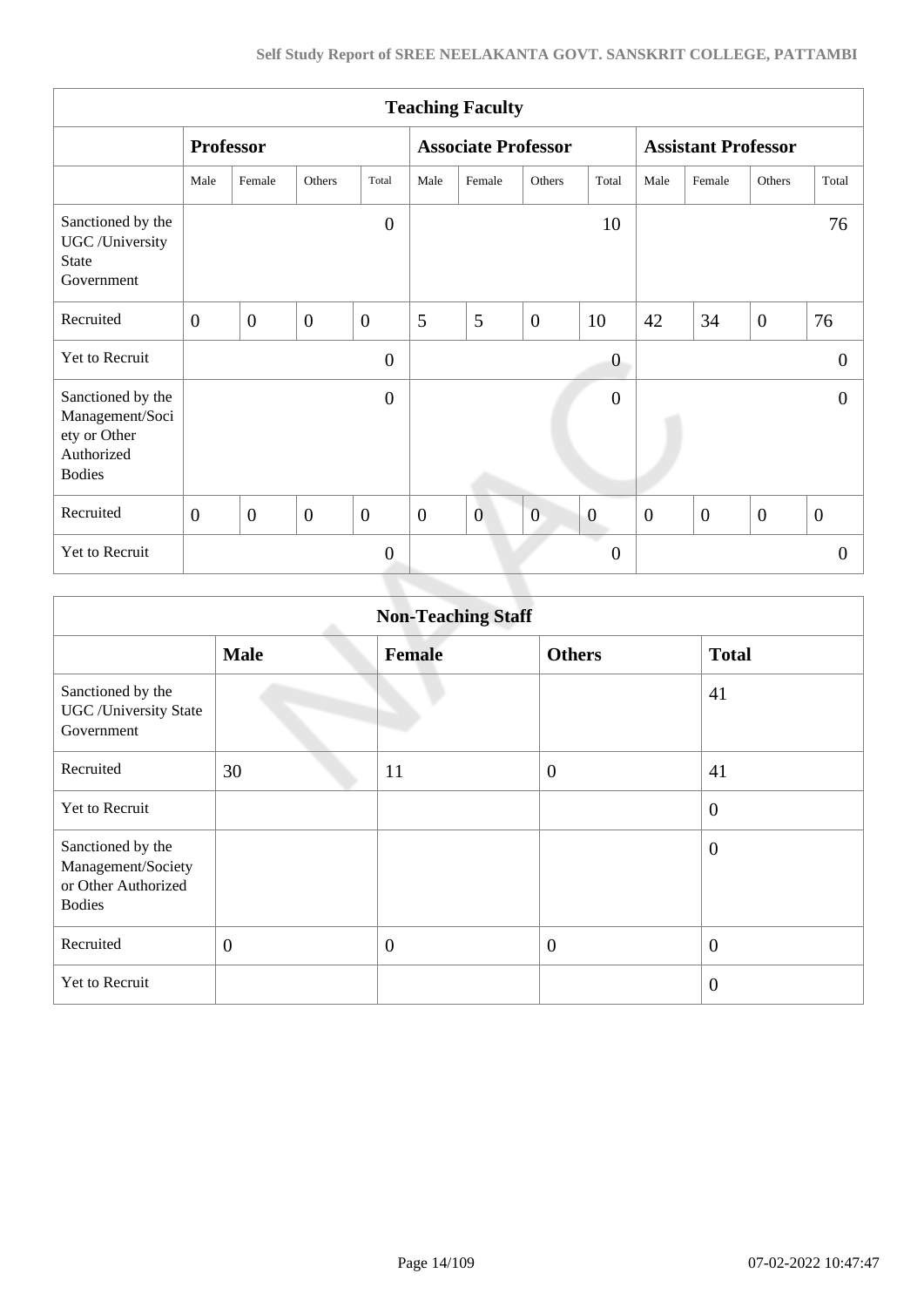|                                                                                 |                | <b>Technical Staff</b> |                |                |
|---------------------------------------------------------------------------------|----------------|------------------------|----------------|----------------|
|                                                                                 | <b>Male</b>    | Female                 | <b>Others</b>  | <b>Total</b>   |
| Sanctioned by the<br><b>UGC</b> / University State<br>Government                |                |                        |                | $\mathbf{0}$   |
| Recruited                                                                       | $\overline{0}$ | $\boldsymbol{0}$       | $\mathbf{0}$   | $\mathbf{0}$   |
| Yet to Recruit                                                                  |                |                        |                | $\overline{0}$ |
| Sanctioned by the<br>Management/Society<br>or Other Authorized<br><b>Bodies</b> |                |                        |                | $\mathbf{0}$   |
| Recruited                                                                       | $\mathbf{0}$   | $\boldsymbol{0}$       | $\overline{0}$ | $\overline{0}$ |
| Yet to Recruit                                                                  |                |                        |                | $\overline{0}$ |

## **Qualification Details of the Teaching Staff**

|                                     | <b>Permanent Teachers</b> |                |                |                            |                  |                |                            |                |                |                |  |  |
|-------------------------------------|---------------------------|----------------|----------------|----------------------------|------------------|----------------|----------------------------|----------------|----------------|----------------|--|--|
| <b>Highest</b><br>Qualificatio<br>n | <b>Professor</b>          |                |                | <b>Associate Professor</b> |                  |                | <b>Assistant Professor</b> |                |                |                |  |  |
|                                     | Male                      | Female         | Others         | Male                       | Female           | Others         | Male                       | Female         | Others         | Total          |  |  |
| D.sc/D.Litt/<br><b>LLD</b>          | $\overline{0}$            | $\overline{0}$ | $\overline{0}$ | $\mathbf{0}$               | $\boldsymbol{0}$ | $\overline{0}$ | $\theta$                   | $\overline{0}$ | $\overline{0}$ | $\overline{0}$ |  |  |
| Ph.D.                               | $\overline{0}$            | $\overline{0}$ | $\overline{0}$ | 3                          | $\overline{4}$   | $\overline{0}$ | 15                         | 9              | $\overline{0}$ | 31             |  |  |
| M.Phil.                             | $\boldsymbol{0}$          | $\overline{0}$ | $\overline{0}$ | $\overline{0}$             | $\overline{0}$   | $\overline{0}$ | $\overline{4}$             | 6              | $\overline{0}$ | 10             |  |  |
| PG                                  | $\overline{0}$            | $\overline{0}$ | $\overline{0}$ | $\overline{2}$             | $\mathbf{1}$     | $\overline{0}$ | 18                         | 24             | $\overline{0}$ | 45             |  |  |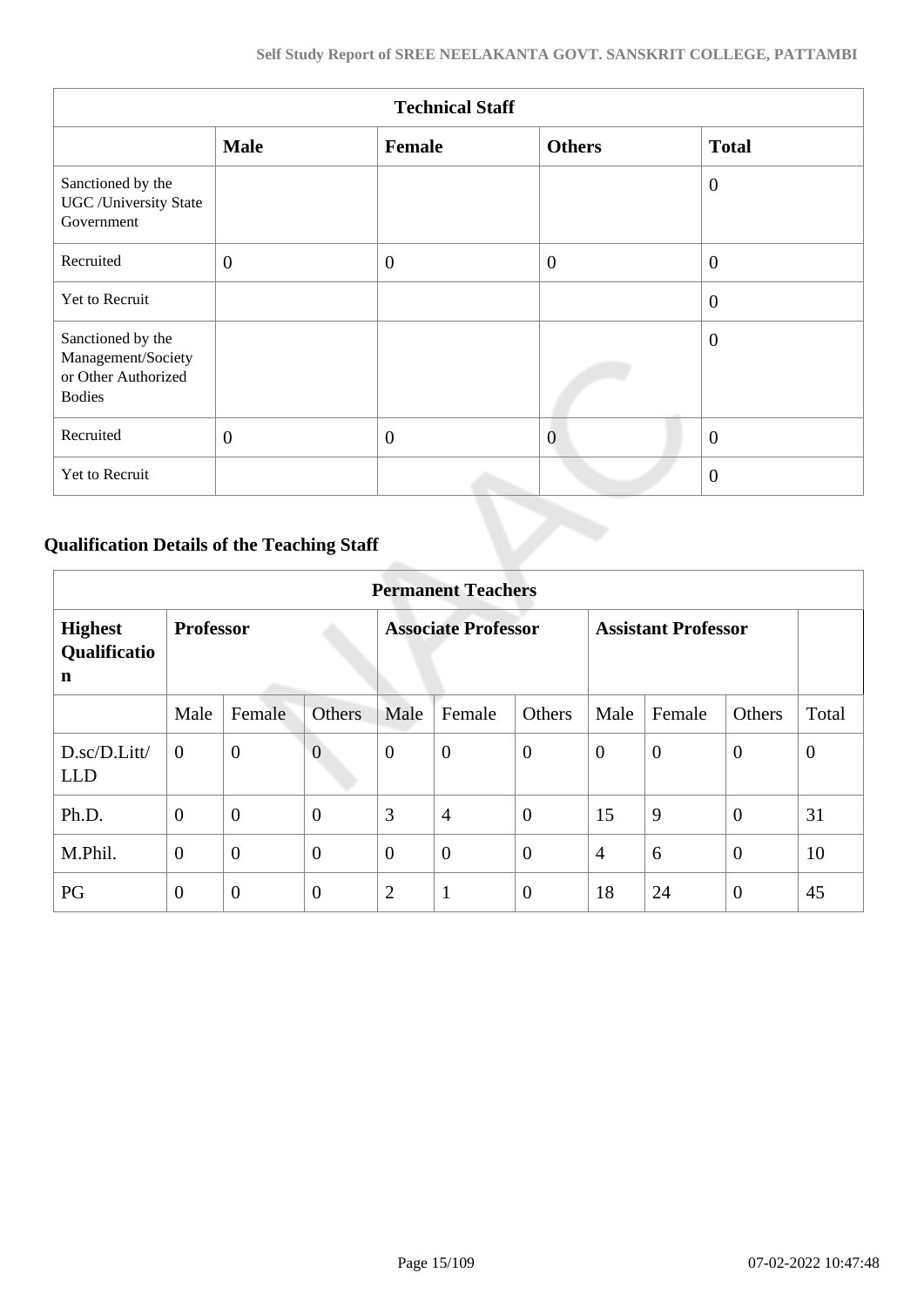| <b>Temporary Teachers</b>                     |                  |                  |                  |                            |                  |                |                            |                  |                  |                  |  |
|-----------------------------------------------|------------------|------------------|------------------|----------------------------|------------------|----------------|----------------------------|------------------|------------------|------------------|--|
| <b>Highest</b><br>Qualificatio<br>$\mathbf n$ | <b>Professor</b> |                  |                  | <b>Associate Professor</b> |                  |                | <b>Assistant Professor</b> |                  |                  |                  |  |
|                                               | Male             | Female           | Others           | Male                       | Female           | Others         | Male                       | Female           | Others           | Total            |  |
| D.sc/D.Litt/<br><b>LLD</b>                    | $\mathbf{0}$     | $\overline{0}$   | $\boldsymbol{0}$ | $\mathbf{0}$               | $\boldsymbol{0}$ | $\theta$       | $\mathbf{0}$               | $\overline{0}$   | $\overline{0}$   | $\boldsymbol{0}$ |  |
| Ph.D.                                         | $\theta$         | $\boldsymbol{0}$ | $\overline{0}$   | $\overline{0}$             | $\overline{0}$   | $\overline{0}$ | $\mathbf{0}$               | $\mathbf{0}$     | $\mathbf{0}$     | $\mathbf{0}$     |  |
| M.Phil.                                       | $\overline{0}$   | $\boldsymbol{0}$ | $\overline{0}$   | $\mathbf{0}$               | $\mathbf{0}$     | $\overline{0}$ | $\overline{0}$             | $\overline{0}$   | $\boldsymbol{0}$ | $\mathbf{0}$     |  |
| PG                                            | $\boldsymbol{0}$ | $\boldsymbol{0}$ | $\boldsymbol{0}$ | $\overline{0}$             | $\boldsymbol{0}$ | $\theta$       | $\boldsymbol{0}$           | $\boldsymbol{0}$ | $\overline{0}$   | $\boldsymbol{0}$ |  |
|                                               |                  |                  |                  |                            |                  |                |                            |                  |                  |                  |  |

|                                     | <b>Part Time Teachers</b> |                  |                |                            |                |                |                            |                  |                |                |  |  |
|-------------------------------------|---------------------------|------------------|----------------|----------------------------|----------------|----------------|----------------------------|------------------|----------------|----------------|--|--|
| <b>Highest</b><br>Qualificatio<br>n | <b>Professor</b>          |                  |                | <b>Associate Professor</b> |                |                | <b>Assistant Professor</b> |                  |                |                |  |  |
|                                     | Male                      | Female           | <b>Others</b>  | Male                       | Female         | Others         | Male                       | Female           | Others         | Total          |  |  |
| D.sc/D.Litt/<br><b>LLD</b>          | $\overline{0}$            | $\boldsymbol{0}$ | $\overline{0}$ | $\mathbf{0}$               | $\overline{0}$ | $\overline{0}$ | $\overline{0}$             | $\overline{0}$   | $\mathbf{0}$   | $\overline{0}$ |  |  |
| Ph.D.                               | $\boldsymbol{0}$          | $\overline{0}$   | $\overline{0}$ | $\overline{0}$             | $\overline{0}$ | $\mathbf{0}$   | $\theta$                   | $\boldsymbol{0}$ | $\overline{0}$ | $\mathbf{0}$   |  |  |
| M.Phil.                             | $\boldsymbol{0}$          | $\overline{0}$   | $\overline{0}$ | $\boldsymbol{0}$           | $\overline{0}$ | $\theta$       | $\overline{0}$             | $\overline{0}$   | $\overline{0}$ | $\overline{0}$ |  |  |
| PG                                  | $\overline{0}$            | $\overline{0}$   | $\overline{0}$ | $\overline{0}$             | $\overline{0}$ | $\overline{0}$ | $\overline{0}$             | $\overline{0}$   | $\overline{0}$ | $\mathbf{0}$   |  |  |

| <b>Details of Visting/Guest Faculties</b> |             |               |               |              |  |  |  |  |
|-------------------------------------------|-------------|---------------|---------------|--------------|--|--|--|--|
| <b>Number of Visiting/Guest Faculty</b>   | <b>Male</b> | <b>Female</b> | <b>Others</b> | <b>Total</b> |  |  |  |  |
| engaged with the college?                 |             |               |               |              |  |  |  |  |

**Provide the Following Details of Students Enrolled in the College During the Current Academic Year**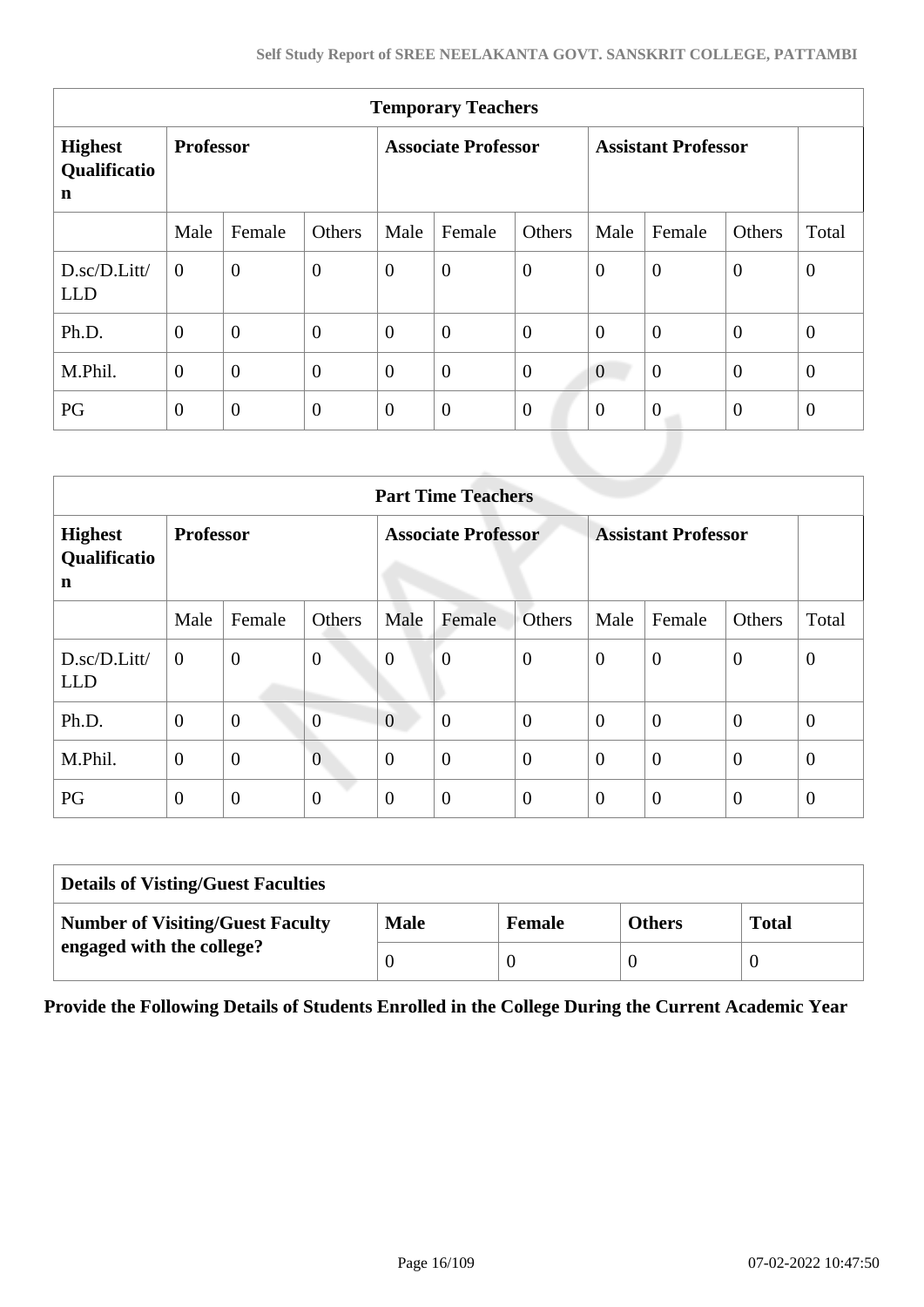| Programme       |        | <b>From the State</b><br><b>Where College</b><br>is Located | <b>From Other</b><br><b>States of India</b> | <b>NRI Students</b> | Foreign<br><b>Students</b> | <b>Total</b>   |
|-----------------|--------|-------------------------------------------------------------|---------------------------------------------|---------------------|----------------------------|----------------|
| <b>UG</b>       | Male   | 250                                                         | $\overline{0}$                              | $\overline{0}$      | $\overline{0}$             | 250            |
|                 | Female | 1217                                                        | 3                                           | $\theta$            | $\overline{0}$             | 1220           |
|                 | Others | $\overline{0}$                                              | $\mathbf{0}$                                | $\overline{0}$      | $\overline{0}$             | $\overline{0}$ |
| PG              | Male   | 14                                                          | $\overline{0}$                              | $\overline{0}$      | $\overline{0}$             | 14             |
|                 | Female | 266                                                         | $\mathbf{0}$                                | $\overline{0}$      | $\overline{0}$             | 266            |
|                 | Others | $\overline{0}$                                              | $\boldsymbol{0}$                            | $\overline{0}$      | $\overline{0}$             | $\mathbf{0}$   |
| Doctoral (Ph.D) | Male   | 14                                                          | $\overline{0}$                              | $\overline{0}$      | $\overline{0}$             | 14             |
|                 | Female | 41                                                          | $\overline{0}$                              | $\overline{0}$      | $\overline{0}$             | 41             |
|                 | Others | $\overline{0}$                                              | $\overline{0}$                              | $\overline{0}$      | $\overline{0}$             | $\mathbf{0}$   |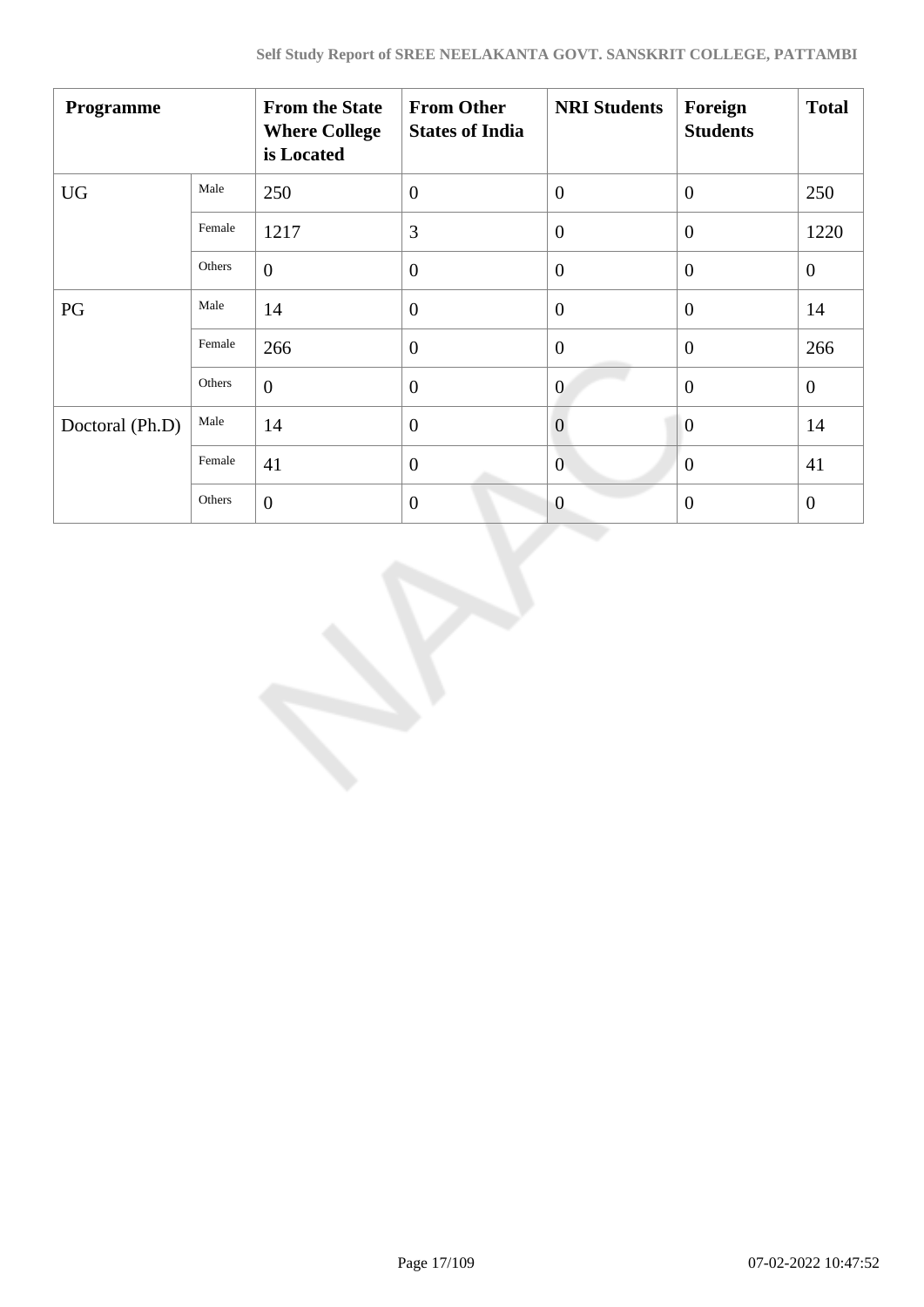| 1 yal 5   |        |                |                  |                  |                |
|-----------|--------|----------------|------------------|------------------|----------------|
| Programme |        | Year 1         | Year 2           | Year 3           | Year 4         |
| SC        | Male   | 12             | 16               | 15               | 19             |
|           | Female | 77             | 63               | 76               | 75             |
|           | Others | $\overline{0}$ | $\boldsymbol{0}$ | $\overline{0}$   | $\mathbf{0}$   |
| <b>ST</b> | Male   | $\mathbf{1}$   | $\overline{3}$   | $\overline{3}$   | $\overline{2}$ |
|           | Female | 28             | 17               | 20               | 13             |
|           | Others | $\overline{0}$ | $\boldsymbol{0}$ | $\mathbf{0}$     | $\overline{0}$ |
| OBC       | Male   | 12             | 11               | 10               | 14             |
|           | Female | 95             | 90               | 99               | 90             |
|           | Others | $\overline{0}$ | $\overline{0}$   | $\boldsymbol{0}$ | $\overline{0}$ |
| General   | Male   | 26             | 25               | 26               | 31             |
|           | Female | 267            | 236              | 263              | 299            |
|           | Others | $\overline{0}$ | $\overline{0}$   | $\overline{0}$   | $\overline{0}$ |
| Others    | Male   | 29             | 41               | 24               | 22             |
|           | Female | 70             | 50               | 70               | 60             |
|           | Others | $\overline{0}$ | $\mathbf{0}$     | $\overline{0}$   | $\overline{0}$ |
| Total     |        | 617            | 552              | 606              | 625            |

**Provide the Following Details of Students admitted to the College During the last four Academic Years**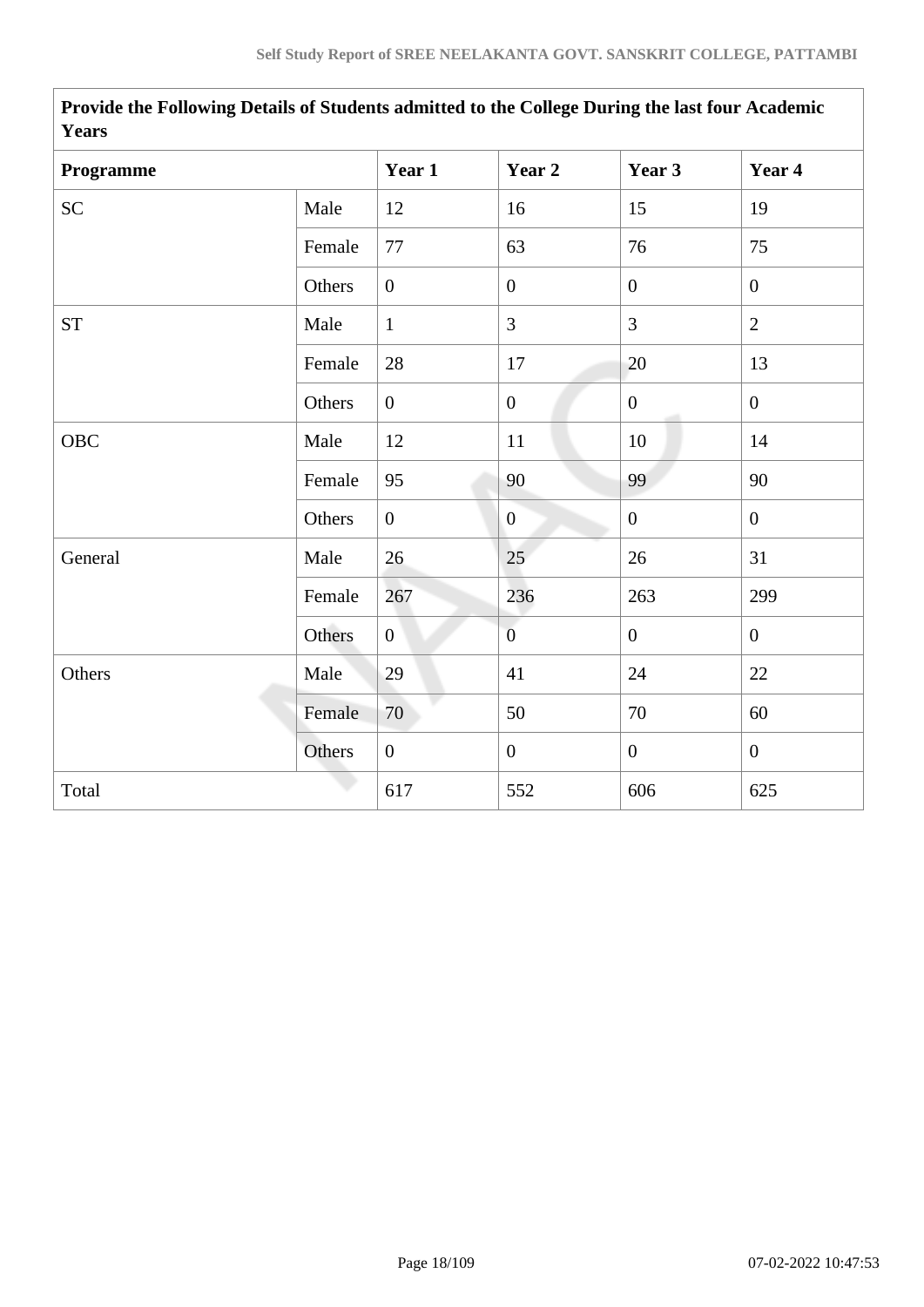## **Extended Profile**

## **1 Program**

## **1.1**

### **Number of courses offered by the Institution across all programs during the last five years**

| 2019-20                              | 2018-19 | 2017-18 |          | 2016-17              | 2015-16 |  |
|--------------------------------------|---------|---------|----------|----------------------|---------|--|
| 1544                                 | 857     | 838     |          | 724                  | 721     |  |
| <b>File Description</b>              |         |         | Document |                      |         |  |
| Institutional data prescribed format |         |         |          | <b>View Document</b> |         |  |

## **1.2**

#### **Number of programs offered year-wise for last five years**

| 2019-20 | 2018-19  | 2017-18                   | $2016-17$ | 2015-16 |
|---------|----------|---------------------------|-----------|---------|
| 19      | nn<br>∠∠ | $\sim$<br>$\overline{21}$ | $\sim$ 1  | ◢       |

## **2 Students**

### **2.1**

### **Number of students year-wise during last five years**

| 2019-20                                 | 2018-19 | 2017-18  |                      | 2016-17 | 2015-16 |  |
|-----------------------------------------|---------|----------|----------------------|---------|---------|--|
| 1792                                    | 1645    | 1606     |                      | 1535    | 1416    |  |
| <b>File Description</b>                 |         | Document |                      |         |         |  |
| Institutional data in prescribed format |         |          | <b>View Document</b> |         |         |  |

#### **2.2**

## **Number of seats earmarked for reserved category as per GOI/State Govt rule year-wise during last five years**

| 2019-20 | 2018-19 | 2017-18 | 2016-17 | 2015-16 |
|---------|---------|---------|---------|---------|
| 328     | 298     | 326     | 324     | 268     |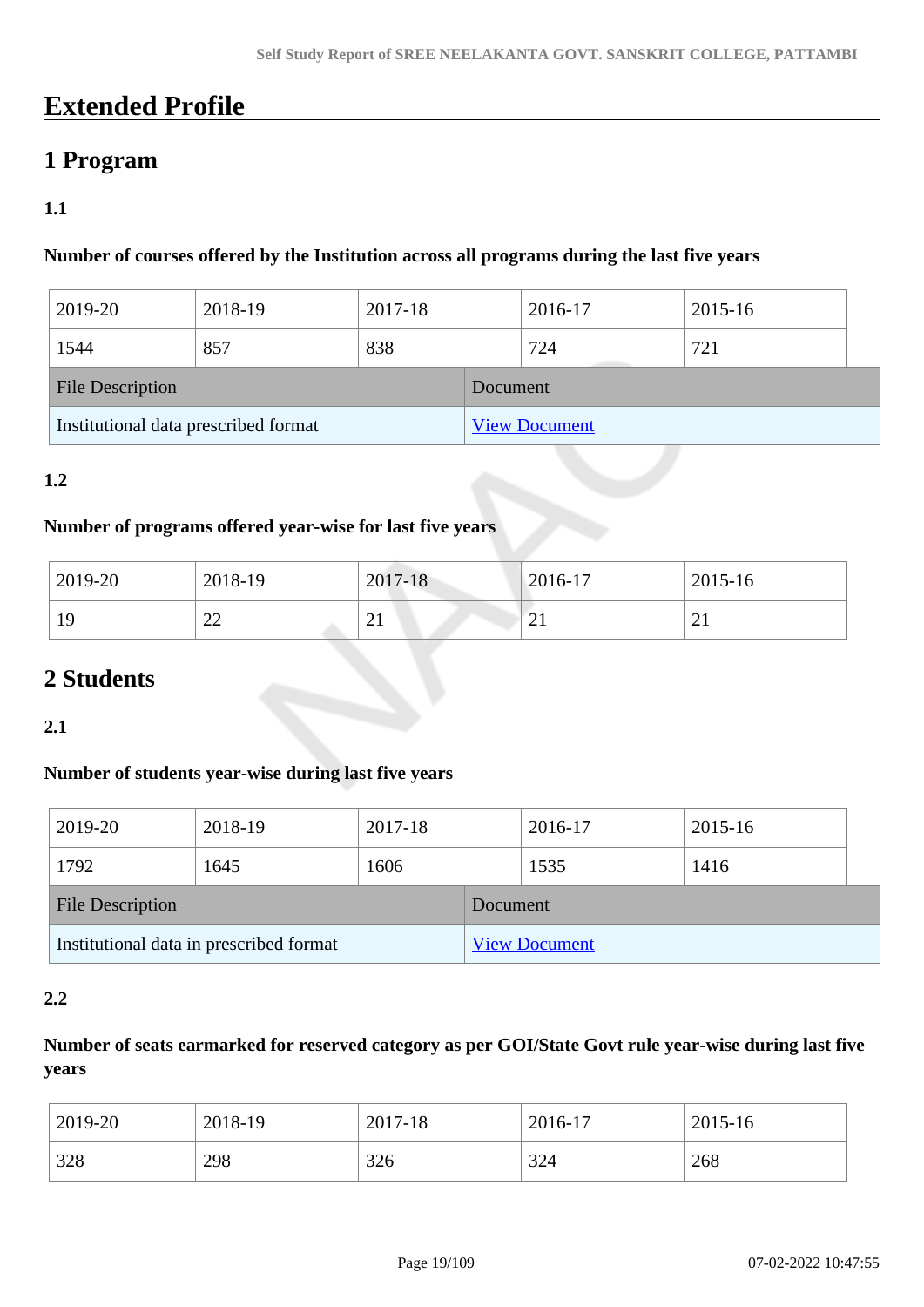| <b>File Description</b>                 | Document             |
|-----------------------------------------|----------------------|
| Institutional data in prescribed format | <b>View Document</b> |

## **2.3**

### **Number of outgoing / final year students year-wise during last five years**

| 2019-20                 | 2018-19                                 | 2017-18  |  | 2016-17              | 2015-16 |  |
|-------------------------|-----------------------------------------|----------|--|----------------------|---------|--|
| 608                     | 658                                     | 488      |  | 456                  | 449     |  |
| <b>File Description</b> |                                         | Document |  |                      |         |  |
|                         | Institutional data in prescribed format |          |  | <b>View Document</b> |         |  |

## **3 Teachers**

## **3.1**

## **Number of full time teachers year-wise during the last five years**

| 2019-20                                 | 2018-19 | 2017-18 |                      | 2016-17 | 2015-16 |
|-----------------------------------------|---------|---------|----------------------|---------|---------|
| 87                                      | 78      | 78      |                      | 78      | 78      |
| <b>File Description</b>                 |         |         | Document             |         |         |
| Institutional data in prescribed format |         |         | <b>View Document</b> |         |         |

## **3.2**

## **Number of sanctioned posts year-wise during last five years**

| 2019-20                                 | 2018-19 | 2017-18  |                      | 2016-17 | 2015-16 |
|-----------------------------------------|---------|----------|----------------------|---------|---------|
| 86                                      | 78      | 78       |                      | 78      | 78      |
| <b>File Description</b>                 |         | Document |                      |         |         |
| Institutional data in prescribed format |         |          | <b>View Document</b> |         |         |

## **4 Institution**

## **4.1**

**Total number of classrooms and seminar halls**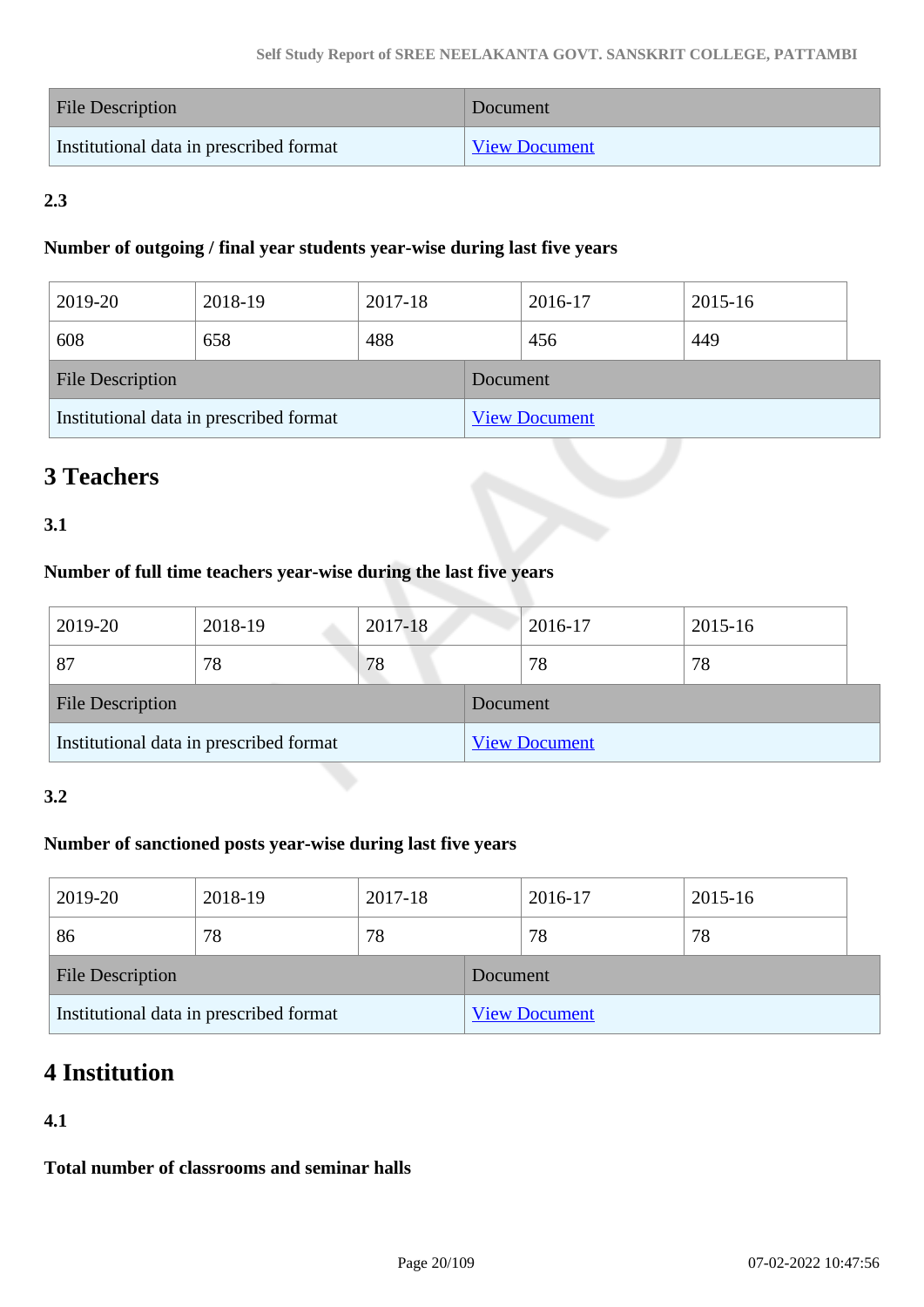## **Response: 117**

## **4.2**

### **Total Expenditure excluding salary year-wise during last five years ( INR in Lakhs)**

| 2019-20 | 2018-19 | 2017-18 | 2016-17 | 2015-16 |
|---------|---------|---------|---------|---------|
| 157.47  | 119.40  | 201.86  | 172.34  | 82.86   |

**4.3**

**Number of Computers**

**Response: 193**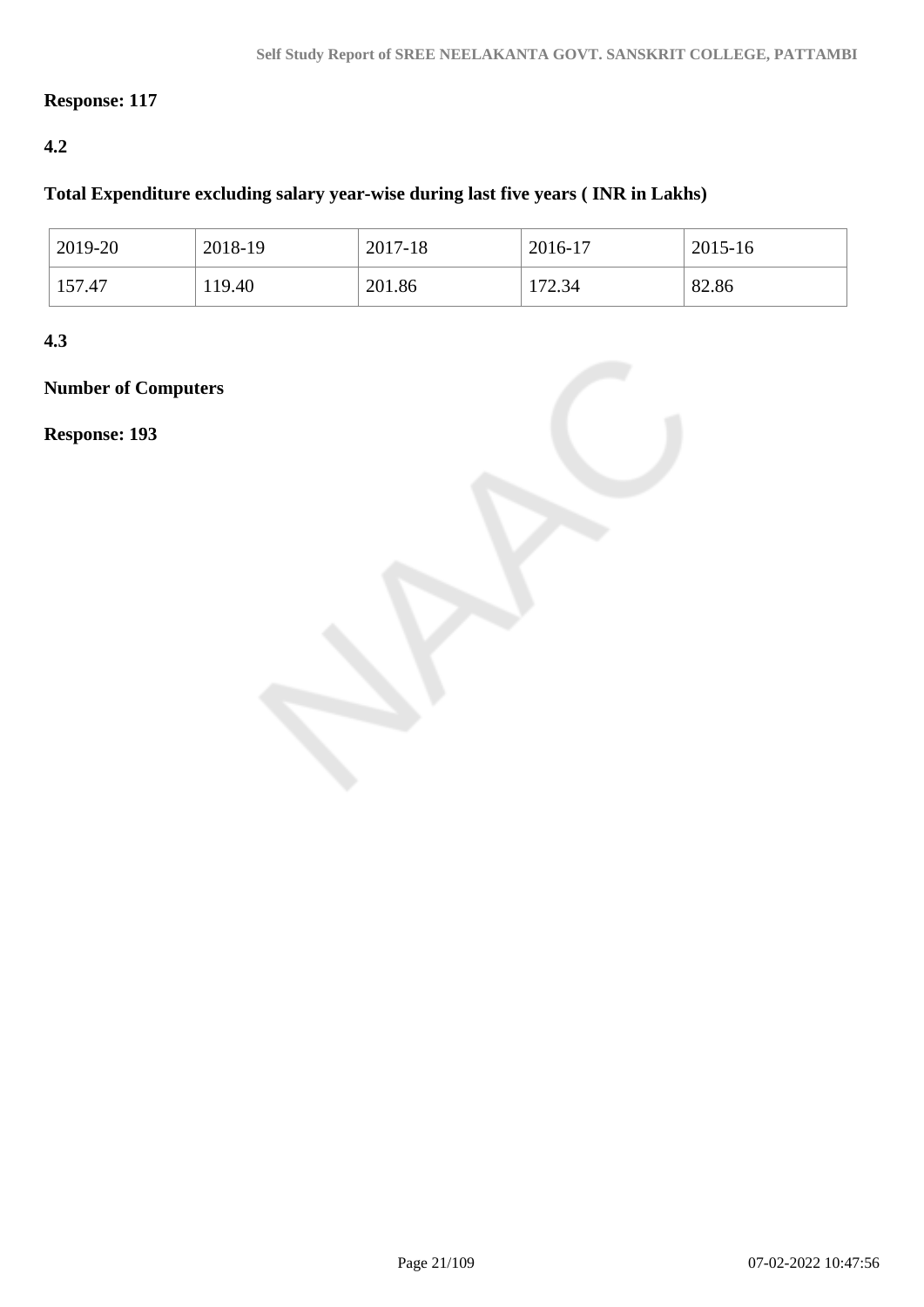# **4. Quality Indicator Framework(QIF)**

## **Criterion 1 - Curricular Aspects**

## **1.1 Curricular Planning and Implementation**

 **1.1.1 The Institution ensures effective curriculum delivery through a well planned and documented process**

## **Response:**

Sree Neelakanta Government Sanskrit College being an affiliated college, follows the syllabus prescribed by the University of Calicut. While revision and up-gradation of the syllabi are done at the university level, the college has a mechanism for effective, curriculum delivery which is monitored by an Academic Monitoring Committee under IQAC. We try our level best to provide 180 days of teaching in a calendar year. Copies of syllabus and time tables are made available to students at the starting of each semester. Special classes are engaged during vacation or off-hours to compensate the time lost in examination/evaluation. These time plans are strictly adhered to so that students can gauge with a degree of clarity what portion of the curriculum will be delivered within the stipulated time frame. Many departments of our college are research centres. The General Orientation Programme organized at the beginning of the academic year for all UG students familiarizes them with the campus environment, facilities, programme structure in general and various clubs. Our college has already introduced the Learning Management System with all available resources to make the curriculum delivery more holistic. LMS delivers and manages all types of content, including videos, courses, and documents which makes the classroom management for instructor-led training or a flipped classroom.

Effective curriculum delivery is done additionally by conducting industrial visits, field trips, and study tours. Amidst the Covid-19 pandemic which hit the end of the 2019-2020 academic year, faculty members employed blended learning approaches with asynchronous and synchronous platforms to cover the syllabus. Class-wise WhatsApp groups are created to deliver curriculum contents. Tutorials are held with mentoring and participative learning is encouraged. Internal assessments are done transparently. . The College encourages its faculty members to participate in Orientation/Refresher Courses/ Workshops/ Seminars to update their knowledge and to improve the teaching practices. Our campus acts as an educational hub by offering various value-added courses imparting transferable and life skills through Additional Skill Acquisition Programme (ASAP). ASAP is closely associated with the National Skill Development Corporation and offers value-added courses for selected students in our college. Remedial coaching is given to needy students in which each of them are given personal attention. Besides, the Walk with Scholar (WWS) and Scholar Support Programme (SSP) are also part of the curriculum which aim to offer additional guidance to frame student's future. Regular class-wise PTA monitors the feedback from parents regarding student's grievance and completion of syllabus and its evaluation. Many teachers of the college have played an effective role in the framing of various aspects pertaining to the curriculum as members of various academic bodies like Syndicate, Board of Studies in various Universities at graduate and postgraduate level and question paper setters. The college provides ample books and other teaching and reference materials like journals, magazines, teaching models and software to enable teachers to ensure effective delivery of the curriculum. The Library committee regularly conducts meetings and takes appropriate decisions regarding the requirement and procurement of books, journals and e-journals.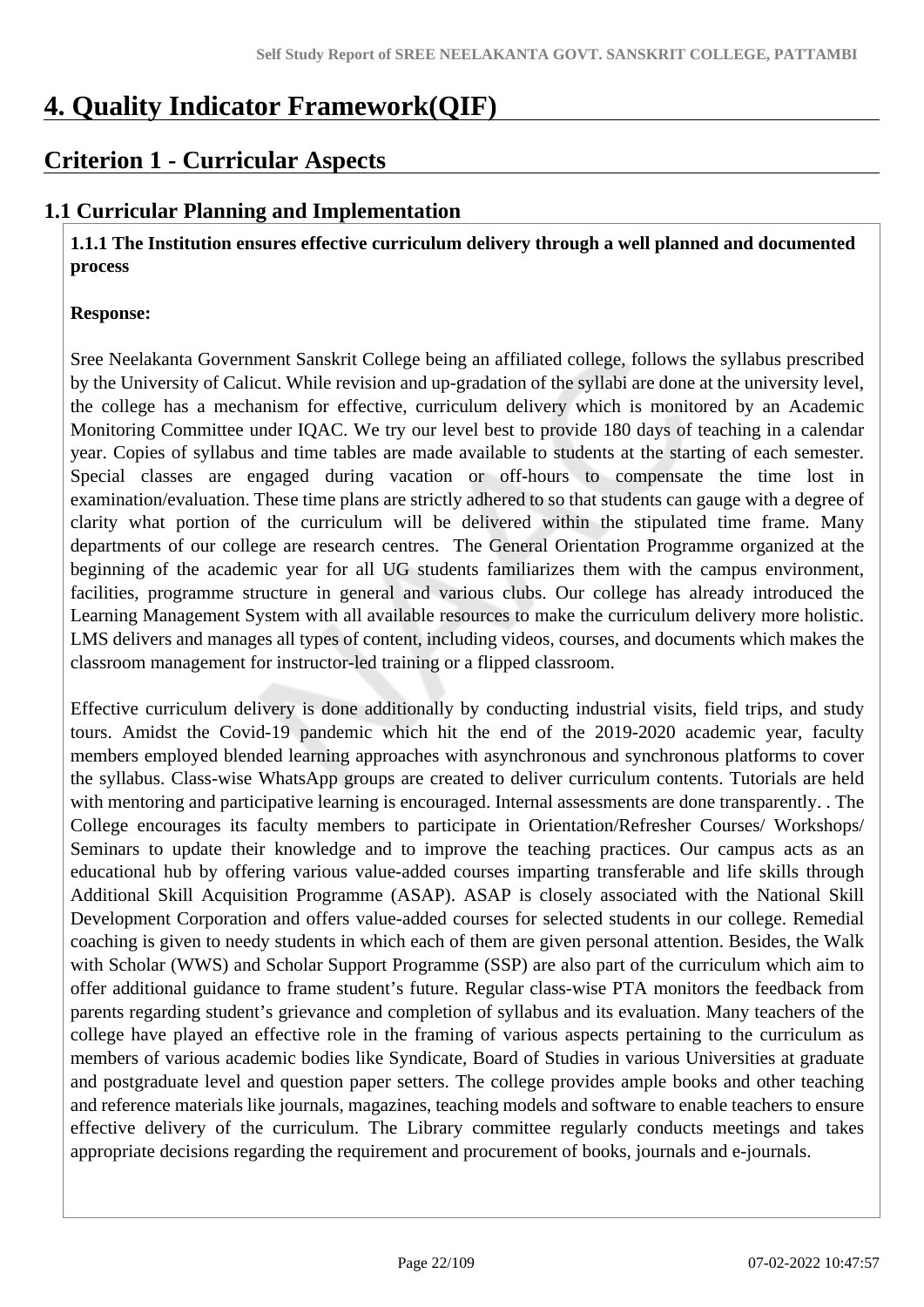| <b>File Description</b>              | <b>Document</b>      |  |
|--------------------------------------|----------------------|--|
| <b>Upload Additional information</b> | <b>View Document</b> |  |
| Link for Additional information      | <b>View Document</b> |  |

#### **1.1.2 The institution adheres to the academic calendar including for the conduct of CIE**

#### **Response:**

The college adheres to academic calendar provided by the University for the conduction of Continuous Internal Evaluation system. An academic calendar is prepared and maintained by the Time Table Committee in consultation with the Principal, Vice-Principal and IQAC Coordinator for each academic year. Meticulous care is taken in the preparation of academic calendar to include all the important details and special measures are taken to make the calendar precise and accurate. The calendar is distributed to the staff and students in time. Time table of each department is prepared by respective HODs as per the guidelines of affiliating university for the number of credit hours for each subject and the academic calendar prior to the start of the semester. The College conducts two steps of preparatory examination prior to University exams. That includes two internal examinations and a model examination which is in pattern with the final University examination. The internal evaluation is designed to be fair, reliable and transparent. Valued answer sheets are promptly returned to the students and effective reflection is provided by face-to-face interaction with the concerned teachers and students. There is University Examination Monitoring Committee, Internal Examination Monitoring Committee and Grievance Redressal Committee appointed by the Principal for ensuring the quality of Internal Examination and Internal Assessment. A senior faculty member is acting as academic coordinator for monitoring all the evaluation processes. Publication and uploading of the internal marks are under the supervision of Principal. In addition to the internal assessment through examinations, surprise tests, MCQs, open examinations, quizzes and online tests are conducted to ensure performance parity. Seminars and assignments are given to students to ensure their active participation in learning process. In case of labs and projects, internal viva and practical exams are conducted by respective departments before or after the University examinations.

| <b>File Description</b>              | <b>Document</b>      |  |
|--------------------------------------|----------------------|--|
| <b>Upload Additional information</b> | <b>View Document</b> |  |
| Link for Additional information      | <b>View Document</b> |  |

 **1.1.3 Teachers of the Institution participate in following activities related to curriculum development and assessment of the affiliating University and/are represented on the following academic bodies during the last five years** 

- **1.Academic council/BoS of Affiliating university**
- **2.Setting of question papers for UG/PG programs**
- **3.Design and Development of Curriculum for Add on/ certificate/ Diploma Courses**
- **4.Assessment /evaluation process of the affiliating University**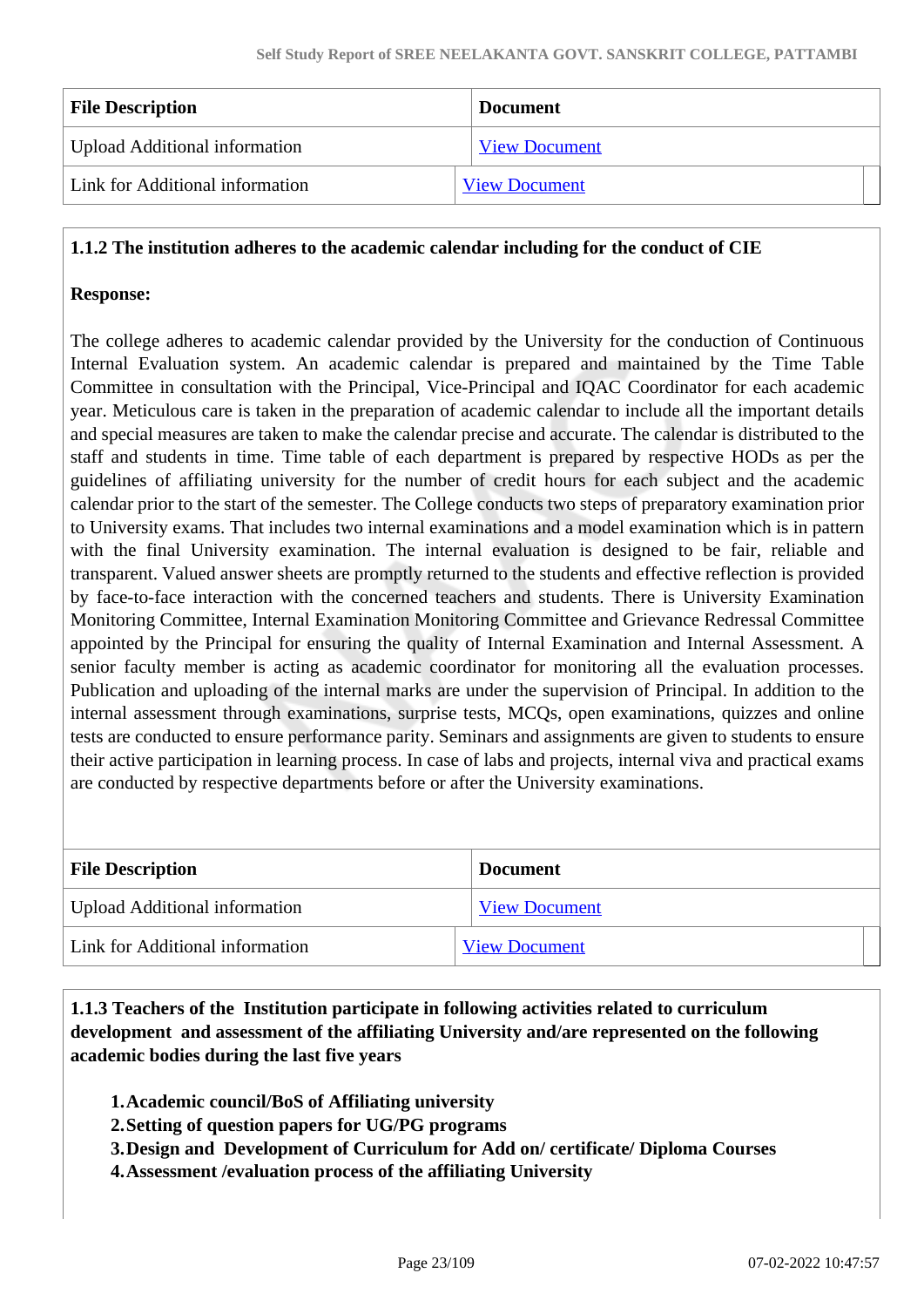| <b>Response.</b> D. Ally 3 01 the above                                                                      |                      |
|--------------------------------------------------------------------------------------------------------------|----------------------|
| <b>File Description</b>                                                                                      | <b>Document</b>      |
| Institutional data in prescribed format                                                                      | <b>View Document</b> |
| Details of participation of teachers in various<br>bodies/activities provided as a response to the<br>metric | <b>View Document</b> |
| Any additional information                                                                                   | <b>View Document</b> |
| Link for Additional information                                                                              | <b>View Document</b> |

### **Response:** B. Any 3 of the above

## **1.2 Academic Flexibility**

 **1.2.1 Percentage of Programmes in which Choice Based Credit System (CBCS)/ elective course system has been implemented** 

#### **Response:** 73.68

#### 1.2.1.1 **Number of Programmes in which CBCS / Elective course system implemented.**

Response: 14

| <b>File Description</b>                               | <b>Document</b>      |
|-------------------------------------------------------|----------------------|
| Minutes of relevant Academic Council/ BOS<br>meetings | <b>View Document</b> |
| Institutional data in prescribed format               | <b>View Document</b> |
| Any additional information                            | <b>View Document</b> |
| Link for Additional information                       | <b>View Document</b> |

#### **1.2.2 Number of Add on /Certificate programs offered during the last five years**

**Response:** 44

#### 1.2.2.1 **How many Add on /Certificate programs are offered within the last 5 years.**

| 2019-20<br>2018-19<br>$2015 - 16$<br>2017-18<br>2016-17 |  |
|---------------------------------------------------------|--|
| 15<br>22<br>ت                                           |  |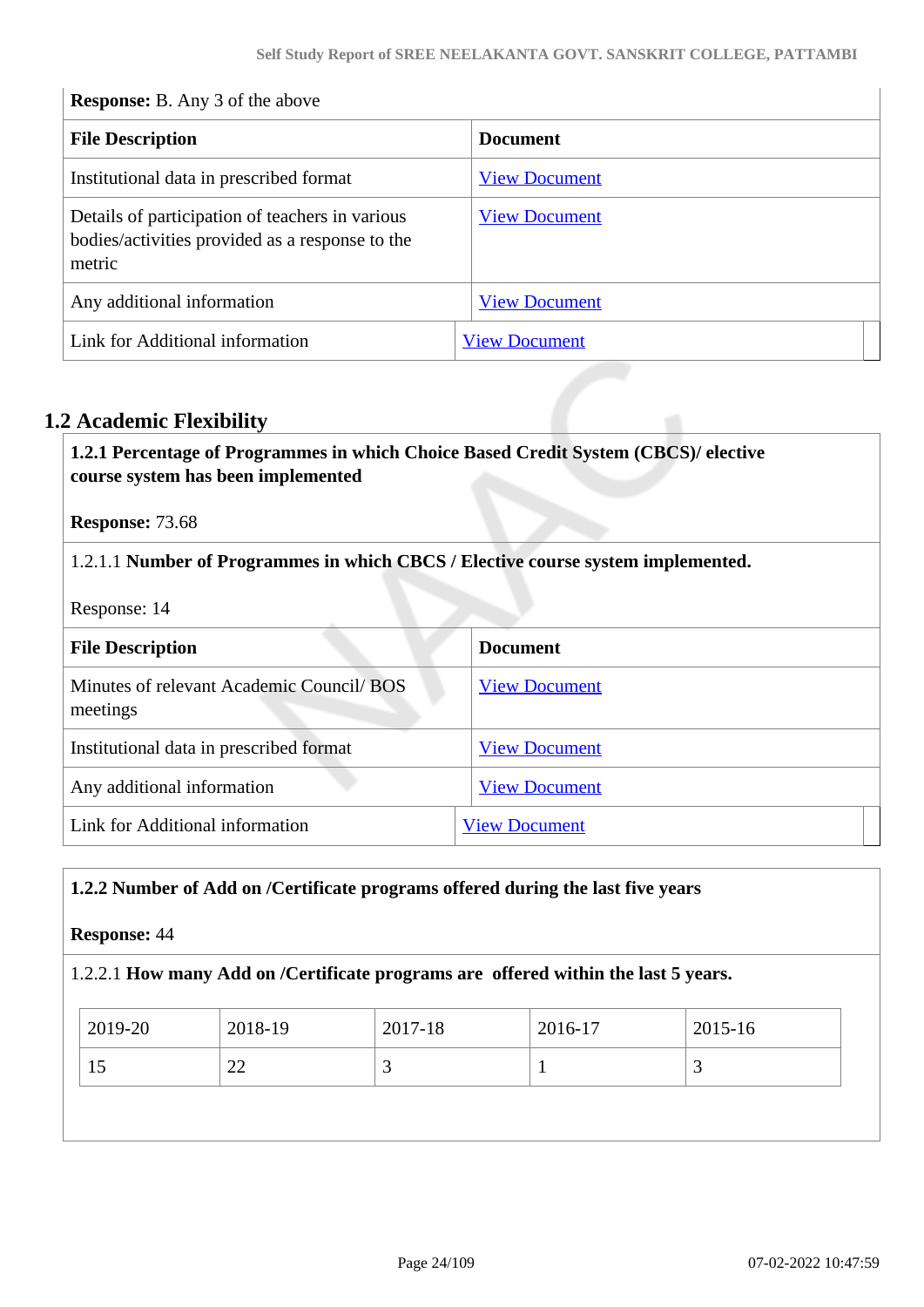| <b>File Description</b>                                                    | <b>Document</b>      |
|----------------------------------------------------------------------------|----------------------|
| List of Add on /Certificate programs                                       | <b>View Document</b> |
| Brochure or any other document relating to Add on<br>/Certificate programs | <b>View Document</b> |
| Any additional information                                                 | <b>View Document</b> |
| Link for Additional information                                            | <b>View Document</b> |

### **1.2.3 Average percentage of students enrolled in Certificate/ Add-on programs as against the total number of students during the last five years**

**Response:** 19.78

## 1.2.3.1 **Number of students enrolled in subject related Certificate or Add-on programs year wise during last five years**

| 2019-20     | 2018-19 | 2017-18 | 2016-17      | 2015-16 |
|-------------|---------|---------|--------------|---------|
| 551<br>JJ 1 | 866     | 101     | $\sim$<br>∠∠ | 110     |

| <b>File Description</b>                                                                | <b>Document</b>      |
|----------------------------------------------------------------------------------------|----------------------|
| Details of the students enrolled in Subjects related<br>to certificate/Add-on programs | <b>View Document</b> |
| Any additional information                                                             | <b>View Document</b> |

## **1.3 Curriculum Enrichment**

 **1.3.1 Institution integrates crosscutting issues relevant to Professional Ethics ,Gender, Human Values ,Environment and Sustainability into the Curriculum**

## **Response:**

Integrating the issues related to gender sensitization, human values, professional ethics and environmental protection into the curriculum is of great importance and the college had a definite vision in addressing these aspects. Human Values, Gender Sensitization, Professional Ethics, and Environment Awareness are the stated programme outcomes of many of our offered UG programmes. The college also provides awareness in terms of human rights, gender equity, professional ethics and environment conservation and sustainability through various programmes. The students and staff of the college joined hands together to overcome the flood pandemic that hit Kerala during 2019 by their active participation in Relief camps and the collection and packaging of required relief materials. The NSS unit of the college in collaboration with *Haritha Keralam Mission*, Pattambi Municipality, SOLACE (a state-wide charitable society for the welfare of children with life-long diseases) and Panchayat was actively engaged in various cleaning and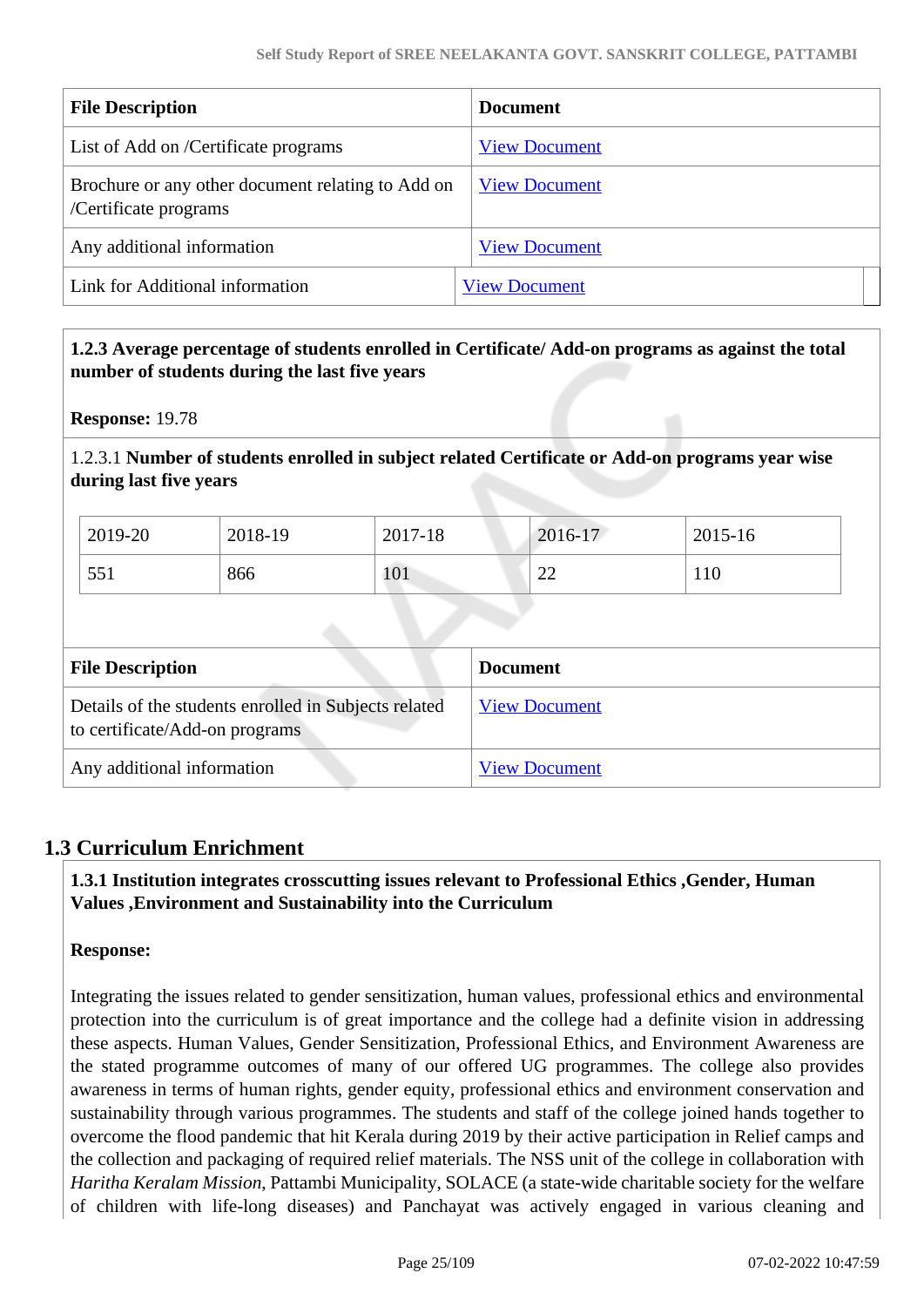campaigning programmes such as flood relief, Nila River Conservation, charitable programmes, Leprosy eradication programmes, transgender rights awareness programmes, preparation of sanitizers amidst Covid 19 etc. The NCC unit is very active in the campus through which students imbibe values of discipline, patriotism and community services. NCC was actively engaged in various awareness programmes and blood donation camps. The ED club of the campus has conducted various training programmes and exhibitions of self-made products by students. The ENCON Club, Bhoomithrasena club, Nature club, Biodiversity Club along with NSS and NCC actively function to foster values added to integrate crosscutting issues related to environment and sustainability in the students. The college council has taken the decision for a greener campus and provisions are there in the college master plan for its maintenance. With this motto, Nature Appreciation Centre (*Kuttivanam*) and Biodiversity Park were included in the campus layout. The three-acre protected area (covering either side of the main buildings) with its natural flora and fauna provides a cooling effect and holds much water during summer seasons. Besides, the college has a Protected garden (houses the plant *Gnetum*), Butterfly Gardens, Medicinal Garden, Botanical Garden etc. All activities including the maintenance and conservation were carried out with the participation of all students of the campus as well as with the help of the Social Forestry Department, Biodiversity Board, Haritha mission etc. The college has switched to stainless steel utensils for its various programmes and the use of cloth banners was encouraged. The Women cell and Women development cell of the college is very active in conducting various counselling programmes and Yoga training for students and faculties. Seminars, discussions, open forums, poetry carnivals, invited lectures, film screening sessions, drama performances, interactions with scientists, literary figures and other eminent personalities are regular activities of the college. Department of Malayalam conducted a day long seminar and open forum on Transgender's Right to Live – Identity, Freedom & Gender Justice. For the first time in history, representatives from different genres of Transgenders along with Gender activists, academicians and students sat together in a campus to discuss the issues they are facing.

| <b>File Description</b>                                                                                                                                              | <b>Document</b>      |
|----------------------------------------------------------------------------------------------------------------------------------------------------------------------|----------------------|
| Upload the list and description of courses which<br>address the Professional Ethics, Gender, Human<br>Values, Environment and Sustainability into the<br>Curriculum. | <b>View Document</b> |
| Any additional information                                                                                                                                           | <b>View Document</b> |

## **1.3.2 Average percentage of courses that include experiential learning through project work/field work/internship during last five years**

**Response:** 1.43

## 1.3.2.1 **Number of courses that include experiential learning through project work/field work/internship year-wise during last five years**

| 18<br>10<br>1 ^<br>┸<br>IJ<br>┸ <del></del> | $2019-20$ | 2018-19 | 2017-18 | 2016-17 | 2015-16 |
|---------------------------------------------|-----------|---------|---------|---------|---------|
|                                             |           |         |         |         |         |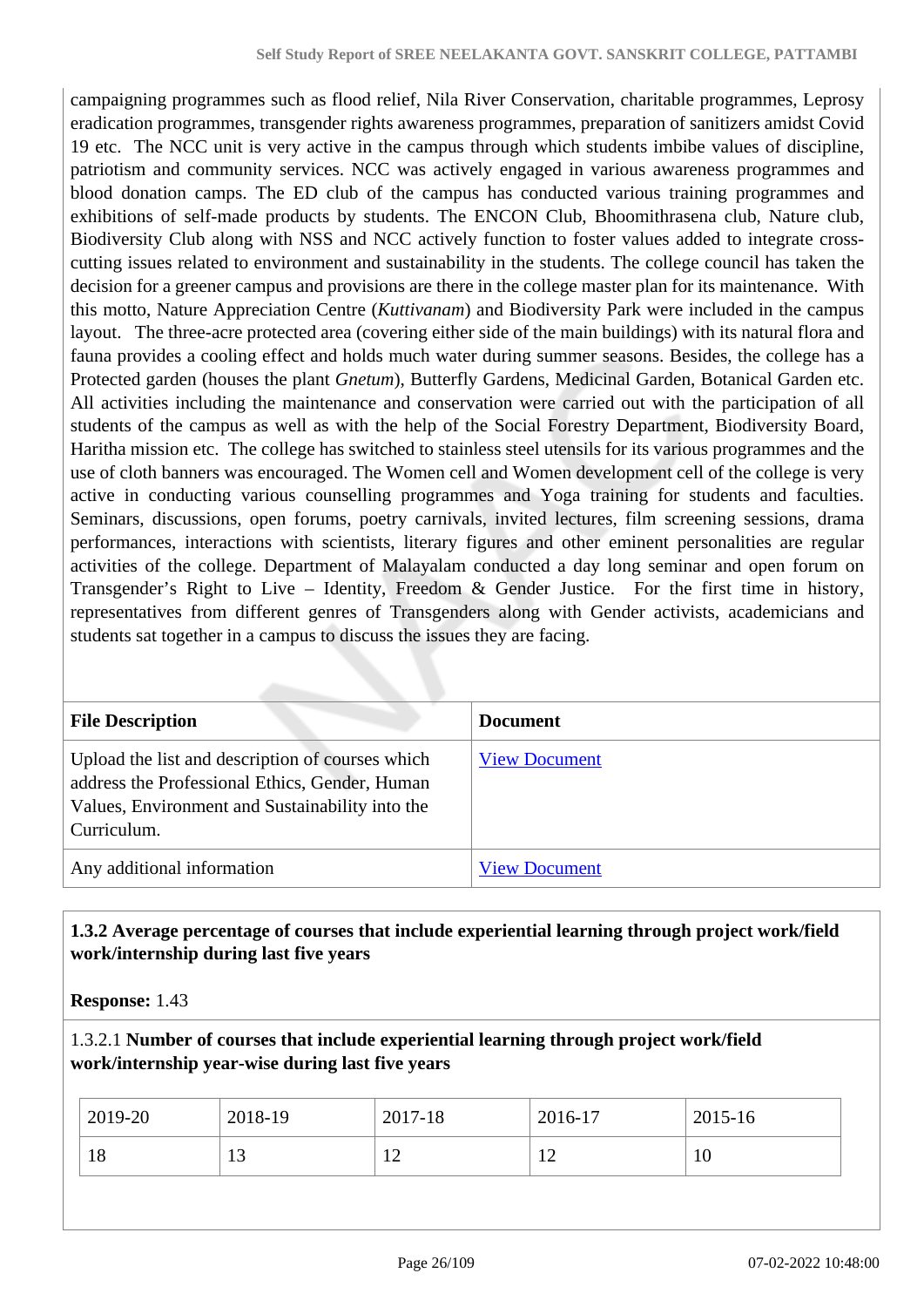| <b>File Description</b>                                                                                                                                                          | <b>Document</b>      |
|----------------------------------------------------------------------------------------------------------------------------------------------------------------------------------|----------------------|
| Programme / Curriculum/ Syllabus of the courses                                                                                                                                  | <b>View Document</b> |
| MoU's with relevant organizations for these courses,<br>if any Average percentage of courses that include<br>experiential learning through project work/field<br>work/internship | <b>View Document</b> |
| Minutes of the Boards of Studies/Academic<br>Council meetings with approvals for these courses                                                                                   | <b>View Document</b> |
| Any additional information                                                                                                                                                       | <b>View Document</b> |

### **1.3.3 Percentage of students undertaking project work/field work/ internships (Data for the latest completed academic year**

**Response:** 32.2

#### 1.3.3.1 **Number of students undertaking project work/field work / internships**

Response: 577

| <b>File Description</b>                                                                       | <b>Document</b>      |
|-----------------------------------------------------------------------------------------------|----------------------|
| List of programmes and number of students<br>undertaking project work/field work//internships | <b>View Document</b> |
| Any additional information                                                                    | <b>View Document</b> |

## **1.4 Feedback System**

 **1.4.1** *Institution obtains feedback on the syllabus and its transaction at the institution from the following stakeholders 1) Students 2)Teachers 3)Employers 4)Alumni* 

**Response:** B. Any 3 of the above

| <b>File Description</b>                                                                                                                                    | <b>Document</b>      |
|------------------------------------------------------------------------------------------------------------------------------------------------------------|----------------------|
| Action taken report of the Institution on feedback<br>report as stated in the minutes of the Governing<br>Council, Syndicate, Board of Management (Upload) | <b>View Document</b> |
| URL for stakeholder feedback report                                                                                                                        | <b>View Document</b> |

#### **1.4.2 Feedback process of the Institution may be classified as follows: Options:**

## **1.Feedback collected, analysed and action taken and feedback available on website**

**2.Feedback collected, analysed and action has been taken**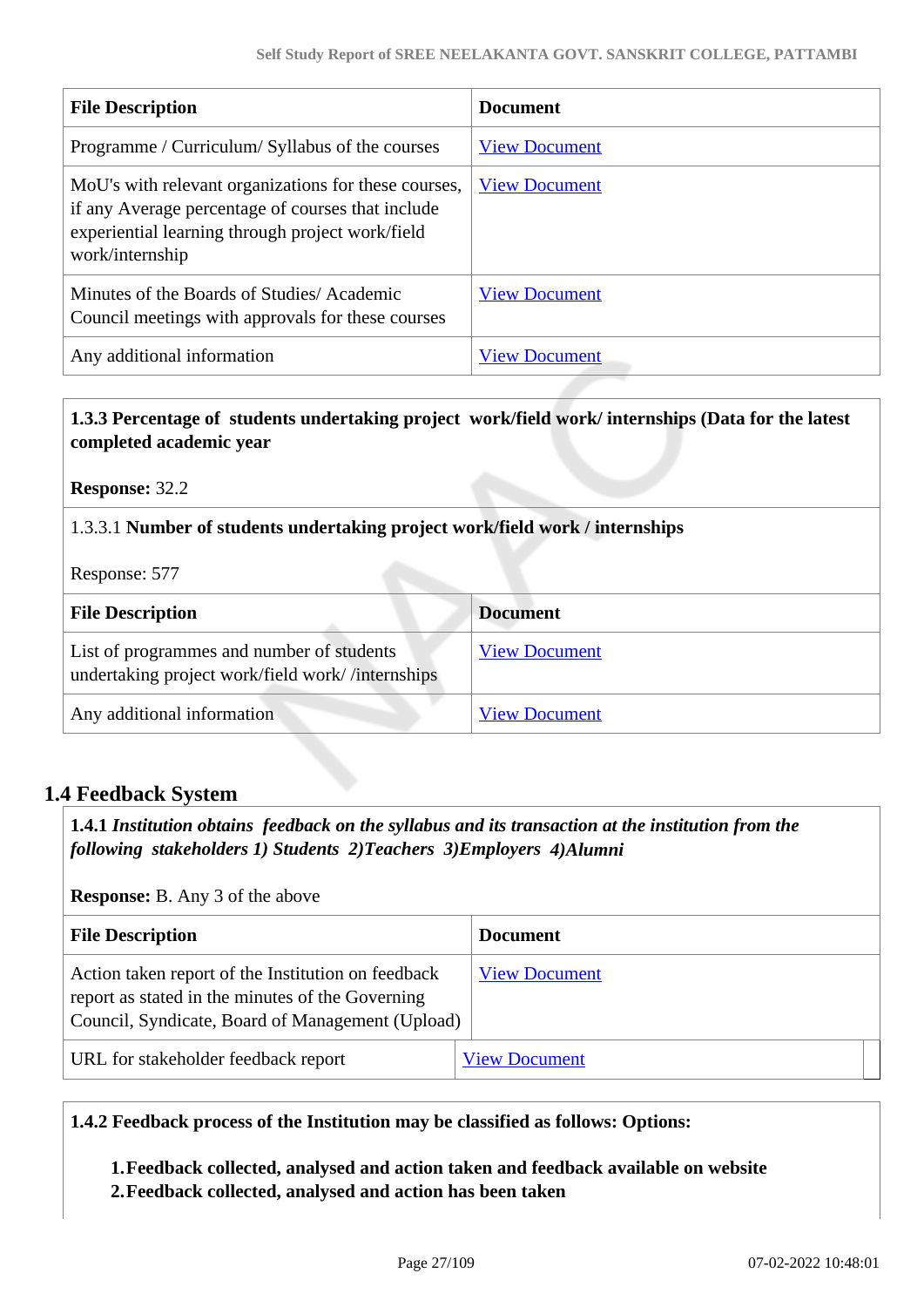- **3.Feedback collected and analysed**
- **4.Feedback collected**
- **5. Feedback not collected**

**Response:** A. Feedback collected, analysed and action taken and feedback available on website

| <b>File Description</b> | <b>Document</b>      |
|-------------------------|----------------------|
| URL for feedback report | <b>View Document</b> |

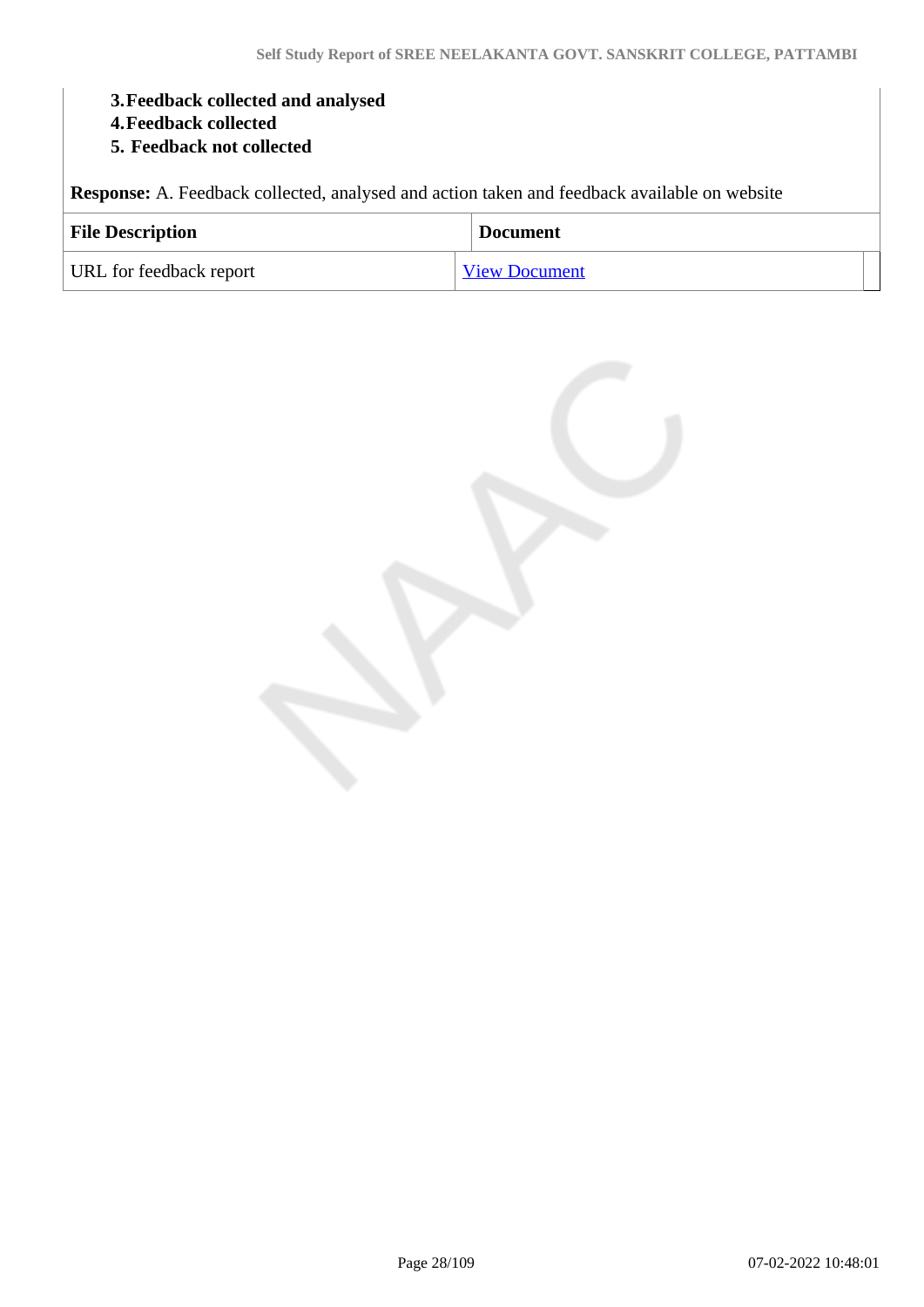## **Criterion 2 - Teaching-learning and Evaluation**

## **2.1 Student Enrollment and Profile**

| Response: 96.82                                                      |                                         |         |                                                                     |         |
|----------------------------------------------------------------------|-----------------------------------------|---------|---------------------------------------------------------------------|---------|
| 2.1.1.1 Number of students admitted year-wise during last five years |                                         |         |                                                                     |         |
|                                                                      |                                         |         |                                                                     |         |
| 2019-20                                                              | 2018-19                                 | 2017-18 | 2016-17                                                             | 2015-16 |
| 622                                                                  | 550                                     | 617     | 615                                                                 | 510     |
|                                                                      |                                         |         | 2.1.1.2 Number of sanctioned seats year wise during last five years |         |
| 2019-20                                                              | 2018-19                                 | 2017-18 | 2016-17                                                             | 2015-16 |
| 645                                                                  | 580                                     | 634     | 630                                                                 | 521     |
|                                                                      |                                         |         |                                                                     |         |
|                                                                      |                                         |         |                                                                     |         |
| <b>File Description</b>                                              |                                         |         | <b>Document</b>                                                     |         |
|                                                                      |                                         |         |                                                                     |         |
|                                                                      | Institutional data in prescribed format |         | <b>View Document</b>                                                |         |

### **2.1.2 Average percentage of seats filled against reserved categories (SC, ST, OBC, Divyangjan, etc. as per applicable reservation policy ) during the last five years ( exclusive of supernumerary seats)**

**Response:** 87.98

2.1.2.1 Number of actual students admitted from the reserved categories year-wise during the last five years

| 2019-20 | 2018-19 | 2017-18 | 2016-17 | 2015-16 |
|---------|---------|---------|---------|---------|
| 297     | 265     | 290     | 269     | 237     |

| <b>File Description</b>                                      | <b>Document</b>      |
|--------------------------------------------------------------|----------------------|
| Average percentage of seats filled against seats<br>reserved | <b>View Document</b> |
| Any additional information                                   | <b>View Document</b> |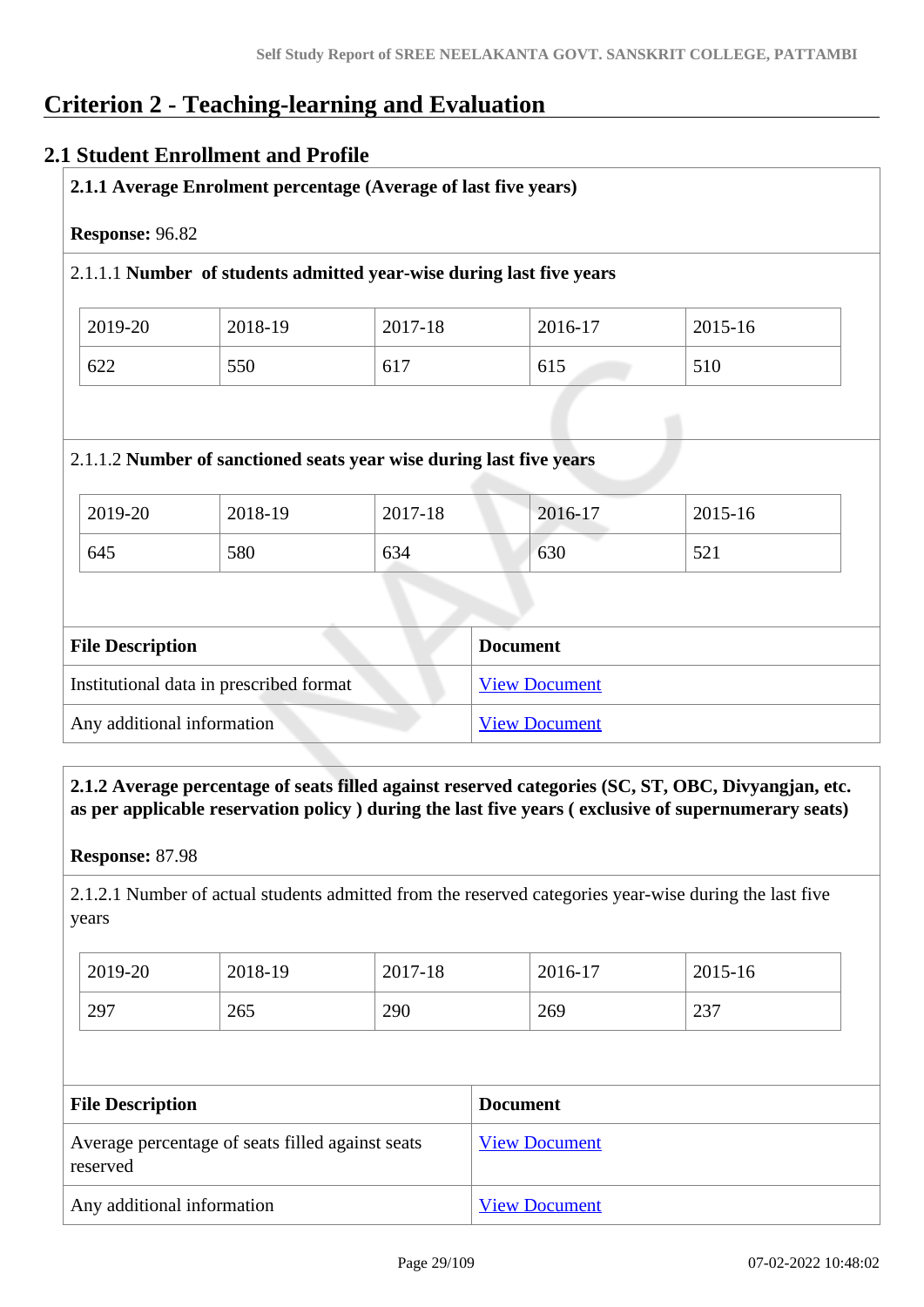## **2.2 Catering to Student Diversity**

### **2.2.1 The institution assesses the learning levels of the students and organises special Programmes for advanced learners and slow learners**

#### **Response:**

The college organizes an orientation programme for UG and PG students at the beginning of every year. A mentor is appointed by each department on the basis of teacher-student ratio. The Mentor collects information regarding the academic and extracurricular performance of the fresher. In order to assess the learning level of students, the Mentor closely interacts with the students to get a better understanding of them. The mentors try to keep a good connection with students and provide the necessary guidance and support.

Details regarding the academic and extracurricular performance of the fresher are evaluated during the Interactive sessions. The departments offer specific program for advanced learners and slow learners after the evaluation through the Mentoring system.

#### **Programs for Slow learners**

*Comprehensive Question banks* are kept in all the departments including previous year University question papers, model questions and Multiple Choice Questions.

*Remedial measures:* Academic support in the form of previous years question paper discussion, Crash courses prior to examinations, additional lab hours and re-tests are provided

*Scholar Support Programme (SSP)* is a government-initiated programme intended to impart personalized additional support to needy students through tutorials, study materials, additional lectures, question banks, interactive sessions etc. The programme aims to overcome the academic weakness of students belonging to the bottom of the merit hierarchy.Study materials like previous years' question papers and simplified notes are given to the selected students.Tests are also conducted regularly to assess the improvement of the students. All these efforts resulted in a better academic performance.

#### **Programs for Advanced learners**

*The library* offers an array of resource materials to prepare students for competitive examinations.

*Career Guidance and placement cell* helps advanced learners to set career goals that suit their skill,knowledge and interest.

KPSC coaching classes are also conducted

*JAM Coaching* classes are also provided for the outgoing UG advanced learners.

*NET coaching* facility is provided by some PG departments.

*Walk With a Scholar (WWS)* is an Initiative of Higher Education, Government of Kerala for meritorious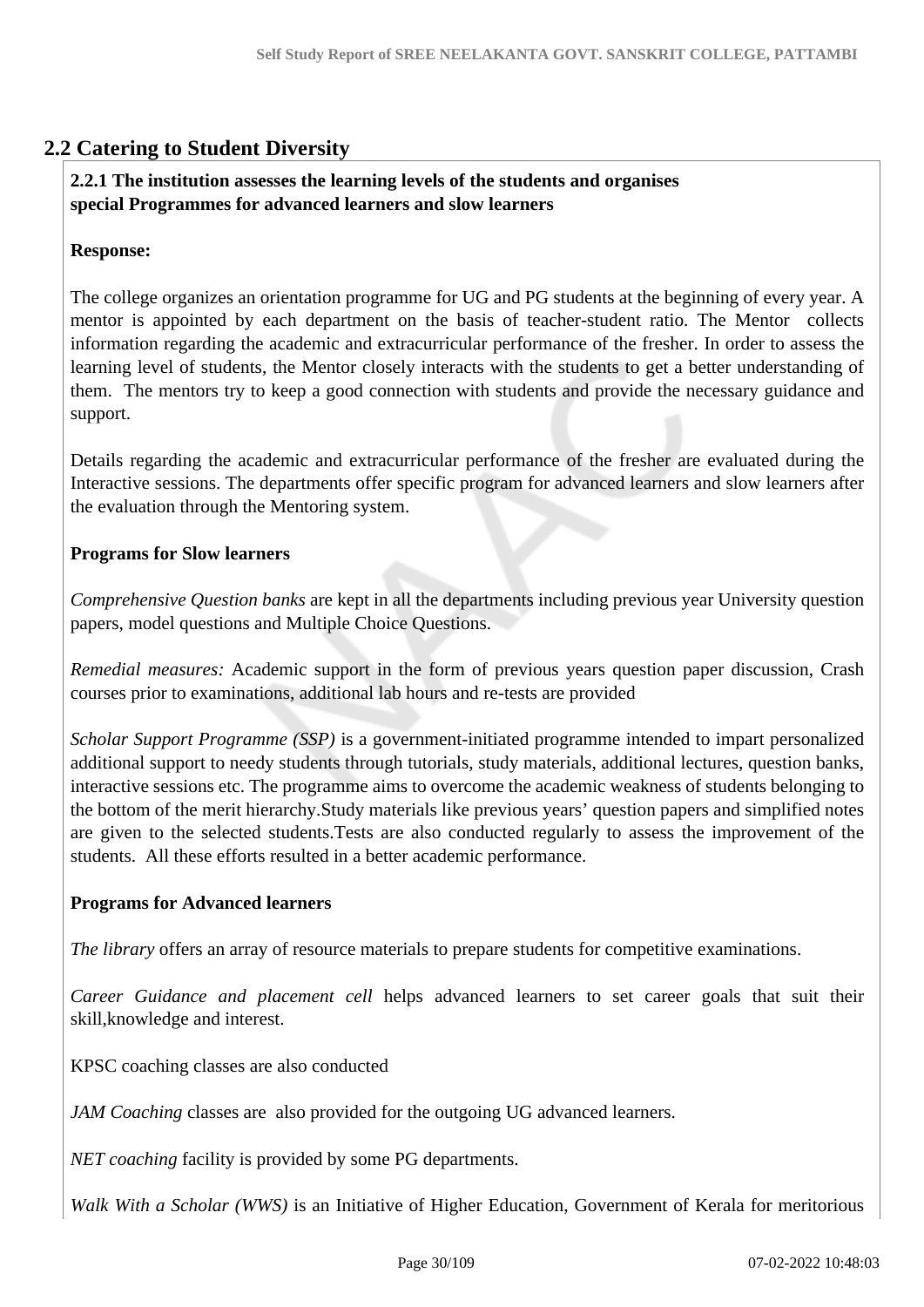students in Under Graduate courses.The scheme is based on the idea of monitoring and builds up the concept of mentor as a 'guide' and 'friend'.Internal mentors are selected from among the faculty members.The aim of the programme is to give necessary orientation to the needy students to prepare them for better job opportunities and to provide motivation and mental support. Internal mentors provide tutorial sessions and study materials are also issued as per the needs.External mentors are also invited to engage classes. Eminent personalities from various fields are selected for this. The areas that are given thrust are ice breaking, team building, creative drama, writing resume, goal setting, writing skills, confidence building, expressing oneself, rare artifacts, script writing etc.

| <b>File Description</b>              | <b>Document</b>      |  |
|--------------------------------------|----------------------|--|
| Upload any additional information    | <b>View Document</b> |  |
| Past link for additional Information | <b>View Document</b> |  |

| 2.2.2 Student- Full time teacher ratio (Data for the latest completed academic year) |                 |
|--------------------------------------------------------------------------------------|-----------------|
| <b>Response: 20.6</b>                                                                |                 |
| <b>File Description</b>                                                              | <b>Document</b> |
| Any additional information<br><b>View Document</b>                                   |                 |

## **2.3 Teaching- Learning Process**

 **2.3.1 Student centric methods, such as experiential learning, participative learning and problem solving methodologies are used for enhancing learning experiences**

#### **Response:**

Teachers of Sree Neelakanta Govt. Sanskrit College, Pattambi is well aware that the process of learning should be a student-centric exercise and it is one of the integral parts of all the courses in the curriculum. The college ensures student centric learning methods by implementing the following measures:

All UG and PG programs ensure that there is **a project work at the end of the programme** which is a mandatory course with both internal and external evaluation. The project work helps the student to **learn through experimental learning from working with independent or group projects**. The majority of the project works are often enriched with field works, industrial visits and collection trips and also discussion with experts. All these provide opportunities for students to **learn group activities,acquire leadership quality and improved presentation or communication skills.** We also encourage students to present their project results in state and national level seminars and conferences. Other student centric learning methods implemented includes the **choice of open course in the fifth semester of all UG programmes**. Students have the **freedom to choose from a list of 12 open courses offered by the college**.

20% of marks of internal evaluation for each course in the entire UG and PG programmes are reserved for assignment submission and seminar presentation. The assignment preparation necessitates the application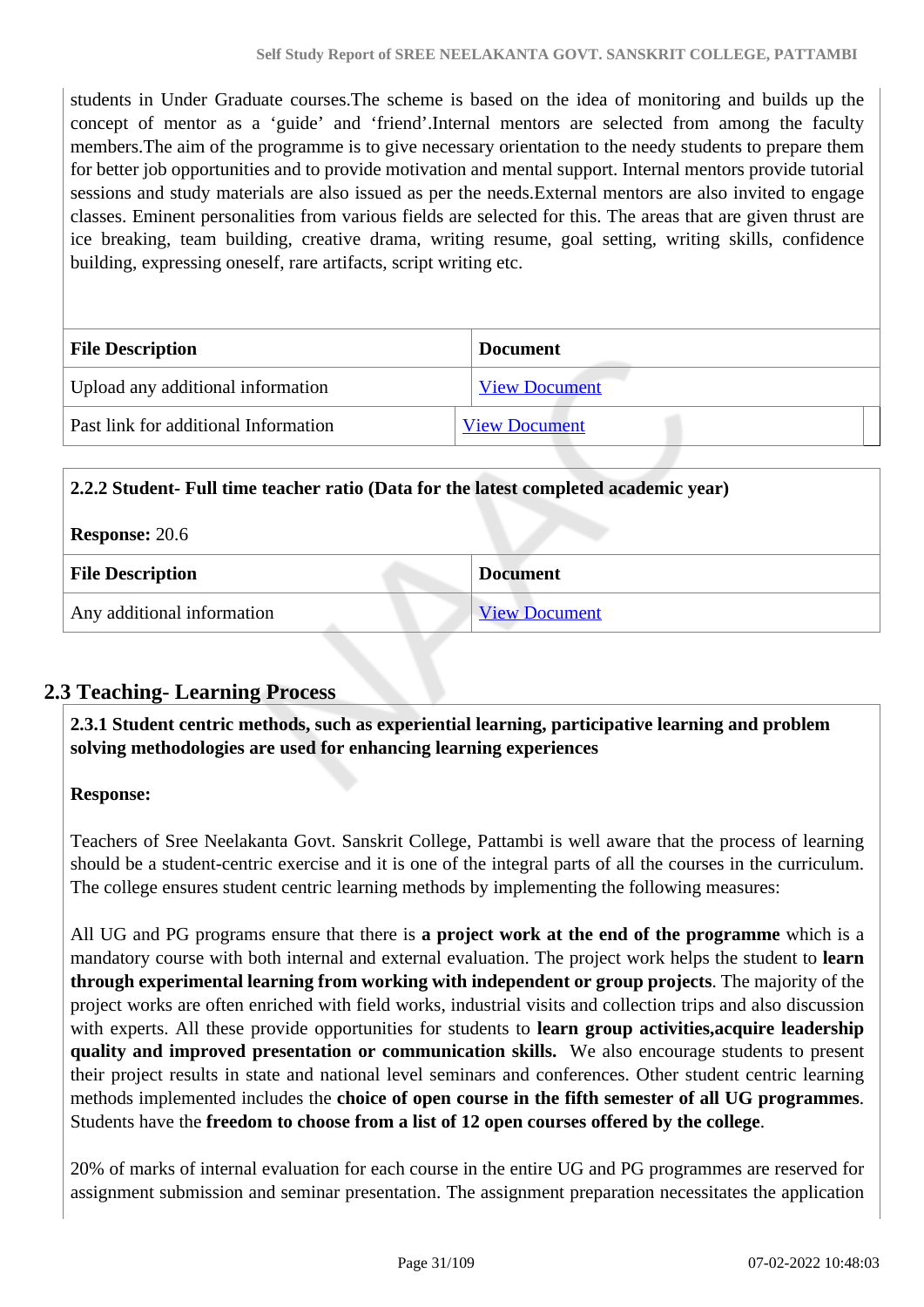of problem solving methodologies and the use of innovative skills. The seminar presentations on specific topics enhance the communication skills of the students and also help them to overcome stage fright. The seminar presentations in some departments also include group discussion, debates, role-play etc.

One of the most exciting **advancements in the modern classroom is flipped learning** which enables moving lecture content from face-to-face class time to before class by assigning it as homework. As a part of FLAIR (Fostering Linkages in Academic Innovation and. Research, Govt. of Kerala) international internship programme, two faculties from the Department of Botany visited the University of Derby. The expertise gained was then inculcated to all the faculties of the college by organizing a workshop for the faculties.

**The LMS platform of the college** is highly effective to facilitate the flipped learning experience to students. The lesson activity module in LMS enables a teacher to deliver content or practice activities in interesting and flexible ways. In either case, teachers can choose to increase engagement and ensure understanding by including a variety of questions, such as multiple choice, matching and short answer.

To introduce the first-year students of UG and PG programs to campus academic life, 3 to 5 days long **common orientation programmes are conducted every year with motivational speakers and career guidance experts**. Programmes like '*Sastrajalakam'* and '*Kavithayude Carnival*' invites many academicians, poets, literary scholars and the public to the campus and thereby the college facilitates the students to engage in healthy academic discussion. These ventures also provide opportunities for students to present their scientific skills or literary creativities and to showcase the competence of the students in their respective disciplines.

| <b>File Description</b>           | <b>Document</b>      |
|-----------------------------------|----------------------|
| Upload any additional information | <b>View Document</b> |
| Link for additional information   | <b>View Document</b> |

## **2.3.2 Teachers use ICT enabled tools for effective teaching-learning process.**

#### **Response:**

Teachers use ICT enabled teaching methods to facilitate the teaching learning process and to improve student participation. Teachers use **LCD projectors, Smart TVs, Laptops, e resource studio floor, PPT, audio and video links, YouTube Educational resources, MIPS** (Microscope Image Processing System for capturing the photos of microscopic objects) etc. for effective teaching learning experience for both teachers and students.

The institution has an **LMS (Learning Management System)** developed to assist teachers to present variety of topics in an appropriate and effective way to the students.

A wide range of activities and resources are available on LMS.

**The assignment activity module** enables the teacher to communicate tasks, collect work and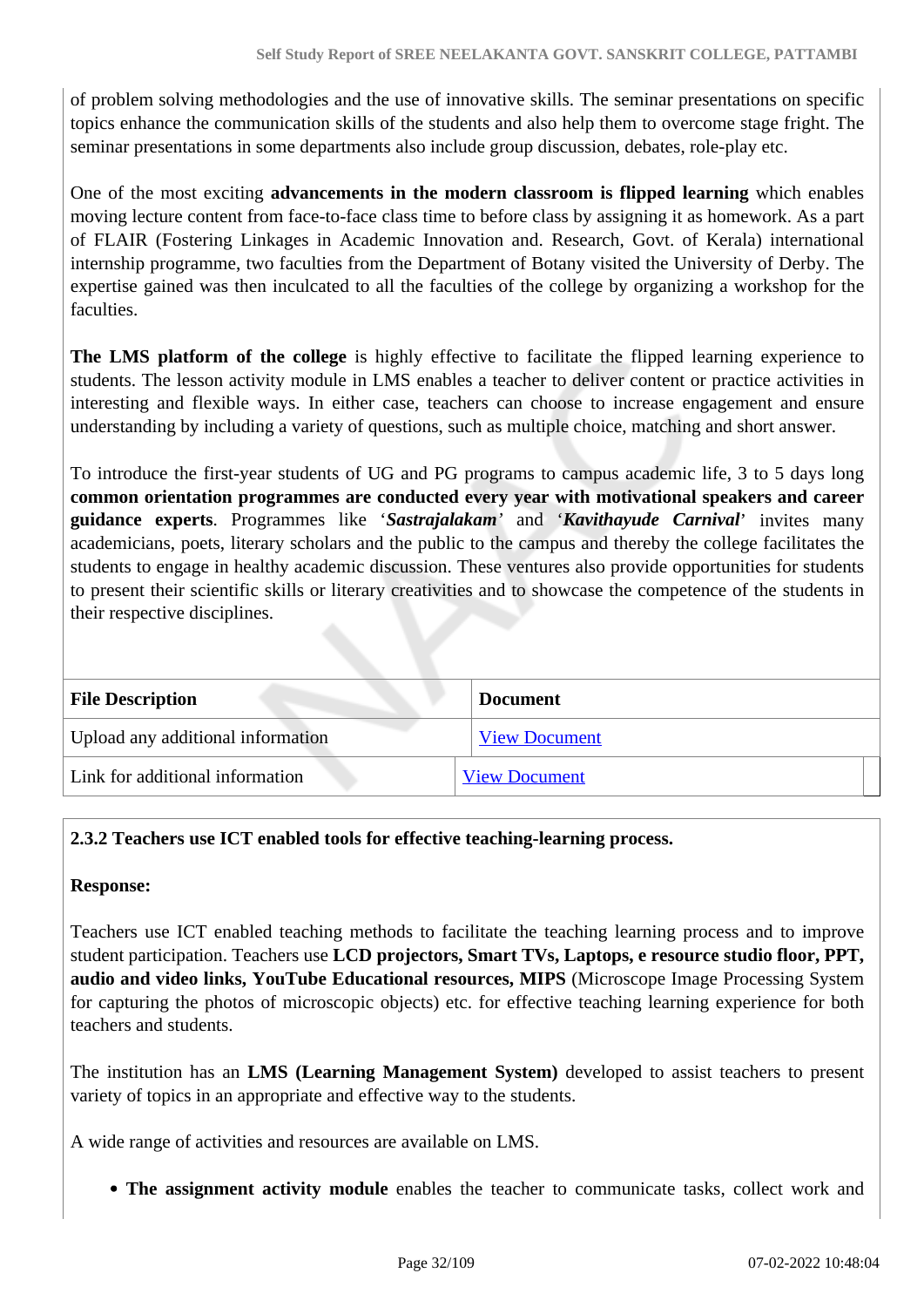provide grades and feedback.

- **BigBlueButton** is an open-source web conferencing system in Moodle LMS for distance education.
- **The forum activity module** enables participants to have asynchronous discussions i.e., discussions that take place over an extended period of time.
- **Forums** are used as a social space for course announcements, for discussing course content or reading materials etc.
- **The glossary activity module** enables participants to create and maintain a list of definitions, like a dictionary, or to collect and organize resources or information.
- **The H5P activity module** enables the teacher to create interactive content such as Interactive Videos, Question Sets, Drag and Drop Questions, Multi-Choice Questions, Presentations and much more.
- **The journal activity** enables teachers to obtain students feedback about a specific topic.
- **The lesson activity module** enables a teacher to deliver content and/or present activities in interesting and flexible ways. Depending on the student's choice of answer and the teacher develops the lesson, students may progress to the next page, be taken back to a previous page or redirected down a different path entirely.
- **The podcast activity module** enables participants to create a podcast and publish episodes consisting of video and / or audio files.
- **The questionnaire module** allows constructing surveys using a variety of question types, for the purpose of gathering data from users.
- **The quiz activity** enables a teacher to create quizzes comprising questions of various types, including multiple choice, matching, short-answer and numerical.
- **The SCORM activity module** enables SCORM or AICC packages to be uploaded as a zip file and added to a course.
- **The workshop activity module** enables the collection, review and peer assessment of students' work.
- **The book module** in LMS enables a teacher to create a multi-page resource in a book-like format, with chapters and subchapters containing media files as well as text.

Apart from the above, the course specific modules in the curriculum which demand the use of ICT resources such as the use of **chemical structure drawing software, 3D modelling packages, accounting software packages, statistical software packages, protein modelling software packages, uses of online databases and information retrieval from databases, oriental language input tools and space modelling tools** are also performed. All these ICT tools are used intermittently by teachers in the teaching of different subjects and modules accordingly as the topic demands.

| <b>File Description</b>                                                                                 | <b>Document</b>      |
|---------------------------------------------------------------------------------------------------------|----------------------|
| Upload any additional information                                                                       | <b>View Document</b> |
| Provide link for webpage describing the ICT<br>enabled tools for effective teaching-learning<br>process | <b>View Document</b> |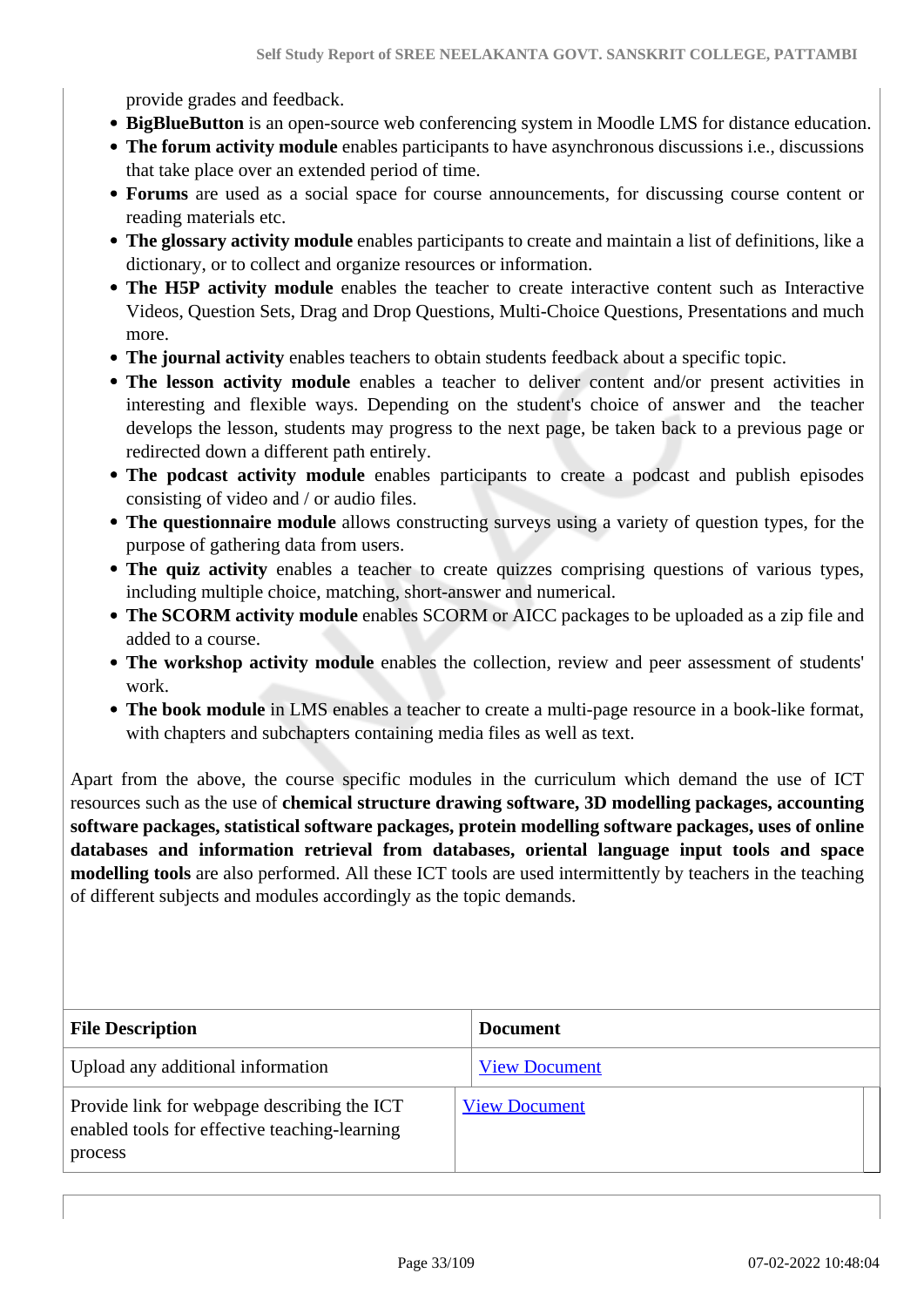### **2.3.3 Ratio of students to mentor for academic and other related issues (Data for the latest completed academic year )**

#### **Response:** 20.6

## 2.3.3.1 Number of mentors

#### Response: 87

| <b>File Description</b>                                                          | <b>Document</b>      |
|----------------------------------------------------------------------------------|----------------------|
| Upload year wise, number of students enrolled and<br>full time teachers on roll. | <b>View Document</b> |
| mentor/mentee ratio                                                              | <b>View Document</b> |
| Circulars pertaining to assigning mentors to mentees   View Document             |                      |

## **2.4 Teacher Profile and Quality**

**2.4.1 Average percentage of full time teachers against sanctioned posts during the last five years**

#### **Response:** 100.23

| <b>File Description</b>                                                         | <b>Document</b>      |
|---------------------------------------------------------------------------------|----------------------|
| Year wise full time teachers and sanctioned posts<br>for 5years (Data Template) | <b>View Document</b> |
| List of the faculty members authenticated by the<br>Head of HEI                 | <b>View Document</b> |
| Any additional information                                                      | <b>View Document</b> |

### **2.4.2 Average percentage of full time teachers with Ph. D. / D.M. / M.Ch. / D.N.B Superspeciality / D.Sc. / D.Litt. during the last five years (consider only highest degree for count)**

**Response:** 39.33

### 2.4.2.1 **Number of full time teachers with** *Ph. D. / D.M. / M.Ch. / D.N.B Superspeciality / D.Sc. / D.Litt.* **year wise during the last five years**

| 2019-20  | 2018-19 | 2017-18 | 2016-17                  | 2015-16 |
|----------|---------|---------|--------------------------|---------|
| 35<br>36 |         | 35      | $\overline{\phantom{0}}$ | 24      |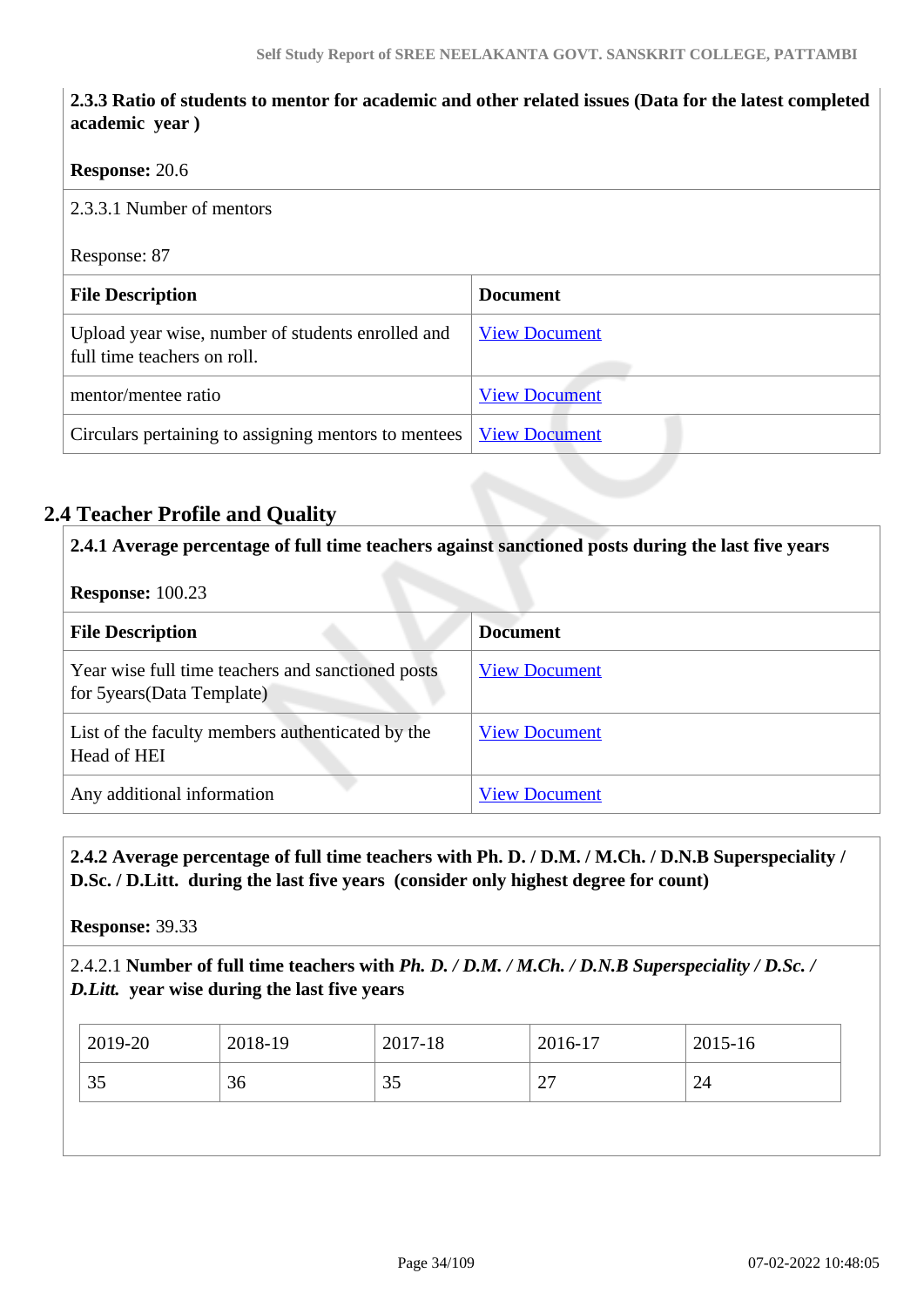| <b>File Description</b>                                                                                                                                                        | <b>Document</b>      |
|--------------------------------------------------------------------------------------------------------------------------------------------------------------------------------|----------------------|
| List of number of full time teachers with Ph. D.<br>D.M. / M.Ch. / D.N.B Superspeciality / D.Sc. /<br>D. Litt. and number of full time teachers for 5 years<br>(Data Template) | <b>View Document</b> |
| Any additional information                                                                                                                                                     | <b>View Document</b> |

| 2.4.3 Average teaching experience of full time teachers in the same institution (Data for the latest<br>completed academic year in number of years) |                      |
|-----------------------------------------------------------------------------------------------------------------------------------------------------|----------------------|
| <b>Response: 0.07</b>                                                                                                                               |                      |
| 2.4.3.1 Total experience of full-time teachers                                                                                                      |                      |
| Response: 6.14                                                                                                                                      |                      |
| <b>File Description</b>                                                                                                                             | <b>Document</b>      |
| List of Teachers including their PAN, designation,<br>dept and experience details (Data Template)                                                   | <b>View Document</b> |
| Any additional information                                                                                                                          | <b>View Document</b> |

## **2.5 Evaluation Process and Reforms**

**2.5.1 Mechanism of internal assessment is transparent and robust in terms of frequency and mode**

#### **Response:**

 The college believes that the internal assessment system has a key impact on the academic performance of the college considering its influence on the teaching and learning process. As per the guidelines of the University of Calicut , internal assessment is done based on student's attendance, writing skills (assignment), presentation skills (seminar) and knowledge levels (test papers). The major components in Continuous Internal Evaluation system at the institutional level are described below.

**Internal Examination Cell**: The internal examination cell in the college conducts the internal examinations. In each semester two internal examinations are conducted. The question papers are set according to the pattern of University examinations.

**Internal Examinations:** After each topic is taught, students are informed about the internal tests in advance. The question papers are prepared by teachers in charge by giving careful consideration of syllabus prescribed and the portion covered in the classroom.

Once the examinations are conducted the answer scripts of the students are evaluated by faculty members. The evaluation is done as per guidelines and scheme of evaluation. After the evaluation, the papers are distributed to students by teachers and a discussion is conducted on that. Suggestions are given to students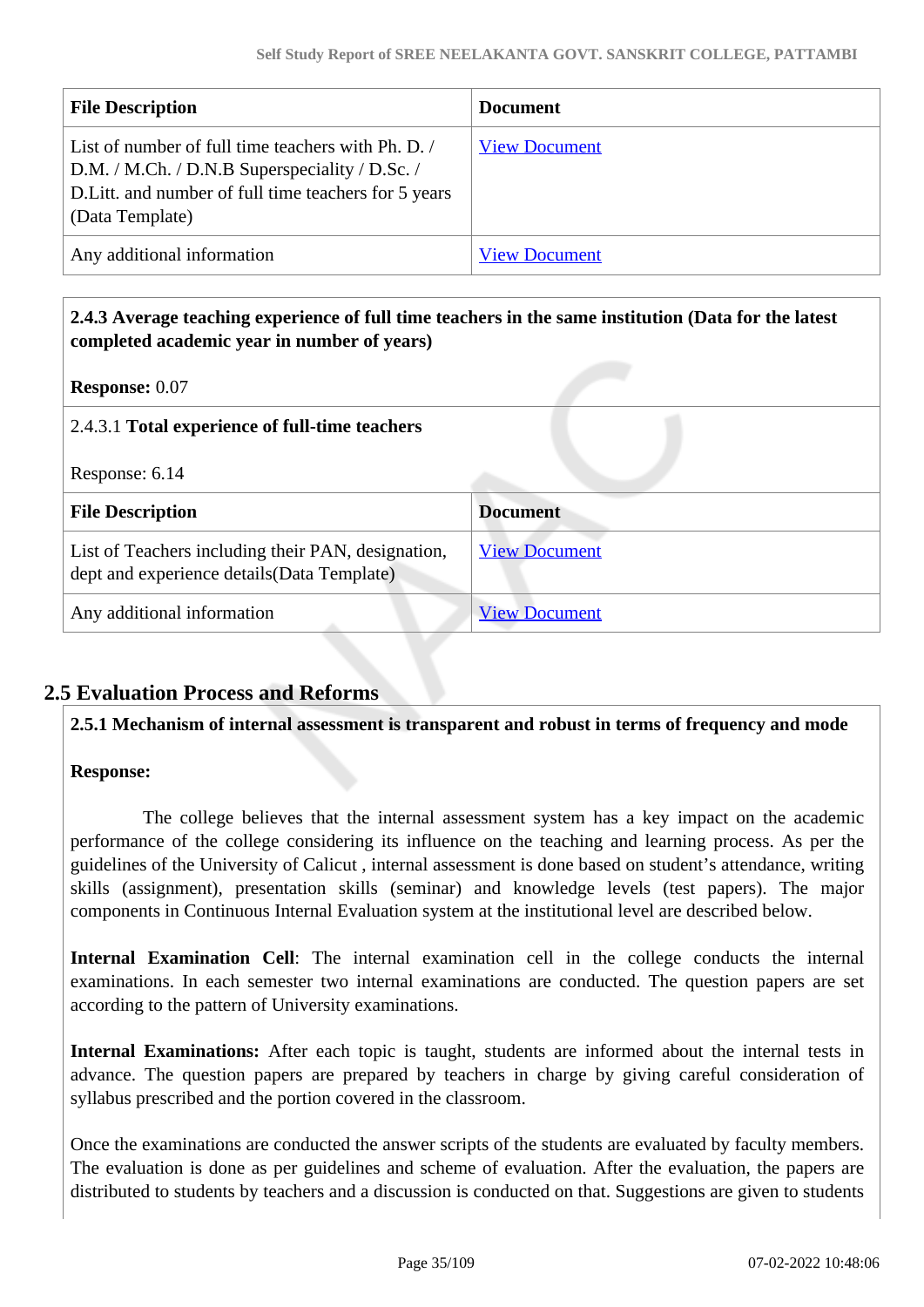who need to improve and the ones who performed well are appreciated. To ensure transparency of the evaluation process, internal assessment marks awarded to the students are displayed on the notice board at least one week before the commencement of the external examination.Final marks after verification are displayed on notice boards of respective departments. The mark scored are then intimated to the parents in the PTA meeting.The students are allowed to attend retest if they could not attend the scheduled test for genuine reasons or got low score.

**During the Corona pandemic situation, the internal exams were shifted to online mode using the LMS platform of the college** which also provide maximum transparency.

**Assignment/seminar/viva-voce**: Proper weightage is given to assignments/seminar/viva-voce. Each student is required to present seminar/ submit assignments and also prepare PowerPoint presentations on various topics in each semester and was evaluated by the respective course teacher in terms of structure, content, presentation and interaction.

**Attendance**: Appropriate weightage is also given to attendance. Monthly attendance statements and consolidated statement at the end of each semester are published by every department. The marks are allotted proportionately with the consolidated attendance according to University guidelines.

**Re-test:** Absentees with genuine reasons get an opportunity to appear for a retest. Usually students who represent the college at the intercollegiate levels in sports, NCC/NSS, cultural competitions, etc are provided a chance for retests.

**Uploading internal marks to University portal**: At the end of each semester, the internal examination marks and attendance progress certificate are timely uploaded to the University portal. The students are given provision to verify the internal marks and submit grievances before they are uploaded to University portal.

| <b>File Description</b>         | <b>Document</b>      |
|---------------------------------|----------------------|
| Any additional information      | <b>View Document</b> |
| Link for additional information | <b>View Document</b> |

### **2.5.2 Mechanism to deal with internal/external examination related grievances is transparent, timebound and efficient**

#### **Response:**

The College takes effective measures in identifying and resolving the difficulties and grievances faced by the students related to examination. **A three-level Grievance Redressal mechanism** is implemented in the institution to address the grievances of students, at Department Level, College level and University level. A student needs to approach the upper level only if grievance is not addressed at the lower level.

## **Level 1: Department Level**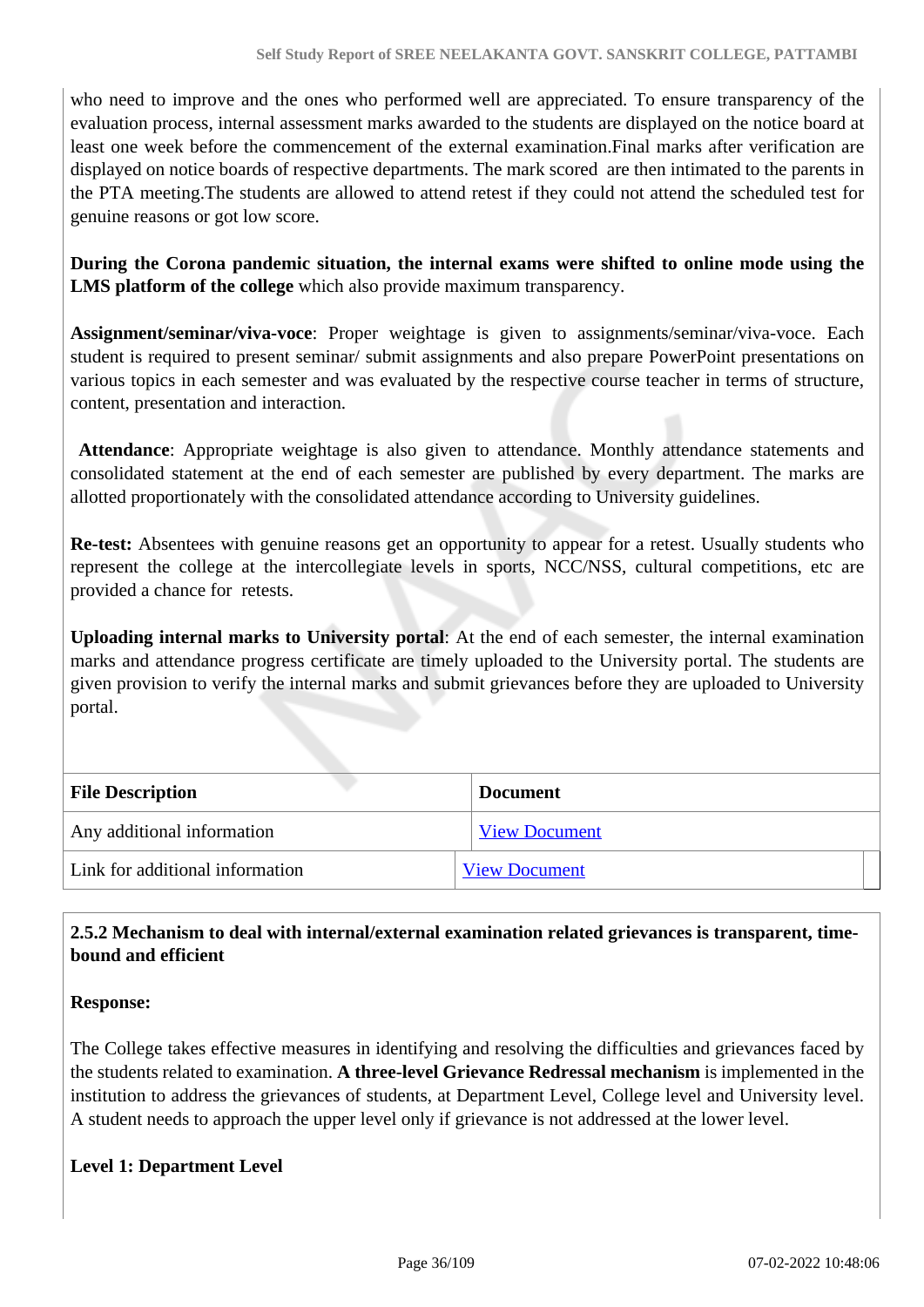The department level Committe is chaired by the Head of the department, department coordinator and Tutor in-charge as members.

- The teacher in charge of the course distributes the valued answer scripts during the class hours and the students can scrutinize their answer scripts in the presence of their teachers.
- It ensures the transparency and reliability of the internal evaluation process.
- The students can also address their grievances concerning CE marks if any through Grievance Redreessal Application Form available.
- It is processed through the examiner, department coordinator and head of the department.
- Most of the times, the answer sheet is revalued by the faculty in the presence of the complainant. If there is any discrepancy in the marks, corrections are made by the faculty instantaneously.

## **Level 2: College level**

The grievances which are not resolved at Department Level , are redressed by a college level committee with the Principal as Chairman, department Coordinator, HOD of concerned Department and a senior teacher nominated by the College council as member of the Student Grievence Redressal Committee..

The College level coordinator shall supervise the following functions also.

- Make arrangement to give proper awareness of the programme, especially internal /continuous evaluation scheme to the students admitted through Orientation Program.
- External examination registrations of students for each programme in the University website.
- Upload the internal evaluation report in the prescribed format to University before the 2nd week after completion of theory examinations.
- Grievance regarding registration of examinations and uploading is handled as per university proceedings

## **Level 3: University Level**

A Grievance Redressal Committee is functioning in the University of Calicut as per the existing University norms.

- Grievance regarding semester examinations conducted by Calicut university is handled as per university proceedings.
- The students have the right to apply for re-totalling, photocopy of the answer script and revaluation.
- The common problems include non-receipt of hall ticket, faulty distribution of papers for specific subjects, withholding of results, providing scribe for blind and physically disabled students, out of syllabus questions in the question paper and discrepancy etc.

All these problems are properly and timely addressed and solved through the College Level Committee.

#### **Complaint Box**

If students want to register any general or specific complaint without disclosing their identity, they can drop a written complaint in the complaint box.

The College Level Committee makes a primary enquiry to the complaints registered; in order to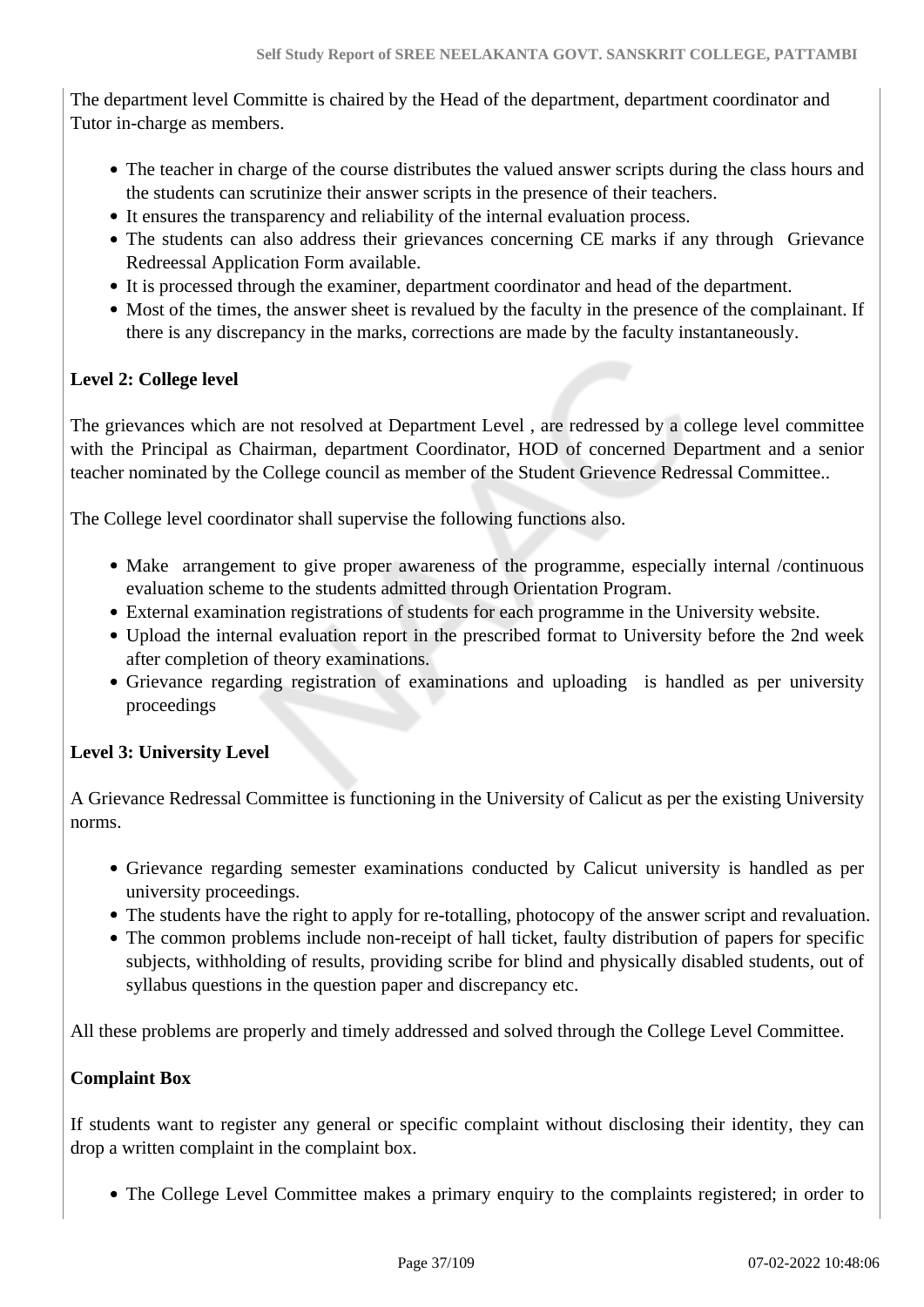assure the genuineness of the complaint, especially if the complaint is anonymous.

In the next stage, the committee will take an unbiased decision on the issue.

| <b>File Description</b>         | <b>Document</b>      |
|---------------------------------|----------------------|
| Any additional information      | <b>View Document</b> |
| Link for additional information | <b>View Document</b> |

## **2.6 Student Performance and Learning Outcomes**

 **2.6.1 Programme and course outcomes for all Programmes offered by the institution are stated and displayed on website and communicated to teachers and students.**

#### **Response:**

The institution offers UG and PG programmes. Program Outcomes, Program Specific Outcomes and Course Outcomes for all these programmes offered by the institution are stated and displayed on the college website and are communicated to teachers and students. University of Calicut has Board of Studies for each program with academic experts from respective stream as their members. The Board has the responsibility to revise the syllabus periodically and define the sets of POs, PSOs and COs accordingly. University of Calicut has revised the syllabus in 2019 and has set forth Programme and course outcomes for all courses.

At the beginning of a program, these POs, PSOs and COs are properly communicated to the students and faculty members. The college website also provides information regarding POs, PSOs and COs of every program offered by the institution and it can be accessed by all students and teachers.

The students are introduced to the programme and course outcome in the Orientation programme conducted by the college after their admission. At the Department level orientation this is reinforced and a deeper insight into the programme and course outcomes is communed.

In the department level meetings, which are conducted at the beginning of the academic year and at the commencement of each semester, the faculty members are given an elaborate idea about the programmes that they are to engage and the programme outcomes are specified then. The class tutors assigned for each class also discusses about this in detail with the students and help to mould them to meet the requirements of the courses.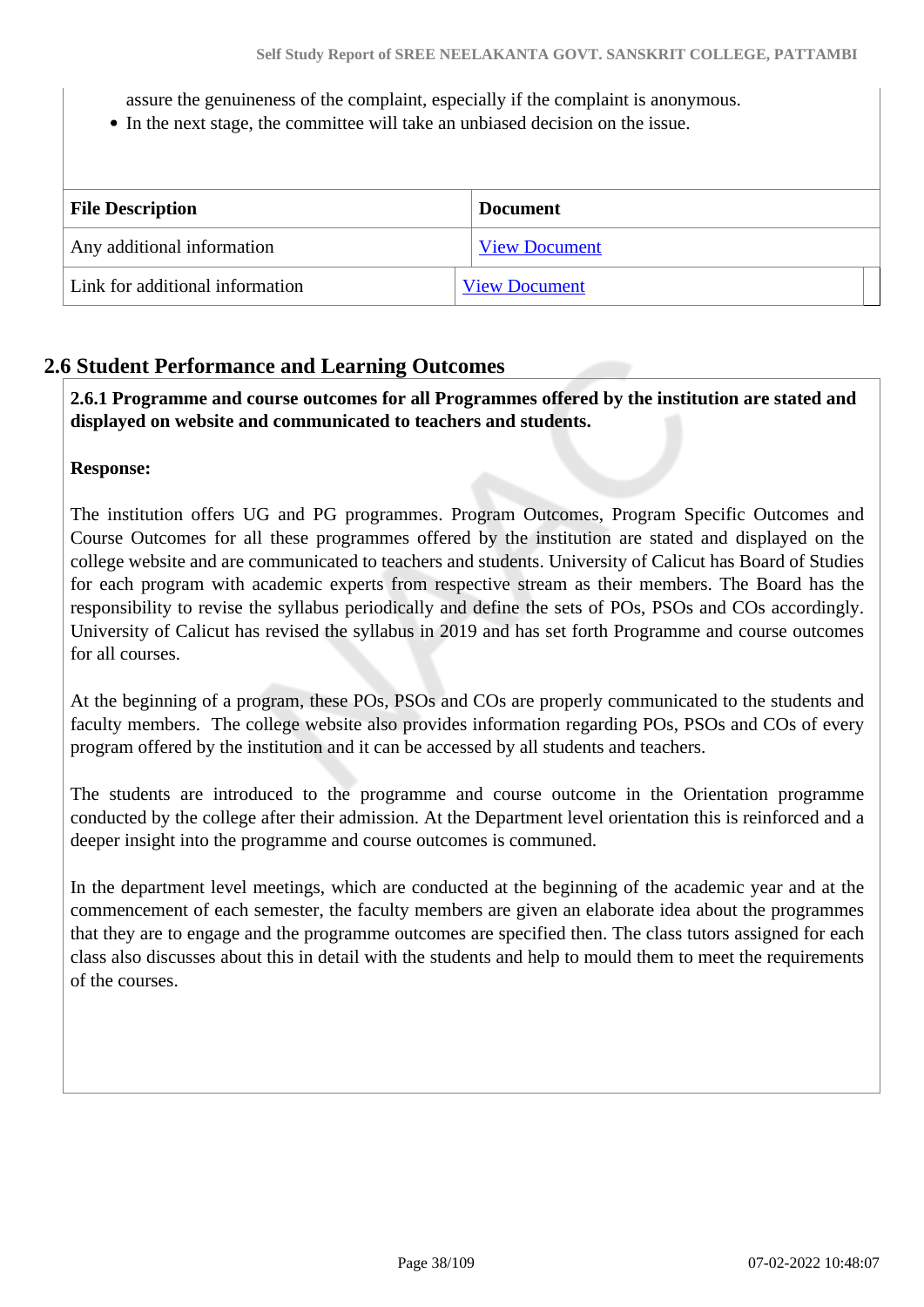| <b>File Description</b>                                    | <b>Document</b>      |
|------------------------------------------------------------|----------------------|
| Upload COs for all Programmes (exemplars from<br>Glossary) | <b>View Document</b> |
| Upload any additional information                          | <b>View Document</b> |
| Past link for Additional information                       | <b>View Document</b> |

#### **2.6.2 Attainment of programme outcomes and course outcomes are evaluated by the institution.**

#### **Response:**

The attainment of POs, PSOs and COs are regularly evaluated by the institution. For evaluating this, the college follows the Continuous Internal Assessment system. The progress and performance of each student throughout the program is monitored through this organized mechanism. The internal evaluation is based on two examinations conducted along with assignments, seminars and attendance. The department conducts class tests regularly for each course, the scores achieved are one of the indicators of the Course Outcomes.

Assignments are given to students and are taken into account for the internal assessment score. ICT enabled seminars are assigned to students and the weightage in internal assessment is given according to the performance in seminar. Individual projects are given to PG and UG students for assessing the Course Outcomes as well as the Learning Outcomes of students. Viva-voce is also conducted at the end of the program as a part of the university examination and the score is included in the end semester assessment sheet.

The lesson activity module in LMS enables a teacher to deliver content and/or practice activities in interesting and flexible ways. The teacher uses the lesson to create a linear set of content pages or instructional activities that offer a variety of paths or options for the learner. Teachers use this activity to increase engagement and ensure understanding by including a variety of questions, such as multiple choice, matching and short answer. Depending on the student's choice of answer and how the teacher develops the lesson, students may progress to the next page, be taken back to a previous page or redirected down a different path entirely. A lesson can be graded, with the grade recorded in the grade book. Lessons are used for self-directed learning of a new topic. It is used for scenarios or simulations/decision-making exercises, for differentiated revision, with different sets of revision questions depending upon answers given to initial questions.

The feedback activity module in LMS enables the teacher to create a custom survey for collecting feedback from participants using a variety of question types including multiple choices, yes/no or text input. Feedback responses may be anonymous if desired, and results may be shown to all participants or restricted to teachers only. Feedback activities are used for course outcome evaluations, helping improve the content for later participants, to enable participants to sign up for course modules, events etc.

Program wise and course wise analysis of the examination results is done at the department level based on the University examination results. It gives an account of the program outcome and course outcome. It is further discussed with students in tutorial hours and with parents in parent teacher meetings conducted at regular intervals. Feedback is collected from stakeholders such as students, parents, alumni etc. to analyse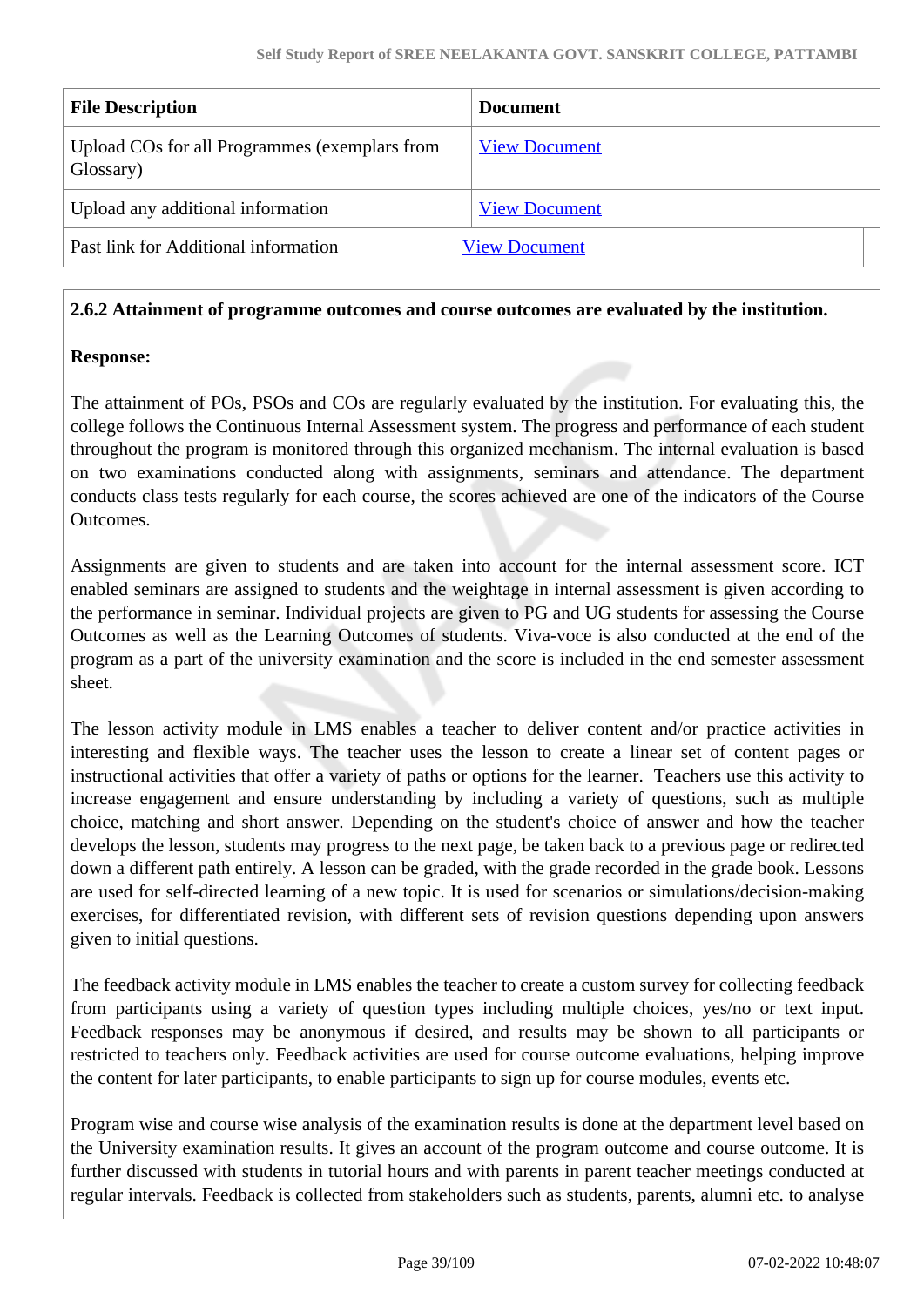the student performance and program specific outcome. Remedial measures are effectively implemented to improve the program specific outcome. Scholar Support Programme, ASAP and WWS help in improving the students' performance and attaining the POs and COs.

| <b>File Description</b>               | <b>Document</b>      |
|---------------------------------------|----------------------|
| Upload any additional information     | <b>View Document</b> |
| Paste link for Additional information | <b>View Document</b> |

#### **2.6.3 Average pass percentage of Students during last five years**

**Response:** 90.08

2.6.3.1 **Number of final year students who passed the university examination year-wise during the last five years**

| 2019-20 | 2018-19 | 2017-18 | 2016-17 | 2015-16 |
|---------|---------|---------|---------|---------|
| 538     | 540     | 432     | 407     | 395     |

## 2.6.3.2 **Number of final year students who appeared for the university examination year-wise during the last five years**

| 2019-20 | 2018-19 | 2017-18 | 2016-17 | 2015-16 |
|---------|---------|---------|---------|---------|
| 609     | 602     | 485     | 455     | $42_1$  |

| <b>File Description</b>                                                                                                  | <b>Document</b>      |
|--------------------------------------------------------------------------------------------------------------------------|----------------------|
| Upload list of Programmes and number of students<br>passed and appeared in the final year examination<br>(Data Template) | <b>View Document</b> |
| Upload any additional information                                                                                        | <b>View Document</b> |
| Upload any additional information                                                                                        | <b>View Document</b> |
| Paste link for the annual report                                                                                         | <b>View Document</b> |

## **2.7 Student Satisfaction Survey**

**2.7.1 Online student satisfaction survey regarding teaching learning process**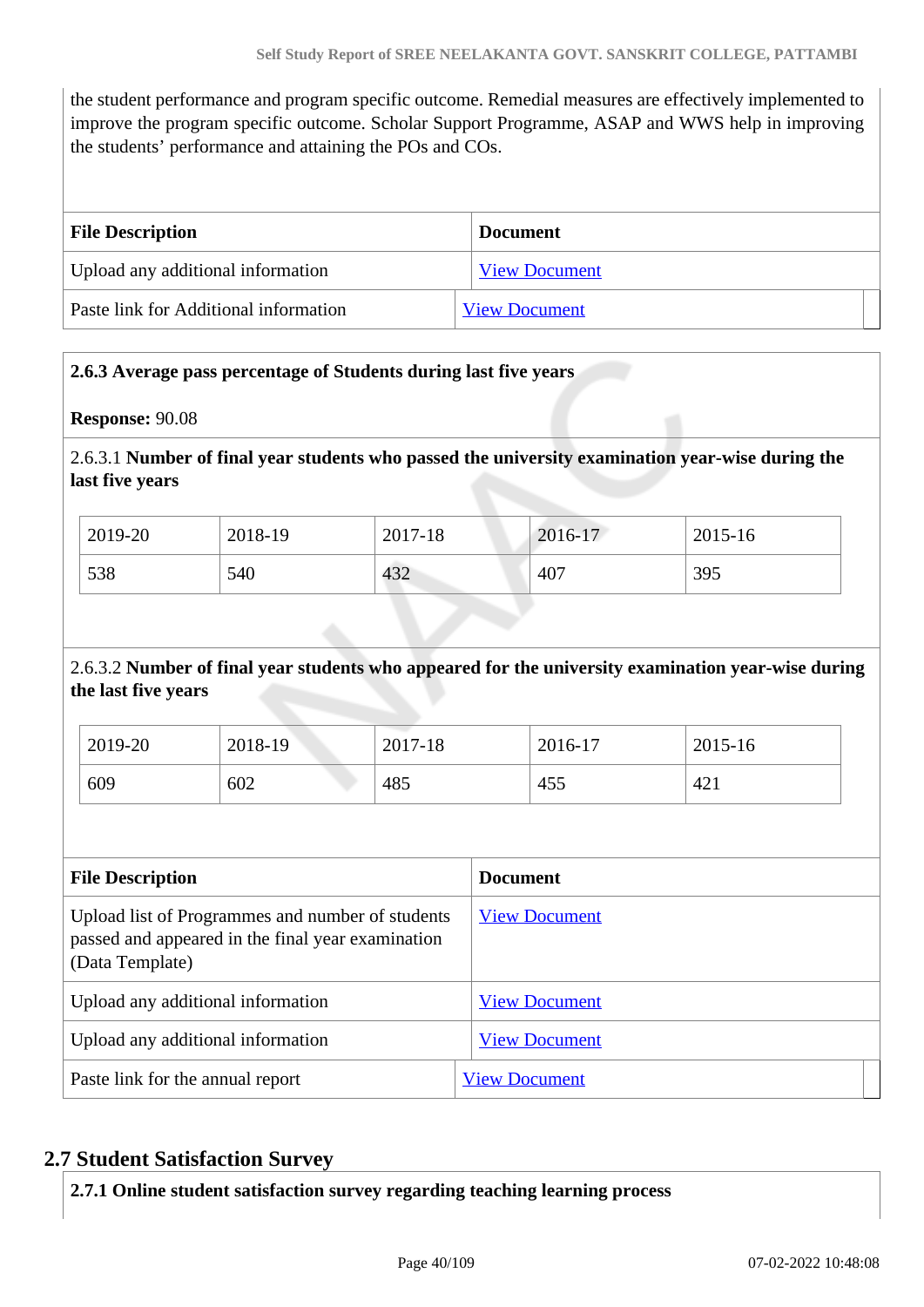| <b>Response: 3.85</b>                                                 |                      |
|-----------------------------------------------------------------------|----------------------|
| <b>File Description</b>                                               | <b>Document</b>      |
| Upload database of all currently enrolled students<br>(Data Template) | <b>View Document</b> |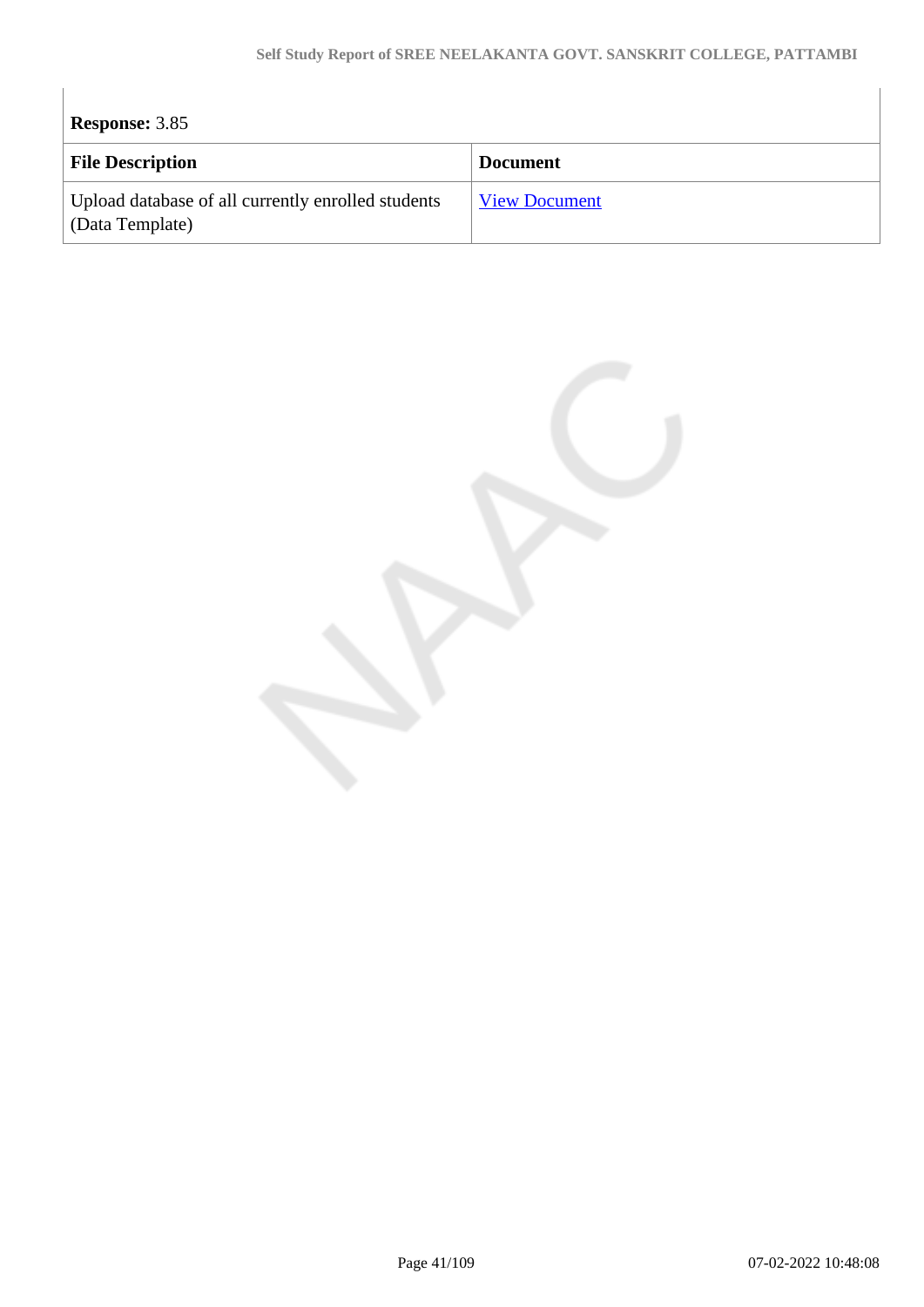# **Criterion 3 - Research, Innovations and Extension**

## **3.1 Resource Mobilization for Research**

 **3.1.1 Grants received from Government and non-governmental agencies for research projects, endowments, Chairs in the institution during the last five years (INR in Lakhs)** 

**Response:** 167.24

3.1.1.1 **Total Grants from Government and non-governmental agencies for research projects , endowments, Chairs in the institution during the last five years (INR in Lakhs)**

| 2019-20 | 2018-19 | 2017-18 | 2016-17 | 2015-16 |
|---------|---------|---------|---------|---------|
|         | 17.20   | 132.64  | 16.945  | 0.45    |

| <b>File Description</b>                                                             | <b>Document</b>      |
|-------------------------------------------------------------------------------------|----------------------|
| List of endowments / projects with details of grants                                | <b>View Document</b> |
| e-copies of the grant award letters for sponsored<br>research projects / endowments | <b>View Document</b> |
| Any additional information                                                          | <b>View Document</b> |

## **3.1.2 Percentage of teachers recognized as research guides (latest completed academic year)**

**Response:** 33.33

#### 3.1.2.1 **Number of teachers recognized as research guides**

Response: 29

| <b>File Description</b>                 | <b>Document</b>      |
|-----------------------------------------|----------------------|
| Institutional data in prescribed format | <b>View Document</b> |
| Any additional information              | <b>View Document</b> |

## **3.1.3 Percentage of departments having Research projects funded by government and non government agencies during the last five years**

**Response:** 24

3.1.3.1 **Number of departments having Research projects funded by government and nongovernment agencies during the last five years**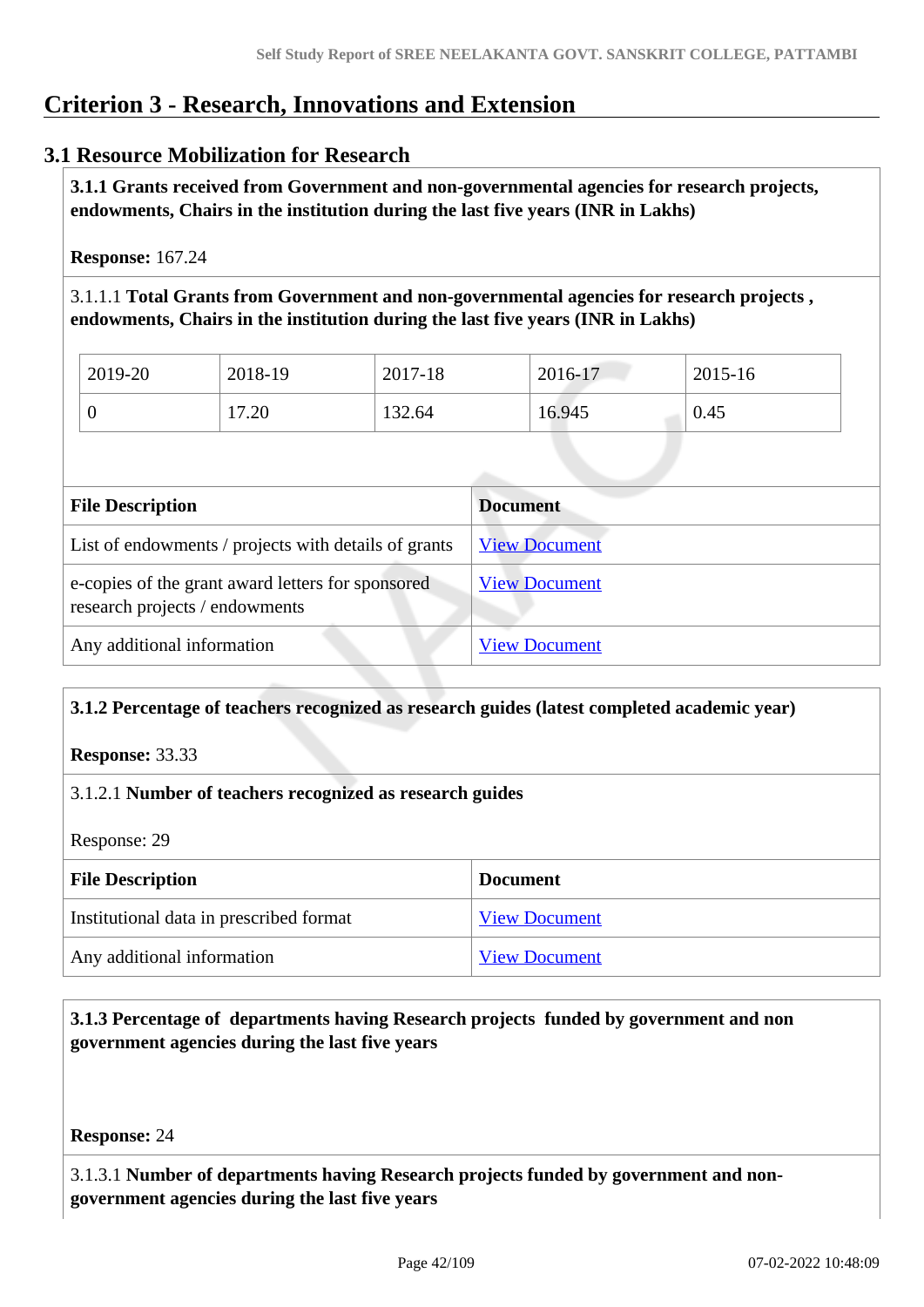| 2019-20                                       | 2018-19 | 2017-18                                                   | 2016-17              | 2015-16        |  |
|-----------------------------------------------|---------|-----------------------------------------------------------|----------------------|----------------|--|
| $\overline{0}$                                | 3       | 3                                                         | $\overline{2}$       | $\overline{4}$ |  |
|                                               |         |                                                           |                      |                |  |
|                                               |         | 3.1.3.2 Number of departments offering academic programes |                      |                |  |
| 2019-20                                       | 2018-19 | 2017-18                                                   | 2016-17              | 2015-16        |  |
| 10                                            | 10      | 10                                                        | 10                   | 10             |  |
|                                               |         |                                                           |                      |                |  |
| <b>File Description</b>                       |         |                                                           | <b>Document</b>      |                |  |
| Supporting document from Funding Agency       |         |                                                           | <b>View Document</b> |                |  |
| List of research projects and funding details |         |                                                           | <b>View Document</b> |                |  |
| Any additional information                    |         |                                                           | <b>View Document</b> |                |  |

## **3.2 Innovation Ecosystem**

 **3.2.1 Institution has created an ecosystem for innovations and has initiatives for creation and transfer of knowledge**

#### **Response:**

 $\begin{array}{c} \hline \end{array}$ 

1. FIST Instrumentation Room

The availability of the sophisticated modern instruments certainly have influence on the quality of research. Using FIST fund of Department of Science and Technology, India, we could acquire modern equipment such as FTIR spectrometer, UV vis spectrophotometer, Fluorescence Spectrometer and electrochemical work station. The institute could provide an instrumentation room with adequate power supply and air conditioner for the smooth running of the instruments. This instrumentation facility could strengthen our research works and with these instruments, we have made our laboratories competitive with any other research centers; there by promoting the R& D activities in this locality, where there are highly motivated students interested in doing research. Modern instrumentation facilities require a wellmaintained instrumentation room with air conditioning, UPS and separate chambers for some equipment for their long life and smooth functioning. Such a facility is provided by the institute that can contribute to the quality of research activities in the college and the facilities are also extended to other institutions.

1.Department of Botany has conducted a hands-on training on Mushroom Cultivation for Kudumbasree women of Pattambi to encourage them to start small earning by their-own. The research facilities in the Botany department has utilized to give training in essential molecular biology techniques to students and teachers of other schools and colleges by regularly organizing

 $\begin{array}{c} \hline \end{array}$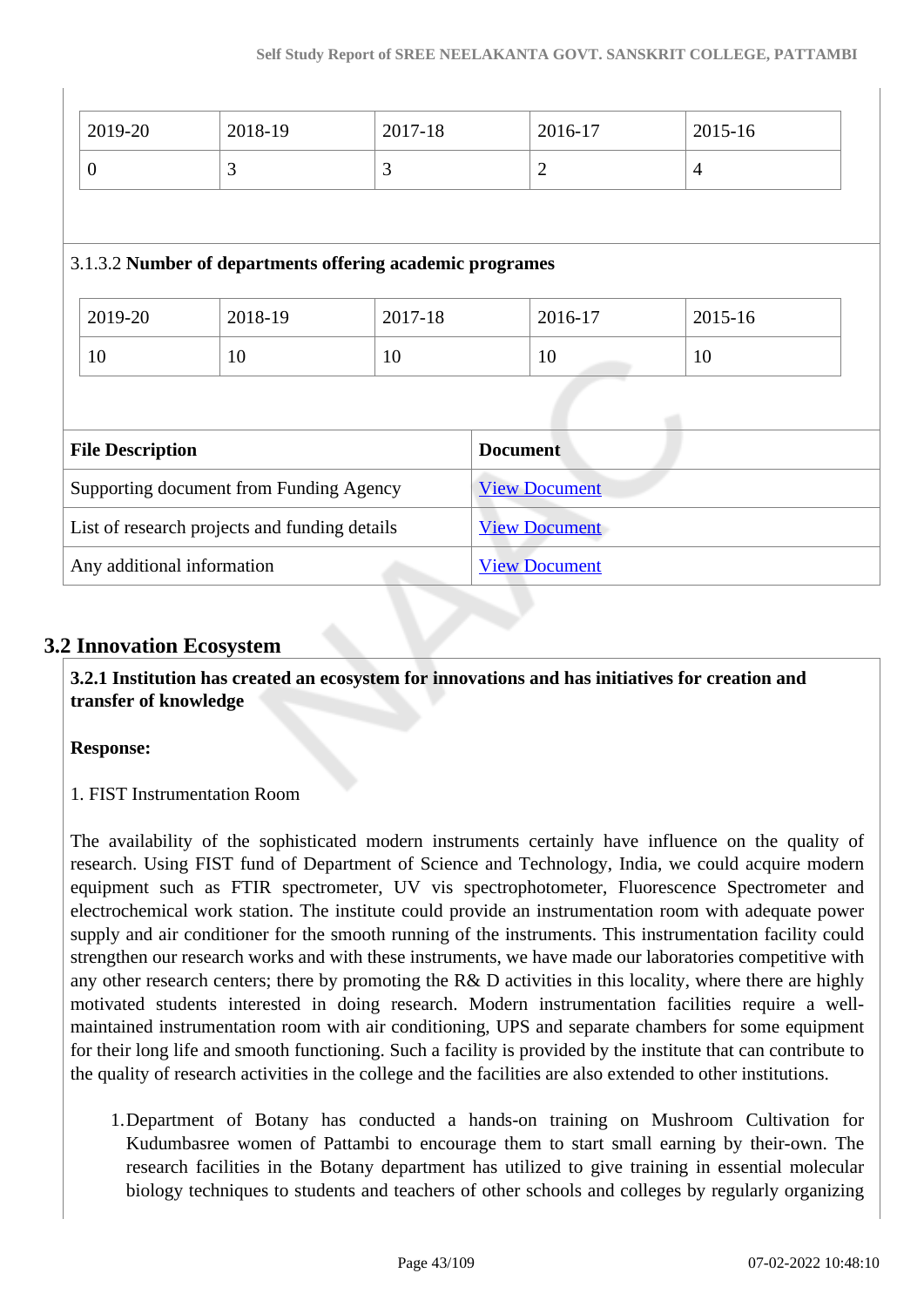hands-on workshops and training programmes. On collaboration with various clubs such as Bhoomitrasena Club, Nature Club and Biodiversity Club, the department of botany has collaboratively organized various awareness programmes to students such as invited talks, interactive sessions, exhibitions on various environment and nature related aspects.

## **3.2.2 Number of workshops/seminars conducted on Research Methodology, Intellectual Property Rights (IPR) and entrepreneurship during the last five years**

#### **Response:** 42

3.2.2.1 **Total number of workshops/seminars conducted on Research Methodology, Intellectual Property Rights (IPR) and entrepreneurship year-wise during last five years** 

| 2019-20 | 2018-19 | 2017-18 | 2016-17 | 2015-16 |
|---------|---------|---------|---------|---------|
| ⊥ື      |         |         | −       |         |

| <b>File Description</b>                        | <b>Document</b>      |
|------------------------------------------------|----------------------|
| Report of the event                            | <b>View Document</b> |
| List of workshops/seminars during last 5 years | <b>View Document</b> |
| Any additional information                     | <b>View Document</b> |

## **3.3 Research Publications and Awards**

**3.3.1 Number of Ph.Ds registered per eligible teacher during the last five years**

**Response:** 1.83

3.3.1.1 **How many Ph.Ds registered per eligible teacher within last five years**

Response: 53

#### 3.3.1.2 **Number of teachers recognized as guides during the last five years**

Response: 29

| <b>File Description</b>                                                                              | <b>Document</b>      |
|------------------------------------------------------------------------------------------------------|----------------------|
| List of PhD scholars and their details like name of<br>the guide, title of thesis, year of award etc | <b>View Document</b> |
| Any additional information                                                                           | <b>View Document</b> |
| URL to the research page on HEI website                                                              | <b>View Document</b> |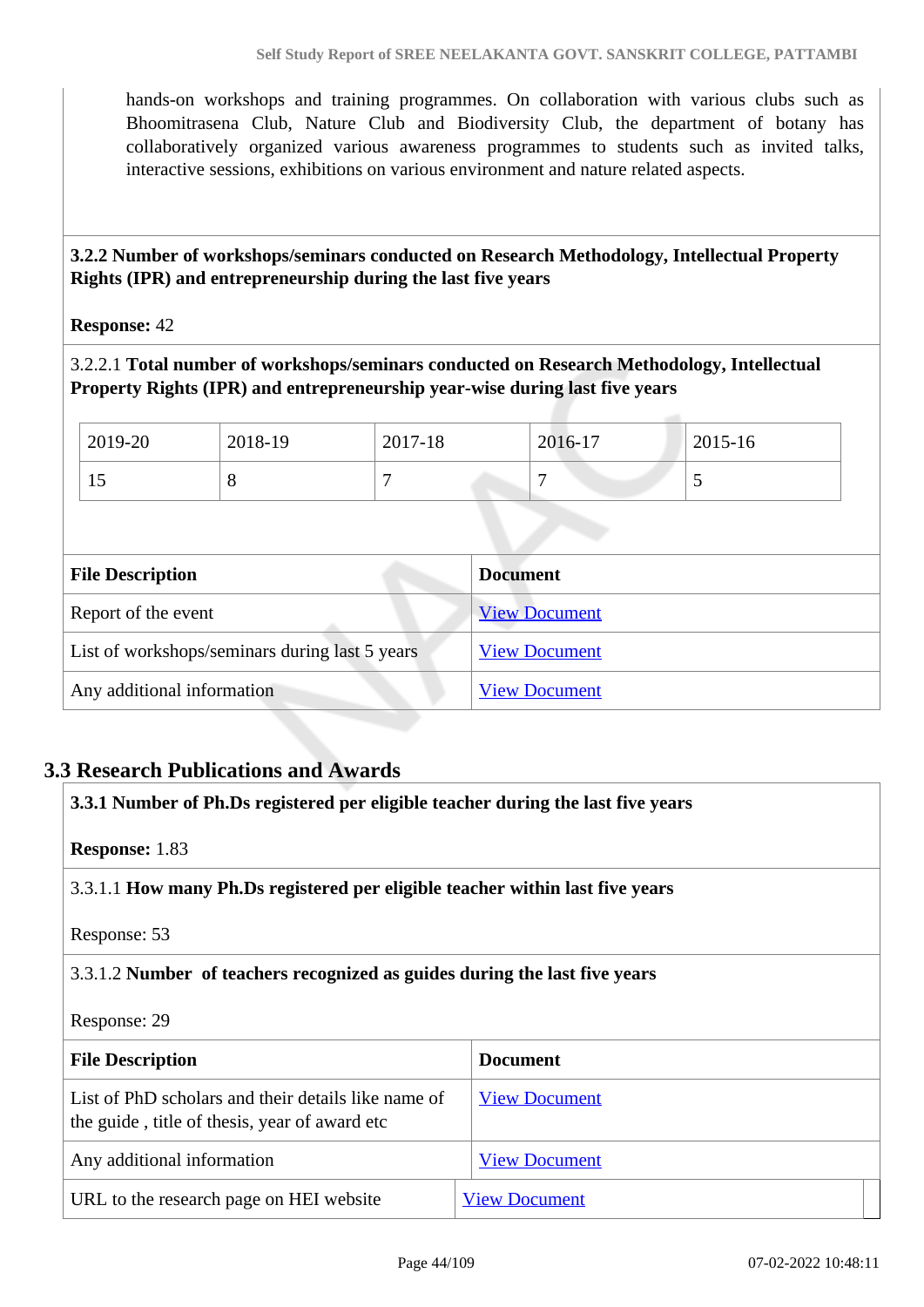**3.3.2 Number of research papers per teachers in the Journals notified on UGC website during the last five years**

#### **Response:** 0.75

3.3.2.1 **Number of research papers in the Journals notified on UGC website during the last five years.**

| 2019-20       | 2018-19 | 2017-18    | 2016-17 | 2015-16 |
|---------------|---------|------------|---------|---------|
| $\sim$<br>ا ک | 10      | . .<br>- - | 8       |         |

| <b>File Description</b>                                                               | <b>Document</b>      |
|---------------------------------------------------------------------------------------|----------------------|
| List of research papers by title, author, department,<br>name and year of publication | <b>View Document</b> |

## **3.3.3 Number of books and chapters in edited volumes/books published and papers published in national/ international conference proceedings per teacher during last five years**

#### **Response:** 0.84

3.3.3.1 **Total number of books and chapters in edited volumes/books published and papers in national/ international conference proceedings year-wise during last five years**

| 2019-20 | 2018-19 | 2017-18 | 2016-17 | 2015-16 |
|---------|---------|---------|---------|---------|
| 20      | ∸∸      | 29      | ∽       | ↵       |

| <b>File Description</b>                                   | <b>Document</b>      |
|-----------------------------------------------------------|----------------------|
| List books and chapters edited volumes/books<br>published | <b>View Document</b> |

## **3.4 Extension Activities**

 **3.4.1 Extension activities are carried out in the neighborhood community, sensitizing students to social issues, for their holistic development, and impact thereof during the last five years.**

#### **Response:**

The regular engagement of students and teachers within the neighborhood community is mainly achieved via the activities of NSS, NCC and various clubs of the college. The college promotes such activities so as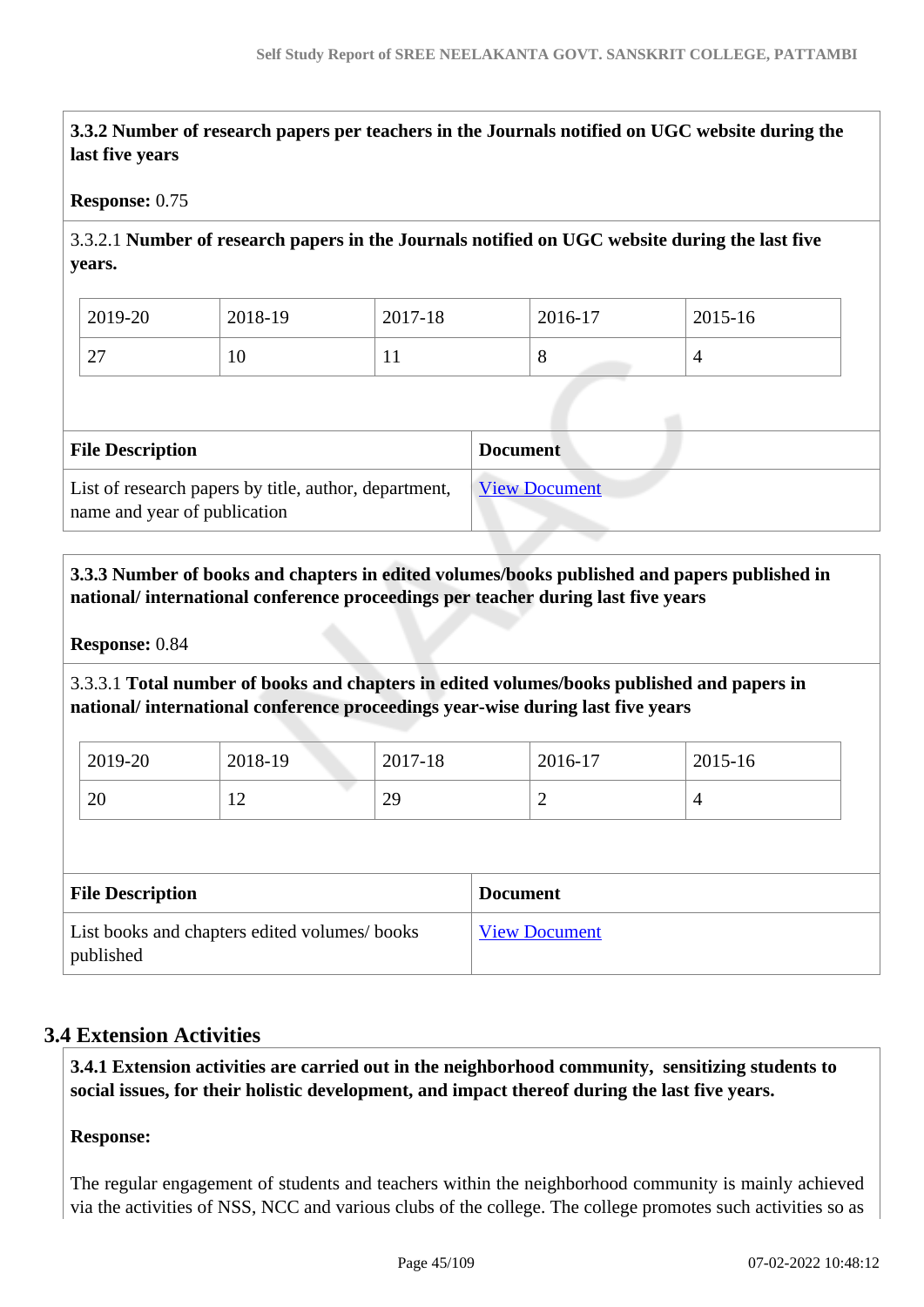to sensitize students to social issues. In addition to the activities of various clubs, different departments also have organizers different programs of social relevance. The sustainable development via following green protocols is also the additional target. Every year all students of the college participate in at least one of the extension activities. Teachers are also voluntarily participating and leading the students for various programs.

Various awareness programs, open house programs inviting neighborhood schools children as well as common people to college, construction of roads, cleaning of neighborhood including Taluk hospital etc. makes our students socially responsible. Blood Donation camps are another highlighted extension activity of the college. The performance and participation of our students during flood in recovering the materials of lost people was also admirable. Green research activity of our college, led by the chemistry department promotes the use of biofuel, biodiesel. The used cooking oils from the nearby hotels were collected and converted to fuel with the use of agricultural waste rice husk and also with broken glass wares' derived catalysts. Department of Botany has conducted a hands-on training on Mushroom Cultivation for Kudumbasree women of Pattambi for making them self-standing.

During the COVID pandemic, the research facility of the Department of Botany is shared with government medical college for RTPCR testing purpose.

## **3.4.2 Number of awards and recognitions received for extension activities from government/ government recognised bodies during the last five years**

**Response:** 64

3.4.2.1 **Total number of awards and recognition received for extension activities from Government/ Government recognised bodies year-wise during the last five years.**

| 2019-20  | 2018-19 | 2017-18 | 2016-17 | $2015 - 16$ |
|----------|---------|---------|---------|-------------|
| $\sim$ 1 | 10      | 14      | ້       | ◡           |

| <b>File Description</b>                                     | <b>Document</b>      |
|-------------------------------------------------------------|----------------------|
| Number of awards for extension activities in last 5<br>year | <b>View Document</b> |
| e-copy of the award letters                                 | <b>View Document</b> |
| Any additional information                                  | <b>View Document</b> |

 **3.4.3 Number of extension and outreach programs conducted by the institution through NSS/NCC, Government and Government recognised bodies during the last five years**

**Response:** 402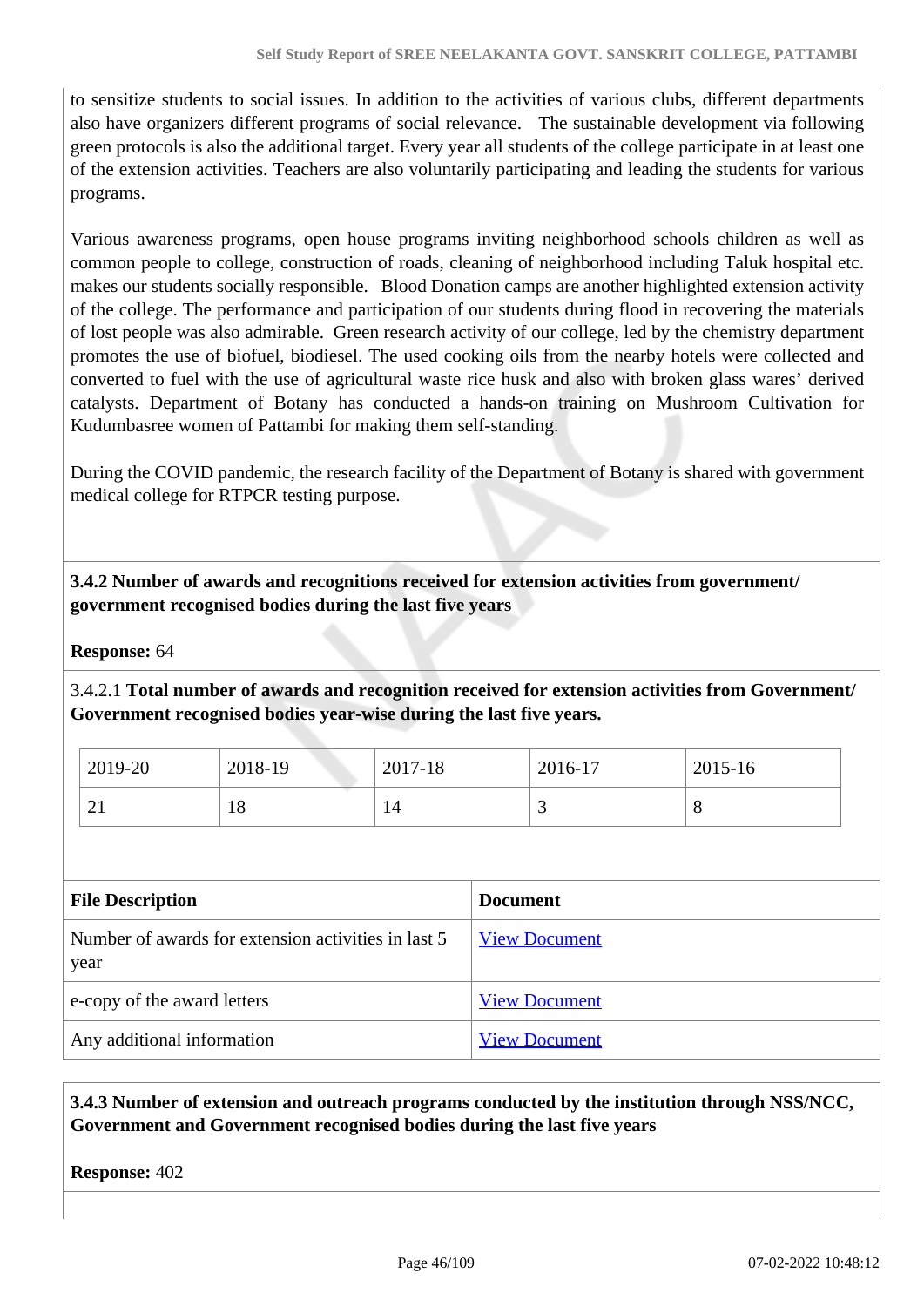3.4.3.1 **Number of extension and outreached Programmes conducted in collaboration with industry, community and Non- Government Organizations through NSS/ NCC/ Red Cross/ YRC etc., yearwise during the last five years**

|                                                                                                                  | 2019-20 | 2018-19              | 2017-18              |                 | 2016-17 | 2015-16 |
|------------------------------------------------------------------------------------------------------------------|---------|----------------------|----------------------|-----------------|---------|---------|
|                                                                                                                  | 98      | 79                   | 81                   |                 | 70      | 74      |
|                                                                                                                  |         |                      |                      |                 |         |         |
| <b>File Description</b>                                                                                          |         |                      |                      | <b>Document</b> |         |         |
| Reports of the event organized                                                                                   |         | <b>View Document</b> |                      |                 |         |         |
| Number of extension and outreach Programmes<br>conducted with industry, community etc for the last<br>five years |         | <b>View Document</b> |                      |                 |         |         |
| Any additional information                                                                                       |         |                      | <b>View Document</b> |                 |         |         |

 **3.4.4 Average percentage of students participating in extension activities at 3.4.3. above during last five years**

**Response:** 98.62

3.4.4.1 **Total number of Students participating in extension activities conducted in collaboration with industry, community and Non- Government Organizations such as Swachh Bharat, AIDs awareness, Gender issue etc. year-wise during last five years**

| 2019-20 | 2018-19 | 2017-18 | 2016-17 | 2015-16 |
|---------|---------|---------|---------|---------|
| 1668    | 1645    | '606    | 1535    | 1416    |

| <b>File Description</b>                                                                      | <b>Document</b>      |
|----------------------------------------------------------------------------------------------|----------------------|
| Report of the event                                                                          | <b>View Document</b> |
| Average percentage of students participating in<br>extension activities with Govt or NGO etc | <b>View Document</b> |
| Any additional information                                                                   | <b>View Document</b> |

## **3.5 Collaboration**

 **3.5.1 Number of Collaborative activities for research, Faculty exchange, Student exchange/ internship per year**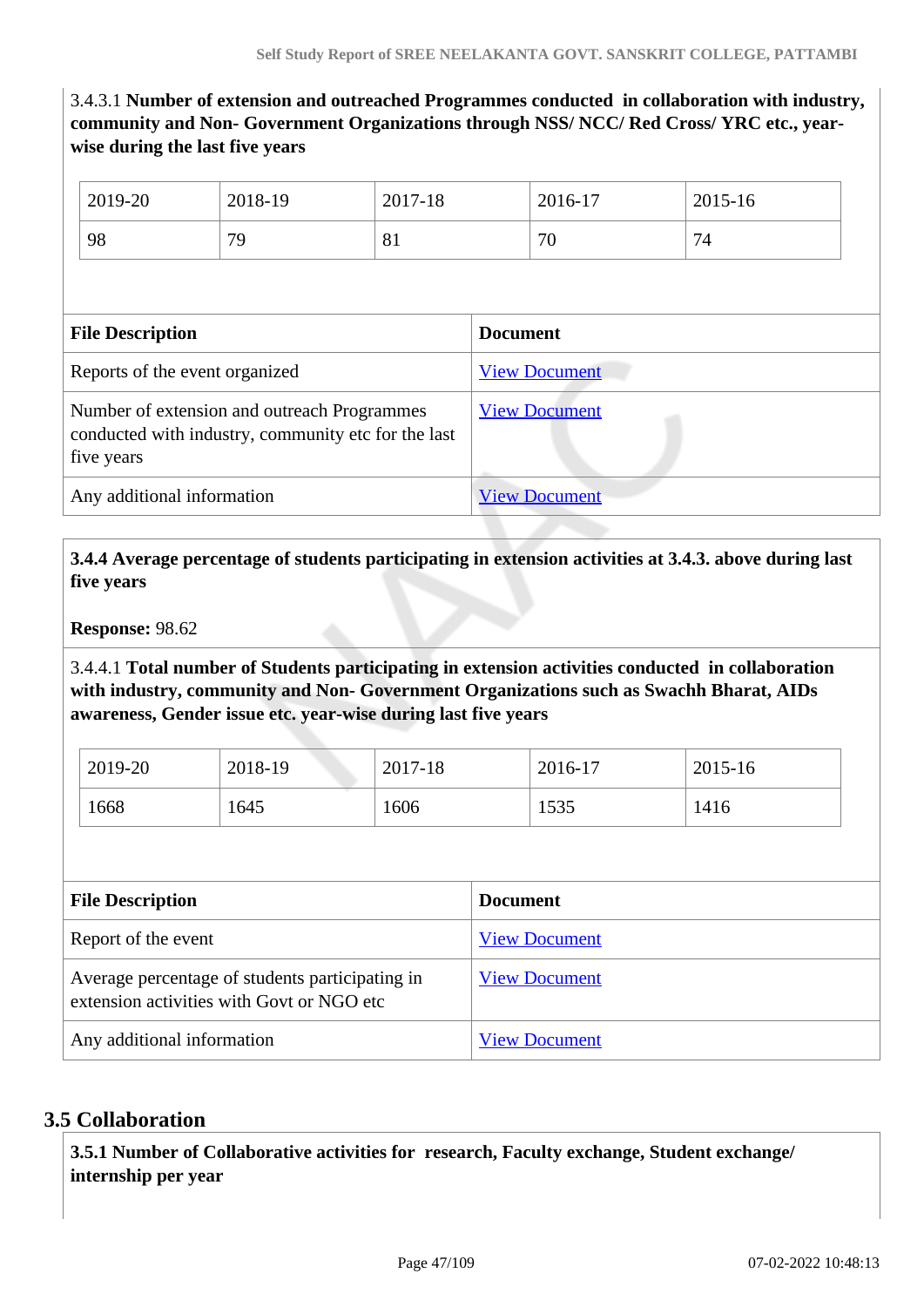#### **Response:** 55

## 3.5.1.1 **Number of Collaborative activities for research, Faculty exchange, Student exchange/ internship year-wise during the last five years**

| 2019-20                                                                                                                            | 2018-19 | 2017-18              |                 | 2016-17        | 2015-16 |
|------------------------------------------------------------------------------------------------------------------------------------|---------|----------------------|-----------------|----------------|---------|
| 12                                                                                                                                 | 14      | 14                   |                 | $\overline{4}$ | 11      |
|                                                                                                                                    |         |                      |                 |                |         |
| <b>File Description</b>                                                                                                            |         |                      | <b>Document</b> |                |         |
| e-copies of related Document                                                                                                       |         | <b>View Document</b> |                 |                |         |
| Details of Collaborative activities with<br>institutions/industries for research, Faculty<br>exchange, Student exchange/internship |         | <b>View Document</b> |                 |                |         |
| Any additional information                                                                                                         |         | <b>View Document</b> |                 |                |         |

## **3.5.2 Number of functional MoUs with institutions, other universities, industries, corporate houses etc. during the last five years**

#### **Response:** 2

3.5.2.1 **Number of functional MoUs with Institutions of national, international importance, other universities, industries, corporate houses etc. year-wise during the last five years**

| 2019-20 | 2018-19 | 2017-18 | 2016-17 | 2015-16 |
|---------|---------|---------|---------|---------|
|         |         |         | - 6     | ◡       |

| <b>File Description</b>                                                                                                                     | <b>Document</b>      |
|---------------------------------------------------------------------------------------------------------------------------------------------|----------------------|
| e-Copies of the MoUs with institution/<br>industry/corporate houses                                                                         | <b>View Document</b> |
| Details of functional MoUs with institutions of<br>national, international importance, other universities<br>etc during the last five years | <b>View Document</b> |
| Any additional information                                                                                                                  | <b>View Document</b> |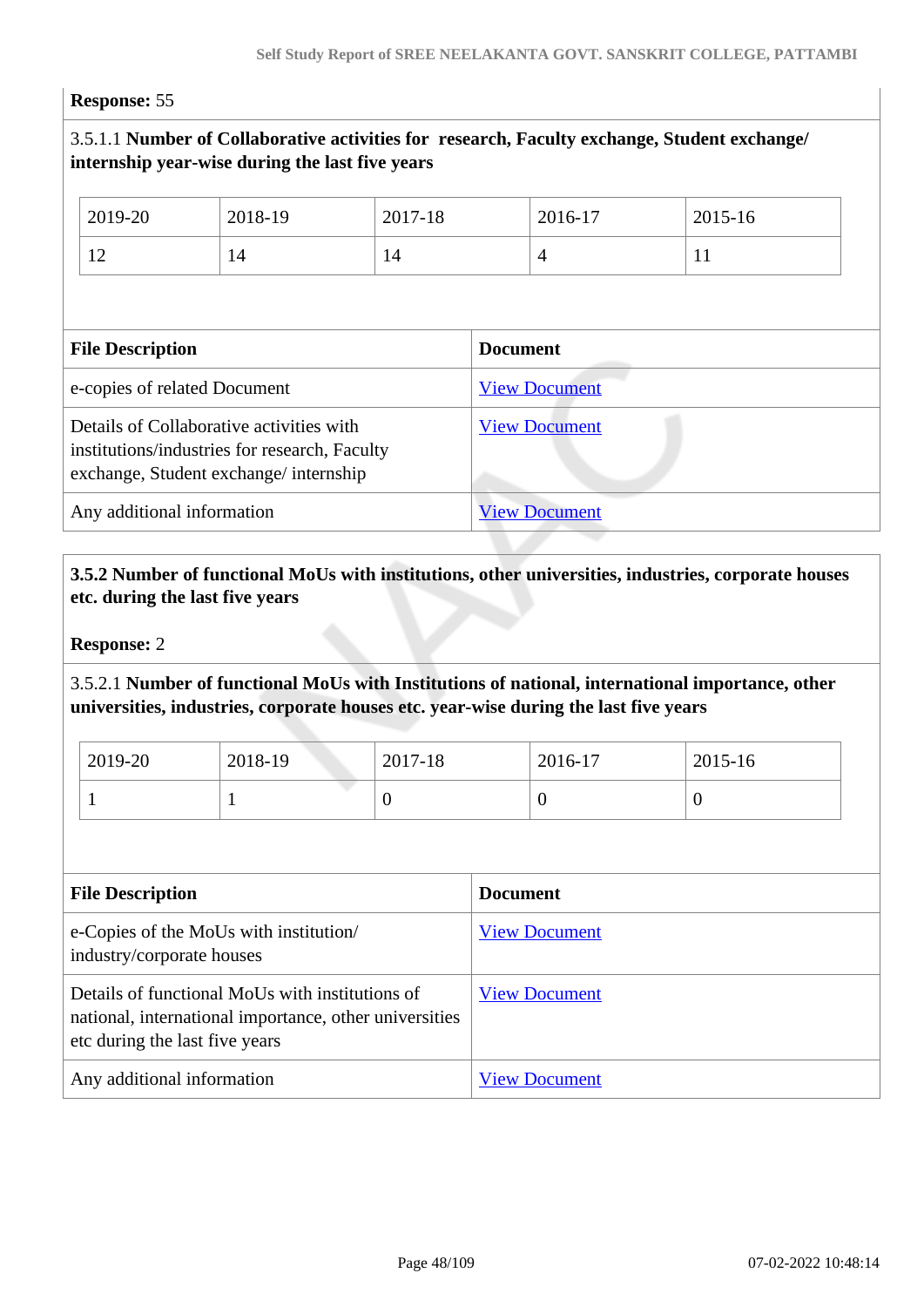# **Criterion 4 - Infrastructure and Learning Resources**

## **4.1 Physical Facilities**

 **4.1.1 The Institution has adequate infrastructure and physical facilities for teaching- learning. viz., classrooms, laboratories, computing equipment etc.** 

## **Response:**

SNGSC, Pattambi is an arts and science college with a rich legacy. It is located in the Malabar area of Kerala which was once an educationally backward area. The college was set up at a time when education was a prerogative of a few. It was established by Sri. Punnasseri Neelakantan Nambi as a school and now it has developed into a premium institution of higher education in Kerala. The college has provided quality education to the very needy population. To facilitate educational advancement to socially and economically backward people, the institution has amassed an array of infrastructural facilities. It is committed to enriching the lives of its students by empowering them.

The courses offered are UG, PG, and research facilities in Social Sciences, Languages, Management, and Sciences. The campus occupies an area of 13.70 acres of sprawling greenery. The following infrastructural facilities complement the academic/non-academic involvements of the institution. There are spacious classrooms with ICT facilities. All departments possess smart classrooms. An additional block has been added with a floor area of 1,82,000 square feet. It also imparts research scholar's rooms with ample facilities. Each department has its staff room and all the science laboratories are equipped with state-of-theart facilities. The general library has an accumulated collection of over one lakh books and journals and rarest manuscript collections. The office building is sufficient to deal with routine administrative activities. The institution has a conference room and mini-conferences can be conducted in the Principal's chamber. The institution has an auditorium in addition to an open-air auditorium for performing cultural activities and large student gatherings. There is a seminar hall with a seating capacity of 200 and an Edusat room with a seating capacity of 60 with video recording. The department of Botany maintains a botanical garden and a small forest (*Kuttivanam)*. The college has a canteen run by women of *Kudumbasree* which runs from 8 am to 5 pm. The cooperative store caters to the basic stationery needs of the students and is managed by the faculties themselves.

Separate rest and washrooms are provided for girls. The washrooms in the college have an aggregate capacity of 200 students at a time. The college has adequate facilities for sports and games. It has an athletic track, two badminton courts, a basketball and volleyball court, tables for TT, mats for the gymnasium, and other types of equipment necessary for practicing and hosting events. College ladies hostel provides intake 150 students, and has 22 faculty quarters. The college has got an open well near RARS which ensures water supply even during the hottest summer. The top of the office building is dotted with solar panels and provides 15KW of electricity. The top portion of the office building and main block are used as examination halls and regular classes are not affected during the examination. The institution hosts SDE students during examination seasons. These two halls can accommodate 400 students at a time. The computer lab has 40 systems with internet connectivity.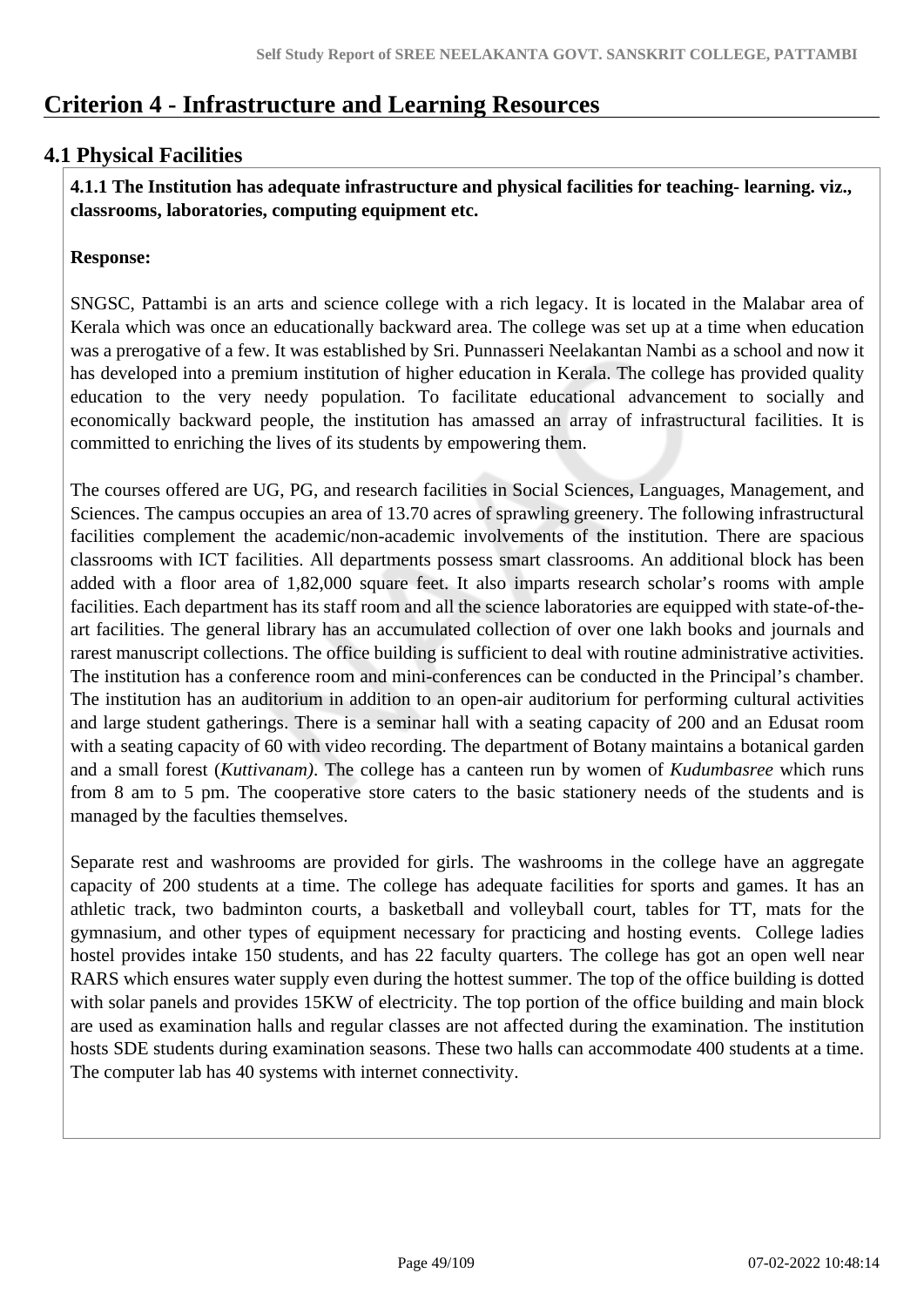| <b>File Description</b>               | <b>Document</b>      |
|---------------------------------------|----------------------|
| Upload any additional information     | <b>View Document</b> |
| Paste link for additional information | <b>View Document</b> |

## **4.1.2 The Institution has adequate facilities for cultural activities, sports, games (indoor, outdoor), gymnasium, yoga centre etc.**

## **Response:**

It is essential that along with the academic development of a student, an educational institution should aim at the enhancement of their physical and athletic capabilities as well. Sree Neelakanta Govt Sanskrit College, Pattambi has always produced sportspersons who represented the University, State, and National teams. The Department of Physical Education takes all the necessary steps to maintain the playground and provides the students with equipment, a first-aid kit, and sportswear. The Department also organizes intercollegiate tournaments. Yoga sessions are conducted for both students and faculty, under the Department of Physical Education.

## SPORTS TEAMS

Sree Neelakanta Govt Sanskrit College has 32 sports teams in the various categories with around 250 sportspersons. All these teams have participated in the university intercollegiate tournaments and have won the overall championship repeatedly in the games section. During every academic year, an average of 10-15 students get selection for all-India inter-university competitions and many of them win medals. The college is proud of its sportspersons who have represented the state and won medals in various national sports events.

## CULTURAL FACILITIES

The overall development of a scholar, of course, includes nurturing literary, cultural, and artistic talents as well. The college is home to immensely talented students and faculty who take care to nurture the innate talents of the students. Numerous clubs such as Film Club, Quiz Club, Tourism Club, Women's club, Science Club, Literary Forums, etc. organize programs to improve the various skills of the students. Platforms like Erayam, Kavithayute Carnival, Cele fiesta, college arts day, etc. offer distinct and unique experiences to the students in this regard. The College Union too arranges a host of programs like College-Day Celebrations, Arts Fests, etc., and promotes various programs initiated by the Department Associations. Our institution had nurtured many celebrated alumni who are in coveted positions across the globe. Famous literary persons like Sara Joseph, N N Kakkad, Vishnu Narayana Namboothiri were former faculty of the Malayalam Department. The college has an Open-Air Auditorium, the College Auditorium, Seminar Hall that are used for organizing the cultural events of the college. The PTA sanctions an average of Rupees 1 lakhs every year to provide training for the students to participate in the Inter-University and Inter-Collegiate Youth Festivals.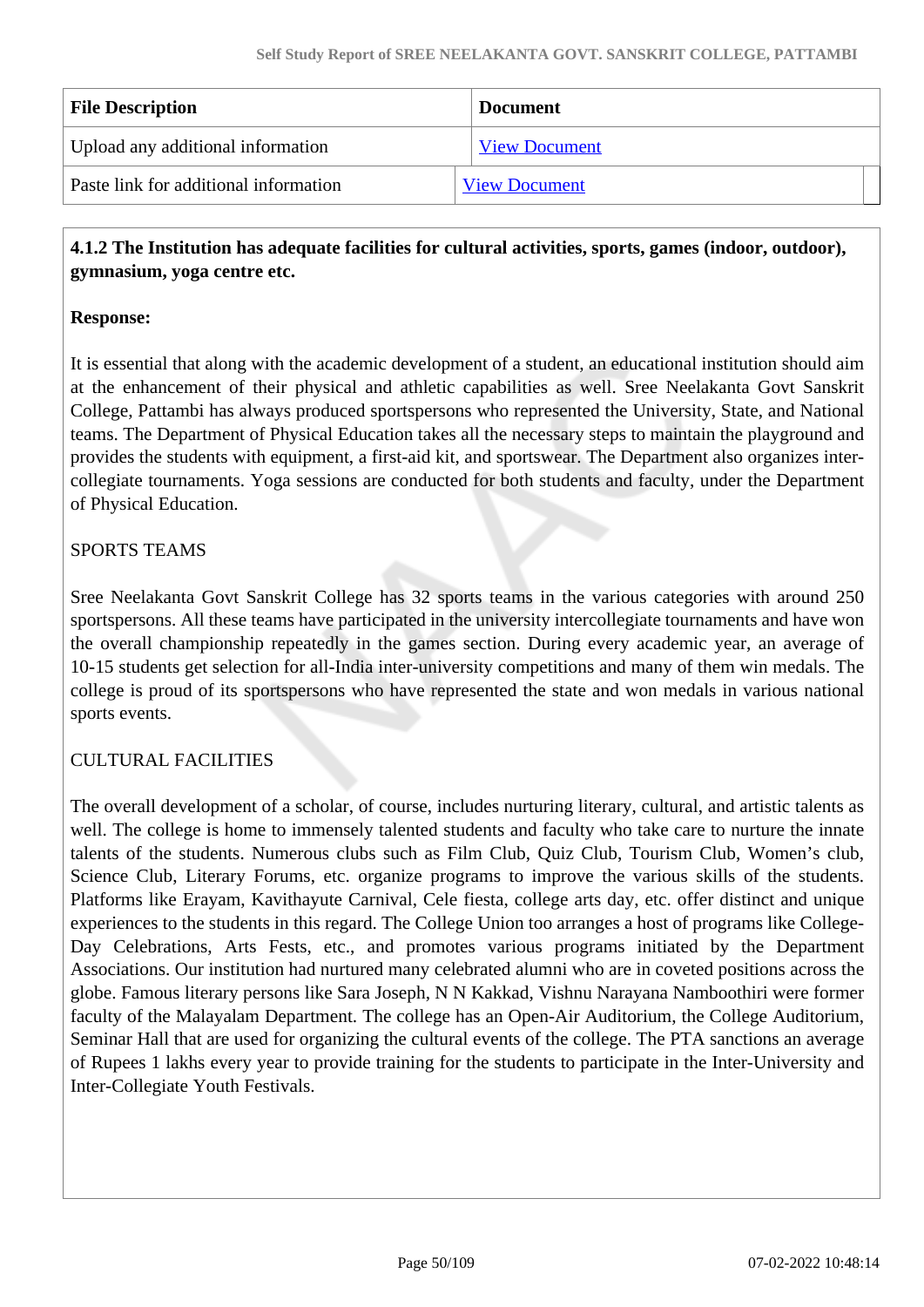| <b>File Description</b>               | <b>Document</b>      |
|---------------------------------------|----------------------|
| Upload any additional information     | <b>View Document</b> |
| Paste link for additional information | <b>View Document</b> |

## **4.1.3 Percentage of classrooms and seminar halls with ICT- enabled facilities such as smart class, LMS, etc.** *(Data for the latest completed academic year)*

**Response:** 35.04

4.1.3.1 Number of classrooms and seminar halls with ICT facilities

Response: 41

| <b>File Description</b>                                                                      | <b>Document</b>      |
|----------------------------------------------------------------------------------------------|----------------------|
| Upload Number of classrooms and seminar halls<br>with ICT enabled facilities (Data Template) | <b>View Document</b> |
| Upload any additional information                                                            | <b>View Document</b> |
| Paste link for additional information                                                        | <b>View Document</b> |

## **4.1.4 Average percentage of expenditure, excluding salary for infrastructure augmentation during last five years(INR in Lakhs)**

**Response:** 100

4.1.4.1 **Expenditure for infrastructure augmentation, excluding salary year-wise during last five years (INR in lakhs)**

| 2019-20 | 2018-19 | 2017-18 | 2016-17 | 2015-16 |
|---------|---------|---------|---------|---------|
| 157.48  | 119.40  | 201.87  | 172.34  | 82.87   |

| <b>File Description</b>                                                                             | <b>Document</b>      |
|-----------------------------------------------------------------------------------------------------|----------------------|
| Upload Details of budget allocation, excluding<br>salary during the last five years (Data Template) | <b>View Document</b> |
| Upload audited utilization statements                                                               | <b>View Document</b> |
| Upload any additional information                                                                   | <b>View Document</b> |

## **4.2 Library as a Learning Resource**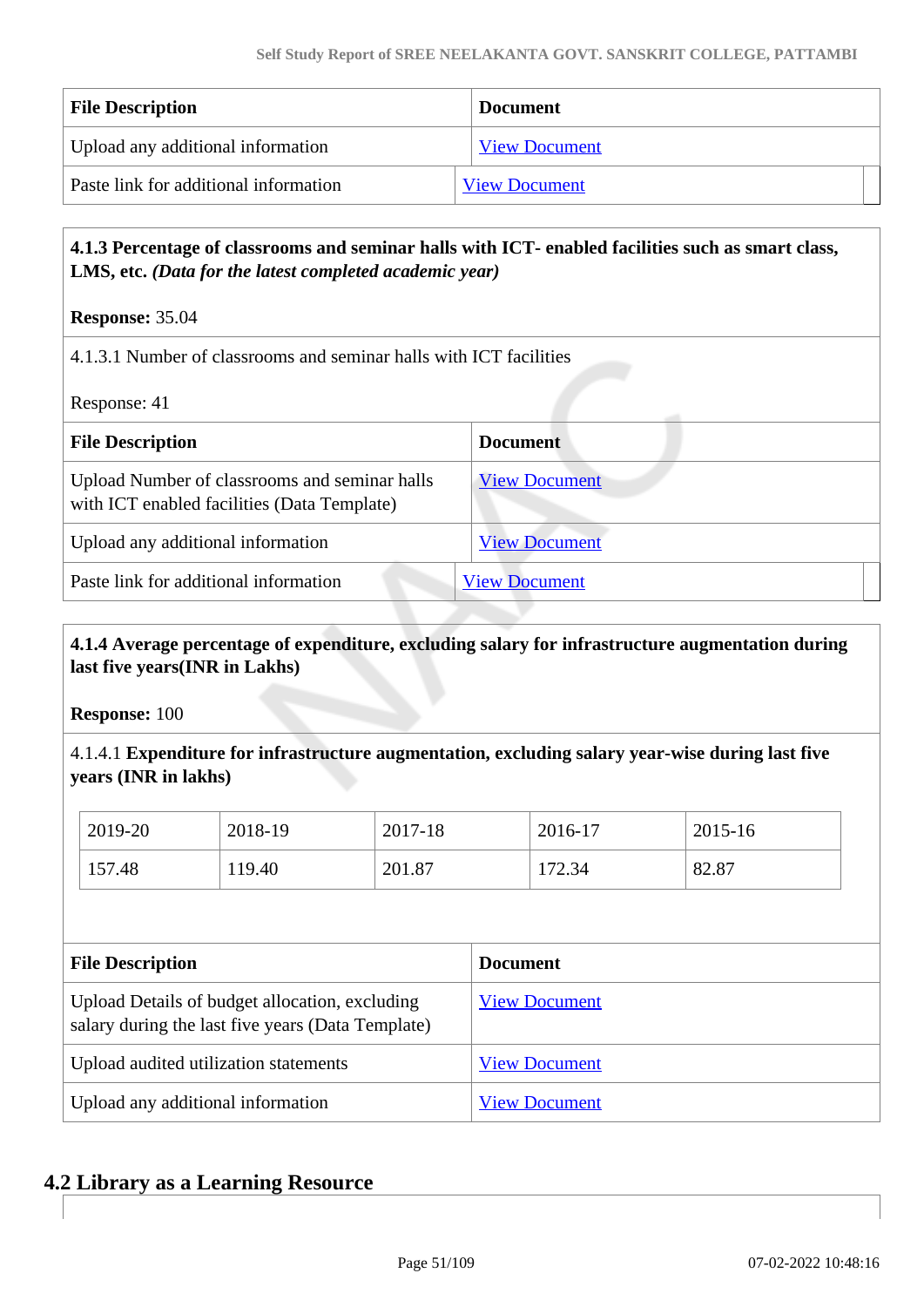## **4.2.1 Library is automated using Integrated Library Management System (ILMS)**

## **Response:**

## GENERAL LIBRARY

The Central Library of Sree Neelakanta Govt Sanksrit College, Pattambi is the heart of the college and has a unique place in the world of higher learning and research. The library tries to prove itself to be the most dynamic library in providing professional assistance to students and faculty in their academic activities. The library occupies a total carpet area of about 10,000 square feet with a seating capacity of 100 and spacious stack-rooms for Collections of Language and Literature, Humanities, Science and Maths, reference and reading rooms. The library has a small auditorium with a seating capacity of 30 students which is being used for conducting classes to teachers and students. Library remains open on all working days from 9.30 to 4.30 pm. Individual department library collections were shifted to general library for better library management and user convenience. However certain departments maintain their own reference library.

#### BOOKS AND PERIODICALS

The College has a good collection of 75,000 printed books. A good number of books and journals are added every year. The General Library subscribes to all leading Periodicals and Newspapers. The Library has on-line access to Inflibnet e-Resources which provides more than 6,000 online Journals and 31,35,000 e-books. The library has been fully automated, using KOHA, the open source integrated library system. It provides a very user-friendly atmosphere in the library. The college has been a member of Inflibnet N-List consortia for many years and provides access to thousands of e-resources. It provides web based services including access to e-books, e-journals, and research databases. Thousands of e-resources are made available from a single point of access.

## RARE COLLECTION

The library has a vast collection of rare books. It owns printed books of 1870 edition onwards. There are 15 computers with broad band connections available in the library. One Photocopy machine, laser printer and a bar code printer are also available in the library.

#### LIBRARY SOFTWARE

The library functions by using the software KOHA, which is very useful in the day to day activities of the library. Each faculty and student can access library information online like availability of books, due date, etc. It is upgraded every year. LIBRARY SERVICES OPAC (Online Public Access Catalogue) for book search Internet browsing facility for Staff and Students NLIST e-resources (6000+ e-journals and 31,35,000+ e-books) from the website www.nlist.inflibnet.ac.in. As part of National Education Mission on education envisaged by the Government of India, the BSNL has provided broad band connection for providing e-resources through the UGC INFONET Digital Library Consortium.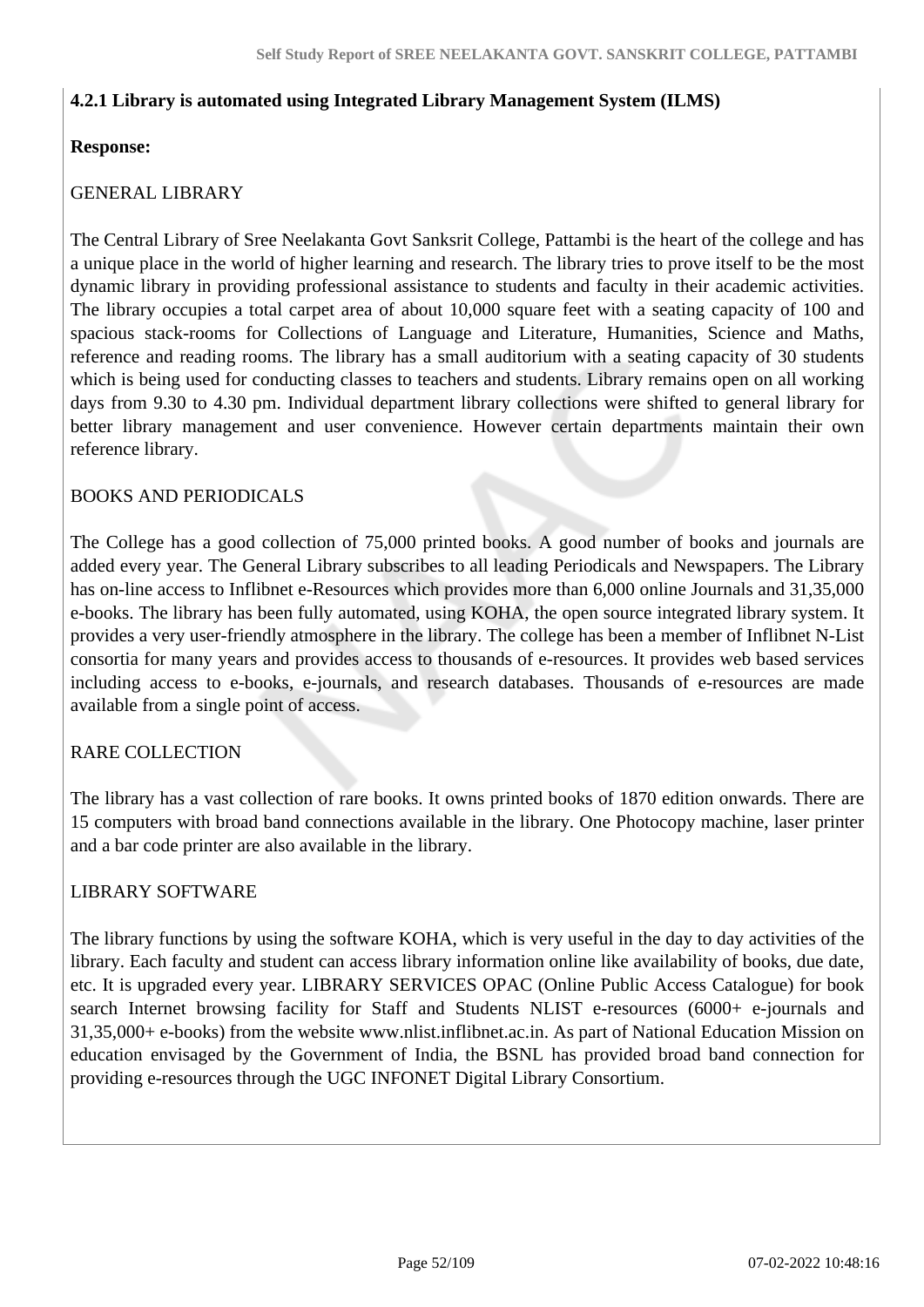| <b>File Description</b>               | <b>Document</b>      |  |
|---------------------------------------|----------------------|--|
| Upload any additional information     | <b>View Document</b> |  |
| Paste link for Additional Information | <b>View Document</b> |  |

#### **4.2.2 The institution has subscription for the following e-resources**

**1.e-journals 2.e-ShodhSindhu 3.Shodhganga Membership 4.e-books 5.Databases 6.Remote access to e-resources**

#### **Response:** A. Any 4 or more of the above

| <b>File Description</b>                                                                                                                                         | <b>Document</b>      |
|-----------------------------------------------------------------------------------------------------------------------------------------------------------------|----------------------|
| Upload any additional information                                                                                                                               | <b>View Document</b> |
| Details of subscriptions like e-journals, e-<br>ShodhSindhu, Shodhganga Membership, Remote<br>access to library resources, Web interface etc (Data<br>Template) | <b>View Document</b> |

## **4.2.3 Average annual expenditure for purchase of books/e-books and subscription to journals/ejournals during the last five years (INR in Lakhs)**

**Response:** 10.39

4.2.3.1 **Annual expenditure of purchase of books/e-books and subscription to journals/e- journals year wise during last five years (INR in Lakhs)**

| <b>File Description</b> |         | <b>Document</b> |         |         |
|-------------------------|---------|-----------------|---------|---------|
|                         |         |                 |         |         |
| 8.64                    | 18.96   | 3.83            | 7.57    | 12.95   |
| 2019-20                 | 2018-19 | 2017-18         | 2016-17 | 2015-16 |

| <b>File Description</b>                                                                                                               | Document             |
|---------------------------------------------------------------------------------------------------------------------------------------|----------------------|
| Details of annual expenditure for purchase of<br>books/e-books and journals/e- journals during the<br>last five years (Data Template) | <b>View Document</b> |
| Audited statements of accounts                                                                                                        | <b>View Document</b> |
| Any additional information                                                                                                            | <b>View Document</b> |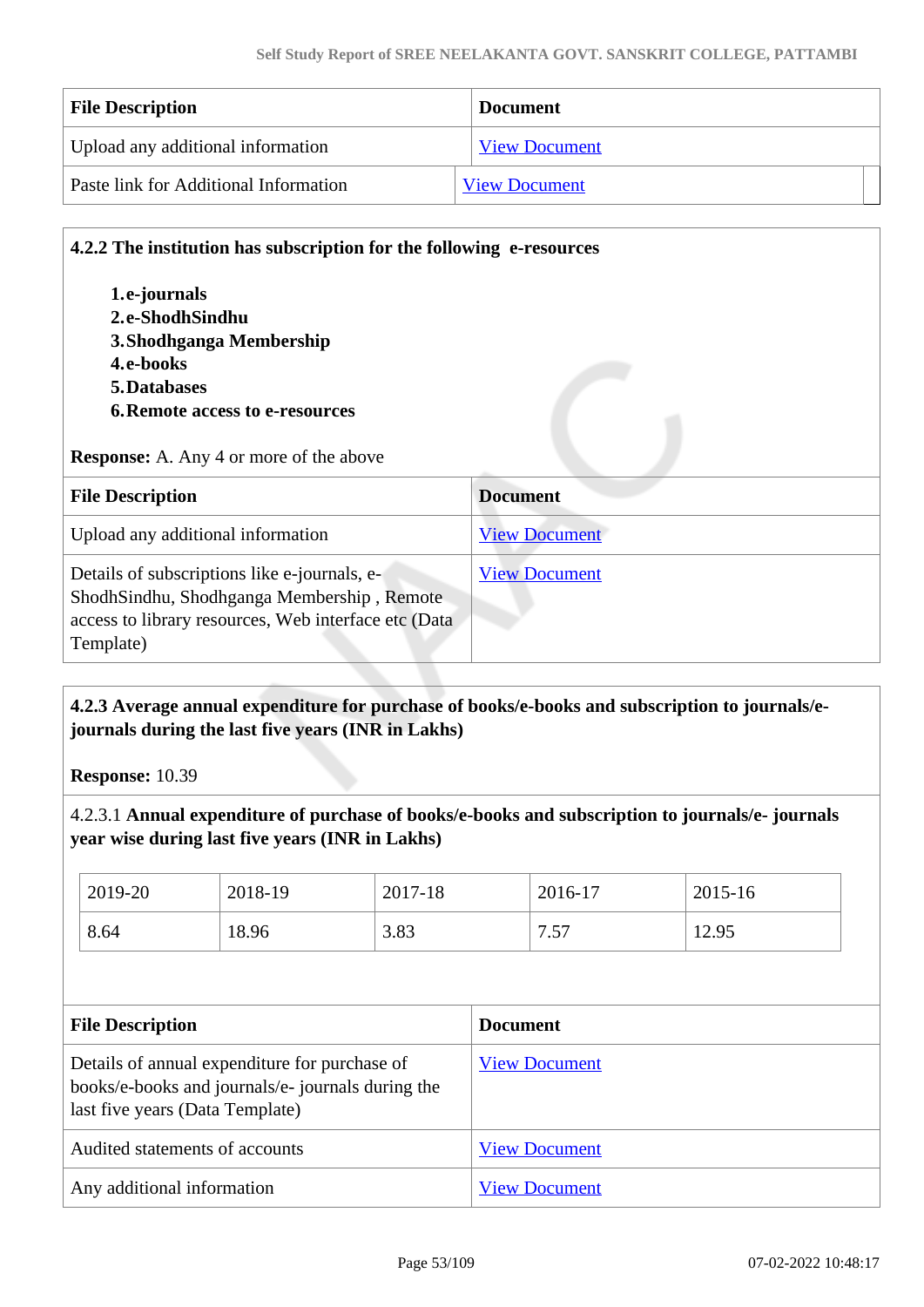| 4.2.4 Percentage per day usage of library by teachers and students (foot falls and login data for<br>online access) during the latest completed academic year |                      |  |
|---------------------------------------------------------------------------------------------------------------------------------------------------------------|----------------------|--|
| <b>Response: 24.37</b>                                                                                                                                        |                      |  |
| 4.2.4.1 Number of teachers and students using library per day over last one year                                                                              |                      |  |
| Response: 458                                                                                                                                                 |                      |  |
| <b>File Description</b>                                                                                                                                       | <b>Document</b>      |  |
| Details of library usage by teachers and students                                                                                                             | <b>View Document</b> |  |
| Any additional information                                                                                                                                    | <b>View Document</b> |  |

# **4.3 IT Infrastructure**

## **4.3.1 Institution frequently updates its IT facilities including Wi-Fi**

## **Response:**

Sree Neelakanta Govt. Sanskrit College has successfully oriented the campus and office activities towards integrating IT into everyday activities. IT has been amalgamated into the college activities for improving the quality of teaching, learning and evaluation processes, and also for making the administrative processes user friendly, efficient and transparent. The digital campus project of the college is in the planning stage. With the full implementation of the project campus will be fully digitized with high speed internet access and most modern IT tools and software.

## **OPTIC FIBRE NETWORK**

The entire campus is connected with Local Area Network. A dedicated server system has been installed for the campus networking management. All the departments are networked through leased line broadband internet connection with internet nodes and switches in all departments. Wi-Fi facility in the campus makes accessing online materials easier

## **EQUIPMENTS**

There is a central public address system with nodes on all classrooms and staff rooms. Portable electronic podiums are there in most of the departments. Departments have the essential IT infrastructure like Computers, Printers, Scanners, Photocopiers, Projectors, speakers, electronic podiums and public address systems. All major departments have smart classrooms with smart boards, LCD projector, Television, Internet connectivity, Laptop and speaker system. The ICT facilities are protected by dedicated UPS system

## **COMPUTER LABS**

General Computer lab with 30 Computers and accessories facilitate the free access of the internet and DTP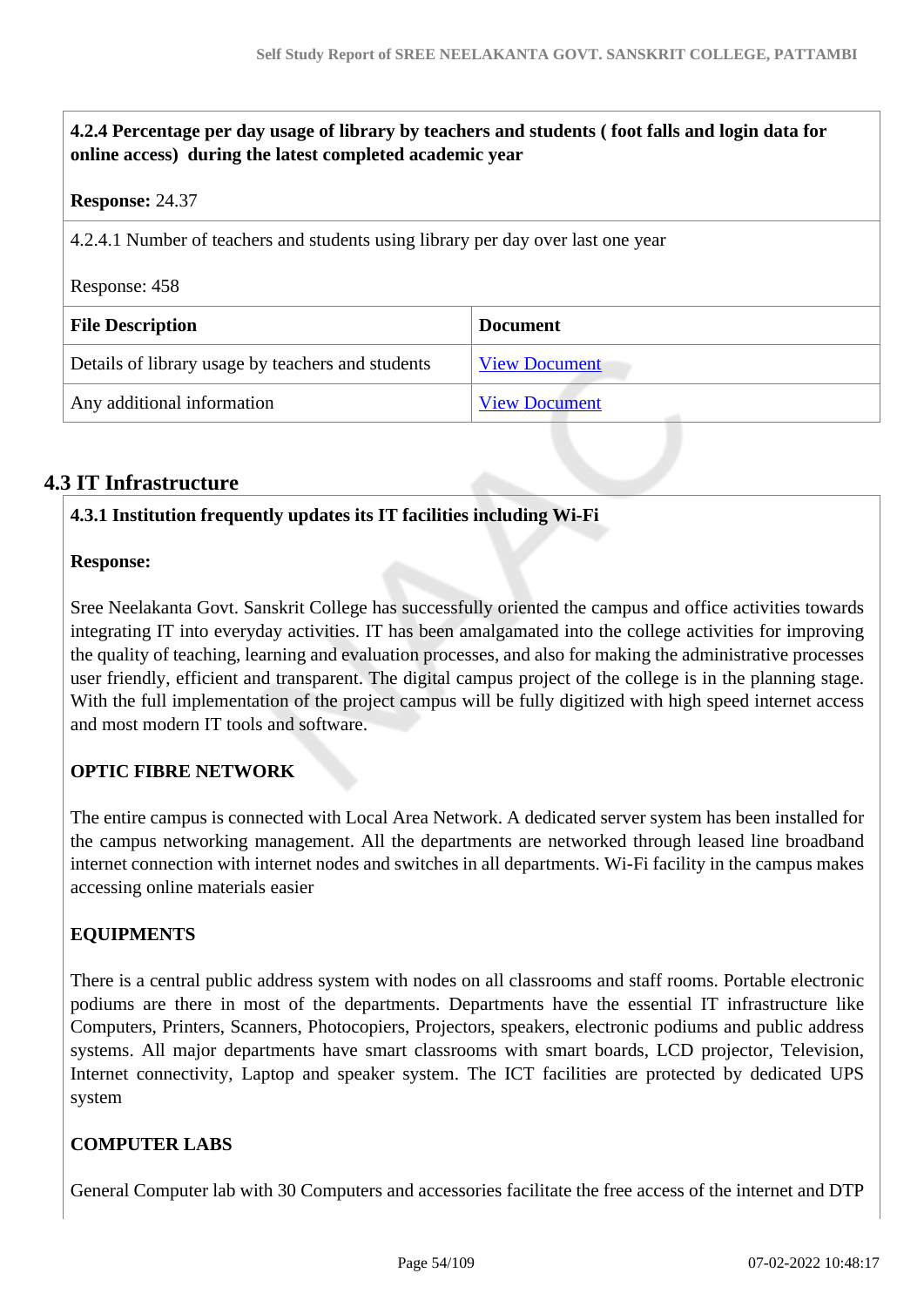work for the students and the staff. ORICE Studio is well-maintained with necessary accessories for streaming Online Classes and Courses.

#### **SOFTWARE AND TOOLS**

Open source software is installed in systems without proprietary software. The Office works are well maintained by office automation software. The admission and Examinations are conducted making use of digital facilities. Online attendance management system for teachers is installed in the central server and is accessible at all departments. Students and faculty have access to resources of INFLIBNET, supervised by the General Library and Library utilizes Library management software for book cataloguing and issuing.

#### **MOODLE LEARNING MANAGEMENT SYSTEM**

The IT Infrastructures of the college are supported by the newly developed Learning Management System. All the students have access to it. Classes, assignments and examinations can be conducted using the LMS. The system proved to be very handy during the COVID-19 lock down. All the students have access to digital learning resources including LMS. The college had provided free smart phones to those students who did not have one. The faculties also make use of the college YouTube channels and their personal channels to provide teaching materials and classes to the students. The Directorate of Collegiate Education had in fact appreciated the efforts of the college in developing such an e-resource which is worth emulating for the rest of the institutions.

## **CENTRALISED ATTENDANCE MANAGEMENT SYSTEM**

Four punching terminals have been installed in the campus for the Centralized Attendance Management System (CAMS) of the teachers and the non-teaching staff. It ensures the presence of the staff in the college.

| <b>File Description</b>               | <b>Document</b>      |  |
|---------------------------------------|----------------------|--|
| Upload any additional information     | <b>View Document</b> |  |
| Paste link for additional information | <b>View Document</b> |  |

#### **4.3.2 Student - Computer ratio (Data for the latest completed academic year)**

#### **Response:** 9.28

| <b>File Description</b>           | <b>Document</b>      |
|-----------------------------------|----------------------|
| Upload any additional information | <b>View Document</b> |
| Student – computer ratio          | <b>View Document</b> |

#### **4.3.3 Bandwidth of internet connection in the Institution**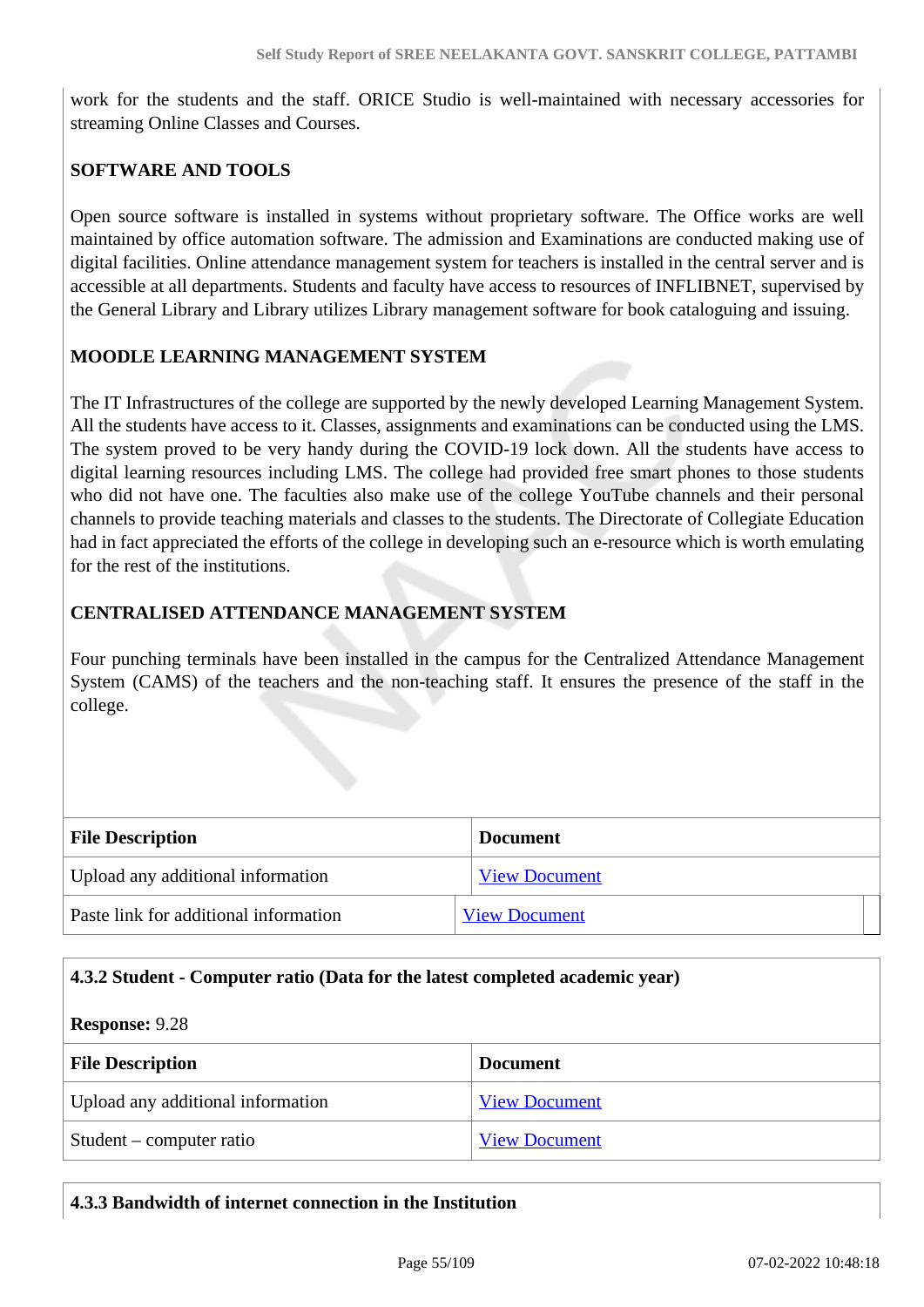**Response:** B. 30 MBPS – 50 MBPS

| <b>File Description</b>                                                     | <b>Document</b>      |
|-----------------------------------------------------------------------------|----------------------|
| Upload any additional Information                                           | <b>View Document</b> |
| Details of available bandwidth of internet<br>connection in the Institution | <b>View Document</b> |

## **4.4 Maintenance of Campus Infrastructure**

 **4.4.1 Average percentage of expenditure incurred on maintenance of infrastructure (physical and academic support facilities) excluding salary component during the last five years(INR in Lakhs)**

**Response:** 100

4.4.1.1 **Expenditure incurred on maintenance of infrastructure (physical facilities and academic support facilities) excluding salary component year-wise during the last five years (INR in lakhs)**

| 2019-20 | 2018-19 | 2017-18 | 2016-17 | 2015-16 |
|---------|---------|---------|---------|---------|
| 157.48  | 119.40  | 201.87  | 172.34  | 82.87   |

| <b>File Description</b>                                                                                                     | <b>Document</b>      |
|-----------------------------------------------------------------------------------------------------------------------------|----------------------|
| Upload any additional information                                                                                           | <b>View Document</b> |
| Details about assigned budget and expenditure on<br>physical facilities and academic support facilities<br>(Data Templates) | <b>View Document</b> |
| Audited statements of accounts                                                                                              | <b>View Document</b> |

## **4.4.2 There are established systems and procedures for maintaining and utilizing physical, academic and support facilities - laboratory, library, sports complex, computers, classrooms etc.**

**Response:** 

The college is in possession of large physical academic and support facilities. There is an established policy and clear guidelines for the maintenance and utilization of the facilities.

• The general planning of the college is supervised by a high power planning committee. The purchases are done according to the decisions of the purchase committee. The committee ensures that transparency and economy is assured in the purchases. For this state purchase manual and financial code is strictly followed. The digital solutions like etendering are also utilized for ensuring speedy, efficient and transparent procurements.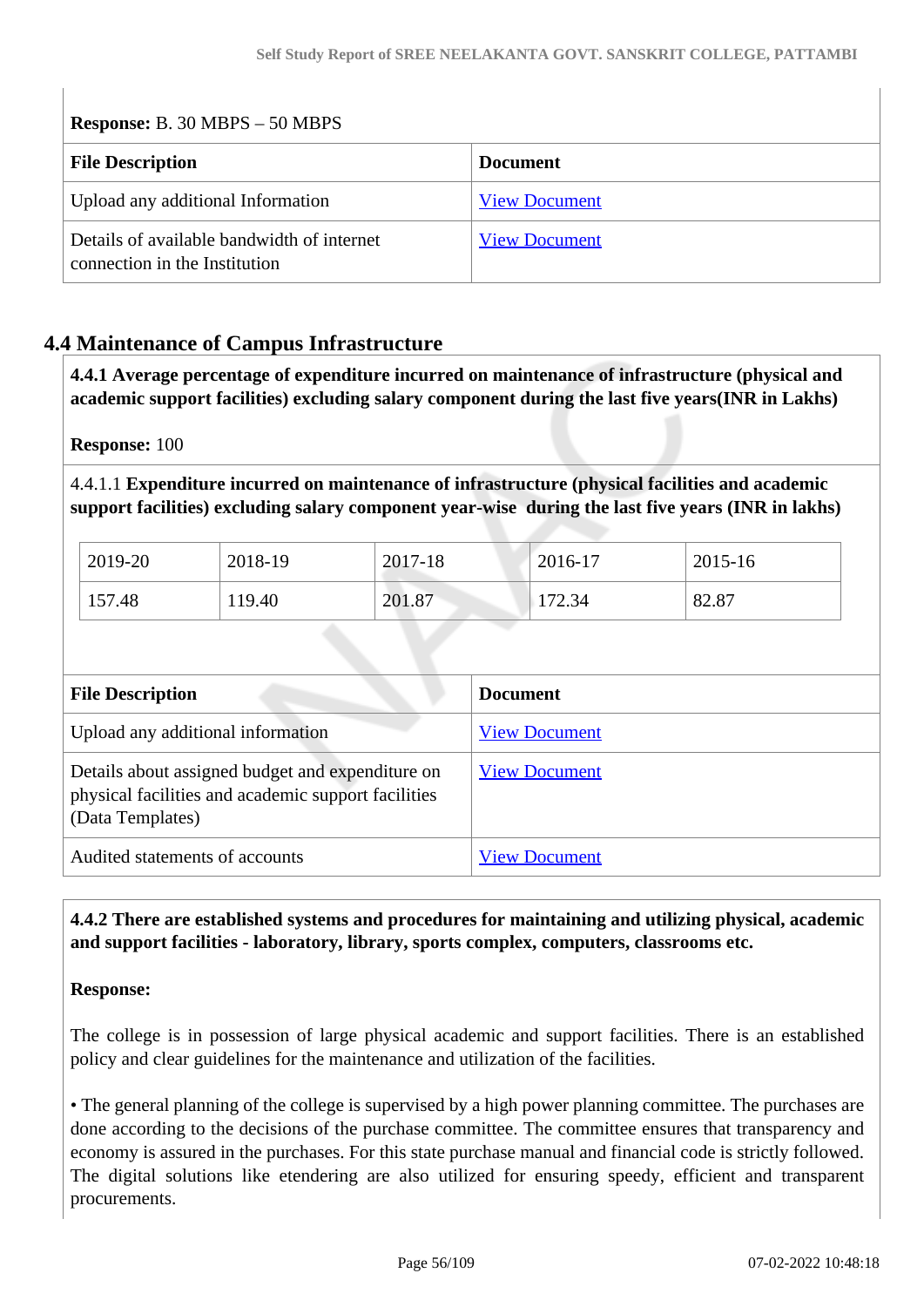• The maintenance of the facilities are ensured through the participatory and coordinated functioning of all departments under the guidance of the various committees and with the aid of the supporting staff.

• The Building committee ensures the timely repair works of the buildings and infrastructure. Allocation of funds for the maintenance of the infrastructure of the college is earmarked in the plan fund of the college by the directorate of collegiate education. Additional funds are mobilized from the PTA, Alumni and from other public sources. The state Public Works Department is assigned the technical supervision of the works.

• Lab equipment are maintained by the respective departments Necessary repair works are managed by the supporting staff of the institution. Emergency repairs, if any, are undertaken with the help of PTA .

• Student and faculty support is another resource for the maintenance of the college facilities. NCC and NSS undertake necessary campus cleaning and beautification. A college beautification committee is monitoring the general beautification works. The faculty also assist the initiatives by motivating students and working together with them

• Computer lab in the college which is frequented by the students for various service is well maintained with the generous financial assistance from College Development Council as well as PTA. It also operates with a substantial self generated financial resources.

•A library committee under the guidance of the college librarian is committed to improving and updating the available library facilities. The library improvement is well supported by the work of faculty members and students.

• Sports equipments for players are provided. The infrastructure is maintained with the help of faculty members and students.

• Sports equipmenst are purchased each year using the sports fee collected from the students during admission and the Athletic fund reserved for the purpose. The state government also contributes substantially towards this purpose.

• There is also an effective yearly audit system to check the furniture, lab equipments , ICT tools, and other stock in the college.

• The quality and performance of the infrastructure is ensured with the help of external quality assurance agencies like KELTRON, state PWD etc.

• The maintenance of the hostel facilities are generally supported bystudent initiatives. There is also strong assistance from the part of Alumni organisations and peoples representatives.

| <b>File Description</b>               | <b>Document</b>      |
|---------------------------------------|----------------------|
| Upload any additional information     | <b>View Document</b> |
| Paste link for additional information | <b>View Document</b> |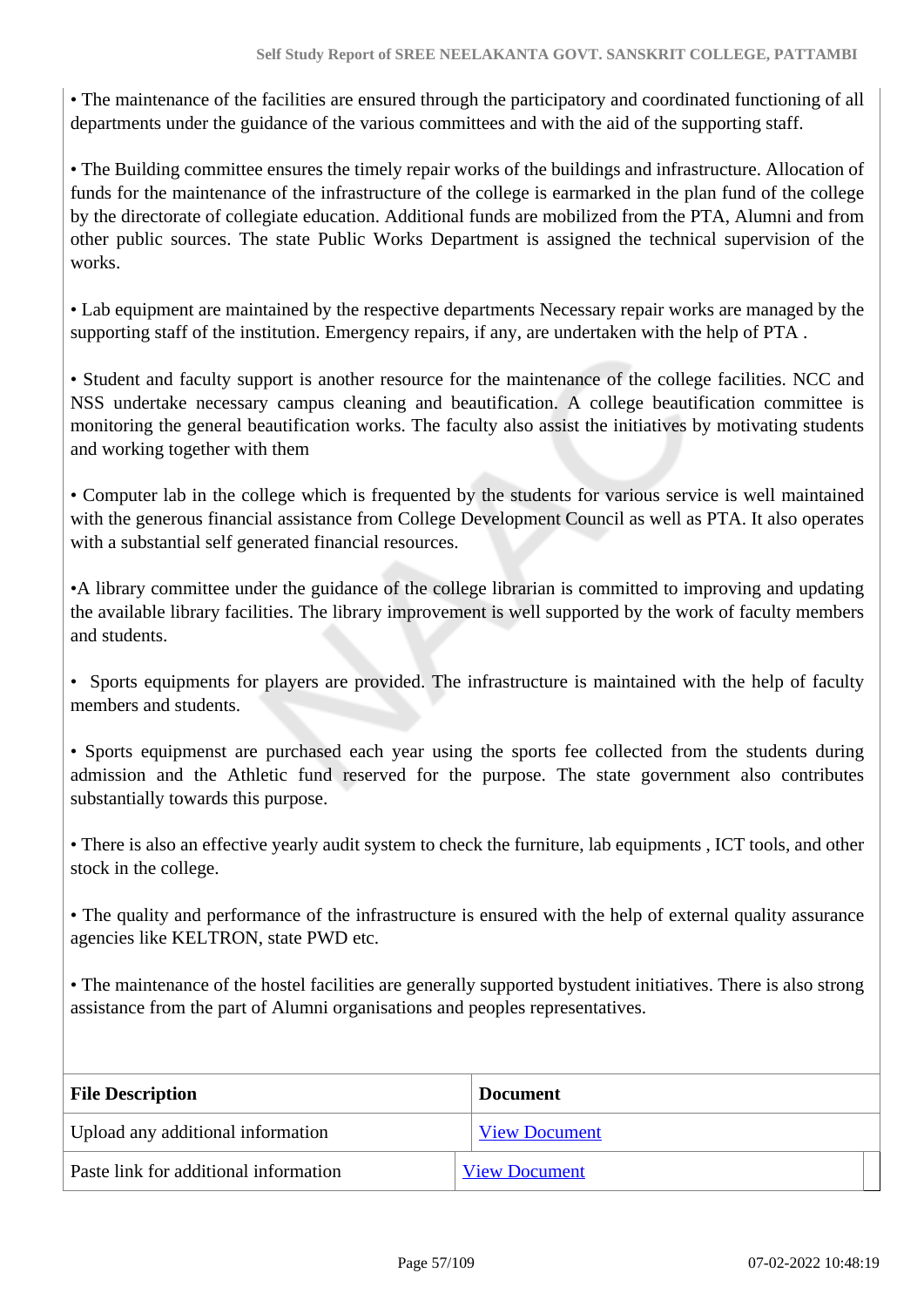# **Criterion 5 - Student Support and Progression**

## **5.1 Student Support**

 **5.1.1 Average percentage of students benefited by scholarships and freeships provided by the Government during last five years** 

**Response:** 93.99

5.1.1.1 **Number of students benefited by scholarships and free ships provided by the institution, Government and non-government bodies, industries, individuals, philanthropists during the last five years (other than students receiving scholarships under the government schemes for reserved categories)** 

| 2019-20 | 2018-19 | 2017-18 | 2016-17 | 2015-16 |
|---------|---------|---------|---------|---------|
| 2357    | 2290    | 1640    | 765     | 669     |

| <b>File Description</b>                                                                                                                                                                 | <b>Document</b>      |
|-----------------------------------------------------------------------------------------------------------------------------------------------------------------------------------------|----------------------|
| upload self attested letter with the list of students<br>sanctioned scholarship                                                                                                         | <b>View Document</b> |
| Upload any additional information Average<br>percentage of students benefited by scholarships and<br>freeships provided by the Government during the<br>last five years (Data Template) | <b>View Document</b> |

 **5.1.2 Average percentage of students benefitted by scholarships, freeships etc. provided by the institution / non- government agencies during the last five years**

**Response:** 1.19

5.1.2.1 **Number of students benefited by scholarships and free ships provided by the institution, Government and non-government bodies, industries, individuals, philanthropists during the last five years (other than students receiving scholarships under the government schemes for reserved categories)** 

| 2019-20 | 2018-19 | 2017-18 | 2016-17 | $2015 - 16$                     |
|---------|---------|---------|---------|---------------------------------|
| 43      | 14      | 19      | TÛ      | 1 <sub>0</sub><br>┸ <del></del> |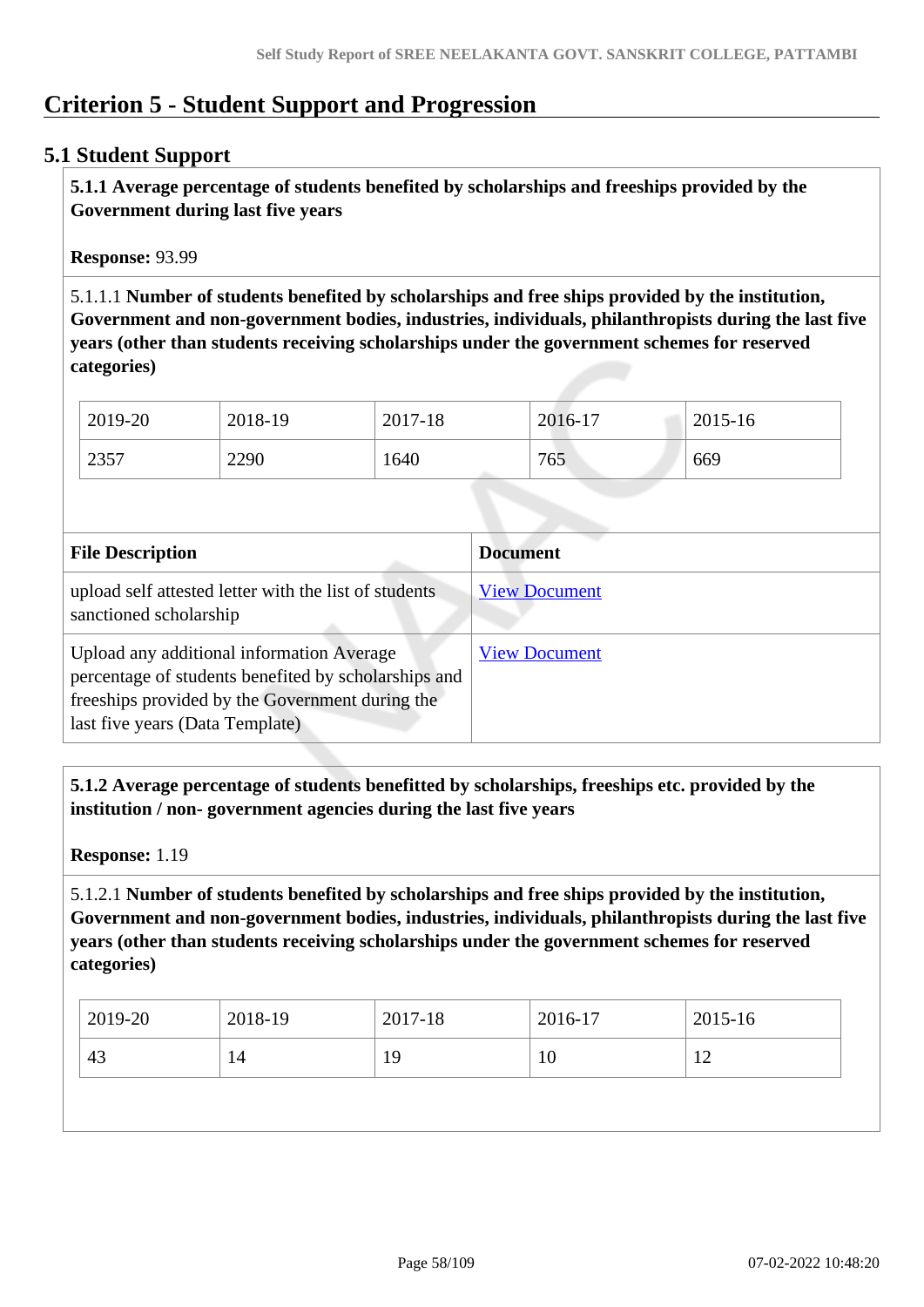| <b>File Description</b>                                                                                                                | <b>Document</b>      |
|----------------------------------------------------------------------------------------------------------------------------------------|----------------------|
| Upload any additional information                                                                                                      | <b>View Document</b> |
| Number of students benefited by scholarships and<br>freeships institution / non-government agencies in<br>last 5 years (Date Template) | <b>View Document</b> |

 **5.1.3 Capacity building and skills enhancement initiatives taken by the institution include the following**

- **1.Soft skills**
- **2.Language and communication skills**
- **3.Life skills (Yoga, physical fitness, health and hygiene)**
- **4.ICT/computing skills**

**Response:** A. All of the above

| <b>File Description</b>                                                              | <b>Document</b>      |
|--------------------------------------------------------------------------------------|----------------------|
| Details of capability building and skills<br>enhancement initiatives (Data Template) | <b>View Document</b> |
| Any additional information                                                           | <b>View Document</b> |
| Link to Institutional website                                                        | <b>View Document</b> |

 **5.1.4 Average percentage of students benefitted by guidance for competitive examinations and career counselling offered by the Institution during the last five years**

**Response:** 16.24

5.1.4.1 **Number of students benefitted by guidance for competitive examinations and career counselling offered by the institution year wise during last five years**

| 2019-20 | 2018-19 | 2017-18 | 2016-17          | 2015-16 |
|---------|---------|---------|------------------|---------|
| 551     | 300     | 438     | $\boldsymbol{0}$ | 70      |

| <b>File Description</b>                                                                                                       | <b>Document</b>      |
|-------------------------------------------------------------------------------------------------------------------------------|----------------------|
| Number of students benefited by guidance for<br>competitive examinations and career counselling<br>during the last five years | <b>View Document</b> |
| Any additional information                                                                                                    | <b>View Document</b> |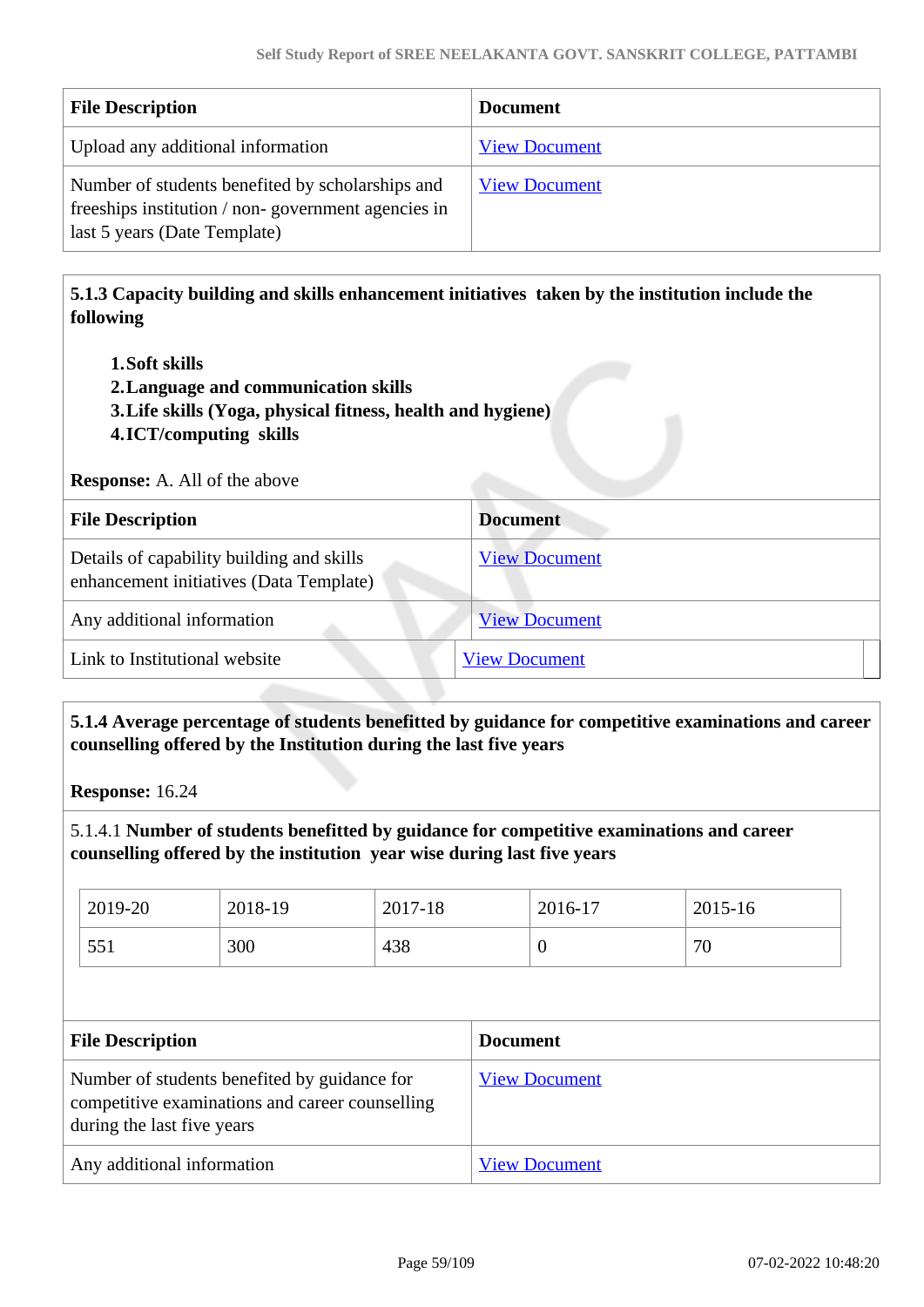**5.1.5 The Institution has a transparent mechanism for timely redressal of student grievances including sexual harassment and ragging cases**

- **1.Implementation of guidelines of statutory/regulatory bodies**
- **2.Organisation wide awareness and undertakings on policies with zero tolerance**
- **3.Mechanisms for submission of online/offline students' grievances**
- **4.Timely redressal of the grievances through appropriate committees**

#### **Response:** A. All of the above

| <b>File Description</b>                                                                                                            | <b>Document</b>      |
|------------------------------------------------------------------------------------------------------------------------------------|----------------------|
| Upload any additional information                                                                                                  | <b>View Document</b> |
| Minutes of the meetings of student redressal<br>committee, prevention of sexual harassment<br>committee and Anti Ragging committee | <b>View Document</b> |
| Details of student grievances including sexual<br>harassment and ragging cases                                                     | <b>View Document</b> |

# **5.2 Student Progression**

#### **5.2.1 Average percentage of placement of outgoing students during the last five years**

**Response:** 5.73

#### 5.2.1.1 **Number of outgoing students placed year - wise during the last five years.**

| 2019-20          | 2018-19   | 2017-18  | 2016-17                            | 2015-16 |
|------------------|-----------|----------|------------------------------------|---------|
| $\sqrt{2}$<br>73 | 39<br>ر ر | ററ<br>∠∪ | $\sim$<br>$\overline{\phantom{a}}$ | v       |

| <b>File Description</b>                                                    | <b>Document</b>      |
|----------------------------------------------------------------------------|----------------------|
| Upload any additional information                                          | <b>View Document</b> |
| Self attested list of students placed                                      | <b>View Document</b> |
| Details of student placement during the last five<br>years (Data Template) | <b>View Document</b> |

#### **5.2.2 Average percentage of students progressing to higher education during the last five years**

#### **Response:** 168.09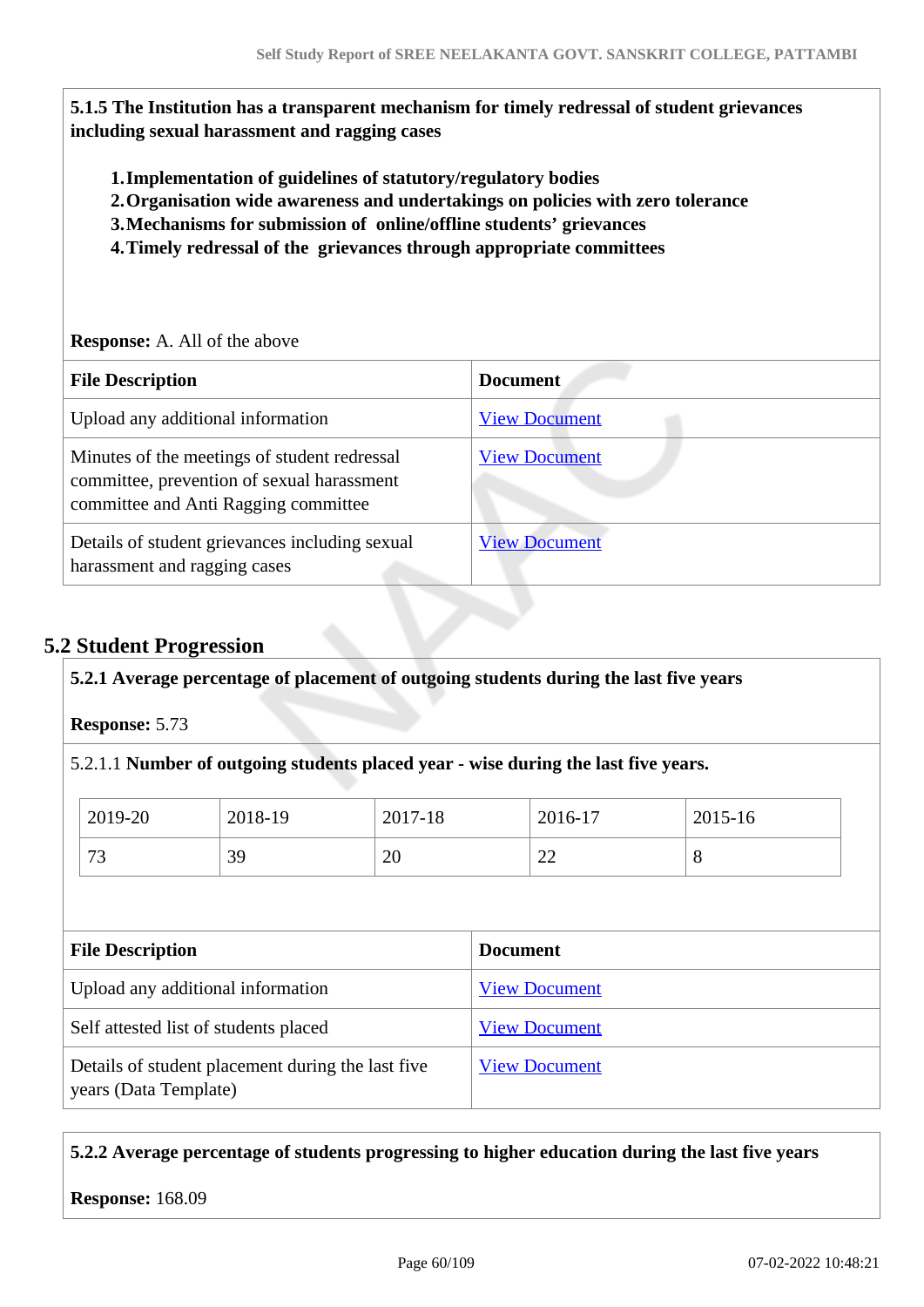# 5.2.2.1 **Number of outgoing student progression to higher education during last five years** Response: 1022 **File Description Document** Upload supporting data for student/alumni [View Document](https://assessmentonline.naac.gov.in/storage/app/hei/SSR/103218/5.2.2_1636206295_2978.pdf) Details of student progression to higher education (Data Template) [View Document](https://assessmentonline.naac.gov.in/storage/app/hei/SSR/103218/5.2.2_1619413580_2978.xlsx) Any additional information [View Document](https://assessmentonline.naac.gov.in/storage/app/hei/SSR/103218/5.2.2_1636206357_2978.pdf)

 **5.2.3 Average percentage of students qualifying in state/national/ international level examinations during the last five years (eg: IIT-JAM/CLAT/ NET/SLET/GATE/ GMAT/CAT/GRE/ TOEFL/ Civil Services/State government examinations, etc.)**

**Response:** 22.91

5.2.3.1 **Number of students qualifying in state/ national/ international level examinations (eg: IIT/JAM/ NET/ SLET/ GATE/ GMAT/CAT/GRE/ TOEFL/ Civil Services/ State government examinations***, etc.)***) year-wise during last five years**

| 2019-20               | 2018-19 | 2017-18 | $2016-17$ | 2015-16                   |
|-----------------------|---------|---------|-----------|---------------------------|
| 1 <sub>2</sub><br>114 | 81      | 40      | ⊥ັ        | 1 <sub>2</sub><br>$\perp$ |

5.2.3.2 **Number of students appearing in state/ national/ international level examinations (eg: JAM/CLAT/NET/ SLET/ GATE/ GMAT/CAT,GRE/ TOFEL/ Civil Services/ State government examinations) year-wise during last five years**

| 2019-20 | 2018-19 | 2017-18 | 2016-17 | 2015-16 |
|---------|---------|---------|---------|---------|
| 252     | 230     | 210     | 180     | 160     |

| <b>File Description</b>                                                                                                            | <b>Document</b>      |
|------------------------------------------------------------------------------------------------------------------------------------|----------------------|
| Upload supporting data for the same                                                                                                | <b>View Document</b> |
| Number of students qualifying in state/national/<br>international level examinations during the last five<br>years (Data Template) | <b>View Document</b> |
| Any additional information                                                                                                         | <b>View Document</b> |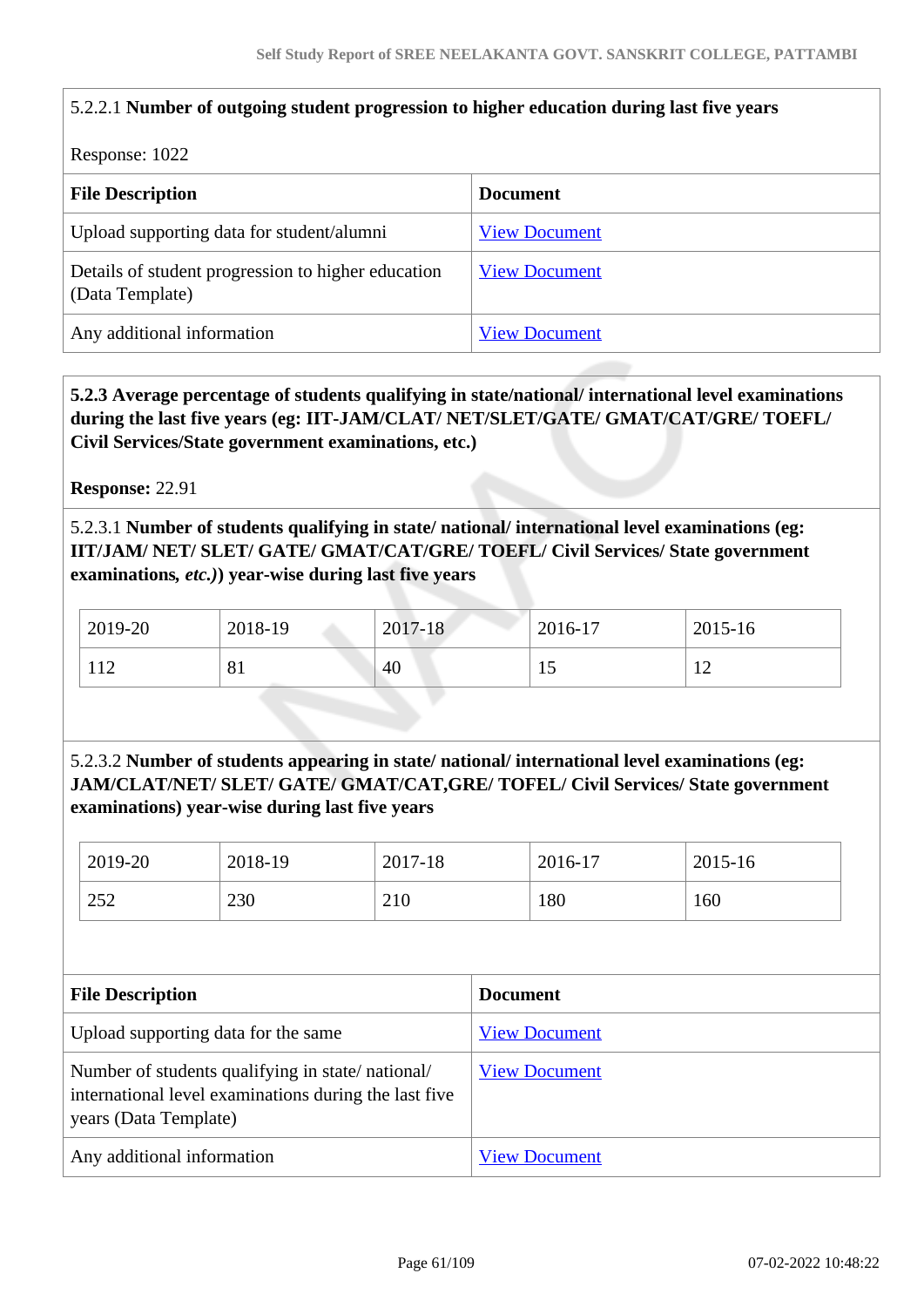# **5.3 Student Participation and Activities**

 **5.3.1 Number of awards/medals won by students for outstanding performance in sports/cultural activities at inter-university/state/national / international level (award for a team event should be counted as one) during the last five years.**

**Response:** 104

5.3.1.1 **Number of awards/medals for outstanding performance in sports/cultural activities at university/state/national / international level (award for a team event should be counted as one) yearwise during the last five years.**

| 2019-20 | 2018-19     | 2017-18      | 2016-17                   | 2015-16 |
|---------|-------------|--------------|---------------------------|---------|
| 10      | $\sim$<br>∼ | $\sim$<br>JІ | $\Delta$ $\epsilon$<br>رے | ັ       |

| <b>File Description</b>                                                                                                                                                | <b>Document</b>      |
|------------------------------------------------------------------------------------------------------------------------------------------------------------------------|----------------------|
| Number of awards/medals for outstanding<br>performance in sports/cultural activities at<br>university/state/ national/international level during<br>the last five year | <b>View Document</b> |
| e-copies of award letters and certificates                                                                                                                             | <b>View Document</b> |
| Any additional information                                                                                                                                             | <b>View Document</b> |

 **5.3.2 Institution facilitates students' representation and engagement in various administrative, cocurricular and extracurricular activities following duly established processes and norms (student council, students representation on various bodies)** 

**Response:** 

The institution has an elected students' union to represnt the student community. The union is elected in parliamentary method. All the academic and non-academic activities of the college are coordinated with the assembling of teachers and students. Even with the decisions related with the infrastructure of college, students and their opinions are equally considered. The college council has also made it a point to ensure the presence and validation from students. Students take major role in statutory and non statory sysytems of the institution. Student representatives in the college council ensures the representation of students in decision making committes. Fetivals and celebrations are coordinated by the students with the support of students. Almost every clubs including literary club, theatre club and fine art club function smoothly under the leadership of students. Along with this, the PTA is also functioning in accordance with students. In addition to all this, the leadership of almost all the non-academic activities are being done by the student community as such. NSS, NCC and all such groups are helpful in aiding students to mould themselves to gain leadership quality which is very much beneficial to students who are coming from rural environments. In short, it is due to the active participation of students in academic circle and perfect moulding of them as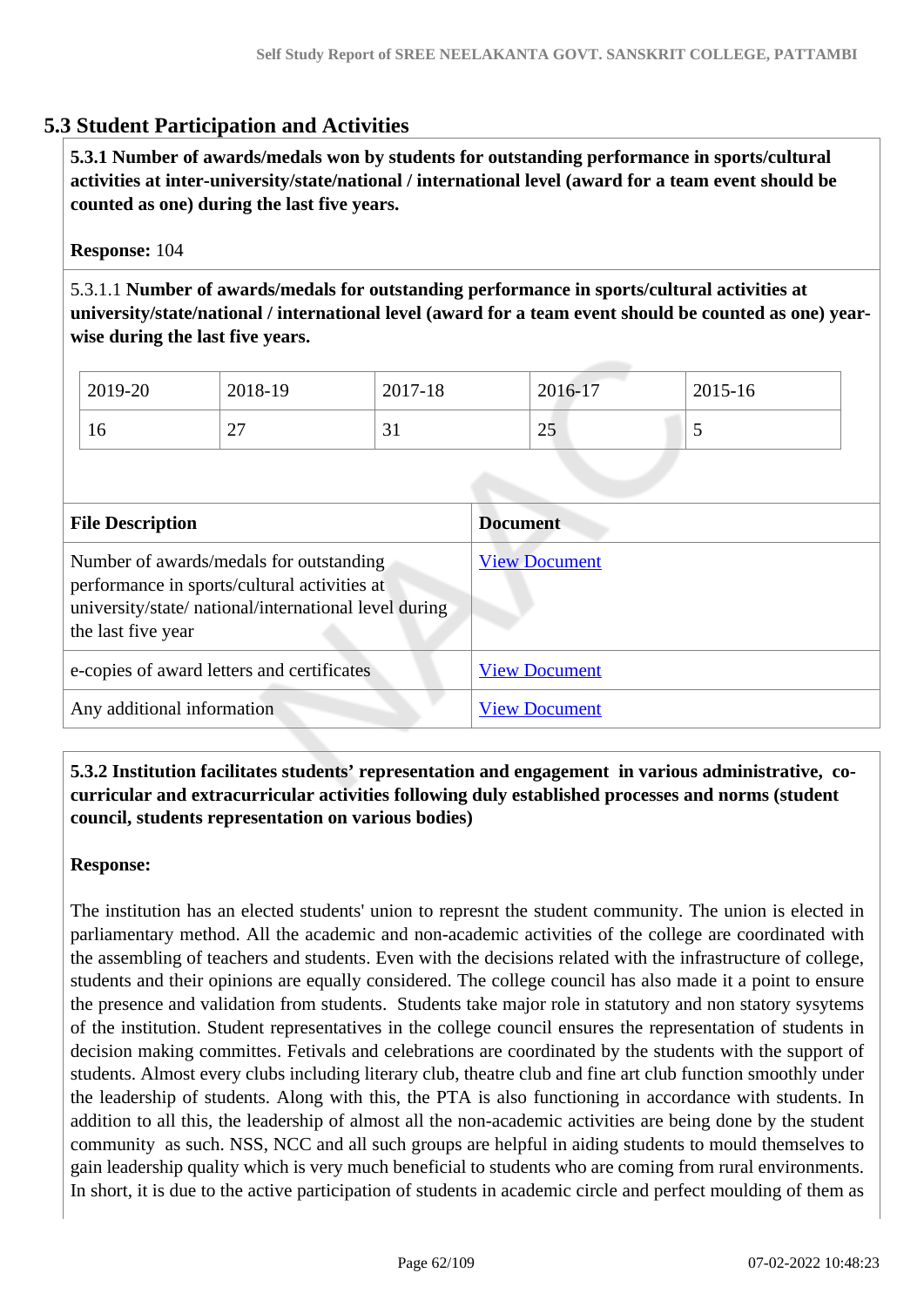leaders, Sree Neelakanta Government Sanskrit College, Pattambi claims to be among the first few colleges of such merit.

| <b>File Description</b>               | <b>Document</b>      |
|---------------------------------------|----------------------|
| Upload any additional information     | <b>View Document</b> |
| Paste link for additional information | <b>View Document</b> |

 **5.3.3 Average number of sports and cultural events/competitions in which students of the Institution participated during last five years (organised by the institution/other institutions)**

#### **Response:** 7.6

5.3.3.1 **Number of sports and cultural events/competitions in which students of the Institution participated year-wise during last five years**

| 2019-20        | 2018-19 | 2017-18 | 2016-17 | 2015-16 |
|----------------|---------|---------|---------|---------|
| 1 <sub>7</sub> |         | ັ       |         |         |

| <b>File Description</b>                                                                                                                                                                              | <b>Document</b>      |
|------------------------------------------------------------------------------------------------------------------------------------------------------------------------------------------------------|----------------------|
| Upload any additional information                                                                                                                                                                    | <b>View Document</b> |
| Report of the event                                                                                                                                                                                  | <b>View Document</b> |
| Number of sports and cultural events/competitions<br>in which students of the Institution participated<br>during last five years (organised by the<br>institution/other institutions (Data Template) | <b>View Document</b> |

## **5.4 Alumni Engagement**

 **5.4.1 There is a registered Alumni Association that contributes significantly to the development of the institution through financial and/or other support services**

#### **Response:**

The former students and Alumni of the Institution has always been a strong support for the well being of the institution. The whole spectrum of students who got graduated from the institution are shining in various spheres of the society,including Science Research, Literature, Politics Journalism and academics. Even though the institution does not have a registered alumni, the contributions are comming smoothly. Department of Sanskrit, Department of Malayalam, Department of Commerce, Department of Chemistry and the Departmentof Arabic maintain a strong alumni support by conducting Memorial Lectures and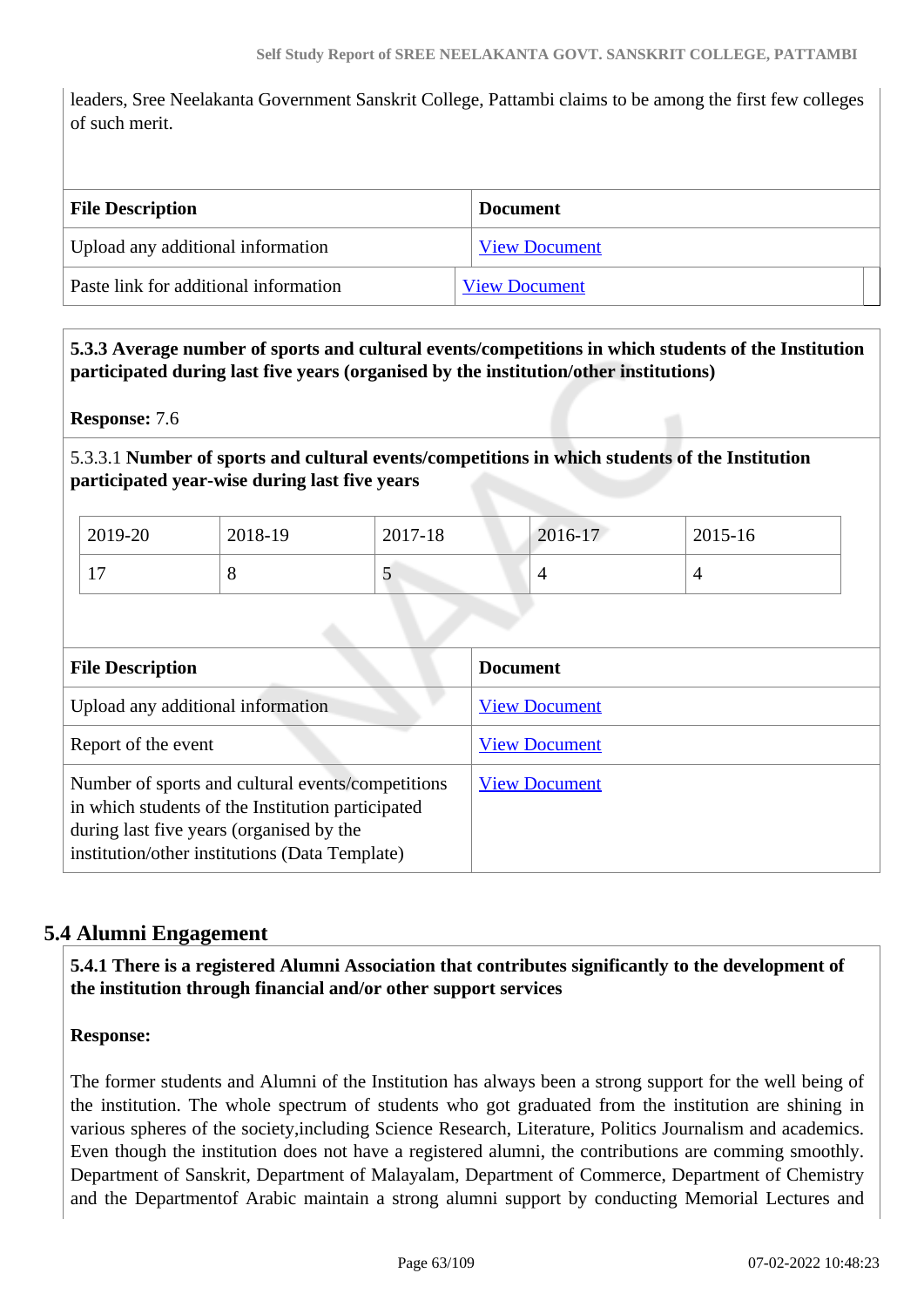Financial support to the departments. Most prestigious and socially mobile programme of our college is Kavitha Carnival or Festival of Poetry, commemorated every year. The festival is one of such kind in India that got much recognition and people from various socio-political scenarios were invited, including poets, writers, journalists and teachers.Annual alumni meetings are conducted and it help in the mobilization of resources and services to the college and also to the siociety.

| <b>File Description</b>               | <b>Document</b>      |
|---------------------------------------|----------------------|
| Upload any additional information     | <b>View Document</b> |
| Paste link for additional information | <b>View Document</b> |

| 5.4.2 Alumni contribution during the last five years (INR in lakhs) |                      |  |
|---------------------------------------------------------------------|----------------------|--|
| <b>Response: D. 1 Lakhs - 3 Lakhs</b>                               |                      |  |
| <b>File Description</b>                                             | <b>Document</b>      |  |
| Upload any additional information                                   | <b>View Document</b> |  |
| Link for any additional information                                 | <b>View Document</b> |  |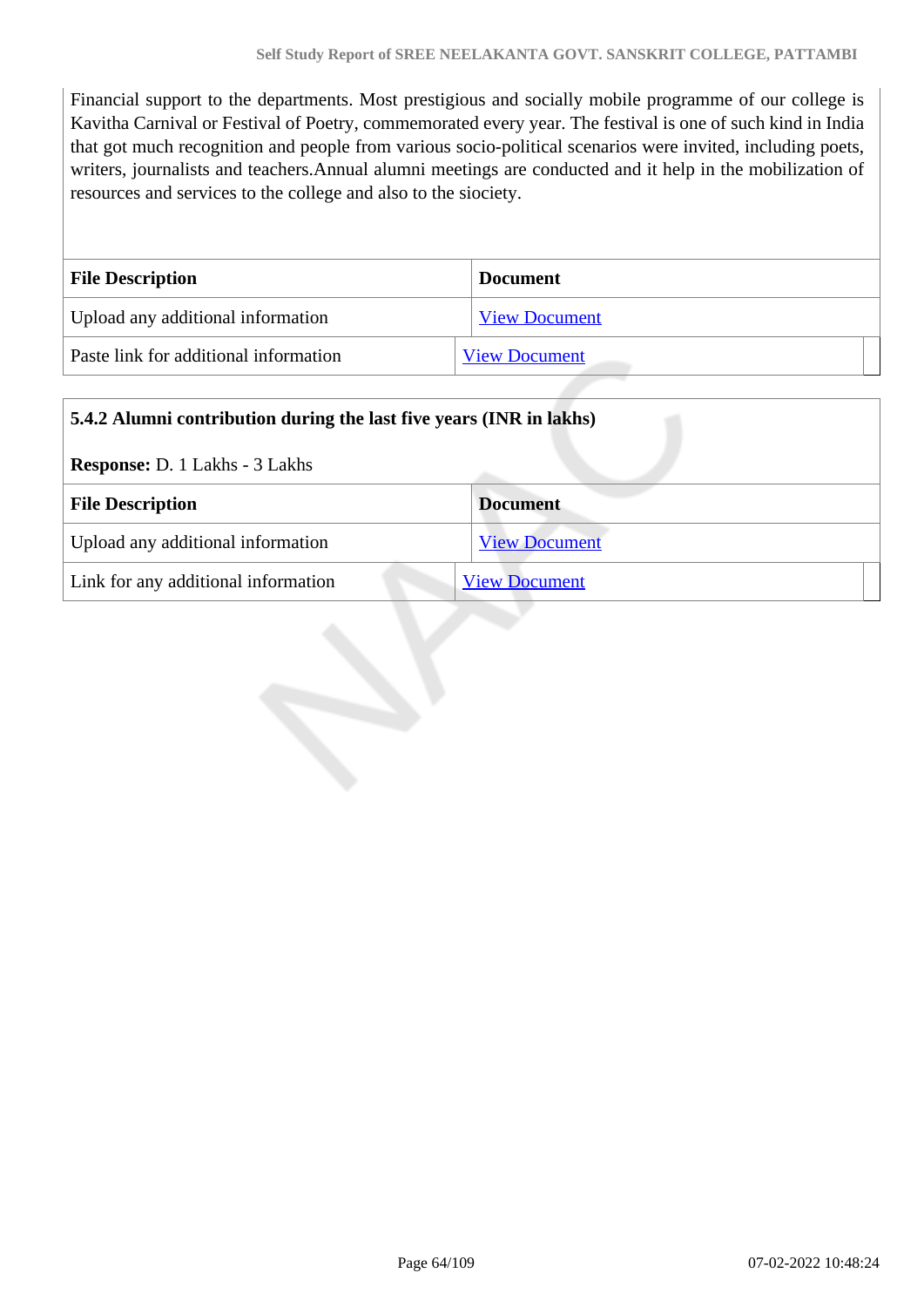# **Criterion 6 - Governance, Leadership and Management**

## **6.1 Institutional Vision and Leadership**

 **6.1.1 The governance of the institution is reflective of and in tune with the vision and mission of the institution**

## **Response:**

The vision statement of the college *"Enlightening Education for a broader and Brighter Tomorrow"* and Mission statements of the college are reflective in the effective leadership of the College as well as the nature of governance and its perspective plans forecast the wellbeing of the institute and its stake holders which are in tune with its vision and mission statements.

The visionary founder of this institute Punnasseri Nampi Neelakanda Sarma (1858-1935) was a great mentor of humanity. He liberated the Sanskrit education from the closed castles which only cater the upper cast students , to a vast majority of the fellowmen irrespective of their cast and creed by instituting in 1889 *'saraswathodyothini'* a Sanskrit traditional school which has gradually developed into this premier institution imparting higher education in various disciplines. It has been recognized as ' Centre of excellence' by the Govt. of Kerala. 110 years of its past legacy as centre for higher education primarily as a part of Madras University, then Kerala and latest with Calicut University was also its history of effective leadership and thoughtful governance and management.

The Principal as a most experienced senior academician promoted from among the junior Principals in the state and his experience has to do a lot in consultation of the College Council. The IQAC instituted in strict accordance with the NAAC guidelines monitors the quality mandates of the institute towards the future. The statutory committees and institution specific committees are well coordinated under IQAC on an overall supervision of the College council and the Principal.

The technological advancement of modern times both suggested by the Government and the institution on its own are incorporated by the institute with a vision of 'blended learning strategy' as instituted in LMS.

 The Faculty have been encouraged to integrate innovations in their teaching strategy and their pedagogical discourse by discussing the curriculum and syllabus at department level and make use of their respective expertise at individual level in the curriculum delivery as far as possible.

Encouraging basic research and original thinking as well as FDPs are cornerstones for a "broader and brighter tomorrow " and "the pass outs who excel the peer", Research projects, flair internships in Foreign universities and participation and presentation in international conferences are promoted.

Women faculty were highly motivated to take major roles of the institution Women faculty presence in research and development In MRP's Internships and international conference are the visible examples.

To promote career prospect of students, instituted various career related training programs such as UPSC/KPSC/UGC-NET Coaching, as well as skill training courses under ASAP and National Skill Development programs

The student Union elections are regularly held in the college as it is practical training for bring out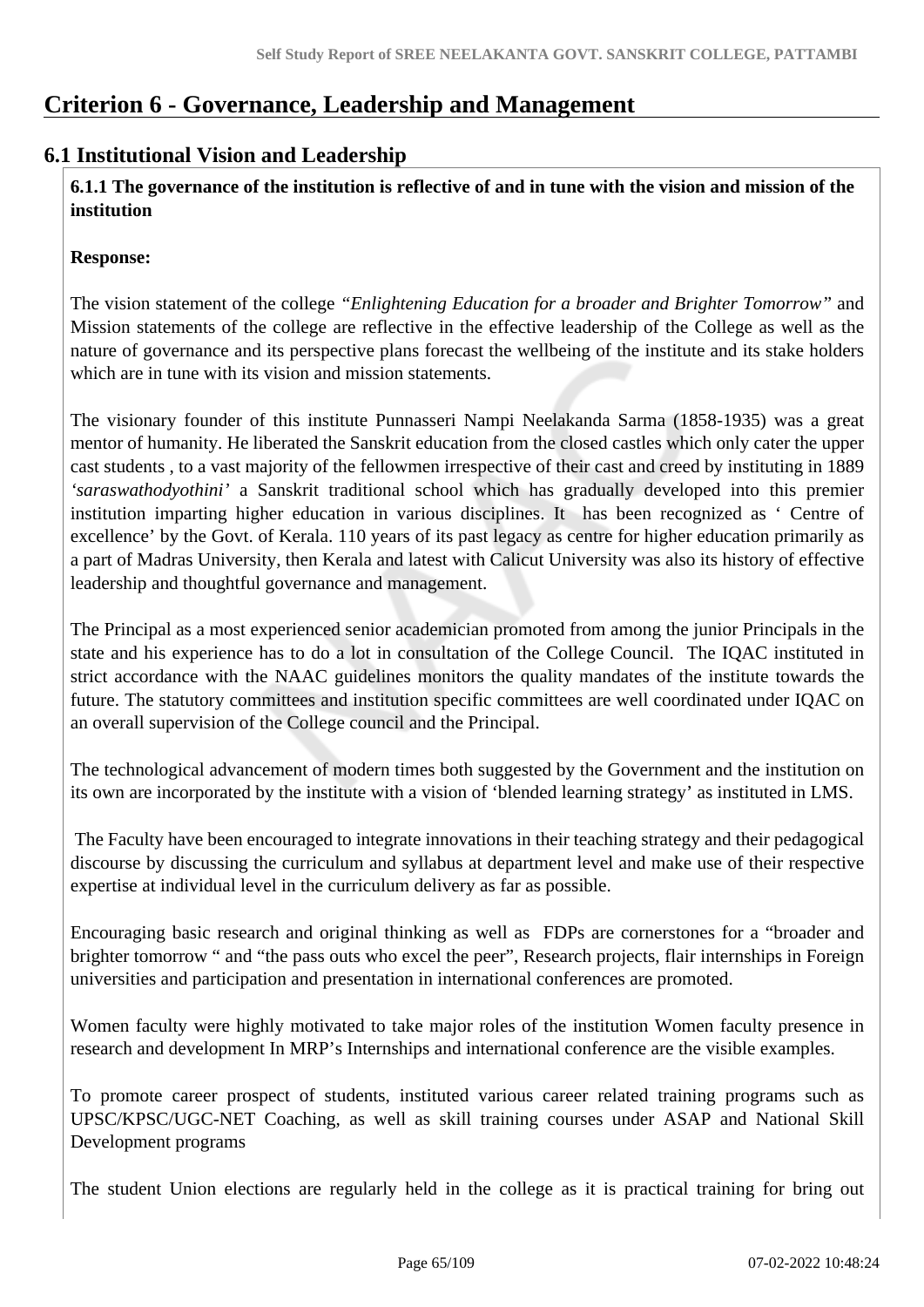effective leaders of the future and value inculcation among them to accommodate the descenting voices in democracy.

The community services and extension activities are undertook by NCC ,NSS, in real time situations.

| <b>File Description</b>               | <b>Document</b>      |
|---------------------------------------|----------------------|
| Upload any additional information     | <b>View Document</b> |
| Paste link for additional information | <b>View Document</b> |

## **6.1.2 The effective leadership is visible in various institutional practices such as decentralization and participative management**

**Response:** 

Decentralization and Participatory management are effective democratic tools to bring up any control group. TQM (Total Quality Management) approach is a proactive method to envisage end in mind and put first things first to develop a synergy and sharpen the revivalistic strategies.

Participatory management and decentralization policy in yester years are visible in conduct of *Sastrayan* funded by RUSA in 2018, The Poetry carnival 2020 funded by the Department of Collegiate Education , Govt. of Kerala under Centre Of Excellence fund.

Administrative participation by each and every member of faculty in admission process, as well as community and extension activities executed by agencies such as NCC and NSS in the last 2 completed years are robust examples of participatory management. Beyond the scope of official activities of these two agencies, they effectively conducted institution specific and community specific services. The separate admissions committees for UG and PG Programs are formed and entrusted with full the whole process of admission from CAP allotment till the preparation of nominal roll.

The College council is well represented by all teaching departments through the HoDs .The elected members from among the faculty, Administrative representative from the office are also contributing their participatory role.

Internal Academic Audit is monitored in terms of continuous evaluation process; including Model examinations being conducted before the University examinations is controlled by Vice Principal of the college. This is a good example decentralization process.

At regular intervals principal convenes staff meeting for direct and effective reviews regarding the smooth functioning of the institute, A high level concern is always kept by the institute to ensure participation of each and every faculty member of the institute at least in two or three committees at college level.

Complaint Redressal Cell, Women Cell, Staff Club and Accommodation Committee are some prime examples of decentralization.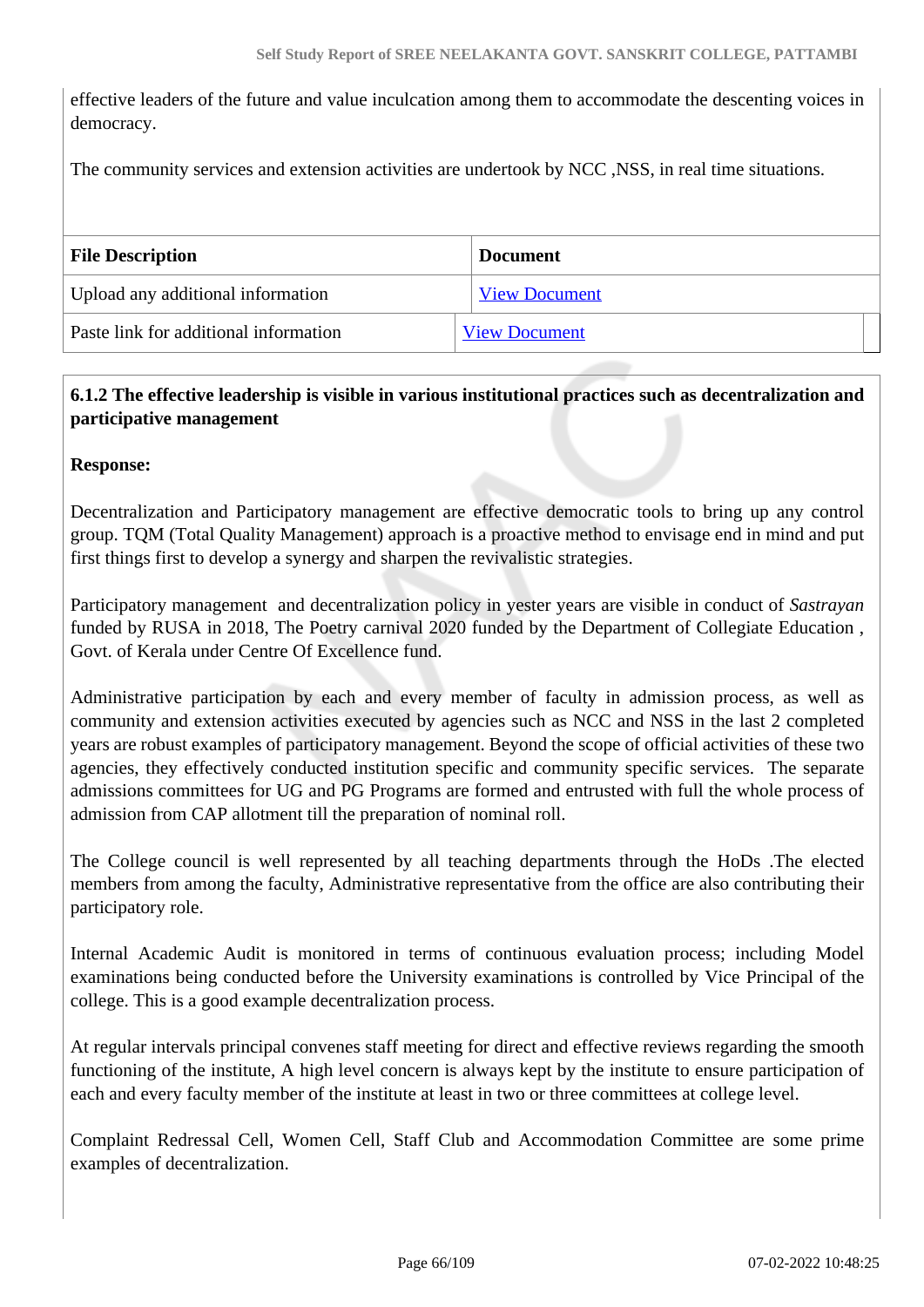The IQAC coordinated the decentralized work plan regarding NAAC preparations also. An SSR committee, DVV Committee, etc are formed and criterion wise responsibilities given to separate 7 committees. At Department level NAAC committees were entrusted to provide data inputs for various committees.

Hostel wardenship, examination additional supervision, NSS officers etc. are decided by circulating a willingness survey among Faculty, and if more willingness comes across, seniority is considered for selection.

Course management in LMS site is provided at the liberty of the concerned teachers and they gave given academic liberty, and they have their freedom of developing content wares above the ambit and scope of curriculum and syllabus which is a high academic supplement to students.

The students' union enjoys high level of liberty to plan and implement their programs . The advance amount is given to college union activities to the staff advisor and in respect of students' magazine to the staff editor. The amount is repaid annually to the PTA.

| <b>File Description</b>               | <b>Document</b>      |
|---------------------------------------|----------------------|
| Upload any additional information     | <b>View Document</b> |
| Paste link for additional information | <b>View Document</b> |

## **6.2 Strategy Development and Deployment**

## **6.2.1 The institutional Strategic / Perspective plan is effectively deployed**

#### **Response:**

The Kerala Government has adopted some of the senior colleges in the state as 'Centers of excellence'. This institute is one among them. The expertise of these centers in their respective fields or generally be made as a model for blooming other colleges. The special plan fund allotment under the head of account in the same name is being allotted to the college.

1. The infrastructural boom, the college has acquired by fulfillment of 1, 80,000 sq. Ft. Large Science block to the college was one of the focal perspective plan of the college for several years. It has come true by the month of December 2019 and handed it over to the college by January 2021.

2. Under RUSA fund, and IT hub is constructed at college was one among the result of perspective plans envisaged in the of yester years.

3. The new PG Department of Zoology has elevated to status of Research centre by following the other science departments of the college. The newly formed UG departments of Physics and Arabic are hopeful along with History and English departments for starting PG programs in the respective disciplines.

4. Hindi, Political Science Statistics and Mathematics are hopeful to start new UG programs.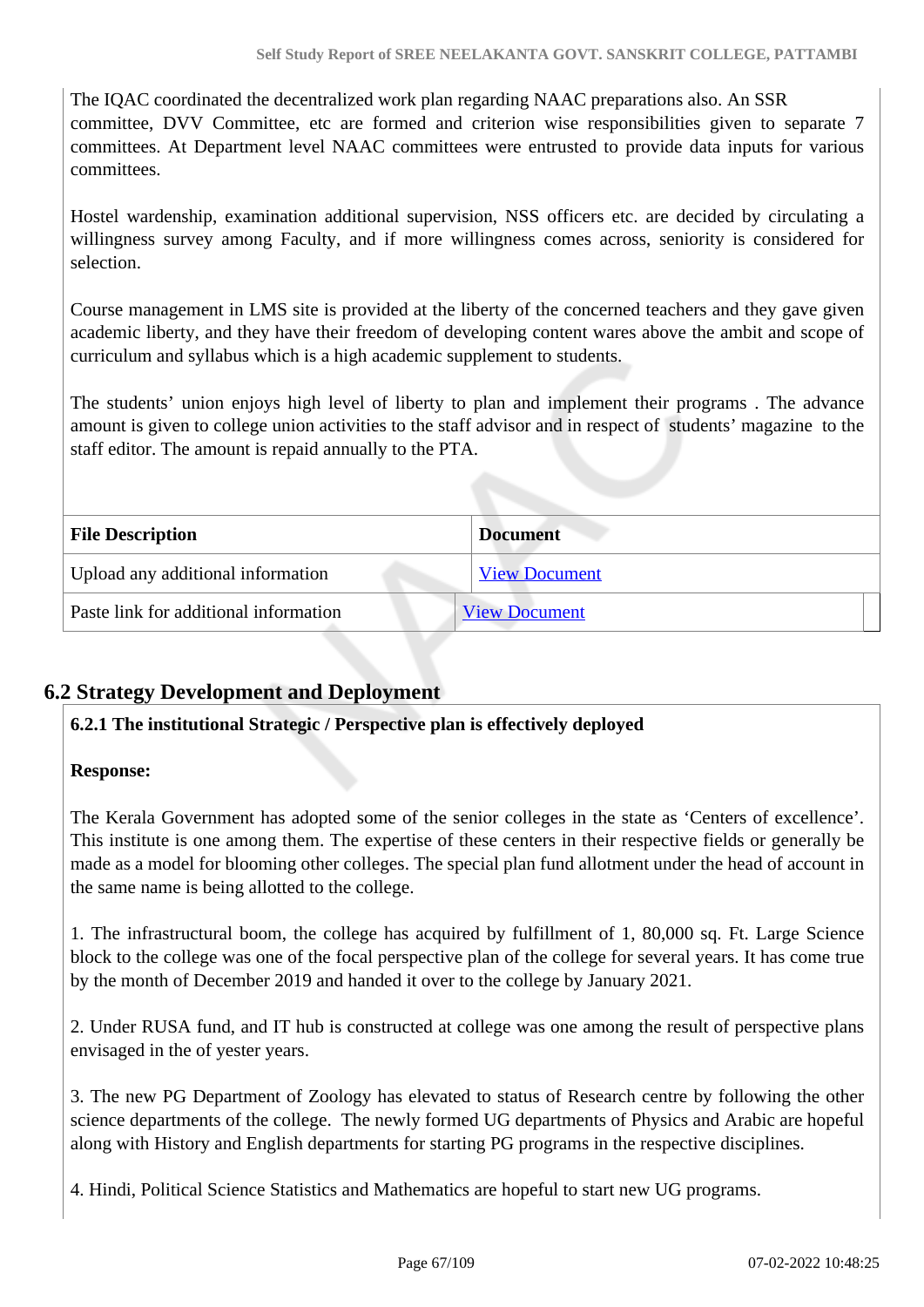These developmental milestones among others are reflected in the college council minutes as living proofs of documentary evidences available in the college towards a systematic and strategic prospective plan of the institution.

The institute as a centre of excellence and an institute specialized for Sanskrit discipline in the State having a fine collection of rare Sanskrit manuscripts, had a very stream lined plan to digitalize the same, and Primary efforts have made in this direction.

And it is a long cherished dream that an independent Sanskrit Block would be an added boom to the development of this institution and the college is behind this dream.

A Centre for oriental language studies has instituted in the college in 2018. The departments of Malayalam and Sanskrit have organized the program under this centre. Now Arabic department has also associating with the centre. Hindi department shall also associate with the centre in future.

Mr. Rolf Killius, Researcher and Faculty SOAS, University of London has visited the college and manuscript division of the Library.

By utilizing fund of UGC under educational innovation program during 12th Plan period, various departments of the college have involved innovative field studies. It reflects the strategic effort of the college.

For the last 2 years the college is planning to construct an indoor stadium on the campus to facilitate students of the college as well as the aspirants of the community who is exceptionally talented in sports and games. The project is now under MoU stage.

| <b>File Description</b>                                   | <b>Document</b>      |
|-----------------------------------------------------------|----------------------|
| strategic Plan and deployment documents on the<br>website | <b>View Document</b> |
| Paste link for additional information                     | <b>View Document</b> |

 **6.2.2 The functioning of the institutional bodies is effective and efficient as visible from policies, administrative setup, appointment, service rules and procedures, etc.**

## **Response:**

The institution adheres to the service rules in accordance with the UGC and State Government of Kerala. Teaching faculties are recruited by KPSC as per the regulations and norms of UGC and the KS & SSR. Non- teaching staff is also recruited by KPSC in accordance with KS & SSR

The administration of the college is carried out through decentralization of power and devolution of authority sticking to the highest ideals of democratic principles. The Principal as administrative Head is controlled and directed by Director of Collegiate Education, Kerala. He controls Senior superintendent of the office for administration and HoDs of the Departments for academic purposes. The policy matters are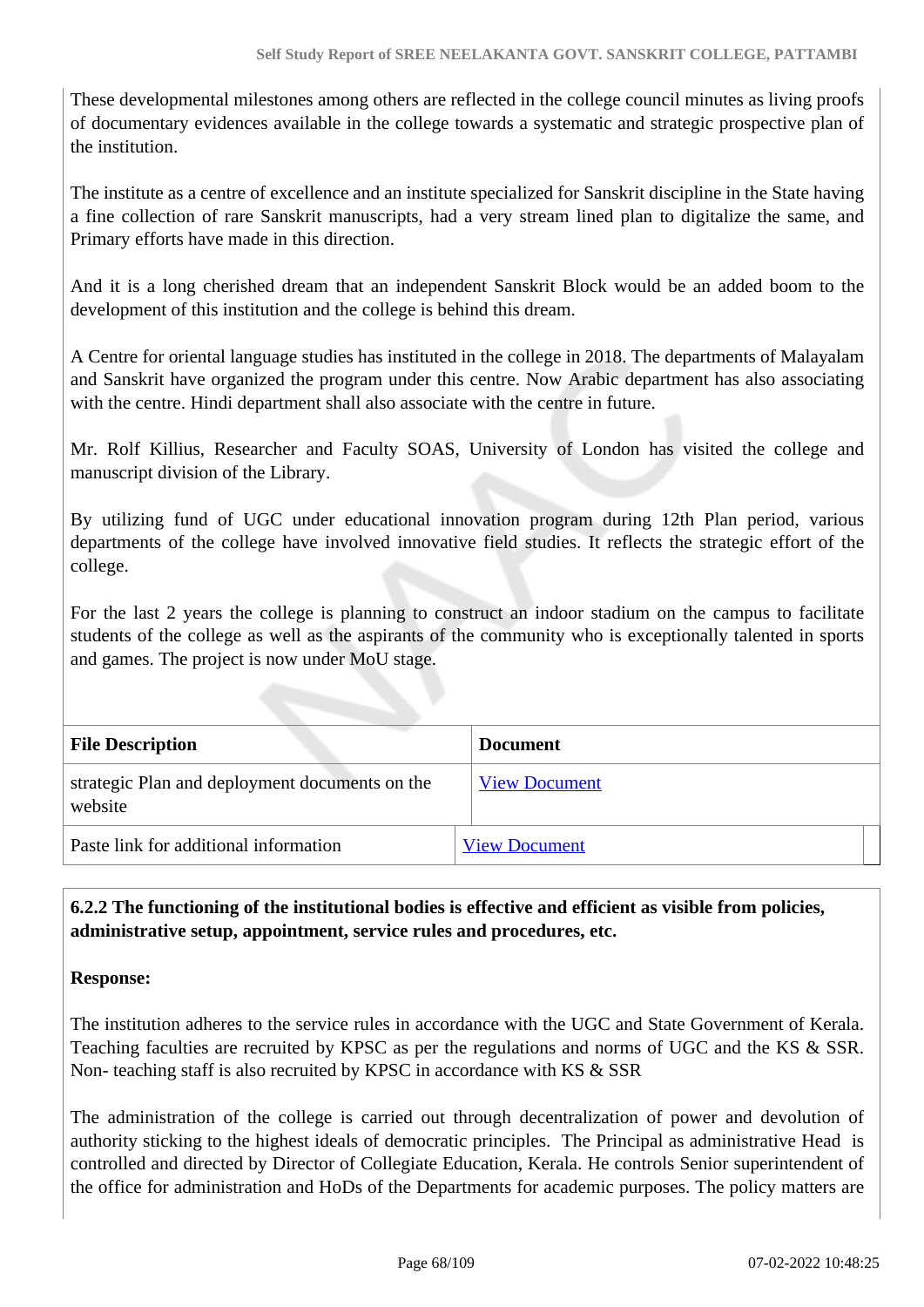in accordance with UGC mandates and State Portfolio of Higher Education in the Cabinet and Department of Higher education under Principal Secretary.

There are many statutory and non-statutory committees comprising various stake holders including teachers, students and parents to aid and advise the head of the institution at college level

## **College Council**

The college council consisting Vice Principal, heads of departments, elected and nominated members, Librarian, and office superintendent supervises and enriches all academic as well as administrative activities. It serves as the highest consultative body of this institution.

## **Internal Quality Assurance Cell (IQAC)**

The IQAC which constituted as per NAAC norms, tries to bring highest degree of standards in academic and administrative activities of this institution through various structured as well as non-structured programmes and initiatives.

#### **Parent Teacher Association (PTA)**

PTA is a prominent association affirmatively interacts with all activities of the college. It nurtures and promotes good relationship among members of the teaching staff, students and guardians of the students and ensures a healthy academic environment in the college.

## **College Development Committee (CDC)**

College Development Committee which formulates, guides and oversees all the major developmental and infrastructural plans mobilising internal as well as external resources. CDC streamlines the long term and short term perspective projects in order to better the levels of academic excellence in the areas of teaching learning, research and in social as well as industrial linkages.

There are a number of committees/cells which contribute significantly for the operational effectiveness and efficiency of the college.

The Discipline Committee ensures curbing indiscipline and unethical behaviour in the campus. The Antiragging Committee ensures compliance of provisions of UGC Anti Ragging Regulations and prevents of ragging in the institution. Examination Committee headed by Superintendent of University Examinations conducts external examinations in accordance with university rules. Internal examinations are conducted by departments following internal examination guidelines of University. Research Committee encourages faculties and students in their research activities. It organises research methodology workshops in association with IQAC and research departments.

Women Cell and Anti-Harassment Cell facilitate a gender sensitive and congenial working environment so that women employees and students in the campus are not subjected to gender specific discrimination or sexual harassment. Grievance Redressal Cell resolves complaints and grievances of students and staff. Career Guidance and Placement Cell provides career-related information and resources.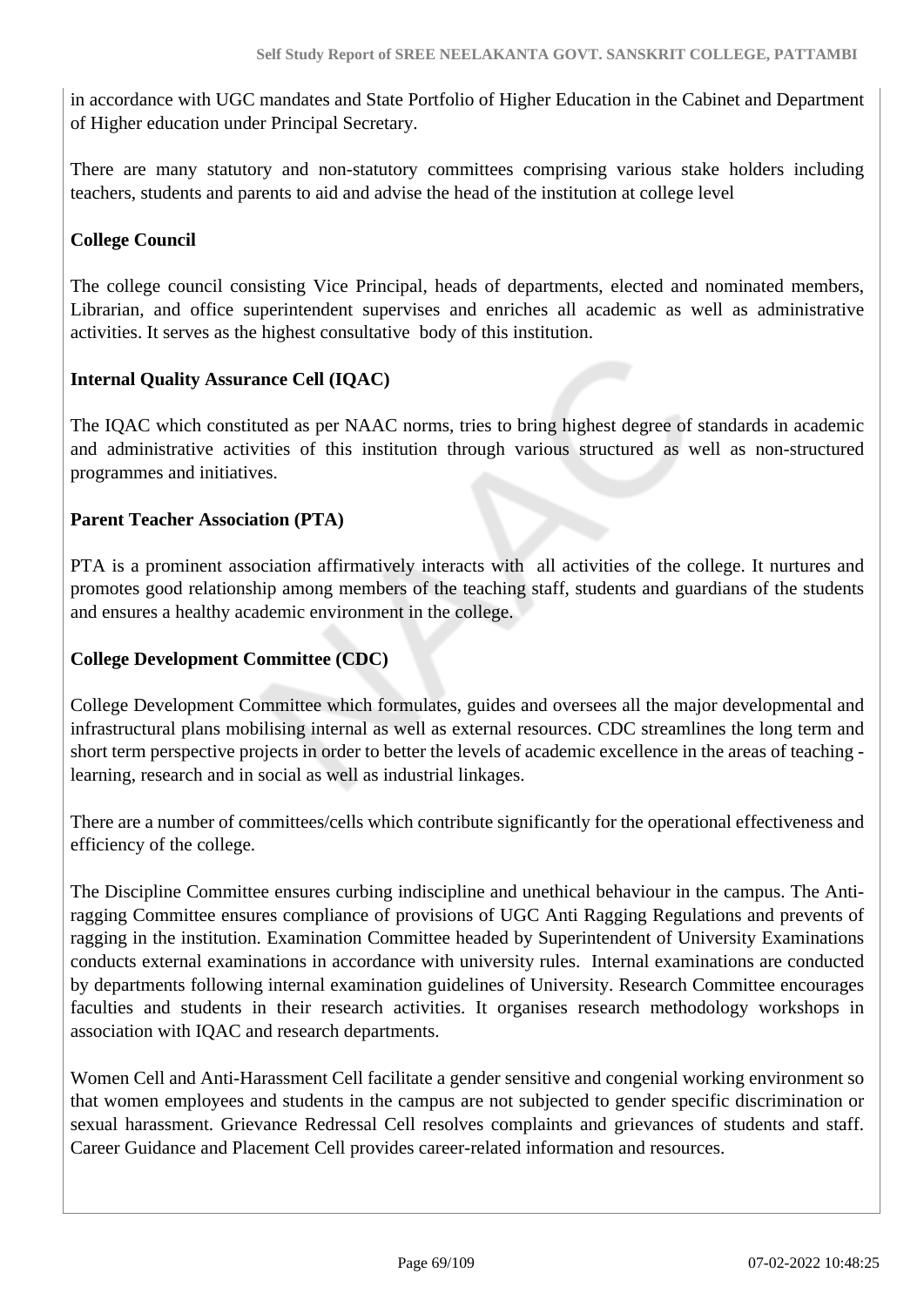| <b>File Description</b>                       | <b>Document</b>      |
|-----------------------------------------------|----------------------|
| Upload any additional information             | <b>View Document</b> |
| Link to Organogram of the Institution webpage | <b>View Document</b> |
| Paste link for additional information         | <b>View Document</b> |

| 1. Administration<br>2. Finance and Accounts<br>3. Student Admission and Support<br>4. Examination<br><b>Response:</b> A. All of the above |                      |  |
|--------------------------------------------------------------------------------------------------------------------------------------------|----------------------|--|
| <b>Document</b><br><b>File Description</b>                                                                                                 |                      |  |
|                                                                                                                                            |                      |  |
| Screen shots of user interfaces                                                                                                            | <b>View Document</b> |  |
| Details of implementation of e-governance in areas<br>of operation, Administration etc                                                     | <b>View Document</b> |  |

## **6.3 Faculty Empowerment Strategies**

#### **6.3.1 The institution has effective welfare measures for teaching and non-teaching staff**

#### **Response:**

The teaching and non teaching staff of the institution has the facility of Staff quarters in the vicinity of the college outside the campus. There are 08 type 2 family quarters for non teaching staff; 27 type three Lecture quarters; 03 Fourth type quarters; 14 Single type quarters. Also, there are 5 rooms Hostel for PG students. There are 50 hostel rooms for the girls in the college campus

A cooperative Society has been organized for providing books and stationery articles at reduced price to the stakeholders in the college, including teachers and students.

Staff Club functions with the intention to provide welfare to the staff. It conducts various activities , including observation various events , send off functions, tour programmes, etc.

Ladies' amenity Centre is there for the female members on the campus. The Govt. sponsored *Jeevani* functions in the college providing counseling to the needy students. The qualified counselor is present on the campus whole day to support the students.

There is a security person to look after the campus and the staff during day and night. Night watchmen are there in college to protect the property of the college and the research of the departments.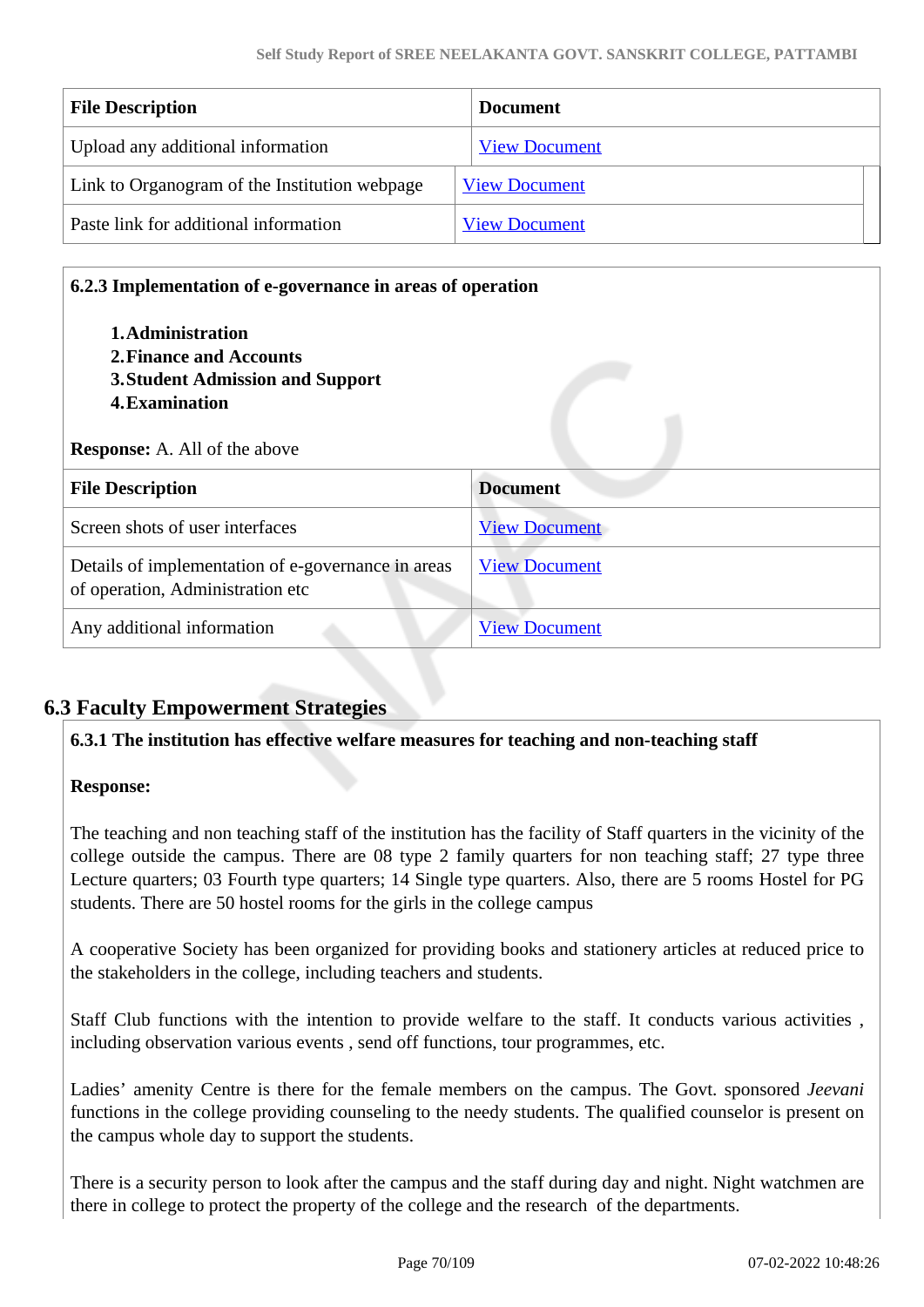College canteen ensures the students and staff quality food at lower price within the campus.

Mandatory deductions are made from the salary of the employees towards SLI, GIS, GPAIS, Medical reimbursement to all staff. The state Govt. provides Maternity and Paternity leave for the staff LTC By state Govt.

| <b>File Description</b>               | <b>Document</b>      |
|---------------------------------------|----------------------|
| Upload any additional information     | <b>View Document</b> |
| Paste link for additional information | <b>View Document</b> |

## **6.3.2 Average percentage of teachers provided with financial support to attend conferences/workshops and towards membership fee of professional bodies during the last five years**

**Response:** 1.03

6.3.2.1 **Number of teachers provided with financial support to attend conferences/workshops and towards membership fee of professional bodies year wise during the last five years**

| 2019-20 | 2018-19 | 2017-18 | $2016 - 17$ | 2015-16 |
|---------|---------|---------|-------------|---------|
|         |         | v       |             | -       |

| <b>File Description</b>                                                                                                  | <b>Document</b>      |
|--------------------------------------------------------------------------------------------------------------------------|----------------------|
| Upload any additional information                                                                                        | <b>View Document</b> |
| Details of teachers provided with financial support<br>to attend conference, workshops etc during the last<br>five years | <b>View Document</b> |

 **6.3.3 Average number of professional development /administrative training programs organized by the institution for teaching and non teaching staff during the last five years**

**Response:** 2.2

6.3.3.1 **Total number of professional development /administrative training Programmes organized by the institution for teaching and non teaching staff year-wise during the last five years**

| $2019-20$ | 2018-19 | 2017-18 | 2016-17 | 2015-16 |
|-----------|---------|---------|---------|---------|
|           | ت       |         |         | υ       |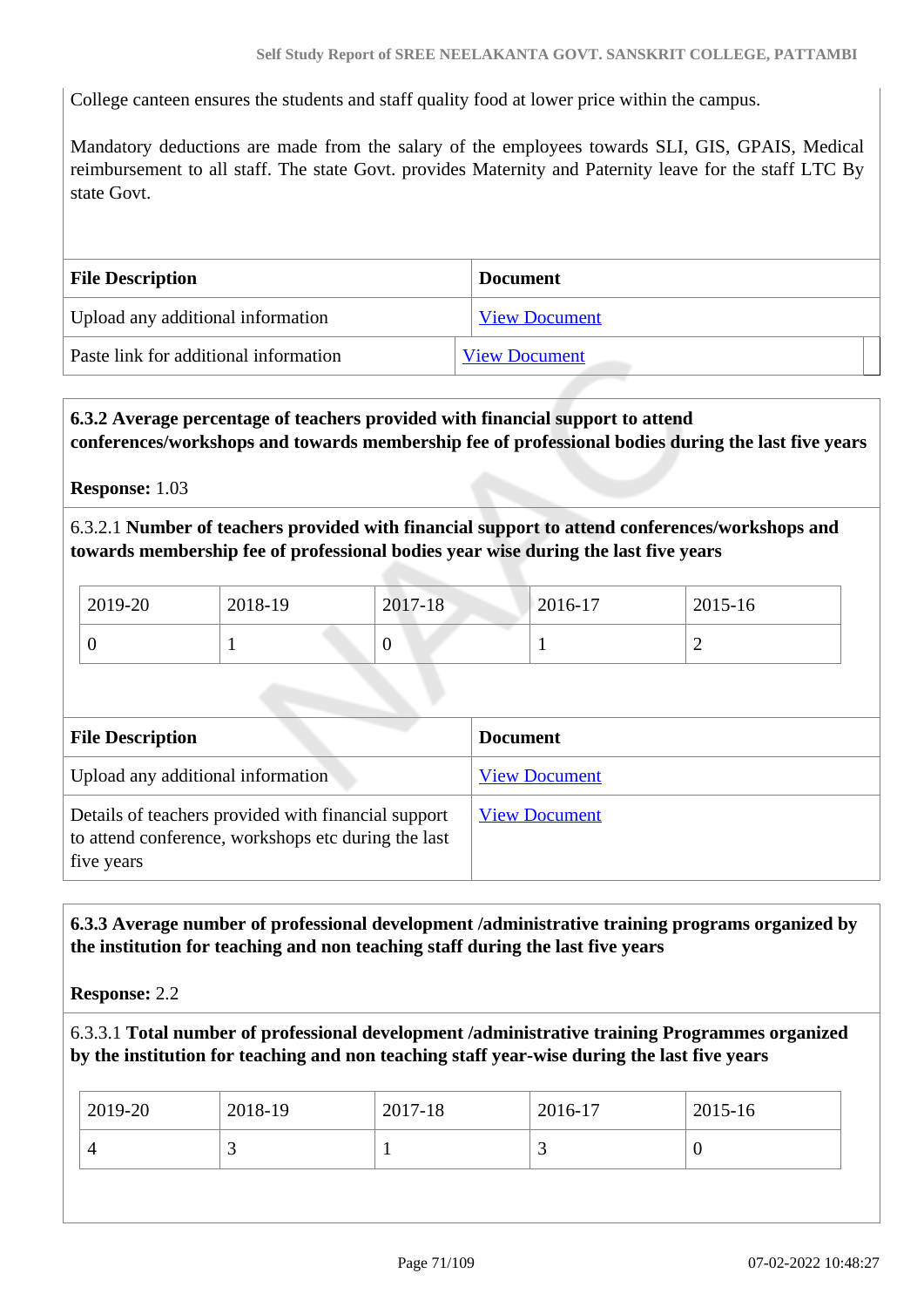| <b>File Description</b>                                                                                                                        | <b>Document</b>      |
|------------------------------------------------------------------------------------------------------------------------------------------------|----------------------|
| Upload any additional information                                                                                                              | <b>View Document</b> |
| Details of professional development / administrative<br>training Programmes organized by the University<br>for teaching and non teaching staff | <b>View Document</b> |

 **6.3.4 Average percentage of teachers undergoing online/ face-to-face Faculty Development Programmes (FDP)during the last five years (Professional Development Programmes, Orientation / Induction Programmes, Refresher Course, Short Term Course ).**

**Response:** 27.41

6.3.4.1 **Total number of teachers attending professional development Programmes viz., Orientation / Induction Programme, Refresher Course, Short Term Course year-wise during the last five years**

| 2019-20 | 2018-19 | 2017-18 | 2016-17 | 2015-16                          |
|---------|---------|---------|---------|----------------------------------|
| 30      | 50      |         | $\circ$ | 1 <sub>2</sub><br>$\overline{1}$ |

| <b>File Description</b>                                                                         | <b>Document</b>      |  |  |
|-------------------------------------------------------------------------------------------------|----------------------|--|--|
| Upload any additional information                                                               | <b>View Document</b> |  |  |
| Details of teachers attending professional<br>development programmes during the last five years | <b>View Document</b> |  |  |

## **6.3.5 Institutions Performance Appraisal System for teaching and non-teaching staff**

#### **Response:**

Since Sree Neelakanta Govt. Sanskrit College is under the total control of the Govt. of Kerala, it has to abide by the rules and regulations of the State Govt. and the monitoring agencies like UGC. In the case of the teaching staff, the institution has a strong system of performance Appraisal which is being modified by UGC frequently. There is a robust self appraisal format for every teacher has to obey in professional life. This appraisal becomes the base of the placement or promotion. Career Advancement Scheme is invariably linked with quality as contemplated by UGC. In this respect, all the teaching staff collects their self appraisal forms signed at the end of every academic year. The principal, after verifying relevant documents approves of the appraisal. This document is used by the teachers for their placement or promotion to higher levels. In addition to this, the newly recruited teachers are required to undergo probation for two years. Only after the successful completion of probation, he will be provided with continuity of service. If the service of the person is not satisfactory during the period of probation,, further action will be taken on the basis of the reports of the police and other authorities.

In addition to this, there is a strong system of feed back of the students to get the teachers appraised. The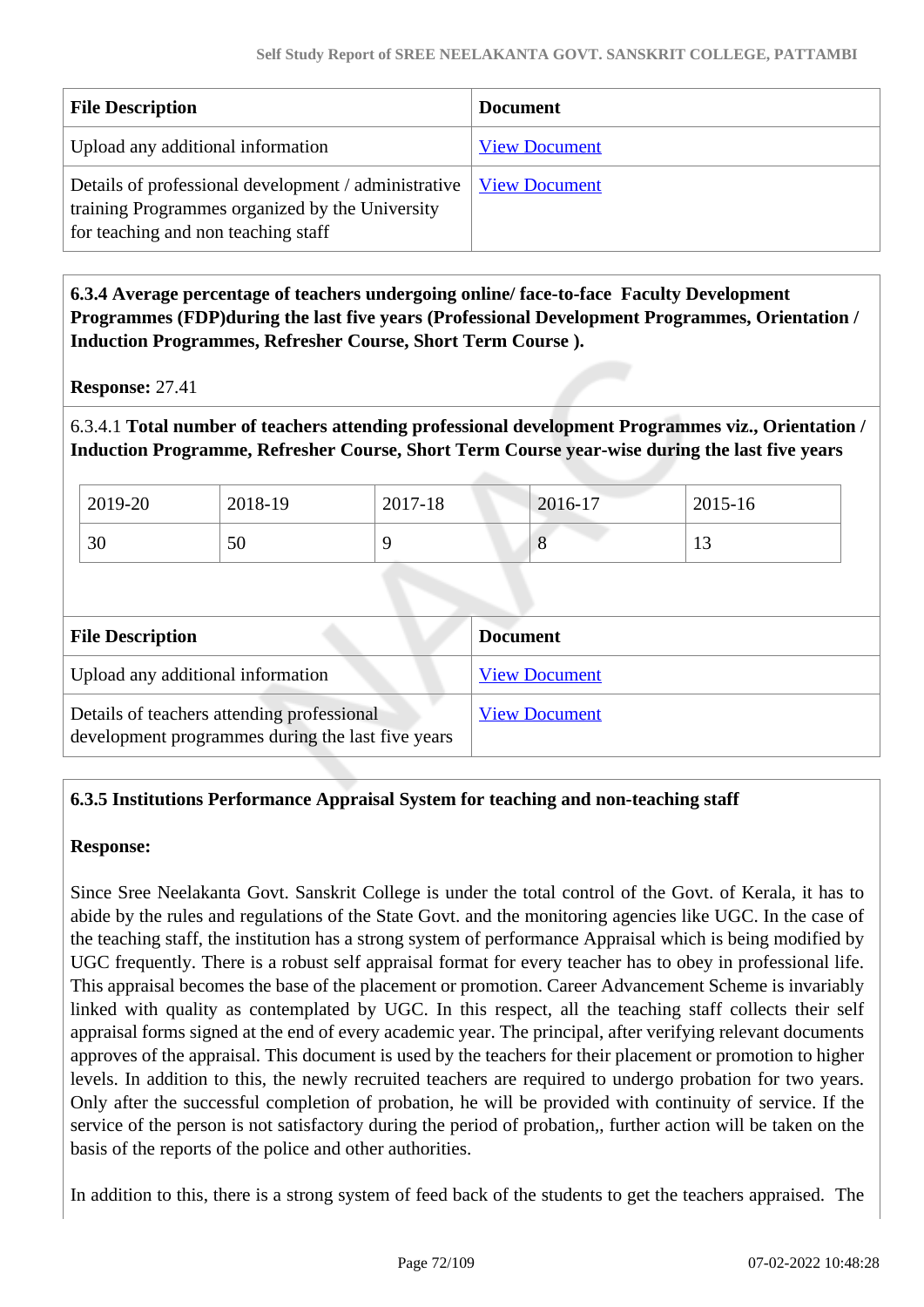Heads of the departments personally monitor this confidently after every semester.

The non teaching staffs of the college do not require self appraisal as per the directions of the Govt. Instead, the clerical staff of the institution will have to clear MOP (Manual of Office Procedure) before being given the any progression in career. They also are to pass Departmental Tests so as to get them elevated to the next grade from the first category. The Departmental Tests include, Financial Code, Treasury Code, Kerala Service Rules, etc. If anyone fails to clear these tests, they will have to continue in the present category. The newly recruited staffs have to continue for two years of probation before their service being regulated. Any unsatisfactory reference from the police or other authorities will invite action against them. Annual increments are awarded to them by the head of the institution on the basis of performance of the staff. Senior superintendent of the office personally monitors the performance of the office staff. The digitalization of the file system through DDFS has made the monitoring of the works of the employees more easy.

The staff council monitors all sort of issues related to the performance of the employees.

| <b>File Description</b>               | <b>Document</b>      |
|---------------------------------------|----------------------|
| Upload any additional information     | <b>View Document</b> |
| Paste link for additional information | <b>View Document</b> |

## **6.4 Financial Management and Resource Mobilization**

#### **6.4.1 Institution conducts internal and external financial audits regularly**

#### **Response:**

Being a Govt. institution, this college has a structured and vigorous system of financial auditing as stipulated by the Central and state Governments.

The Accountant General (A&E) arranges elaborate audit in time bound manner. All the funds received from agencies like UGC, RUSA, PTA and Alumni are subjected to strict auditing as stipulated by the agencies concerned.

I. Directorate of Collegiate Education

The office of the Director of Collegiate Education conducts regular audit on the funds and grants provided by the Govt. of Kerala. A team of experts from the Department visits the college after prior information and various documents, registers, etc. are verified. Plan Fund utilization, Cash Books and Bill Books, contingent Bills, Library Records, Salary registers of the temporary staff, Fee collection details, Fee concession details, PD accounts ,CDC grants, expenditure on College Magazine, expenditure made on Seminars and Work Shops, fund expended on Study tours by various departments, etc.

II. Accountant General (AG)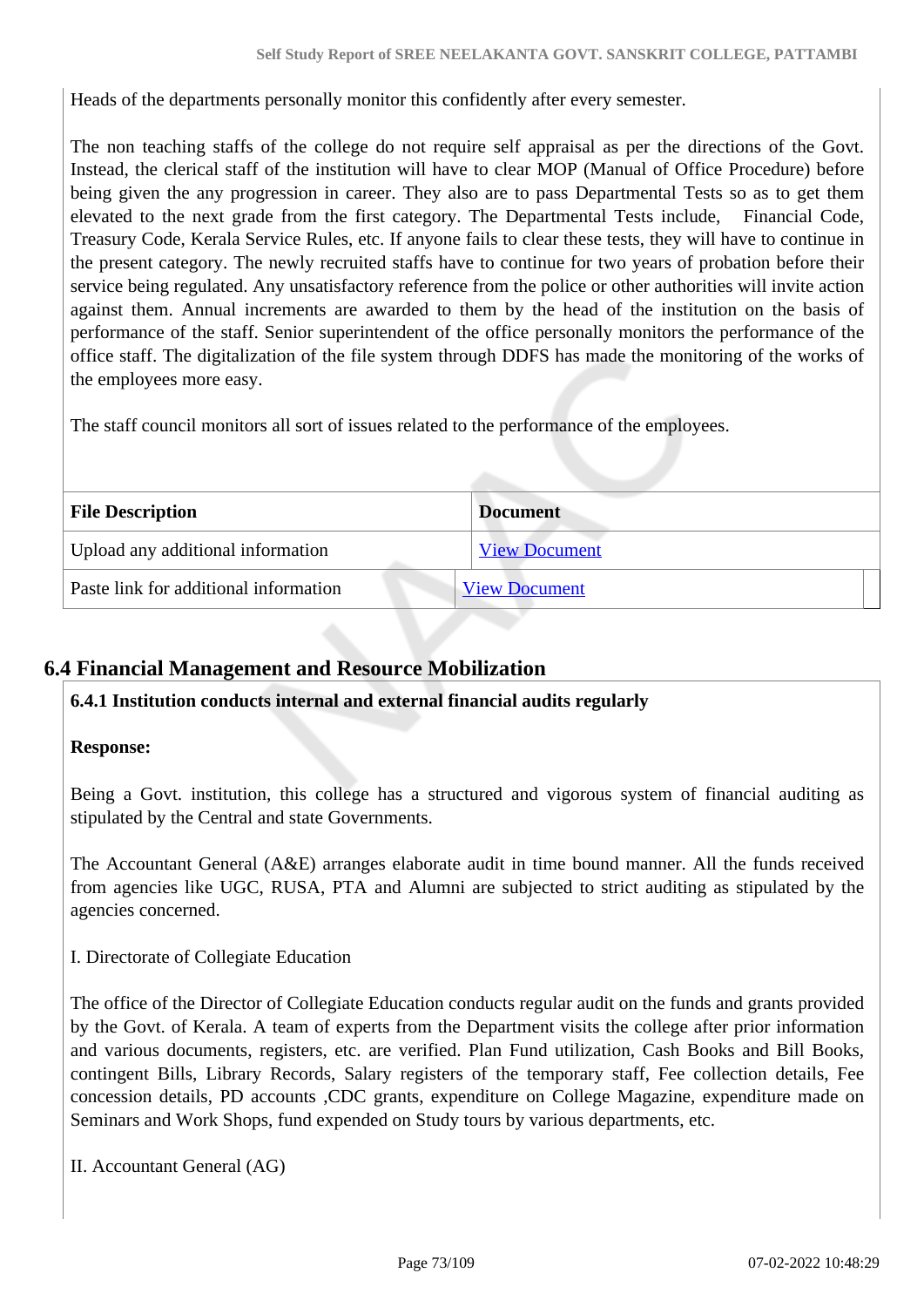This statutory body of Auditing schedules auditing programmes on the expenditure incurred from the govt. funds. Plan and Non plan fund utilization are verified with documents, bills and vouchers. Any irregularity is aptly noticed and corrective measures are taken accordingly. UGC fund and FDP expenditures are also audited. On the basis of the report of the AG, the system of upkeep of records is reoriented.

III. Professional Auditing by External Auditors

The institution many times makes use of professional external auditors whenever necessary. The NSS units get financial assistance from the university for conducting Seven Day camp. The expenses of the NSS units are audited by the Chartered Accountants as instructed by the University. Also, the funds extended by UGC and RUSA are also audited by the Chartered Accountants to satisfy the audit requirements of the respective organizations.

IV. Central Govt. agencies

The expenditure pertaining to National Cadet Corps (NCC), which has a strong representation in the college is regularly audited and monitored by the 28th NCC battalion at Ottappalam. The refreshments charges given to the students, Uniform allowance, washing allowance, ANO Honorarium, etc. are thus audited with the registers and other relevant documents.

#### V. Cooperative Department

The cooperative Store of the college provides support to the students and other staff members in getting books and stationery items. The auditing of the Store is performed by the Cooperative Department, Govt. of Kerala.

VI. Internal Audit

There is a healthy system of internal auditing in the college. The stock verification of the assets of the institution is done every year , conveniently in March. This enables the institution to get prepared for the statutory auditing by the external agencies. The expenditure met from the PTA fund is subjected to auditing by the members of the body before the accounts being put for ratification of the general body.

The institution takes utmost care in addressing the auditors' comments and any they are rectifies and the matter promptly communicated to the respective bodies. The Senior Superintendent and the Head Accountant are keeping vigil in this matter.

| <b>File Description</b>               | <b>Document</b>      |
|---------------------------------------|----------------------|
| Upload any additional information     | <b>View Document</b> |
| Paste link for additional information | <b>View Document</b> |

## **6.4.2 Funds / Grants received from non-government bodies, individuals, philanthropers during the last five years (not covered in Criterion III)**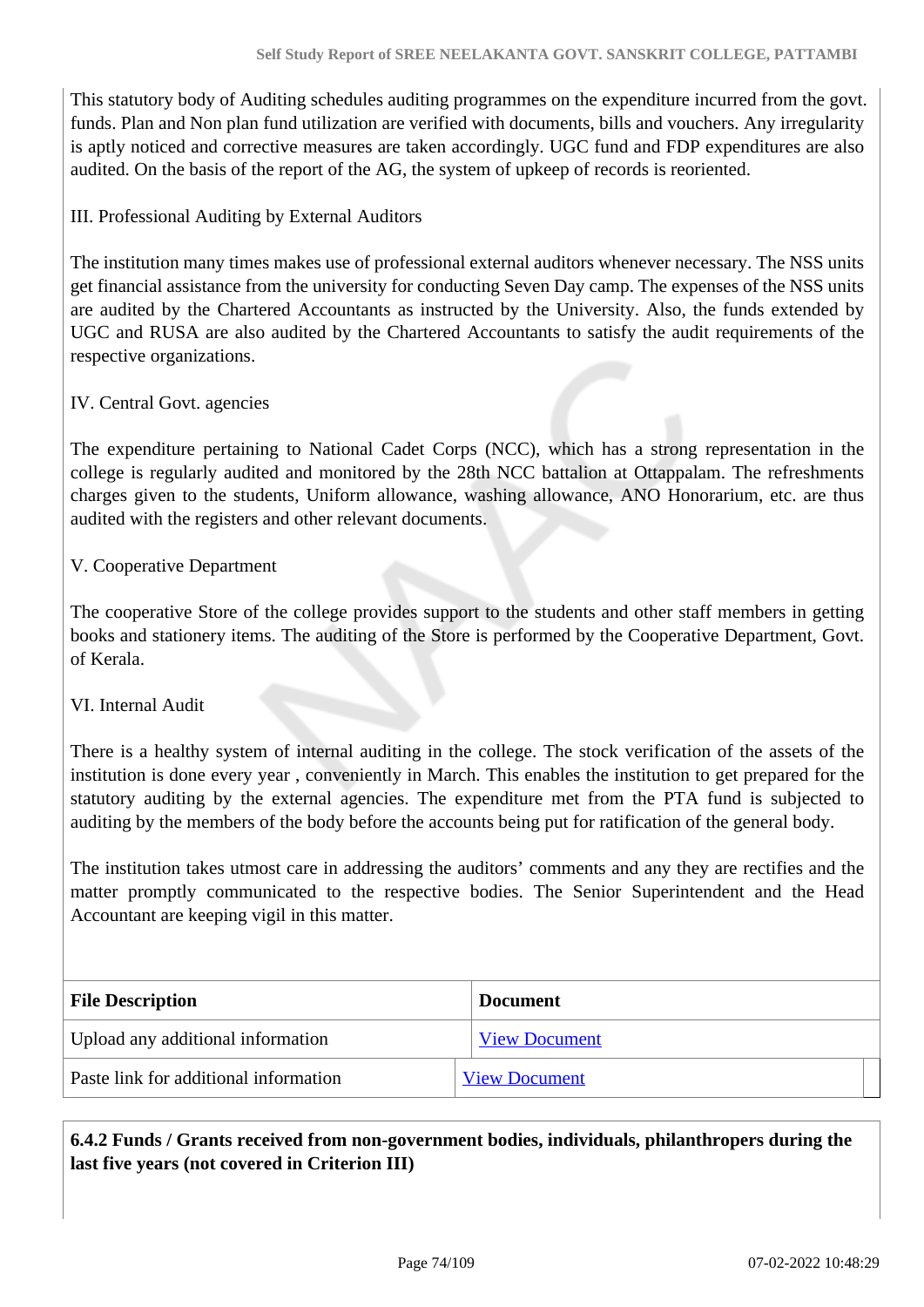#### **Response:** 108.15

6.4.2.1 Total Grants received from non-government bodies, individuals, Philanthropers year wise during the last five years (INR in Lakhs)

| <b>File Description</b> |         |         | <b>Document</b> |         |  |
|-------------------------|---------|---------|-----------------|---------|--|
| 030.80                  | 23.23   | 23.59   | 17.43           | 13.10   |  |
| 2019-20                 | 2018-19 | 2017-18 | 2016-17         | 2015-16 |  |

| <b>File Description</b>                                                                                                             | <b>Document</b>      |
|-------------------------------------------------------------------------------------------------------------------------------------|----------------------|
| Details of Funds / Grants received from of the non-<br>government bodies, individuals, Philanthropers<br>during the last five years | <b>View Document</b> |
| Any additional information                                                                                                          | <b>View Document</b> |

#### **6.4.3 Institutional strategies for mobilisation of funds and the optimal utilisation of resources**

#### **Response:**

In addition to the Govt. assistance to the institution for various activities, there are other sources for the college to mobilize funds. They are : MLA, MP funds and the PTA and RUSA.

There were many MRPs by teachers with financial assistance from different agencies like UGC.

The college understands that it is imperative to find other sources of income so it conducts various coaching facilities like the NET to generate income. Commerce and Malayalam depts. have done this with a lot of aspirants as active participants. Kerala PSC coaching to Higher Secondary teacher aspirants by the Malayalam Dept. was a novel attempt in garnering own income by the college. The college has a vigorous system of energy auditing to save energy expenditure .For that, the institution has installed a 4 kilo watt Solar panel with which the energy generated is directly transmitted to the KSEB Grid. The Campus also has solar lamps to avoid dependence on traditional energy sources.

| <b>File Description</b>               | <b>Document</b>      |
|---------------------------------------|----------------------|
| Upload any additional information     | <b>View Document</b> |
| Paste link for additional information | <b>View Document</b> |

## **6.5 Internal Quality Assurance System**

 **6.5.1 Internal Quality Assurance Cell (IQAC) has contributed significantly for institutionalizing the quality assurance strategies and processes**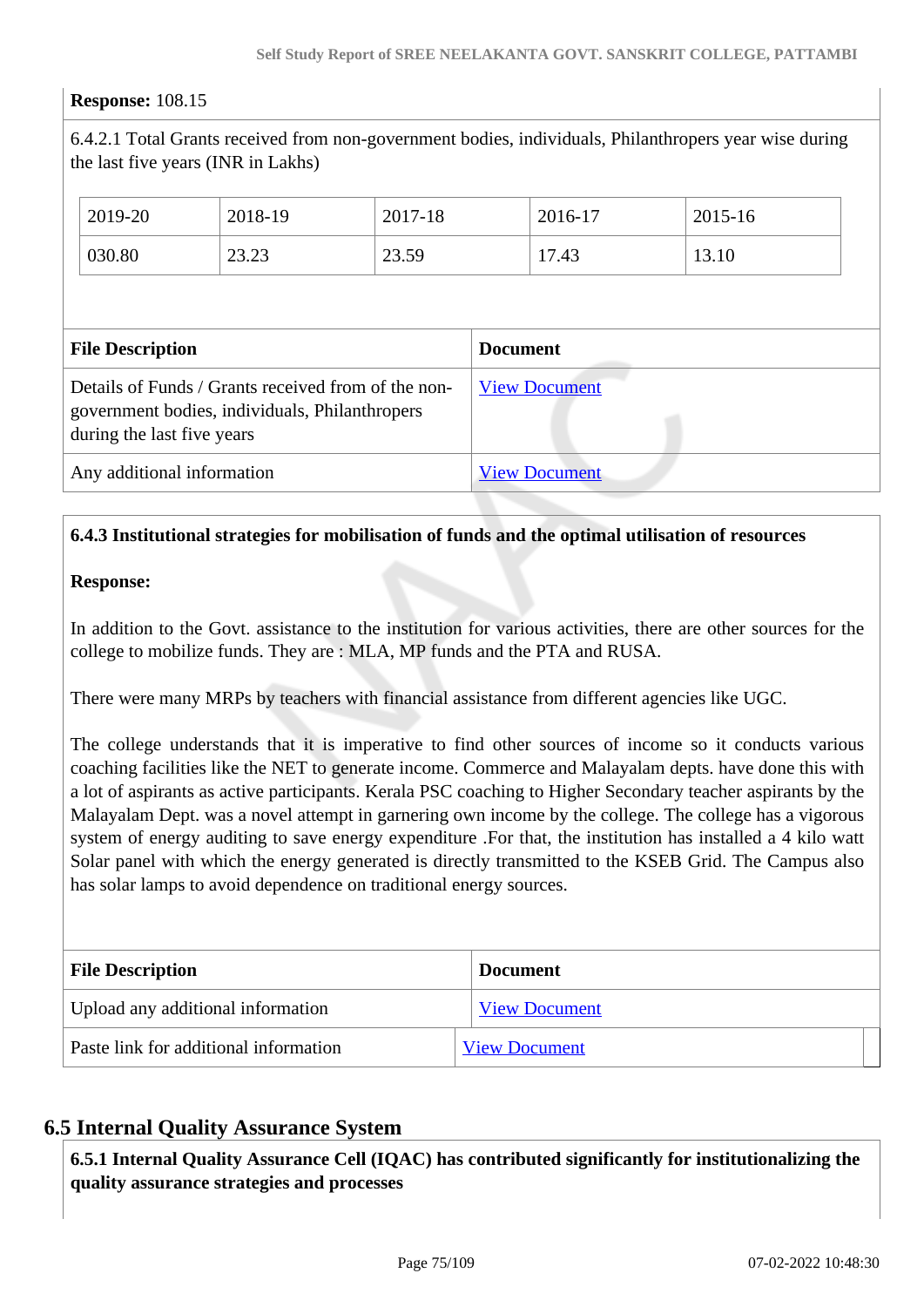#### **Response:**

IQAC has been functioning as the institutionalising agency that could create and provide ambient atmosphere for all the stake holders of the college so that their maximum output is materialised. One of the key dimensions IQAC has always taken care of was that of social responsibilities the college is supposed to furnish. Different programmes which include cultural programmes, environmental activities like "shanthi sthal", Nakshatra vanam, a health survey of life style diseases with special reference to cardio vascular and diabetics among the people living in the Pattambi municipality, activities in the direction of pollution control etc were very few among them. Various P.S.C coaching classes with a meagre fee made a way to help the community and at the same time an income generating programme. The Narayanan Centre for Public Understanding of Science was established in collaboration with IIT Palakkad to bring the latest knowledge in the field of science to the public and to connect local knowledge with the world of science

One of the areas IQAC could proudly claim as something has really achieved is its involvement in the area of culture. By giving a strong support to Dept of Malayalam IQAC played an important role in establishing the national event like poetry carnival which would be the largest event for poetry alone in the country. Workshop on translation, exhibition, presentation, seminar, debate, publication, felicitation of senior poet and recitation of poems were the different programmes under the carnival. The programme was noted for its massive participation. Around 1500 critics, academicians and practitioners' different parts of the country attended every year in this programme. Preservation of the rich artistic tradition of Nila River Valley and documenting some of the major traditional art forms around our area. Documentation is going on Both Classical and Folk art forms like Koodiyattom, Kathakali, Ivarkali Porattunatakam already documented in detail. . College launched various programmes to explore the local knowledge, tradition and economic situation of the catchment area of the College.

Another critical area where IQAC could contribute not just to the college but to the whole educational system in the state is giving a direction in using technology in teaching and learning in a constructive way.In this context the learning management system fabricated by the college itself few years back and implemented in the college was a great help when online learning became essential in later period.Also IQAC with the a group of teachers provided training to all teachers in the state in college and higher secondary teachers for online teaching methods. In connection with this it is notable that involvement IQAC Pattambi college in the formulation and implementation of HIFHER SECONDART SCHOOL TEACHERS TRANSFORMATION PROGRAMME. Along with the contribution in developingthe theoretical framework of the programme, all communications required and other exercise related with this state-wide programme conducted by Govt Of Kerala was completely through LMS system in the college. In connection with the same another achievement was the initiatioin IQAC has taken in developing Malayalam computing.

| <b>File Description</b>               | <b>Document</b>      |
|---------------------------------------|----------------------|
| Paste link for additional information | <b>View Document</b> |

 **6.5.2 The institution reviews its teaching learning process, structures & methodologies of operations and learning outcomes at periodic intervals through IQAC set up as per norms and recorded the incremental improvement in various activities ( For first cycle - Incremental improvements made for the preceding five years with regard to quality For second and subsequent cycles - Incremental**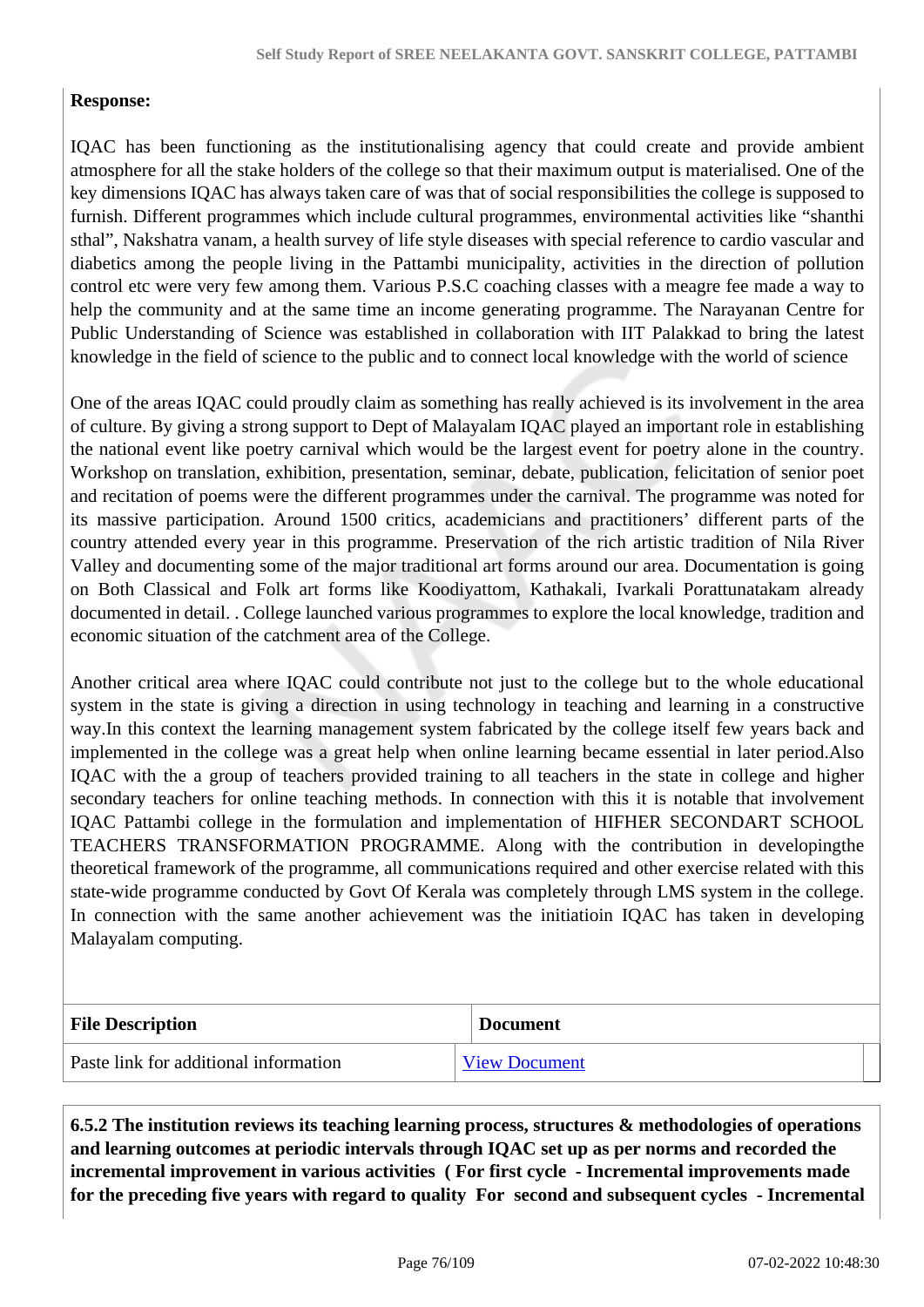## **improvements made for the preceding five years with regard to quality and post accreditation quality initiatives )**

#### **Response:**

The Peer team reviews in the NAAC accreditation process of Cycle 1 and Cycle 2 as well as the reviews made by NAAC upon the AQAR for the last 5 years were closely monitored so far by the institution, and held laborious and fruitful efforts to prioritize the peer report suggestions in its march towards the future such as Infrastructural development, Development of research ambience in the college, conducting extension and community support program, initiatives on conservation of Bio diversity, Competency building programs for students, motivating teachers to opt for FLAIR international intern ships, efforts for establishing academic collaboration.

The peer report of 2 cycles suggested some important recommendations. It suggested to strive for **semi autonomous status in curriculum revision in tune with changing job market**. Various departments promoted interdisciplinary PG /UG project works, coaching for various competitive examinations as well as skill development programs through ASAP, national skill development initiatives etc.

Sincere efforts were made to provide major **budgetary allocations for** strengthening Lab requirements of the science departments so as to promote focused **research culture** in the institution as suggested by NAAC.

The **substantial funding for modernization and digitization of the Library** was always one among the top priority of the institute as suggested by Peer report.

#### **Extension activities and community relations**

All the departments organized different **extension programmes** under

UGC Special Assistance Scheme in fulfillment of the Peer report on improvement of extension activities As well as other voluntary and service agencies of college engaged in various environmentally relevant activities and community services during the last 5 years.

Phenomenal organizational strength behind the marvel of Festival of Poetry. **'Kavithayude Carnival**' 2 edition was none except the institute in its inherent capacity to host a national literary festival.

#### S**tarting new major programs**

Sustainable efforts were made in response of the peer report the proposals are being placed at University level and serious efforts were made by the institution and partially it has become success at least in elevating some **departments to PG Levels and to start some new UG programs.** 

#### **Infrastructural development**

The concerns behind the quality of imparting Higher education and starting new programs are mainly the lack of infrastructural inadequacy, which was periodically addressed during the last 5 years by the institution and concrete efforts were made to overcome this with enormous foresight, which was highlighted in the peer report of 2 cycle.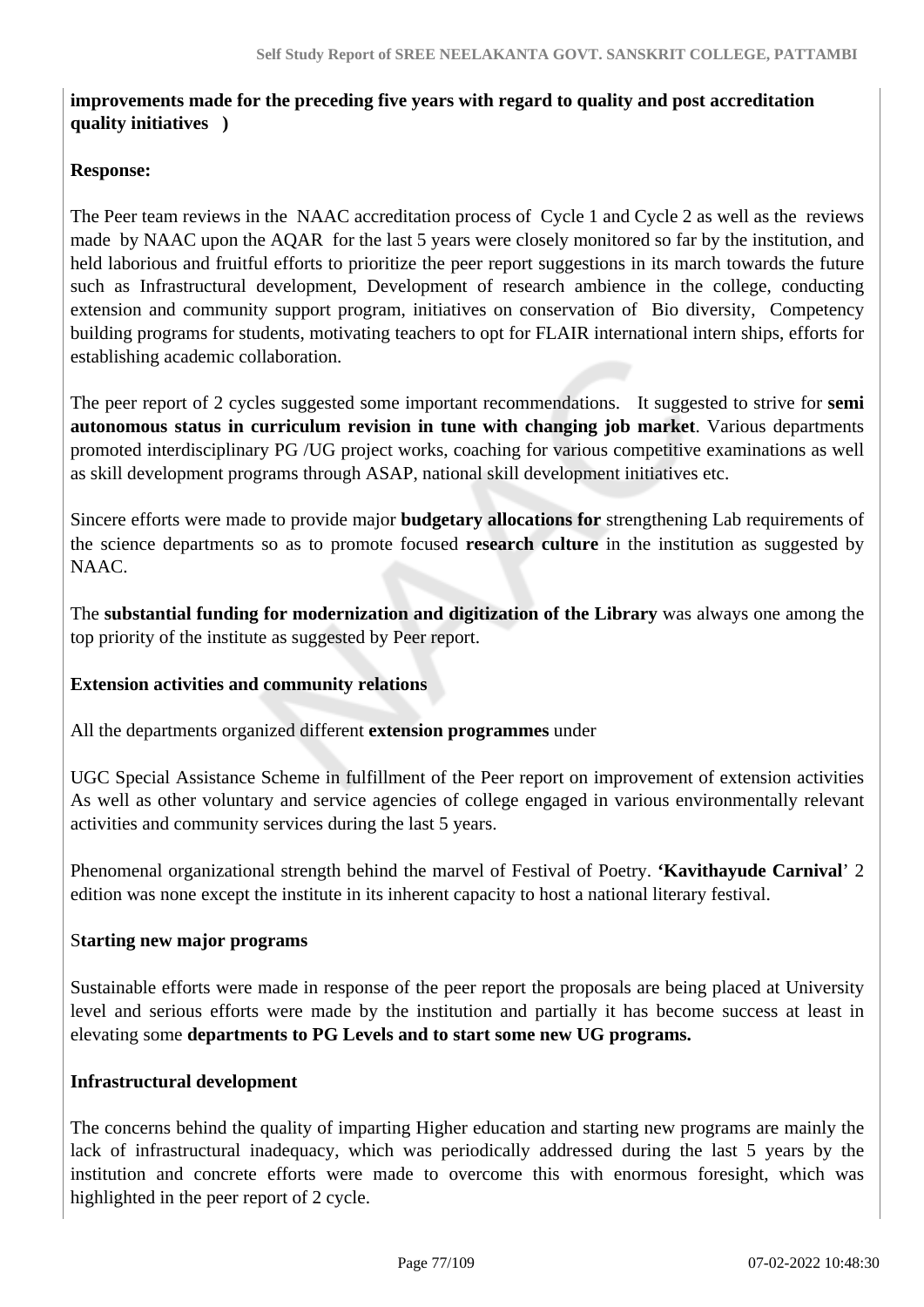The new **Science block** was the end result of this and no other Government colleges in Kerala.

The **IT hub** fulfilled by the funding of RUSA was another added infrastructural boom along with science block for facilitating the Efforts towards promoting teachers for using ICT (LMS, e-resources), and by providing ICT Tools and resources available to them and asked them to ensure few Number of ICT enabled Classrooms by every teacher.

| <b>Document</b>                       |                      |
|---------------------------------------|----------------------|
| <b>File Description</b>               |                      |
| Paste link for additional information | <b>View Document</b> |

| 6.5.3 Quality assurance initiatives of the institution include:                                                       |                                                                                            |
|-----------------------------------------------------------------------------------------------------------------------|--------------------------------------------------------------------------------------------|
| and used for improvements                                                                                             | 1. Regular meeting of Internal Quality Assurance Cell (IQAC); Feedback collected, analysed |
| 2. Collaborative quality intitiatives with other institution(s)                                                       |                                                                                            |
| 3. Participation in NIRF                                                                                              |                                                                                            |
| 4. any other quality audit recognized by state, national or international agencies (ISO<br><b>Certification, NBA)</b> |                                                                                            |
| <b>Response:</b> C. 2 of the above                                                                                    |                                                                                            |
| <b>File Description</b>                                                                                               | <b>Document</b>                                                                            |
| Upload details of Quality assurance initiatives of the<br>institution                                                 | <b>View Document</b>                                                                       |
| Upload any additional information                                                                                     | <b>View Document</b>                                                                       |
| Paste web link of Annual reports of Institution                                                                       | <b>View Document</b>                                                                       |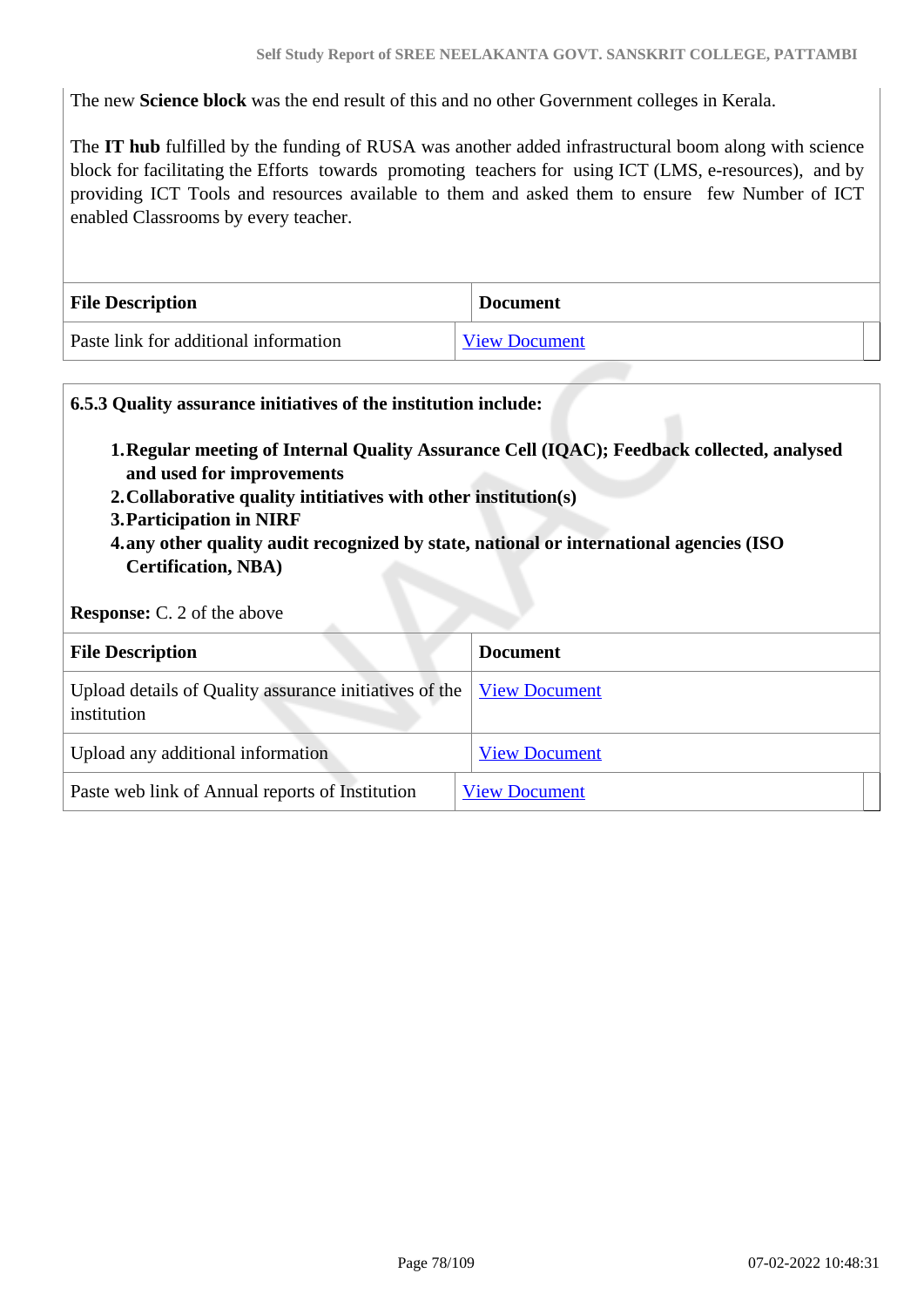## **Criterion 7 - Institutional Values and Best Practices**

## **7.1 Institutional Values and Social Responsibilities**

 **7.1.1 Measures initiated by the Institution for the promotion of gender equity during the last five years.**

#### **Response:**

The College is famous for its academic perfection, discipline and gender equality. The college is taking at most care to implement the same by the following measures and arrangements.

#### **Formation of Association /Clubs**

Women cell, Women development cell, Anti ragging cell, Anti-harassment cell etc. are prevailing in the college which conducts the gender sensitization and awareness programmes. College follows an open and transparent system of admission based on merit irrespective of gender. Admission proceedings are through a single window system which enhances transparency.

#### **Safety and Security**

The major aspects for safety and security are

- Hostel is provided for girls. A warden and matron are appointed for their safety. Hostel is equipped with safety arrangements.
- Women cell and women development: This college has an active women cell and women development cell which conducts various programmes and awareness classes aimed at the safety and gender equality and justice.
- The college is providing grievance redressal and anti-ragging and anti -harassment cell which stands for redressing the grievance to ensure gender equality and justice.
- Campus is secured with security staff avoiding the possibilities of unauthorized entry and exit, in the campus.
- The college is promoting NSS volunteers and NCC cadets. They are assets to both college and society. They play an important role in keeping discipline and hygiene in the campus..

## **Counselling**

- Our college provides counselling for gender sensitization at various levels, engaging Psychologist, Jeevani- Centre for wellbeing, SNGS College Pattambi.
- A counselling cell has been set up in the college for the Mentor Mentee system.
- Jeevani Center for wellbeing also takes a special role for Each student gets mentoring support for personal and professional growth and Special care is extended to the students with depression, psychological problems and even gender related issues. Psychologist has been appointed as part of the scheme.

#### **Common Room**

Common room facilities are available in the Institution.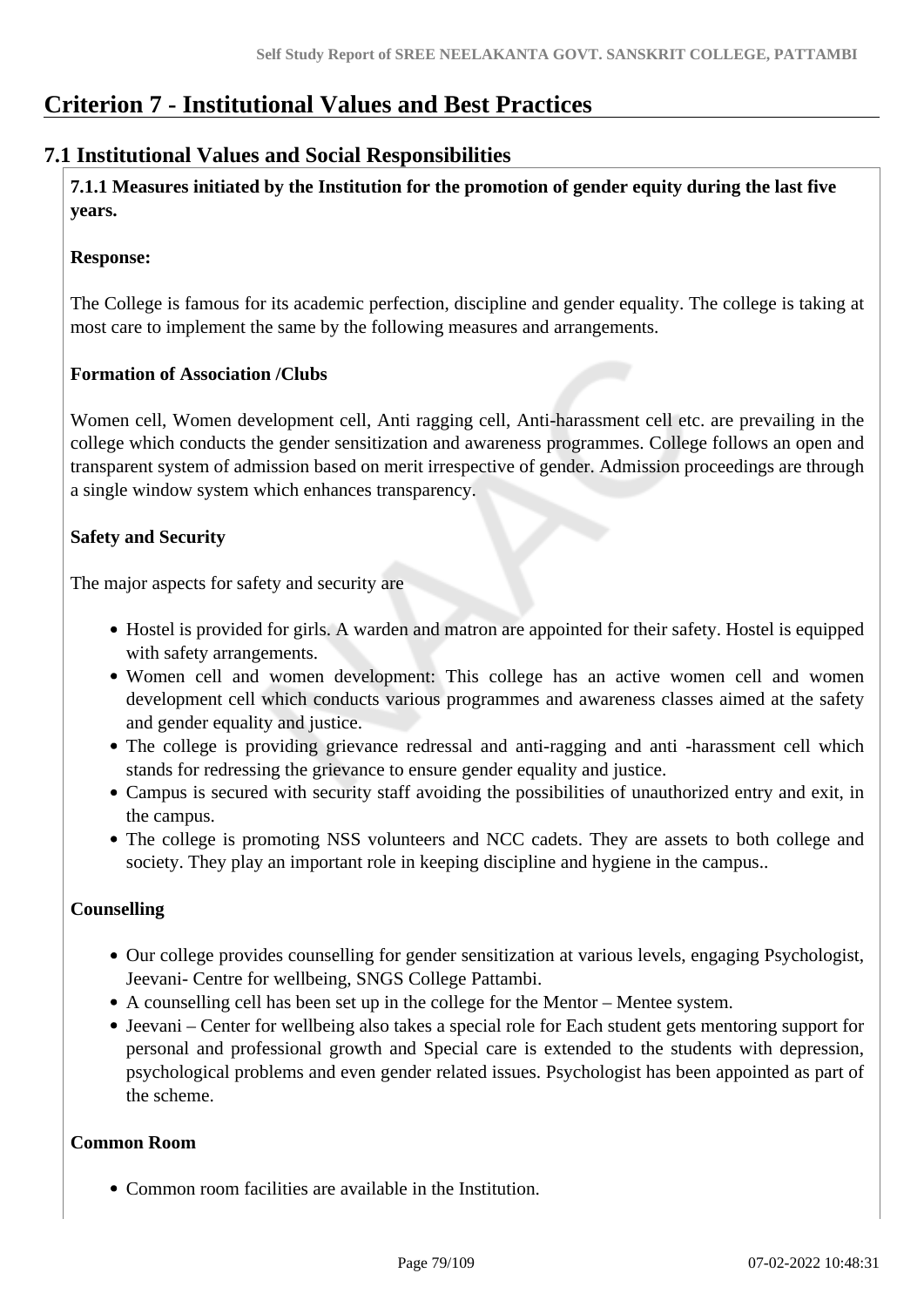• The common room is equipped with all facilities for female students to rest and also provides them with necessary first aid.

The progress of a nation depicts higher development only when the people are entitled to get equal opportunities. Education is not only an acknowledged benefit to individuals but also it is recognized to promote national development. Basically, education ensures all genders have equal opportunities to enroll and access to colleges. Through gender-sensitive teaching- learning methods and learning materials in curriculum can help to reduce the gender inequality in the community. In our curriculum, different programmes are designed on the basis of gender study and also various UG/ PG project reports submitted by students are addressing the gender equality issues too. Some notable examples are cited below

| Programmes                | Course                                                                                                                                            |
|---------------------------|---------------------------------------------------------------------------------------------------------------------------------------------------|
| <b>BA ENGLISH-HISTORY</b> | Gender studies                                                                                                                                    |
|                           | Zeitgeist: Reading on Contemporary Culture, Signature: Expres<br>Appearing Poetry<br>World History. (one module covers the topic on gender issues |
|                           | missing women                                                                                                                                     |
| <b>BA MALAYALAM</b>       | Eco-Feminist – Dalit literature<br>Nava Samskara Padnagal.                                                                                        |
| <b>BA ECONOMICS</b>       | Development Economics course contains one module on Gender issu                                                                                   |
|                           |                                                                                                                                                   |

| <b>File Description</b>                                                                                                                                                                             | <b>Document</b>      |
|-----------------------------------------------------------------------------------------------------------------------------------------------------------------------------------------------------|----------------------|
| Link for specific facilities provided for women in<br>terms of: a. Safety and security b. Counselling c.<br>Common Rooms d. Day care center for young<br>children e. Any other relevant information | <b>View Document</b> |
| Link for annual gender sensitization action plan                                                                                                                                                    | <b>View Document</b> |

 **7.1.2 The Institution has facilities for alternate sources of energy and energy conservation measures** 

**1.Solar energy 2.Biogas plant 3.Wheeling to the Grid 4.Sensor-based energy conservation 5.Use of LED bulbs/ power efficient equipment** 

**Response:** D. 1 of the above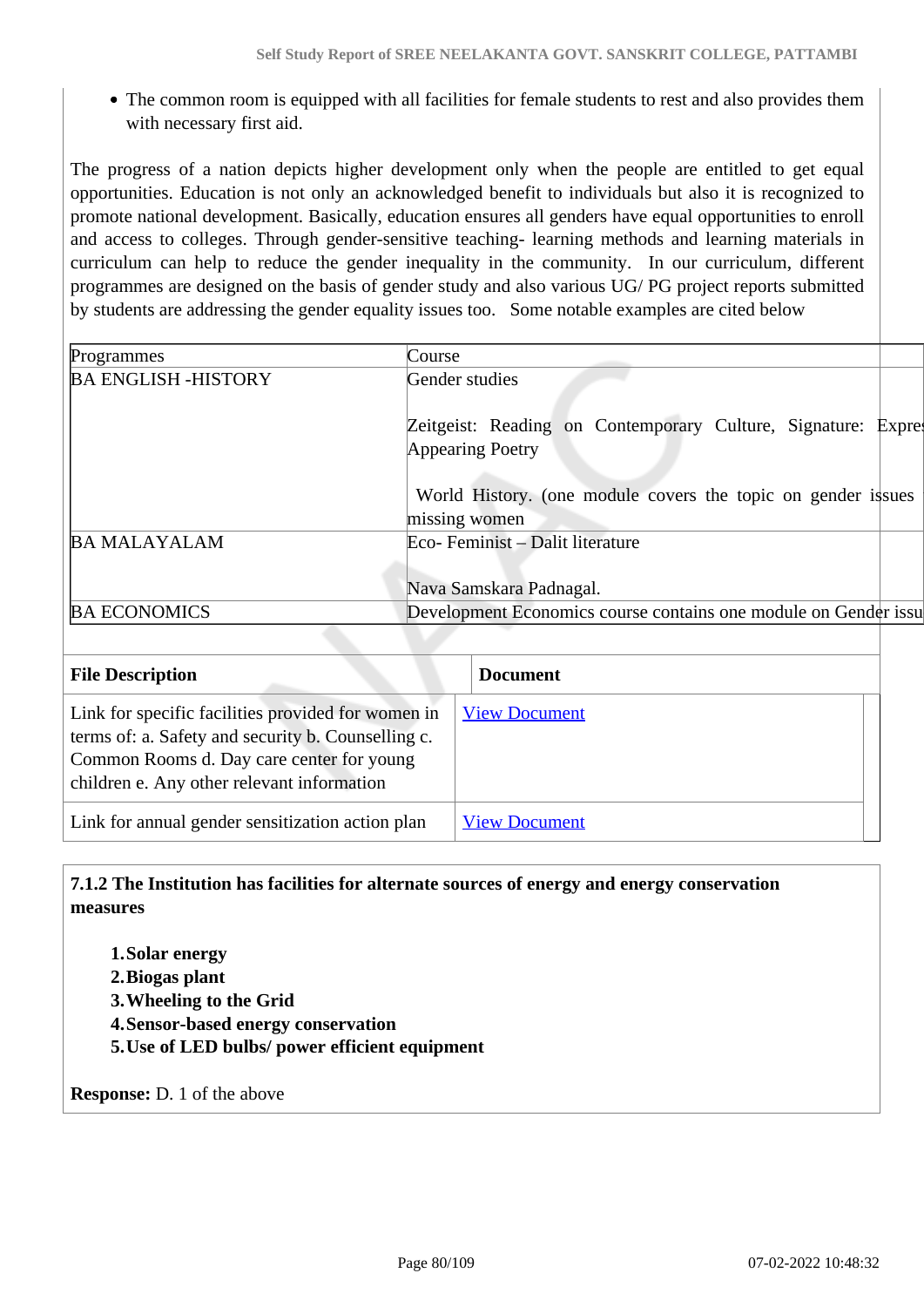| <b>File Description</b>        | <b>Document</b>      |
|--------------------------------|----------------------|
| <b>Geotagged Photographs</b>   | <b>View Document</b> |
| Any other relevant information | <b>View Document</b> |
| Any other relevant information | <b>View Document</b> |

#### **7.1.3 Describe the facilities in the Institution for the management of the following types of degradable and non-degradable waste (within 500 words)**

- **Solid waste management**
- **Liquid waste management**
- **Biomedical waste management**
- **E-waste management**
- **Waste recycling system**
- **Hazardous chemicals and radioactive waste management**

#### **Response:**

The institution is always keen to maintain 'green protocol' amidst the multitude of curricular, cocurricular and extra-curricular programmes being organized. All efforts are being put into practice to alleviate waste generation; promoting paperless transactions, completely online admission process and adopting DDFS (Digital Document Filing System) for official works are some of the measures adopted. Student assignments are uploaded to LMS in PDF format. The various salary transactions are also done online.

 To deal with solid wastes, distinct areas are allotted to keep worn out wooden and metallic furniture and other wastes. It is ensured that all those items with minor defects are repaired and others kept apart for recycling. Broken and irreparable glass wares or equipment are periodically written off strictly abiding to government rules. Upgrading the campus to 'plastic free zone' has always been motive and the institution has emerged successful in its attempt, to a certain extent. Two biogas plants established under RUSA funding are instrumental in dealing with organic wastes; one of them situated near the canteen and the second one in ladies' hostel. They especially assist in dealing with the problem of kitchen wastes and food wastes. Separate bins for biodegradable and non- biodegradable wastes are made available in the campus. Use of paper cups and steel plates instead of Styrofoam or plastic ones are made compulsory during celebrations in the campus. Both the staff and students keep it a point to bring stainless steel lunch boxes and water bottles. Maximal use of public addressable system and social media platforms for disseminating information in the campus are implemented. Specially designed device is set in the campus to deal with plastic wastes. These are converted to dusters, thereby ensuring recycling of this tedious waste.

Liquid wastes, mainly from laboratories are directed to safely built soaking pits, preventing percolation and subsequent mixing with potable water sources. Students are frequently given directions for minimal usage of water in laboratories and hostel.

Bio- medical wastes, especially generated during dissections and other such experiments in Life science laboratories are collected in separate containers and disposed separately in deep pits.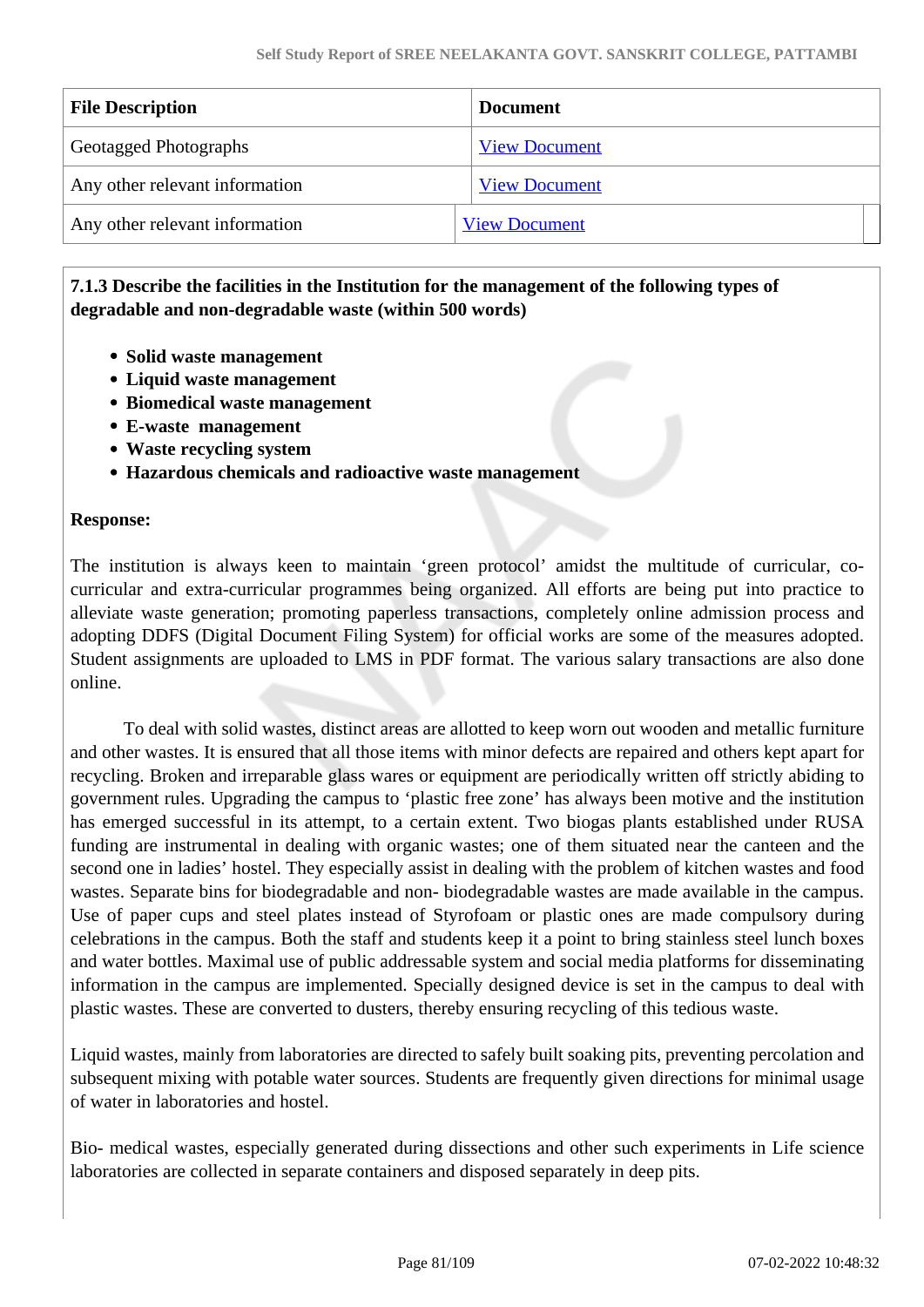All electronic wastes including worn out and irreparable equipment or parts thereof are written off as per government rules and then send to scrap dealers. In due course of time all the CRT monitors have been withdrawn and replaced by LED ones. E-waste generation is brought to the minimum level by purchasing and installing the best quality equipment.

| <b>File Description</b>                                                                            | <b>Document</b>      |
|----------------------------------------------------------------------------------------------------|----------------------|
| Any other relevant information                                                                     | <b>View Document</b> |
| Link for Relevant documents like<br>agreements/MoUs with Government and other<br>approved agencies | <b>View Document</b> |
| Link for Geotagged photographs of the facilities                                                   | <b>View Document</b> |

#### **7.1.4 Water conservation facilities available in the Institution:**

- **1.Rain water harvesting**
- **2.Borewell /Open well recharge**
- **3.Construction of tanks and bunds**
- **4.Waste water recycling**
- **5.Maintenance of water bodies and distribution system in the campus**

#### **Response:** B. 3 of the above

| <b>File Description</b>                          | <b>Document</b>      |
|--------------------------------------------------|----------------------|
| Geotagged photographs / videos of the facilities | <b>View Document</b> |
| Any other relevant information                   | <b>View Document</b> |
| Link for any other relevant information          | <b>View Document</b> |

#### **7.1.5 Green campus initiatives include:**

- **1.Restricted entry of automobiles**
- **2.Use of Bicycles/ Battery powered vehicles**
- **3.Pedestrian Friendly pathways**
- **4.Ban on use of Plastic**
- **5.landscaping with trees and plants**

**Response:** C. 2 of the above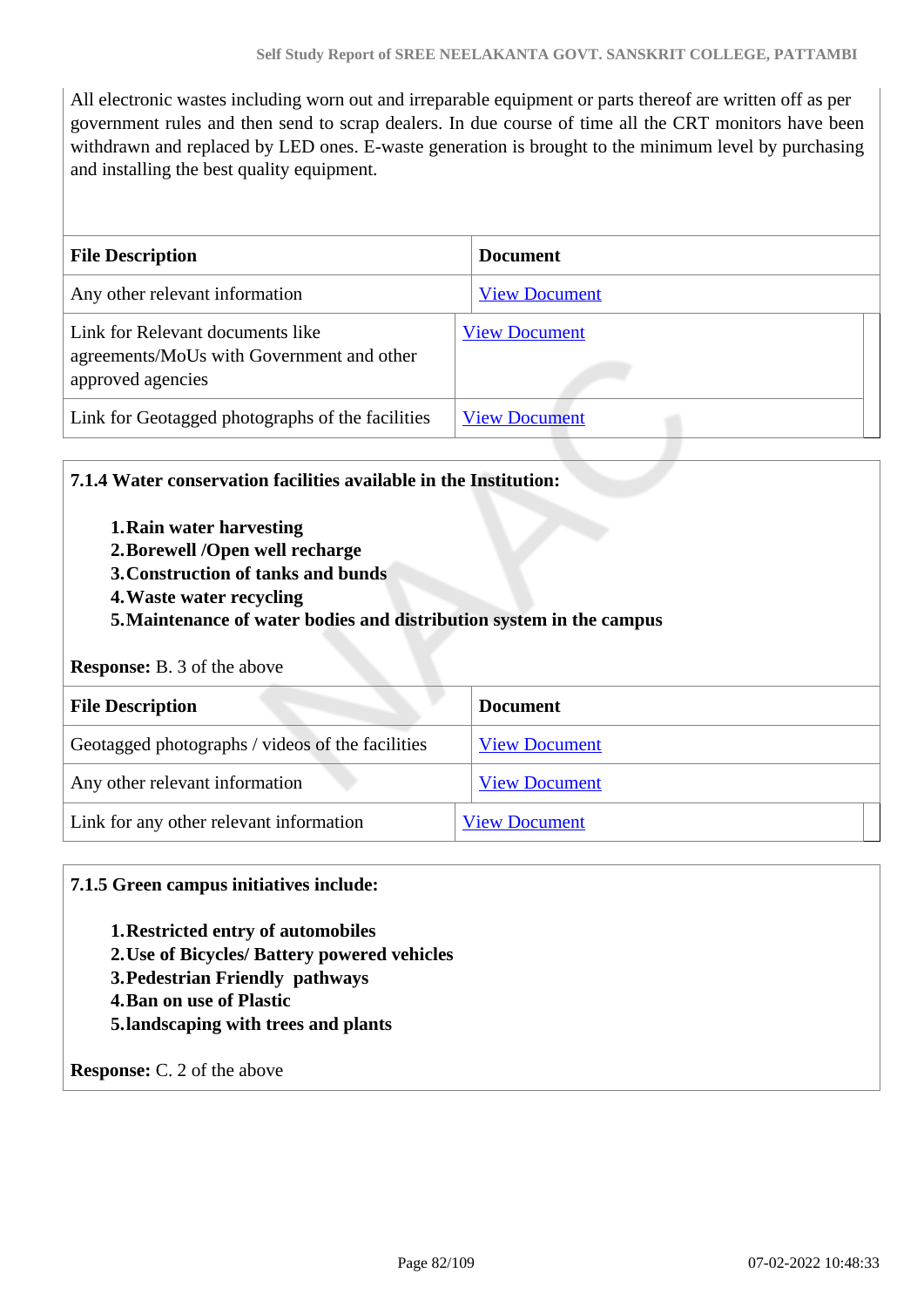| <b>File Description</b>                                               | <b>Document</b>      |
|-----------------------------------------------------------------------|----------------------|
| Various policy documents / decisions circulated for<br>implementation | <b>View Document</b> |
| Geotagged photos / videos of the facilities                           | <b>View Document</b> |
| Any other relevant documents                                          | <b>View Document</b> |
| Link for any other relevant information                               | <b>View Document</b> |

 **7.1.6 Quality audits on environment and energy are regularly undertaken by the Institution and any awards received for such green campus initiatives:**

- **1.Green audit**
- **2.Energy audit**
- **3.Environment audit**
- **4.Clean and green campus recognitions / awards**
- **5.Beyond the campus environmental promotion activities**

**Response:** B. 3 of the above

| <b>File Description</b>                                                      | <b>Document</b>      |
|------------------------------------------------------------------------------|----------------------|
| Reports on environment and energy audits<br>submitted by the auditing agency | <b>View Document</b> |
| Certification by the auditing agency                                         | <b>View Document</b> |
| Certificates of the awards received                                          | <b>View Document</b> |
| Any other relevant information                                               | <b>View Document</b> |
| Link for any other relevant information                                      | <b>View Document</b> |

**7.1.7 The Institution has disabled-friendly, barrier free environment** 

- **1.Built environment with ramps/lifts for easy access to classrooms.**
- **2.Divyangjan friendly washrooms**
- **3.Signage including tactile path, lights, display boards and signposts**
- **4.Assistive technology and facilities for Divyangjan accessible website, screen-reading software, mechanized equipment**
- **5.Provision for enquiry and information : Human assistance, reader, scribe, soft copies of reading material, screen reading**

**Response:** C. 2 of the above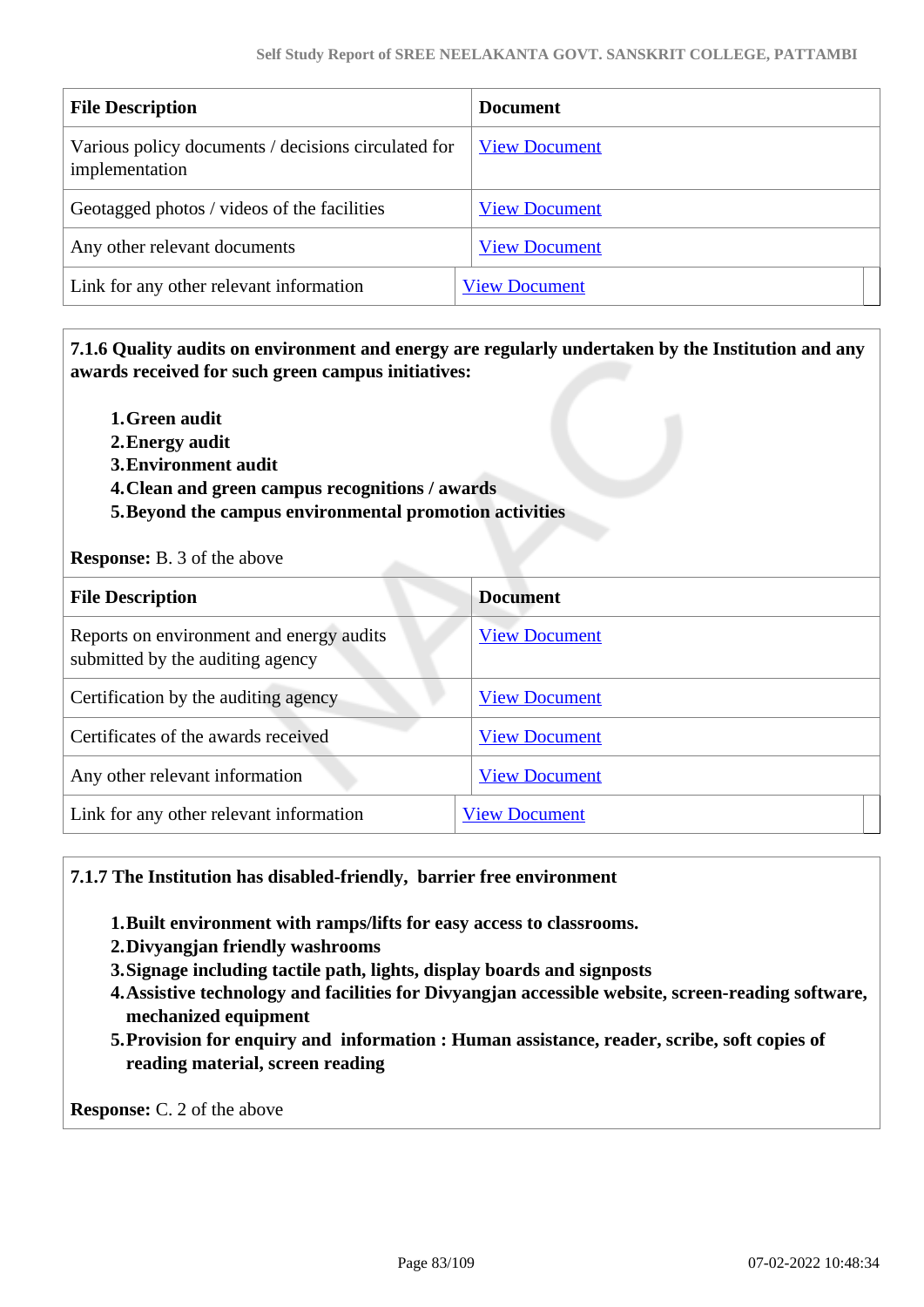| <b>File Description</b>                                                     | <b>Document</b>      |
|-----------------------------------------------------------------------------|----------------------|
| Policy documents and information brochures on the<br>support to be provided | <b>View Document</b> |
| Geotagged photographs / videos of the facilities                            | <b>View Document</b> |
| Details of the Software procured for providing the<br>assistance            | <b>View Document</b> |
| Any other relevant information                                              | <b>View Document</b> |
| Link for any other relevant information                                     | <b>View Document</b> |

## **7.1.8 Describe the Institutional efforts/initiatives in providing an inclusive environment i.e., tolerance and harmony towards cultural, regional, linguistic, communal socioeconomic and other diversities (within 500 words).**

#### **Response:**

The aim of Sree Neelakanda Govt Sanskrit College is to provide a socially conducive environment for harmonious growth of each student, living joyfully aware of his/her own specific individuality with an admiration for the differences in others. The students would be introduced to a multicultural milieu and assisted to academic success, personal growth, responsibilities to the societal needs, patriotism and sense of global belonging. The College continuously introduces new programmes and courses, innovative curricular changes in tune with the current academic trends.

The college has conducted National level Seminars on various social and academic issues. Institute also aims at vitalizing the learning skills with a focus on futuristic demands, vitalizing teaching learning process, Human Values, and functional relationship with all the stakeholders for the holistic development of the individual and society. Ramadan thoughts, Hajj camp, Yoga day celebrations organised in our campus shows the emphasize given on cultural diversity. It also strives to create virtuous, meritorious personalities and to prepare professional, creative, and humane students to serve the humanity by setting a commendable tradition of initiative and imagination. NILA River cleaning camp, Blood donation camps, Pre-monsoon cleaning done in the immediate locality and Haritha-Keralam Programmes executed by the Institution has proved to be very effective in infusing humanitarian values in the students.

Various conferences, Guest lectures, Workshops, Summit, Celebrity chats are organized throughout the year, by which the students are exposed to the outside world work ethics and all the recent developments and innovations. Students are encouraged to develop their own projects to help them explore their creative ideas. To bring out the concealed talents of the students every year the Institution conducts Cultural Extravaganza. The Institution has fully equipped grounds for football and cricket courts where grass root level coaching programmes are organised to identify new talents in sports. As a result, they have performed well in state and national level sports events and secured many medals. During the COVID-19 pandemic one of the biggest CFLTC in Kerala was set up in our campus, as Science Block housed nearly 1000 patients.

The NCC and NSS units of the college regularly organise different programmes to uphold values of social inclusion, cultural harmony and national integration. The NCC unit duly observes June 21, the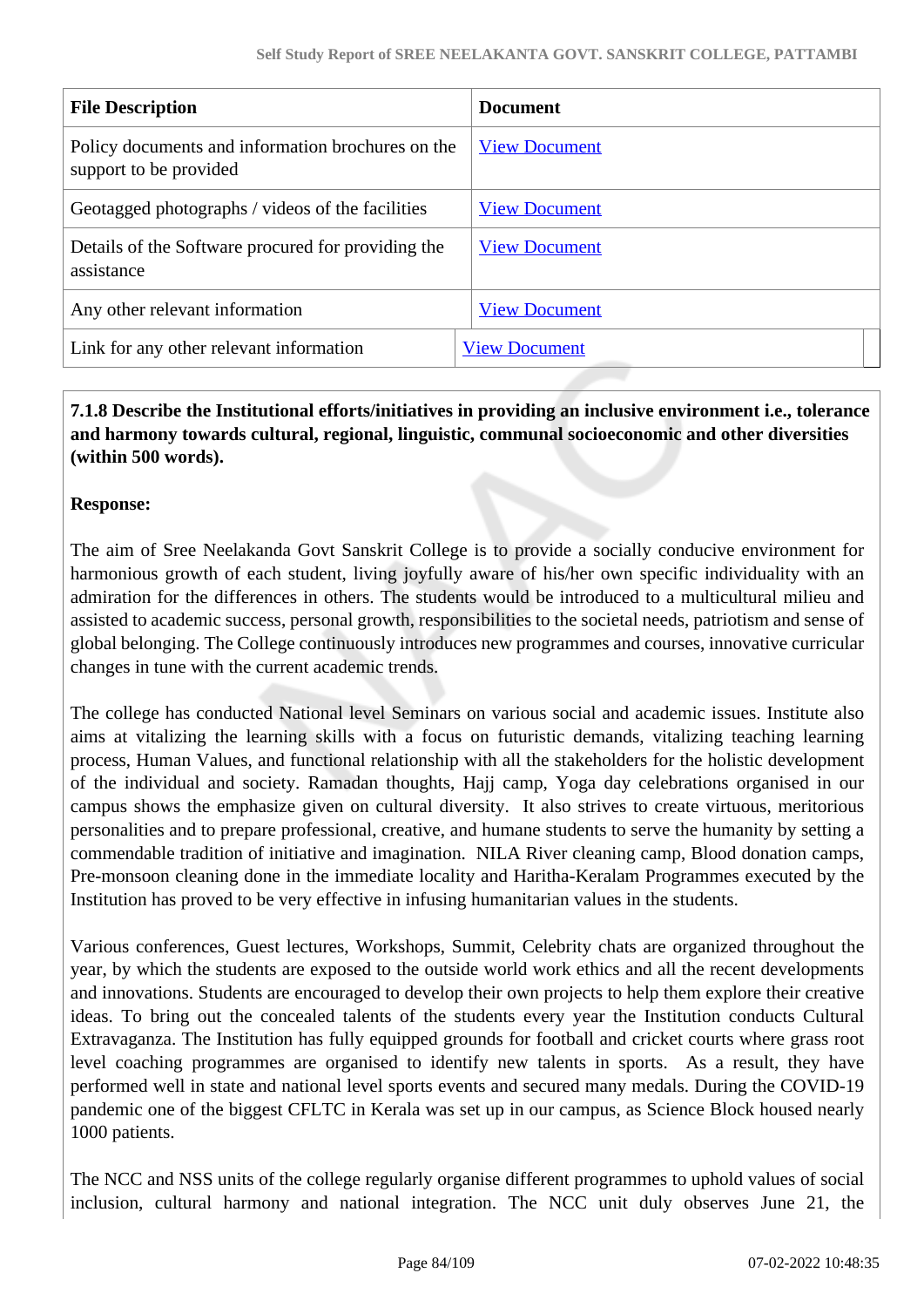international Yoga day with a special thrust on the college's best practice, Psychosomatic Wellness. Some of the innovative ideas which have spearheaded the Institution into lime light are the World Aids Day, "Vayanadinam", "Aadharadalat", Leprosy Eradication Programmes, Mega job Fair for the college students and public etc. Students and staff are actively involved in fostering a link between the community and the College and addressing the needs of the community by coordinating with the local self-government agencies of the respective areas. The target groups of the programmes include women and students of various schools and localities. The majority of the programmes are held in the adopted rural areas while some are held in the College. Eco-friendly initiatives are also a highlight of colleges social activities.

| <b>File Description</b>                                                                                                                         | <b>Document</b>      |
|-------------------------------------------------------------------------------------------------------------------------------------------------|----------------------|
| Link for supporting documents on the information<br>provided (as reflected in the administrative and<br>academic activities of the Institution) | <b>View Document</b> |
| Link for any other relevant information                                                                                                         | <b>View Document</b> |

## **7.1.9 Sensitization of students and employees of the Institution to the constitutional obligations: values, rights, duties and responsibilities of citizens (within 500 words).**

## **Response:**

The foundational principles of the institution resonate with the fundamental rights and duties enshrined in the Constitution of India. Besides being truthful to the perennial constitutional values of liberty, equality and fraternity, the college makes its stakeholders ever abide by the same.

Elections to all the bodies of the college like IQAC, Staff Council, PTA, Staff Cooperative Society, Student Union etc are held on the democratic principles envisioned in the Constitution. The Students Election gives the students a foretaste of the most important process of any democracy. Malayalam, Economics, Commerce, English-History double main and Political Science department has conducted a series of lectures focusing on issues like human rights, gender sensitisation, justice, equality and civil rights. In connection with this, eminent personalities have visited and interacted with the students.

The syllabi of different programmes offered by the college consisted of courses relevant to the Constitution of India, especially that of Common English Course, core courses of Commerce and Economics and Open courses. All these emphasises on Secularism and Sustainable Development.

The Institution is run on the constitutional principles of equality and fraternity. Admissions to the UG and PG programmes are conducted through a single window system barring different reservation quotas. Regular PTA meetings are held to make the functioning of the college smooth and democratic. Besides the regular tutorial monitoring, the college follows a mentor- mentee system which ensures individual attention of the students by the teachers.

An active Women's Forum functions in the college to sensitise the students about gender equality and antiharassment. Legal aid classes are organised to make the students, especially female students aware of their legal rights. Health Club actively engage with Yoga and meditation related programmes. The teachers of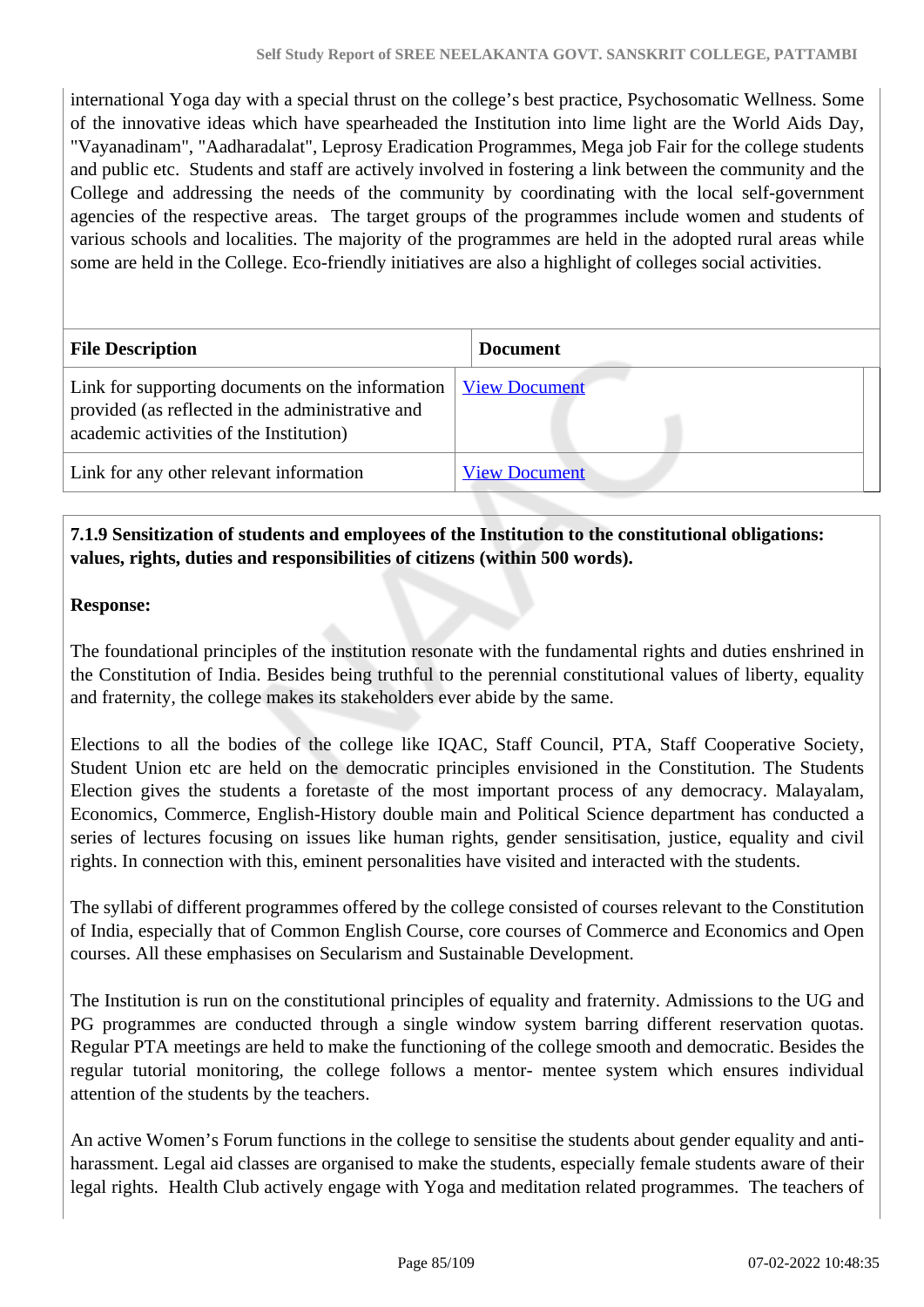the college play a key role in the smooth conduct of elections to the State and Central legislatures by acting as Presiding and Polling officers.

During the Flood situation during 2018-19 and 2019-20, both students and staff of our college including NSS, NCC and other clubs have actively participated in terms of manpower, financial support, food kit support, medicinal kit support, educational kit, dress-materials and also co-ordinating various activities. The college itself has acted as a hub for co-ordinating all these things. Similarly during this COVID-19 pandemic from 2020 March onwards, students and staff are involved in various protective measures in collaboration with local body. We are rendering support in terms of money as well as manpower. Moreover the Entire Science Block and Ladies hostel is acting as CFLTC and SLTC with 1000 beds. In this matter college has been very proactive in sorting out possible remedies from time to time. The college staff and alumni supported more than 25 students with smartphones during the early pandemic situation. More over teachers are supporting students of Agali, Attappadi and other rural areas of the states with setting libraries at their places or sending texts or reading material through couriers.

| <b>File Description</b>                                                                                            | <b>Document</b>      |
|--------------------------------------------------------------------------------------------------------------------|----------------------|
| Link for details of activities that inculcate values<br>necessary to render students in to responsible<br>citizens | <b>View Document</b> |
| Link for any other relevant information                                                                            | <b>View Document</b> |

 **7.1.10 The Institution has a prescribed code of conduct for students, teachers, administrators and other staff and conducts periodic programmes in this regard.** 

- **1.The Code of Conduct is displayed on the website**
- **2.There is a committee to monitor adherence to the Code of Conduct**
- **3.Institution organizes professional ethics programmes for students, teachers, administrators and other staff**
- **4.Annual awareness programmes on Code of Conduct are organized**

**Response:** C. 2 of the above

| <b>File Description</b>                                                                                                                                                                   | <b>Document</b>      |
|-------------------------------------------------------------------------------------------------------------------------------------------------------------------------------------------|----------------------|
| Details of the monitoring committee composition<br>and minutes of the committee meeting number of<br>programmes organized reports on the various<br>programs etc in support of the claims | <b>View Document</b> |
| Code of ethics policy document                                                                                                                                                            | <b>View Document</b> |
| Any other relevant information                                                                                                                                                            | <b>View Document</b> |

 **7.1.11 Institution celebrates / organizes national and international commemorative days, events and festivals (within 500 words).**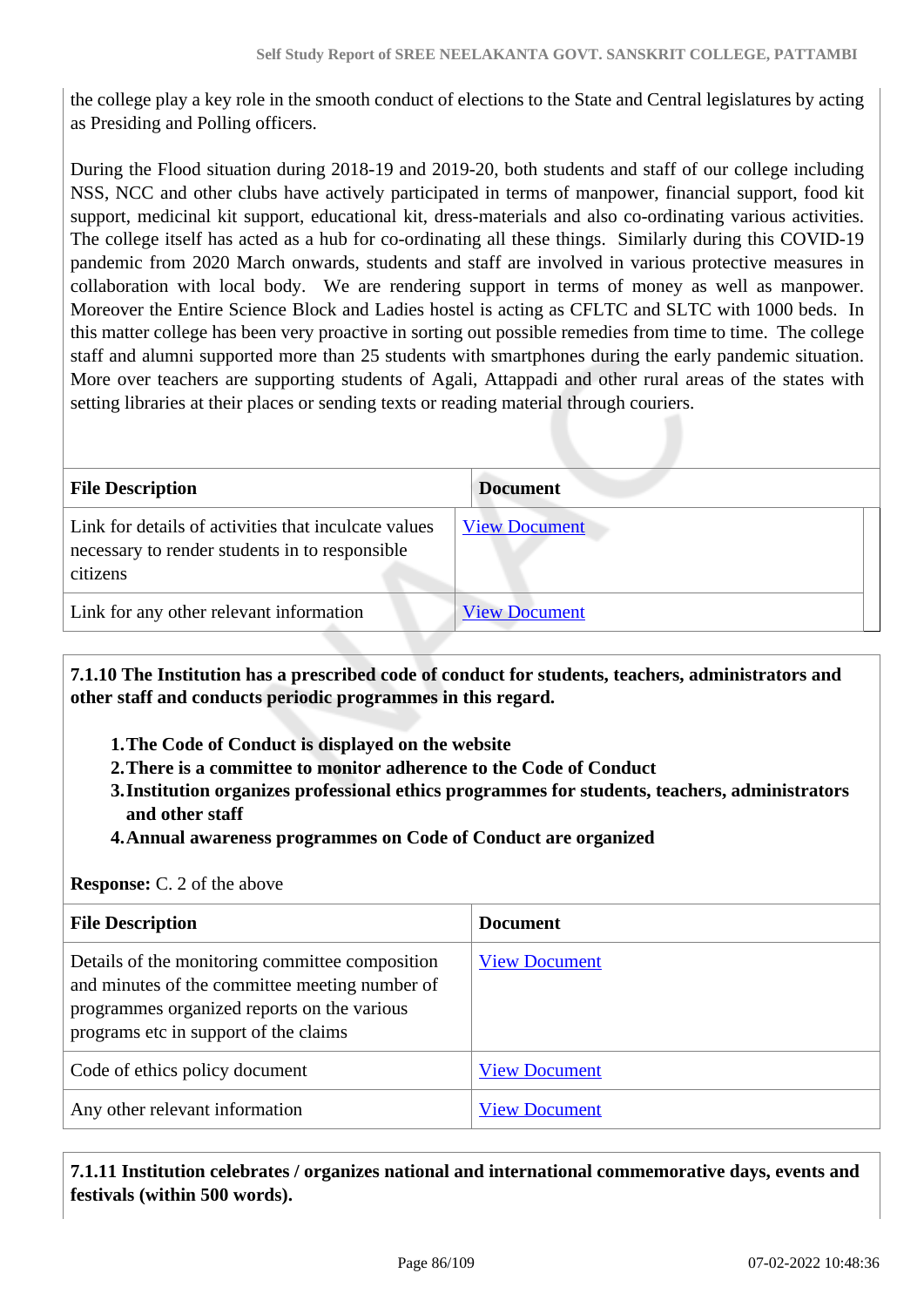## **Response:**

The College celebrates /organizes various national and international commemorative days, events and festivals including these:

- 1.World environment day, June 5 Friday : As a part of the day NSS volunteers had actively participated in planting of saplings of different trees . NSS programme officers had collected a variety of saplings from the forest departments and the volunteers plants these saplings at different part of the college campus.
- 2.World plastic carry bag day observation on July 3rd : we have observed as word plastic carry bag free day .we have conducted a rally to Pattambi town and about hundred volunteers had participated in the rally. volunteers prepared different placard and they had taken and oath off not using carry bag in their day to day life .They have also removed plastic wastes from the campus.
- 3.Vayanavaram: As part of this day department of Malayalam conducted vayanavaram for promoting the reading habits among students.
- 4.Yoga day June 21: NCC unit conducted yoga day for developing mental and physical health
- 5.July 26,kargil vijay divas: NCC unit organized kargilvijay divas
- 6.August 15, independence day:NCC cadets participated in the flag hoisting ceremony of 15 th August along with NSS units of our college followed by campus cleaning .
- 7.Teachers day: College union and departmental associations conducted teachers day
- 8.Onam celebrations September 5: The College celebrate on a grand scale the traditional harvest festival of Kerala by reinventing the cultural heritage of the state in all its symbolic diversity.
- 9.October 2, Gandhi Jayanthi: In connection with Gandhi Jayanthi the NSS units and NCC of this college in association with Indian railway authority arranged a programme for cleaning at Pattambi railway station and college campus
- 10.Keralapiravi: Cultural feast held to commemorate the formation of the state of Kerala.
- 11.Children's' day: NSS units of our college organized childrens day with the collaboration of nearest up school. And our students collected books , other study materials and distributed to the children
- 12.December 1, world AIDS day: As part of world aids day NSS volunteers of this college were participated in a public rally to Pattambi for providing awareness to the general public regarding AIDS. The volunteers prepared different posters, banners and placards for providing information to the public regarding AIDS.
- 13.Christmas celebration: The department wise celebrations include association meeting where message of world piece and human welfare are conveyed and gifts are exchanged.
- 14.Republic day celebrations: NSS observed republic day with all respect.
- 15.National science day, February 22: All the science departments of our college conducted various programmes related to national science day.
- 16.Women's day: Women cell, women development cell, NSS and college union organised women empowerment programmes among students and teachers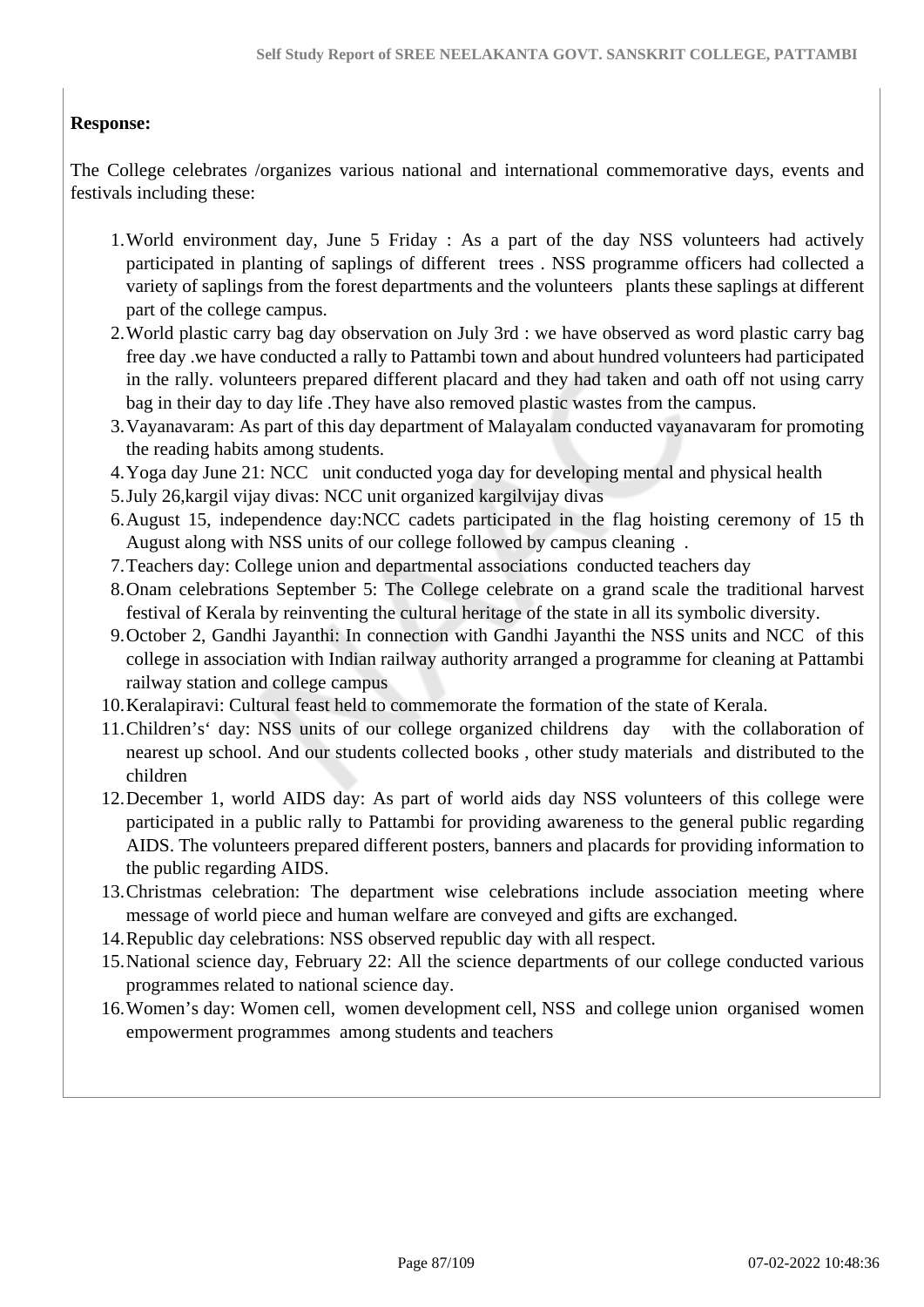| <b>File Description</b>                                                                        | <b>Document</b>      |
|------------------------------------------------------------------------------------------------|----------------------|
| Link for Geotagged photographs of some of the<br>events                                        | <b>View Document</b> |
| Link for any other relevant information                                                        | <b>View Document</b> |
| Link for Annual report of the celebrations and<br>commemorative events for the last five years | <b>View Document</b> |

## **7.2 Best Practices**

 **7.2.1 Describe two best practices successfully implemented by the Institution as per NAAC format provided in the Manual.**

**Response:** 

**BEST PRACTICE 1**

**Title: SNGS COLLEGE ONLINE- LEARNING MANAGEMENT SYSTEM (SNGSC ONLINE -LMS)**

#### **Objectives:**

- To pace with the changes in learning practices of the present time
- To give a space for pooling available online learning resources and educational platforms
- To offer a platform for online interaction between students and teachers and students themselves
- To support the teaching, evaluation and learning practices through a single platform
- To support courses in specialized areas, competitive exam coaching and skill development training through online
- To give more thrust on student centered learning approach among learners

## **The Context:**

As the college is placed in a rural area and the majority of students are from distant villages, the time they can spend after the official college hours is a minimum. For getting continuity of the learning process a platform where students can interact with themselves and with teachers is essential. In order to pace with the changes in the learning practices of the time, College has established Learning Management System (LMS). The LMS is installed, designed and maintained by using the resources absolutely from Institution itself. This platform provides a space for pooling available online learning resources and educational platforms, online interaction between students and teachers and students among themselves. The process of evaluation, advances in teaching and learning practices, information mechanism and overall academic management could be practiced and propagated through LMS. In addition to this, courses in specialized areas like competitive exams and in required areas are being conducted.

## **The Practice:**

The SNGS College Online-Learning Management System (SNGSC Online-LMS) was introduced as part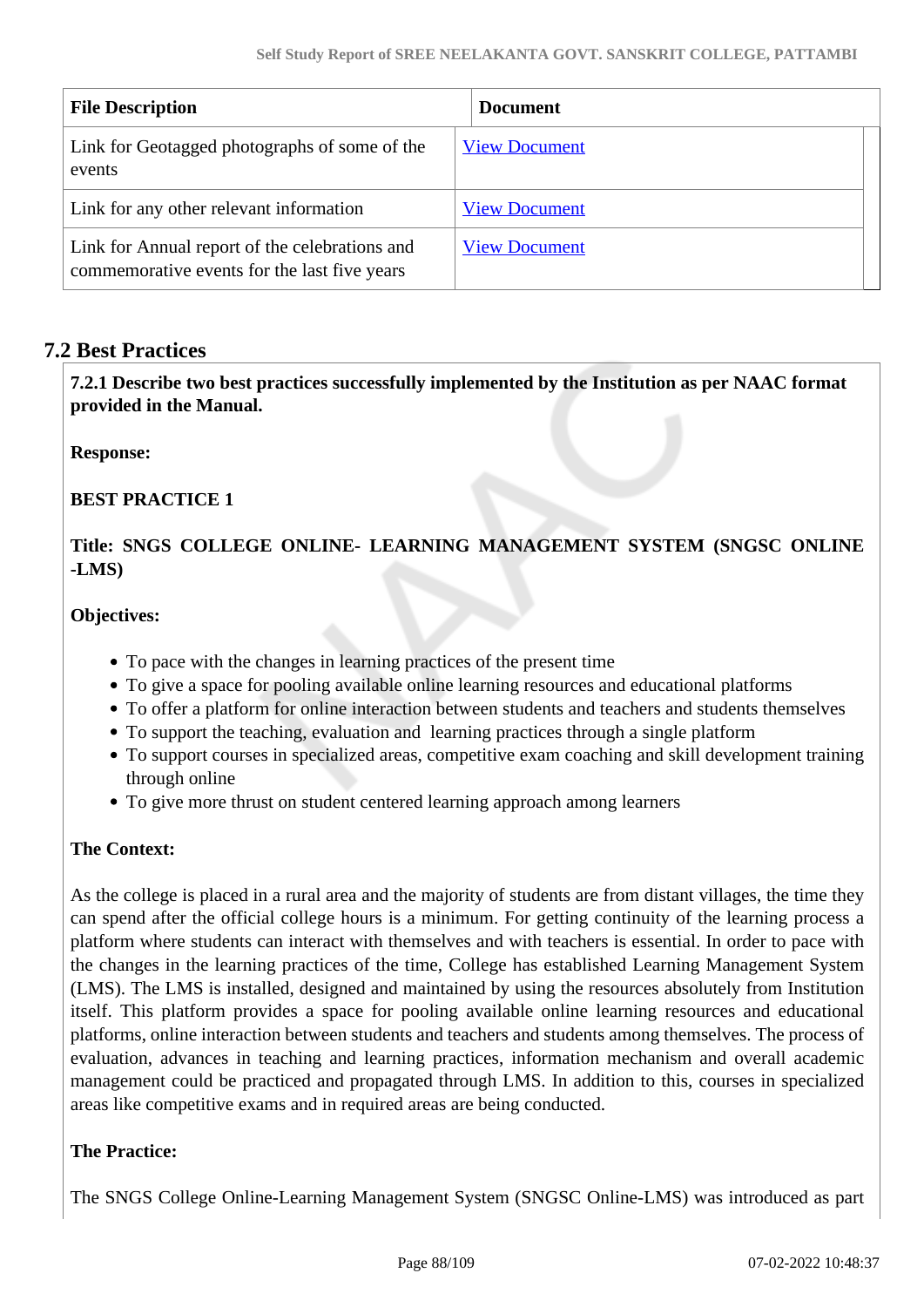of the Internal Quality Assurance Cell's commitment to provide support to students in addition to their regular courses.OurCollege has established LMS which purely works on the open source learning platform by MOODLE. The portal can be accessed by a mobile app and this enables the students to interact with study materials at anytime and anyplace. For this purpose the College is running a dedicated server. Students and teachers are provided with Institutional ID and mobile applications. Facilities include Virtual Classes, Video presentations, Study Materials, Model Examinations, Group Chat, Discussion Forum, Databases; System managed Grading and Evaluation, Glossary and e-books. All the continuous evaluation process is now migrated to online and all administrative and other Institutional communications are also given through this platform. The development of E-content, knowledge repositories and other web resources is also an important dimension of the project. The LMS is run by IQAC and maintained by LMS monitoring cell. Financial management is under the supervision of the college PTA.

'HSST transformation programme', an ambitious project of Kerala Higher Secondary Education Department, was organized by Kerala Higher Secondary Education, Department, and SCERT along with Department of Collegiate Education. The courses were held at 20 centres state-wide, which involve 50% online and 50% offline component. Its online component was completely carried out by SNGS Online-LMS. Besides, conducting orientation courses for the Higher Secondary School Teachers of this state, the college LMS provided online training course of two week duration to teacher of various schools and colleges in and out of the state especially during the lockdown periods of 2020.

In addition to these, add-on courses for competitive exam aspirants from outside the college were introduced for higher secondary school teachers (HSST), PSC exam training in Chemistry and Malayalam and UGE NET Paper 1 and Paper II - General paper for Arts, Language and Humanities with a nominal fee were offered through this platform and fund was used to run the expenses related to hosting and maintenance of the LMS Web Portal.

Already digital indexing and online digital archive is ready for public use through LMS. Currently LMS in Pattambi College is the platform for the entire administration for the interactions for the Higher Secondary Teachers programme. We also have a YouTube channel which provides video lessons and live streaming of academic seminars in the public domain.

## **Evidence of Success:**

In the beginning, it was just a support system for the regular students and later the platform was used to deliver competitive exam preparations and skill training programme to aspirants and later teachers of different college and schools. The Director of Collegiate Education was greatly impressed by the programmes' uniqueness and out-reaches and suggested its implementation in all the colleges coming under Kerala's Directorate of Collegiate Education. Also it was of immense use during the lockdown period of 2020 pandemic and greatly appreciated by teachers from higher secondary schools and colleges across the state and neighbouring states. During the lockdown periods our regular classes were almost completely shifted to this LMS platform and were used to provide students with notes, exams, assignment, recorded classes and live interactive sessions. Also it was used to train and help teachers across the state, researchers and out of state faculties to cope up with the shift from offline classes to new trends in online based learning through its free training programmes. From its short history with LMS in the college, it is already proven that it is capable to generate enough funds for the development of this centre and for other academic requirements.

## **Problems Encountered and Resources Required**: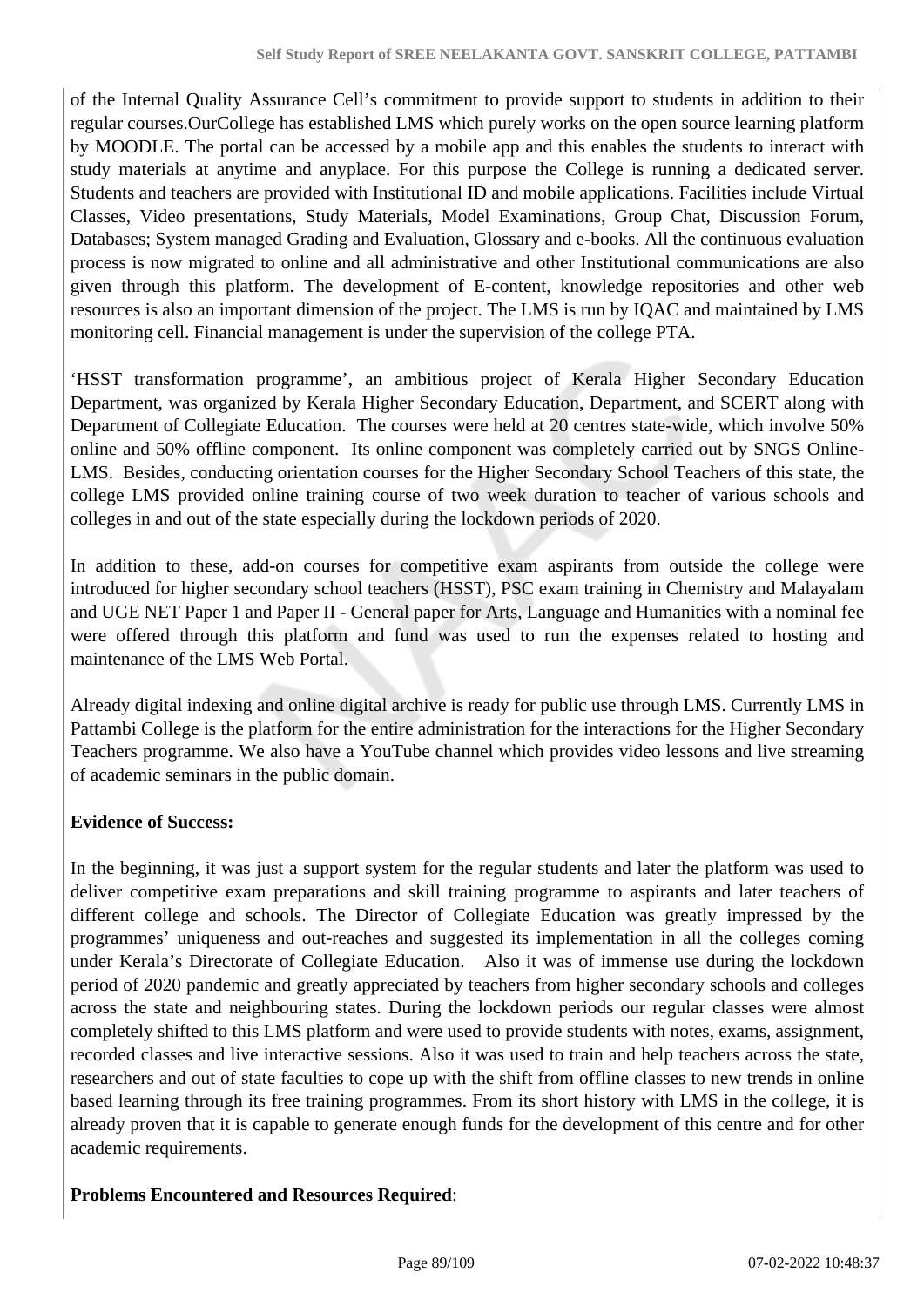The most important problem faced was the unavailability of devices like laptops or desktops or even smart phones with mainly students that come various less privileged social and economic backgrounds. Secondly we face a lot of issues with connectivity of internet by students and the teaching faculties. Using the fund generated by the LMS training program run by the PTA and from the teachers of the college we purchased more than 25 smart phones and distributed them to the underprivileged students of our college to support them during the times of lockdown so that they would not miss their online session. But the connectivity, the speed and availability of internet in rural areas still remains the major deficit resource and major problem apart from non-availability of devices for the economically backward students that form the main hindrances in the smooth running of this programme or practice.

## **BEST PRACTICE 2**

## **Title: CONVERGENCE OF KNOWLEDGE & ECOSYSTEM - A deep design for the future**

## **Objectives:**

- To execute knowledge exchange programs connecting the academic community and public society
- To be an ambassador of change in the society
- To take up eco-friendly activities and leadership programs for youth
- To preserve local knowledge and safeguard the cultural and intellectual traditions

## **The Context:**

Sree Neelakanta Govt. Sanskrit College was founded over a century ago with the vision of spreading the joy and light of knowledge. It has been recognized as one of the ten Centers of Excellence in Kerala. The College, located in the rural side of the Pattambi (Palakkad District) still upholds its commitment to educate the society irrespective of any class and caste biases. We believe in the democratization of knowledge, and stand up as an ambassador of change, making tangible developments in rural society. It includes exchange activities with society and other academic community, community outreach programmes, eco-friendly activities, nurturing and appreciating the nature, preservation of local knowledge and intellectual and cultural tradition of the locale.

## **The Practice:**

In order to facilitate this best practice, we have introduced and continued lots of programs over the last three to four years.

- **Prof. Narayanan Centre for Public Understanding of Science**: It is an initiative of IQAC, SNGS College Pattambi, and was established in consultation with IIT Palakkad to bring the latest knowledge in the field of science to the public and to connect local knowledge with the world of science. The ongoing projects are i) annual lectures by intellectuals on subjects related with science ii) implementation of plastic recycling machine for the conversion of plastic wastes generated in the campus iii) a workshop on moulding glass wastes to useful toys or other items iv) a workshop for formulating methodology for translating the texts of Science subjects from English to Malayalam v) biodiversity study of forest area of Ramagirikotta, a historical and biodiversity rich place located near Pattambi Municipality
- Digitalize past archives and documents available in Malabar regions of Kerala and create extensive archives and repositories including 'Nila nadithadapadanam' and archiving of traditional arts.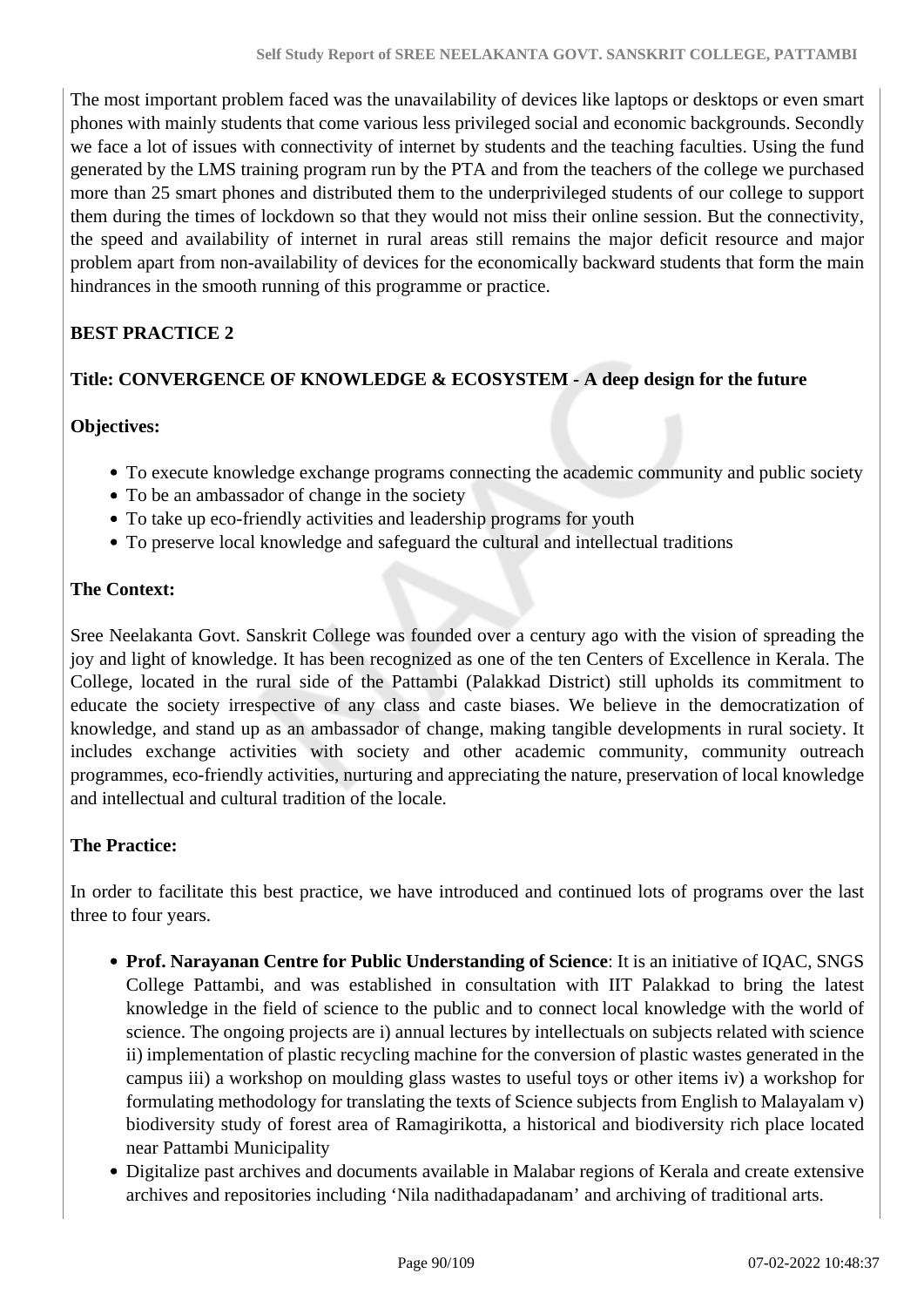- Introduce the contributions of Punnassery Nambi, his colleagues and students in the field of linguistic education to the new generation.
- The Malayalam Department has been conducting the Poetry Carnival for the last four years which is the largest festival conducted exclusively for poetry in India today, which was expanded to other South Indian languages as well.
- An exhibition called Sasthrayan was organized (15th and 16th February 2018) for the public to bring the academic progress and facilities of the college to the public. More than 1000 students from nearby schools and colleges has visited to visualized the scientific extravaganza.
- Numerous extension programs are held each year for the children of the nearby Lower Primary School.
- **Green Campus Mission:** The College has been consistently trying to turn the campus into a paper free, and a green environmentally friendly one by conducting various awareness programmes and thus abides by the tenets of the green protocol. In this connection, the Department of Botany along with other departments and various clubs like Nature Club, Bhoomithrasena, ENCON club, NSS, NCC has taken up an initiative known as "The Green Campus Mission"
- **Establishment of Nature Appreciation Centre & Biodiversity Park:** Nature appreciation centre (Kuttivanam in general) is 2.5 acre area of the college located in the north-east end of the main campus, harbouring huge number of woody plants and is a natural ecosystem for many birds and small animals. It is established with the vision of appreciation and understanding the beauty of nature.
- **Carbon Footprint Analysis and Evaluation:** As per the comprehensive green audit conducted during, the effective carbon footprint during 2019-20 is 294/1914 or 0.154 T or 154 kg of CO2 per capita, whereas the per capita emission for an Indian is 1.9 T. This is very promising and our overall aim is to reach carbon neutrality. In this direction, bio-fencing of Kuttivanam and Biodiversity Park were done, plastic recycling machine established and running successfully, 'Green Guardian Club' is in operation, awareness programs conducted etc.
- The glass wastes of the college are currently disposed through a moulding unit. By the guidance of Department of Chemistry, an indigenous unit was fabricated and they trained the students to make useful artefacts from those bottles.

## **Evidence of Success:**

In this direction, the following things were achieved

- 1.Digitization of more than 400 manuscripts of the college is underway. Punnassery Nambi Vijnanachintamanis digitization activities started.
- 2.Documentation of traditional art forms in the river banks of River Nila is underway.
- 3.Preservation and digitization of palm leaves were initiated. The students were trained in this area.
- 4.Students were trained to read ancient works and translate them to Devanagiri script.
- 5.The Lecture Series and Foundation Day are celebrated every year
- 6.The Malayalam Research Journal Consortium has been launched to convert Malayalam academic research publications into online peer reviewed journals. Digital index of Malayalam school textbooks were prepared. Innovative projects were published in book form.
- 7.Organized Malayalam Arabic Poetry Translation Workshop and South Indian Youth Poetry Translation Workshop.
- 8.A master plan with due emphasis on green-campus of the college for the next 20-25 years has been prepared during 2018-19. All the college activities are done in accordance with the master plan.
- 9.A Nature Appreciation Centre (Kuttivanam) has been established during 2016 and bio-fencing done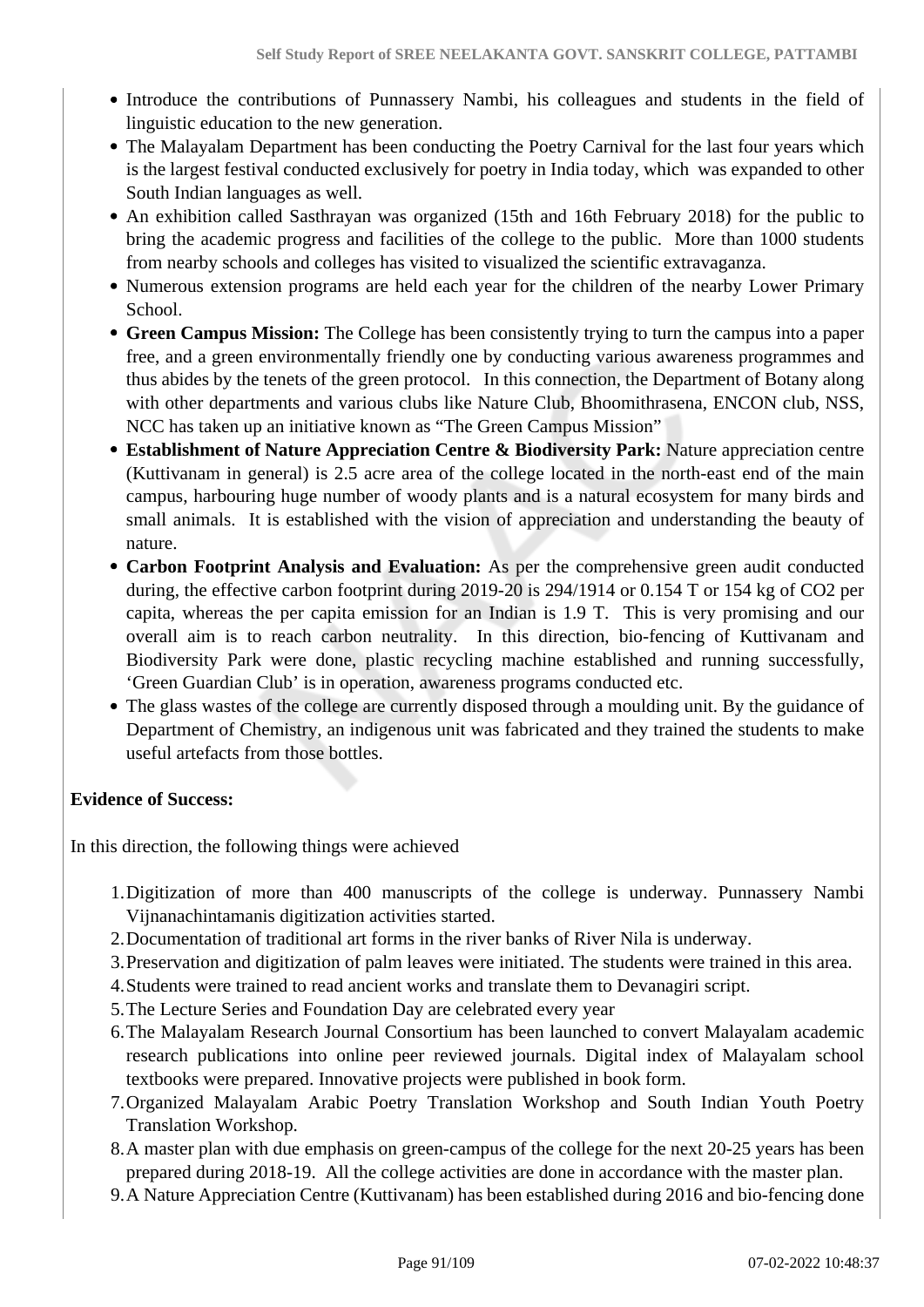during 2019. More than 1000 students participated in the green pledge, green campus mission rally, planting of trees and other activities.

- 10.A Biodiversity park has been established in 2017 and its bio-fencing was done during 2019.
- 11.Documented the riparian biodiversity of industrial area of Walayar and compiled as a book.

#### **Problems Encountered and Resources Required**:

 As a Government college, there are often technical barriers to running planned programs. Regarding the documentation of biodiversity areas, huge manpower is also required especially the aid of local authorities too. There is also the limitation that, such extension programs do not have enough time between very busy academic programs. So often we need to plan in such a way that, it would not affect the regular academic flow of the college. Lack of funding is another problem, which we need to tackle in the coming years.

| <b>File Description</b>                                  | <b>Document</b>      |  |
|----------------------------------------------------------|----------------------|--|
| Link for Best practices in the Institutional web<br>site | <b>View Document</b> |  |
| Link for any other relevant information                  | <b>View Document</b> |  |

## **7.3 Institutional Distinctiveness**

 **7.3.1 Portray the performance of the Institution in one area distinctive to its priority and thrust within 1000 words**

**Response:** 

## **POETRY CARNIVAL – A gathering of poets and local culture**

Sree Neelakanta Government Sanskrit College Pattambi is successfully organizing our prestigious and distinctive programme of 'Poetry Carnival – a gathering of poets and local culture' from 2015-16 onwards. In fact the preparation for each year's programme starts immediately after the commencement of classes regarding the fund mobilization, selection of themes, formation of committees, management of artists, outstation poets, personalities, how to address the cultural aspects of local communities etc. Already we have completed five editions of this carnival.

## *Poetry of Carnival 1st Edition - 2015-16*

The First Carnival was organized in April 2016 by the Malayalam Department of Government Sanskrit College, Pattambi in association with the Malayalanatu Web Community and UGC. It was the Largest friendly gathering of Poets in Kerala recent times. The event was organized on the theme of 25 years of Modern Malayalam Poetry.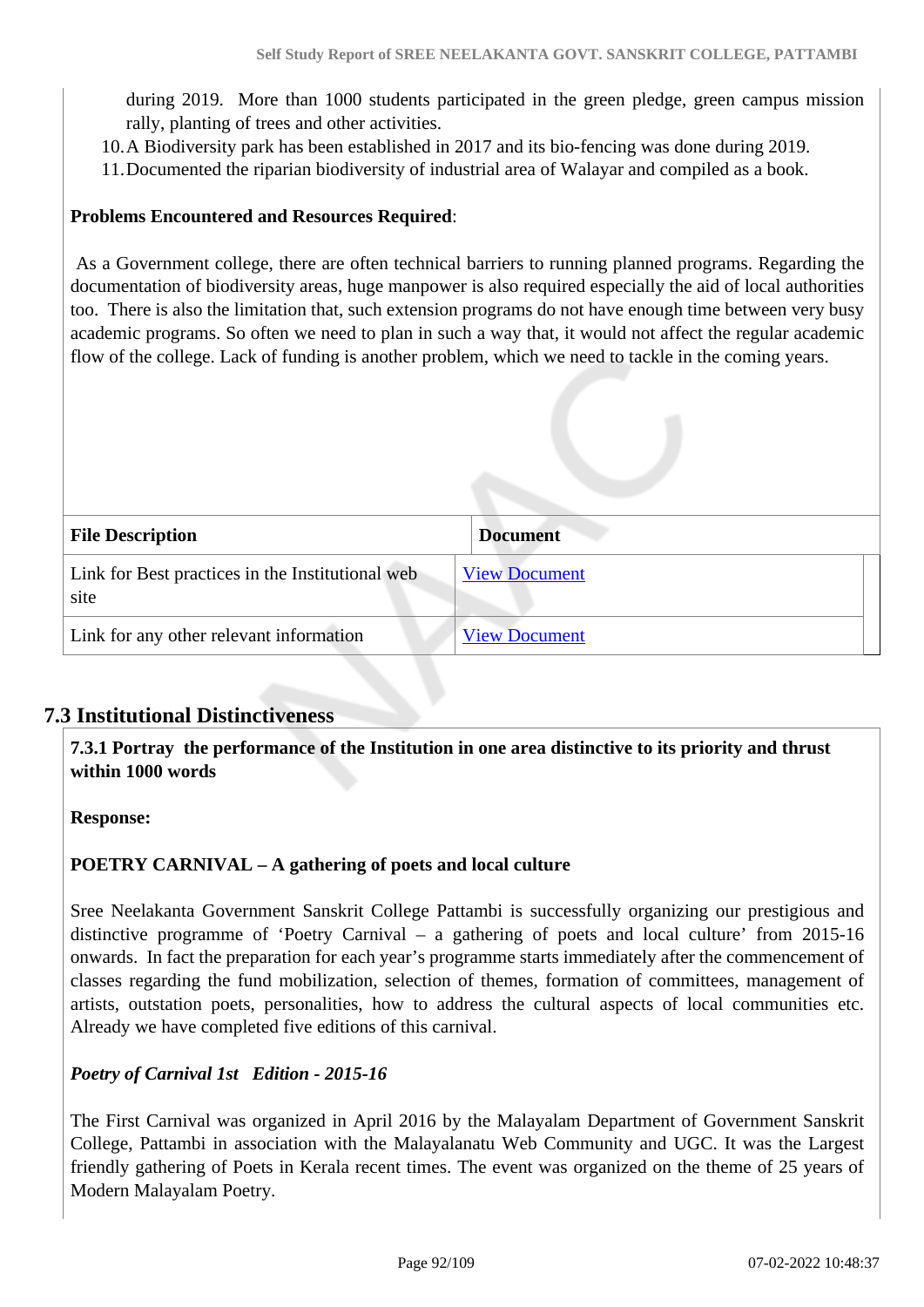Along with the Veteran Poets Attoor Ravivarma, and K.A. Jayaseelan , New Poets like P.P Ramachandran, T.P. Rajeevan , P.Raman, S. Joseph, Savithri Rajeevan, Anwar Ali, K.R Tony, Rafeeq Ahammad appeared in the field of Modern Poetry in the Nineteen Nineties and more than 200 Poets were came to the Three day Carnival.

A number of Seminars, Speeches, and Debates held on the general theme of 25 Years of Modern Poetry. In addition to the academic seminars there were discussions, Speeches, book exhibitions, at different venues.

## *Poetry of Carnival 2nd Edition - 2016-17*

The second edition of Carnival of Poetry, Kavithayude Carnival was organized by the department on a much larger scale than the inaugural edition. Five day long festival which was taken place in 7 different venues attracted literary activists all over south India. Along with Collegiate Education Department Various agencies like Kendra Sahithya Academy, Kerala Sahithya Academy, Biennale Foundation, Malayalanatu Web Community, Kerala Lalithakala Academy, Kerala Chalachithra Academy, Library Council, local bodies associated with the Carnival.

South Indian Poet to Poet Translation workshop in association with Kerala Sahithya Academy, book exhibition, poetry installations, performances, Film Festival, Dance, Theatre, presentations, open forum, seminar, debate, publication, felicitation of senior poet and recitation of poems, Competitions were the different programmes under the carnival. The programme was noted for its massive participation. Around 1500 critics, academicians and practitioners' different parts of the country attended the programme. As a by-product of Carnival Kerala Sahithya Academy published a multilingual Poetry Translation book which is covering contemporary poetry of Four South Indian Languages – Tamil, Telugu, Malayalam and Kannada.

## *Poetry of Carnival 3rd Edition - 2017-18*

The third edition of the popular cultural program 'Poetry Carnival' was entitled "Poetry: Resistance and Counterculture". This year's Carnival was a quest to forge from history, the subjectivity of Malayalam poetry as a language of individual and collective resistance against the myriad forms of power and oppression. It envisaged to bring the marginalized representations like folk songs, poetry on dalits, women and environment to the fore. National Seminars, Poetry Readings, Debates, Meet the poet sessions, Installations, Art Exhibitions, Book launches and book fests, dance, music as well as live painting and sculpturing camps were a few among the highlights of this year's Carnival, which was solemnized in five different venues.

Stage 1 held invited lectures and seminars, while Stage 2 witnessed Poetry readings. Parallel seminars and discussions took place in Stage 3, and Stage 4 hosted a unique live painting and Sculpturing camp. A workshop for poetry writing was held in stage 5. The lecture series entitled "Writing and Resistance", which examined the role of a writer and writing in times from Kerala Renaissance to the contemporary political uprisings against fascism, was organized in three days. The Carnival also hosted two national seminars, along with other events, with the financial aid from the Department of Collegiate Education.

## *Poetry of Carnival 4th Edition - 2018-19*

The fourth edition of the Poetry Carnival was organized by the Department of Malayalam, with the coordination of the Department of Collegiate Education, from 23- 26 January 2020. The central theme of the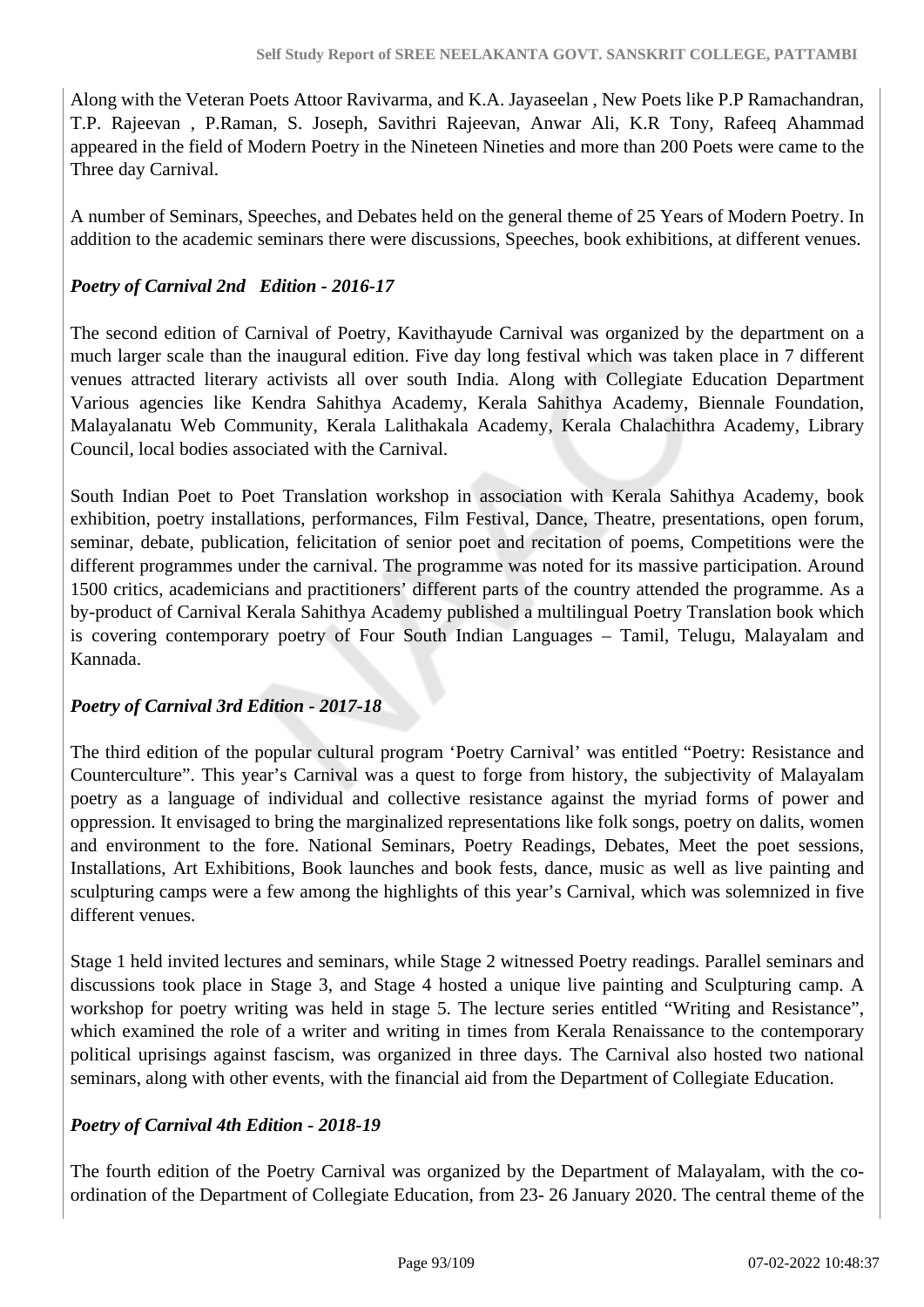Carnival was "Kerala/ Poetry: Redeeming for the Future", in the context of the post-flood scenario and the movements for the redemption of the Renaissance ideals in Kerala. The Carnival has transformed into a cultural festival of not only the College, but that of Pattambi and even the reading community of Kerala. It is the fruit of the team work of all departments, faculty, staff and students in the College, as well as the local people and the well wishers of the event. P.P. Ramachandran was selected as the Programme Director of the fourth Poetry Carnival and Dr. H.K. Santhosh as the General Convenor. Prof. M.N. Karassery spoke on the topic 'Redemption of the Renaissance'. Ashamenon launched the book on Punnasseri Neelakanta Sarma, written by N. Jayakrishnan.

#### *Poetry Carnival – 5th Edition, 2019-20*

The fifth edition of Poetry Carnival with the co-ordination of the Department of Malayalam and the Department of Collegiate Education, from 23- 26 January 2020. This year's Carnival was conducted with the tag line 'South Indian Poetry 20/20' in seven venues. Seminars, lectures, art exhibitions, poetry recitals, Discussion on Sufi Tradition, Musical nights, and drama were performed as part of the event. The carnival also hosted a workshop on Poetry translation, incorporating a wide range of south Indian poets from Tamil, Kannada, Malayalam and Telugu. The four day program was inaugurated on 23rd January by the renowned poet K.G. Sankarappillai and the chief guest of the event was Cheran, the Srilankan expatriate poet. Mia poet Shalim Mukthadir Hussain and poets like Kalpetta Narayanan, Selma (Tamil), P.N.Gopikrishnan etc spoke in different sessions. Sunil P. Ilayidom curated the poetry learning session. The renowned art critic and curator Suneet Chopra spoke on the topic 'Installation Art in Contemporary Indian Context'. A seminar on cyber poetry and discourse on the presence of Sufi tradition in Malayalam poetry were held. A poetry installation of the name 'Word Me Out' was exhibited in the Botanical park of the campus.

| <b>File Description</b>                                  | <b>Document</b>      |
|----------------------------------------------------------|----------------------|
| Link for appropriate web in the Institutional<br>website | <b>View Document</b> |
| Link for any other relevant information                  | <b>View Document</b> |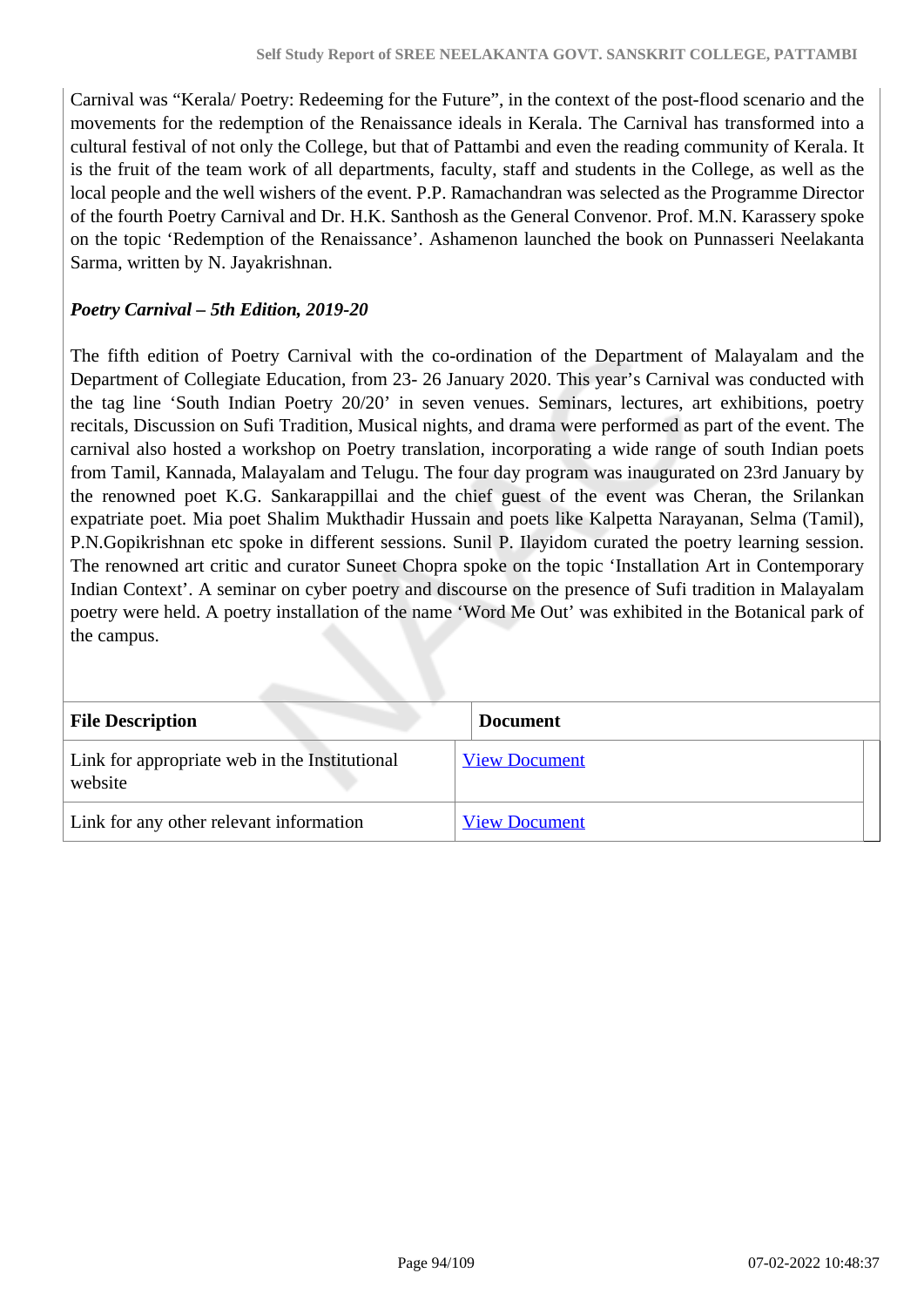# **5. CONCLUSION**

# **Additional Information :**

As an affiliated college, SNGS College is bound to adhere to the syllabi and academic calendar prescribed by the University of Calicut from time to time. A the same time, our institution also plays a key role in ensuring academic flexibility through the representation of its faculty members in various statutory bodies of the University such as Academic council, Board of Studies etc. The quality of teaching-learning and evaluation, quantifiable in the form of pass percentage of students, reaffirms the success achieved by the college through initiatives like the use of ICT tools, remedial coaching for slow learners etc. Learning Management system (LMS) has served as an excellent platform for the seamless flow of knowledge from teacher to student even in the period of pandemic covid-19. The presence of a teaching community with a deeper involvement in research has also helped in imparting scientific temper and quest for knowledge even in the minds of undergraduate students. The consistent upgradation of college infrastructure is visible in the form of a new academic block, advanced level of library automation, procurement of IT infrastructure etc. Financially backward students get support from government agencies, college PTA and teachers' collective. Decentralized and participative management of college is established by incorporating the view points of all the stake holders. The Institution imparts gender sensitivity among students through various clubs and activities. 'Kavithayude Carnival' (Carnival of poetry), a national level meet of poets and writers, invokes lateral thinking capabilities in students and teachers. The symbiotic efforts by the various stake holders help in moulding and transforming students into individuals having human values, scientific temper and leadership qualities who can become ambassadors of Sree Neelakanta Government Sanskrit College around the globe.

## **Concluding Remarks :**

SNGS College, a product of renaissance zeal, is looking forward to achieving greater progress in the coming years. The institution is particular that it keeps its original vision intact. It has been doing a great service in nation building by moulding its students into individuals who can lead their families and society in a distinguished manner. The mission of the college is to empower its student community. Pride in the national heritage, scientific outlook and secular perspective are among the highest ideals inculcated into their minds. A dedicated teaching community ensures the effective delivery of the curriculum using methods including ICT. The Learning Management System introduced by the college has become a model in the State as a whole. There has been a substantial increase in the research output of the faculty of the college. The faculty members have received research grants from various funding agencies in the state and the country for furthering their research. The fact that the college is in public sector has not posed any hurdle in its path in the matter of adding infrastructural facilities. The college library, with a richer collection of books, journals and palm leave records, is a treasure trove of information for the students. A student-centric approach has been adopted in maximising the output of students. Students are given opportunities to develop their research aptitude as well as competitive skills in appearing for competitive tests conducted by the various recruiting agencies. E-resources, ICT and egovernance etc have enhanced the quality of service extended by the institution. Student amenities have also been improved in the assessment period. Special care has been taken to inculcate the value of a gender-sensitive approach in the minds of students. Facilities for the physically disabled students such as ramps etc have been provided. The college is a centre of excellence in Kerala. It has several core strengths to its credit. Despite having a few handicaps, the institution hopes to face challenges ahead and provide better opportunities to the students and teachers in the years to come. The goal of the college is to grow and achieve unhindered.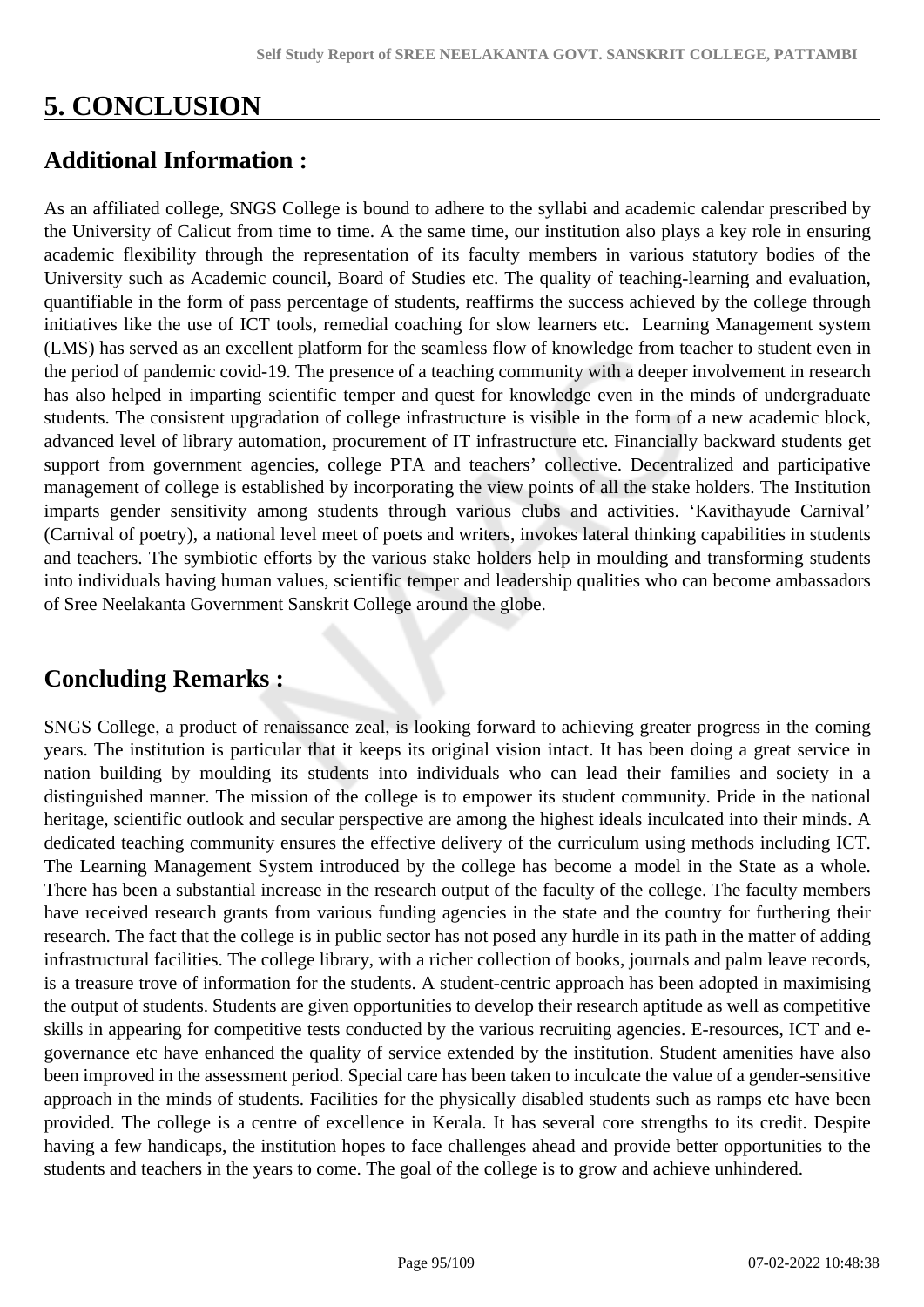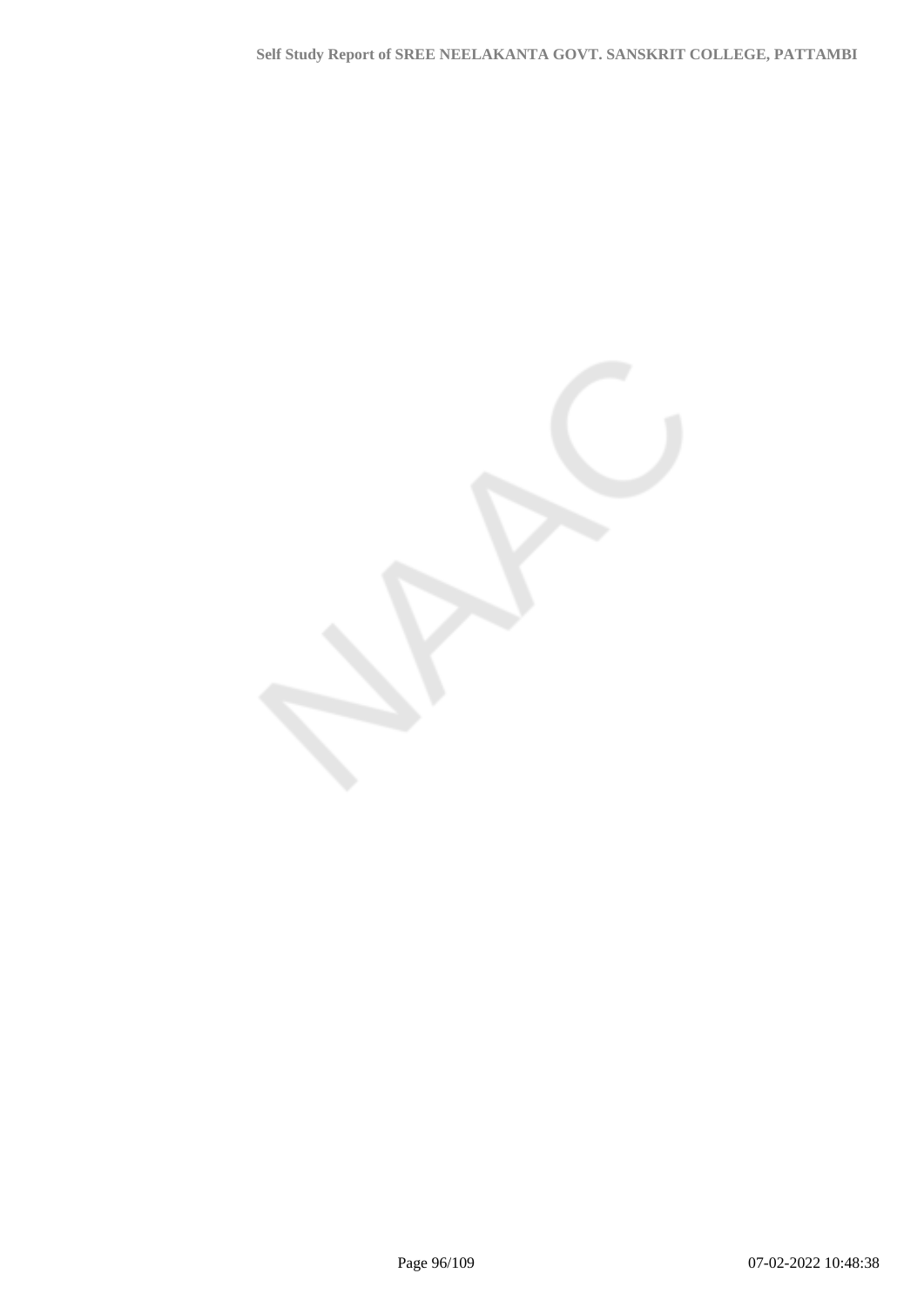# **6.ANNEXURE**

#### **1.Metrics Level Deviations**

|       |                                                      |         |         |         | Metric ID Sub Questions and Answers before and after DVV Verification |                                                                                               |
|-------|------------------------------------------------------|---------|---------|---------|-----------------------------------------------------------------------|-----------------------------------------------------------------------------------------------|
| 1.1.3 |                                                      |         |         |         |                                                                       | Teachers of the Institution participate in following activities related to curriculum         |
|       |                                                      |         |         |         |                                                                       | development and assessment of the affiliating University and/are represented on the following |
|       | academic bodies during the last five years           |         |         |         |                                                                       |                                                                                               |
|       |                                                      |         |         |         |                                                                       |                                                                                               |
|       | 1. Academic council/BoS of Affiliating university    |         |         |         |                                                                       |                                                                                               |
|       | 2. Setting of question papers for UG/PG programs     |         |         |         |                                                                       |                                                                                               |
|       |                                                      |         |         |         |                                                                       | 3. Design and Development of Curriculum for Add on/certificate/Diploma Courses                |
|       |                                                      |         |         |         | 4. Assessment / evaluation process of the affiliating University      |                                                                                               |
|       |                                                      |         |         |         |                                                                       |                                                                                               |
|       | Answer before DVV Verification : A. All of the above |         |         |         |                                                                       |                                                                                               |
|       | Answer After DVV Verification: B. Any 3 of the above |         |         |         |                                                                       |                                                                                               |
| 1.2.1 |                                                      |         |         |         |                                                                       | Percentage of Programmes in which Choice Based Credit System (CBCS)/ elective                 |
|       | course system has been implemented                   |         |         |         |                                                                       |                                                                                               |
|       |                                                      |         |         |         |                                                                       |                                                                                               |
|       |                                                      |         |         |         |                                                                       | 1.2.1.1. Number of Programmes in which CBCS / Elective course system implemented.             |
|       | Answer before DVV Verification: 18                   |         |         |         |                                                                       |                                                                                               |
|       | Answer after DVV Verification: 14                    |         |         |         |                                                                       |                                                                                               |
|       |                                                      |         |         |         |                                                                       |                                                                                               |
| 1.2.3 |                                                      |         |         |         |                                                                       | Average percentage of students enrolled in Certificate/ Add-on programs as against the total  |
|       | number of students during the last five years        |         |         |         |                                                                       |                                                                                               |
|       |                                                      |         |         |         |                                                                       |                                                                                               |
|       |                                                      |         |         |         |                                                                       | 1.2.3.1. Number of students enrolled in subject related Certificate or Add-on programs year   |
|       | wise during last five years                          |         |         |         |                                                                       |                                                                                               |
|       | Answer before DVV Verification:                      |         |         |         |                                                                       |                                                                                               |
|       | 2019-20                                              | 2018-19 | 2017-18 | 2016-17 | 2015-16                                                               |                                                                                               |
|       | 551                                                  | 866     | 101     | 22      | 262                                                                   |                                                                                               |
|       |                                                      |         |         |         |                                                                       |                                                                                               |
|       |                                                      |         |         |         |                                                                       |                                                                                               |
|       | <b>Answer After DVV Verification:</b>                |         |         |         |                                                                       |                                                                                               |
|       | 2019-20                                              | 2018-19 | 2017-18 | 2016-17 | 2015-16                                                               |                                                                                               |
|       |                                                      |         |         |         |                                                                       |                                                                                               |
|       | 551                                                  | 866     | 101     | 22      | 110                                                                   |                                                                                               |
|       |                                                      |         |         |         |                                                                       |                                                                                               |
| 1.3.2 |                                                      |         |         |         |                                                                       | Average percentage of courses that include experiential learning through project work/field   |
|       | work/internship during last five years               |         |         |         |                                                                       |                                                                                               |
|       |                                                      |         |         |         |                                                                       |                                                                                               |
|       |                                                      |         |         |         |                                                                       | 1.3.2.1. Number of courses that include experiential learning through project work/field      |
|       | work/internship year-wise during last five years     |         |         |         |                                                                       |                                                                                               |
|       | Answer before DVV Verification:                      |         |         |         |                                                                       |                                                                                               |
|       | 2019-20                                              | 2018-19 | 2017-18 | 2016-17 | 2015-16                                                               |                                                                                               |
|       |                                                      |         |         |         |                                                                       |                                                                                               |
|       | 150                                                  | 140     | 140     | 140     | 140                                                                   |                                                                                               |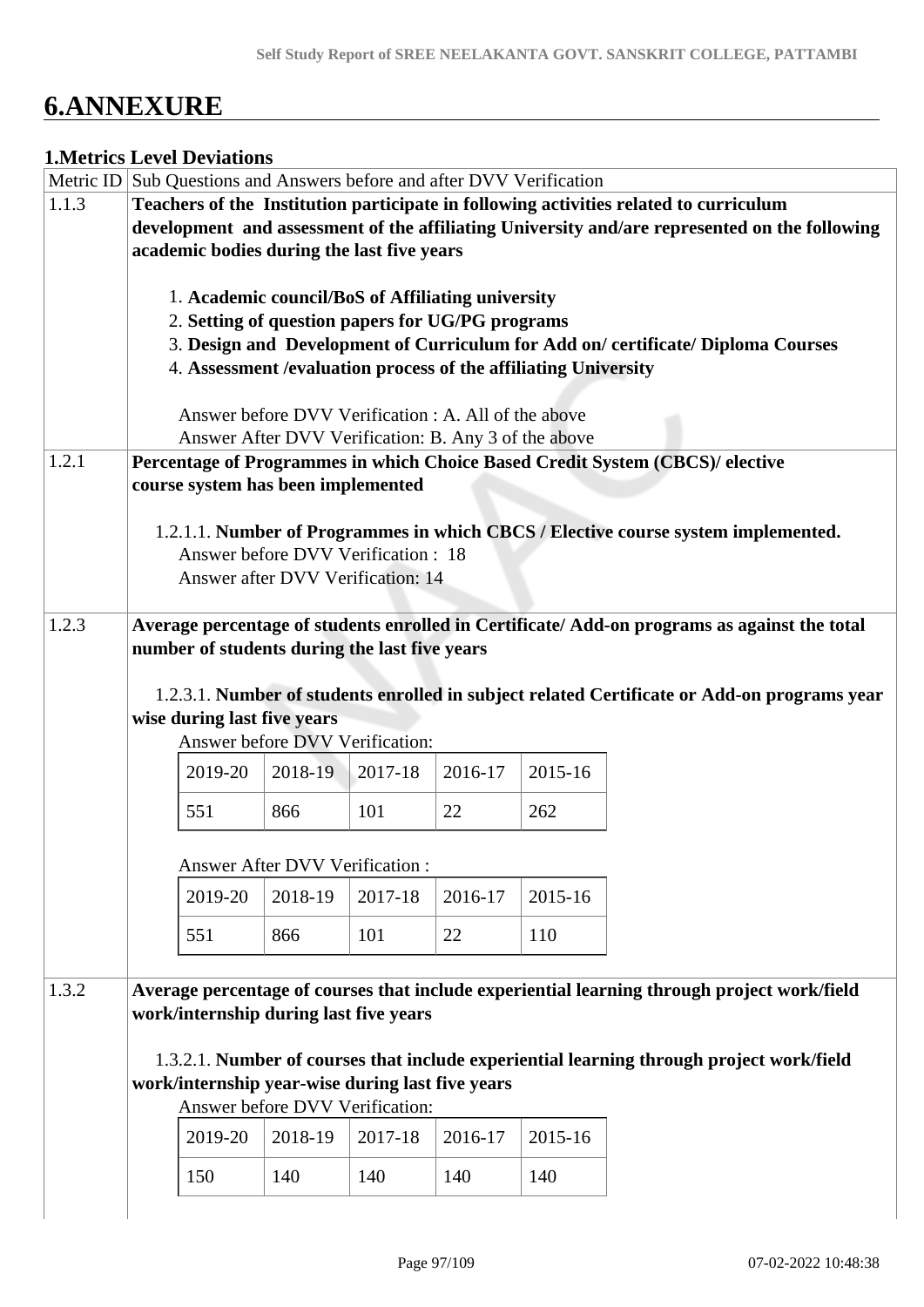|            |                                                                                                                                                                                                          | <b>Answer After DVV Verification:</b>                                      |         |         |         |
|------------|----------------------------------------------------------------------------------------------------------------------------------------------------------------------------------------------------------|----------------------------------------------------------------------------|---------|---------|---------|
|            | 2019-20                                                                                                                                                                                                  | 2018-19                                                                    | 2017-18 | 2016-17 | 2015-16 |
|            | 18                                                                                                                                                                                                       | 13                                                                         | 12      | 12      | 10      |
|            | Percentage of students undertaking project work/field work/ internships (Data for the latest<br>completed academic year<br>1.3.3.1. Number of students undertaking project work/field work / internships | Answer before DVV Verification : 579<br>Answer after DVV Verification: 577 |         |         |         |
|            | <b>Average Enrolment percentage (Average of last five years)</b>                                                                                                                                         |                                                                            |         |         |         |
|            | 2.1.1.1. Number of students admitted year-wise during last five years                                                                                                                                    | Answer before DVV Verification:                                            |         |         |         |
|            | 2019-20                                                                                                                                                                                                  | 2018-19                                                                    | 2017-18 | 2016-17 | 2015-16 |
|            | 617                                                                                                                                                                                                      | 552                                                                        | 606     | 625     | 495     |
|            |                                                                                                                                                                                                          | <b>Answer After DVV Verification:</b>                                      |         |         |         |
|            | 2019-20                                                                                                                                                                                                  | 2018-19                                                                    | 2017-18 | 2016-17 | 2015-16 |
|            | 622                                                                                                                                                                                                      | 550                                                                        | 617     | 615     | 510     |
|            | 2.1.1.2. Number of sanctioned seats year wise during last five years                                                                                                                                     |                                                                            |         |         |         |
|            |                                                                                                                                                                                                          | Answer before DVV Verification:                                            |         |         |         |
|            | 2019-20                                                                                                                                                                                                  | 2018-19                                                                    | 2017-18 | 2016-17 | 2015-16 |
|            | 631                                                                                                                                                                                                      | 563                                                                        | 620     | 629     | 512     |
|            |                                                                                                                                                                                                          | <b>Answer After DVV Verification:</b>                                      |         |         |         |
|            | 2019-20                                                                                                                                                                                                  | 2018-19                                                                    | 2017-18 | 2016-17 | 2015-16 |
|            | 645                                                                                                                                                                                                      | 580                                                                        | 634     | 630     | 521     |
|            |                                                                                                                                                                                                          |                                                                            |         |         |         |
| seats)     | Average percentage of seats filled against reserved categories (SC, ST, OBC, Divyangjan, etc.<br>as per applicable reservation policy ) during the last five years (exclusive of supernumerary           |                                                                            |         |         |         |
| five years | 2.1.2.1. Number of actual students admitted from the reserved categories year-wise during the last                                                                                                       | Answer before DVV Verification:                                            |         |         |         |
|            |                                                                                                                                                                                                          |                                                                            |         |         |         |
|            | 2019-20                                                                                                                                                                                                  | 2018-19                                                                    | 2017-18 | 2016-17 | 2015-16 |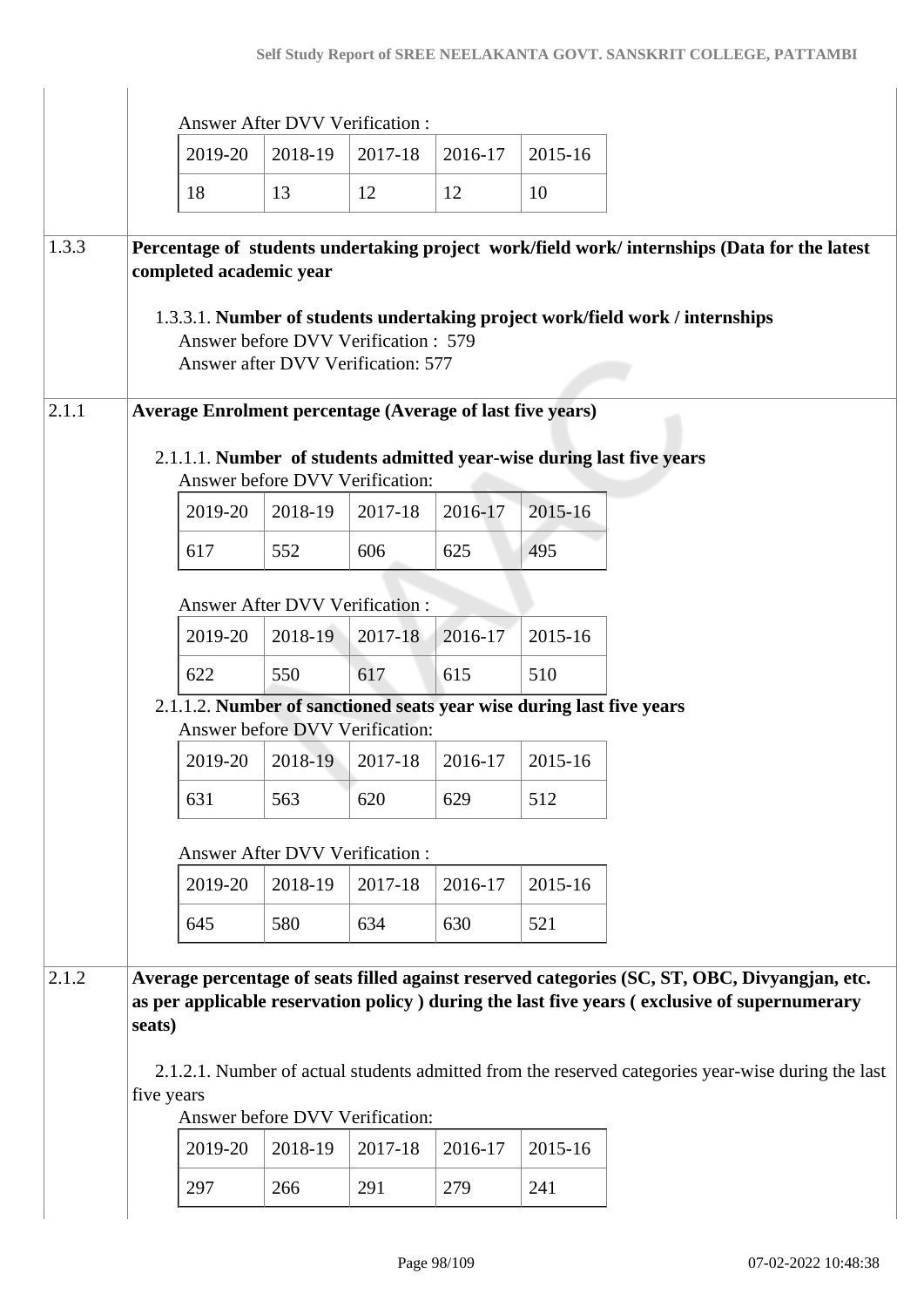|       |                            | <b>Answer After DVV Verification:</b> |                                                                                        |         |                                                                                                                                                                               |
|-------|----------------------------|---------------------------------------|----------------------------------------------------------------------------------------|---------|-------------------------------------------------------------------------------------------------------------------------------------------------------------------------------|
|       | 2019-20                    | 2018-19                               | 2017-18                                                                                | 2016-17 | 2015-16                                                                                                                                                                       |
|       | 297                        | 265                                   | 290                                                                                    | 269     | 237                                                                                                                                                                           |
| 2.4.3 |                            |                                       | completed academic year in number of years)                                            |         | Average teaching experience of full time teachers in the same institution (Data for the latest                                                                                |
|       |                            |                                       | 2.4.3.1. Total experience of full-time teachers<br>Answer before DVV Verification: 413 |         |                                                                                                                                                                               |
|       |                            |                                       | Answer after DVV Verification: 6.14                                                    |         |                                                                                                                                                                               |
| 2.6.3 |                            |                                       | Average pass percentage of Students during last five years                             |         |                                                                                                                                                                               |
|       | during the last five years |                                       | Answer before DVV Verification:                                                        |         | 2.6.3.1. Number of final year students who passed the university examination year-wise                                                                                        |
|       | 2019-20                    | 2018-19                               | 2017-18                                                                                | 2016-17 | 2015-16                                                                                                                                                                       |
|       | 503                        | 540                                   | 432                                                                                    | 407     | 395                                                                                                                                                                           |
|       |                            | Answer After DVV Verification :       |                                                                                        |         |                                                                                                                                                                               |
|       | 2019-20                    | 2018-19                               | 2017-18                                                                                | 2016-17 | 2015-16                                                                                                                                                                       |
|       | 538                        | 540                                   | 432                                                                                    | 407     | 395                                                                                                                                                                           |
|       |                            |                                       |                                                                                        |         | 2.6.3.2. Number of final year students who appeared for the university examination year-                                                                                      |
|       |                            | wise during the last five years       | Answer before DVV Verification:                                                        |         |                                                                                                                                                                               |
|       | 2019-20                    | 2018-19                               | 2017-18                                                                                | 2016-17 | 2015-16                                                                                                                                                                       |
|       | 571                        | 602                                   | 485                                                                                    | 455     | 421                                                                                                                                                                           |
|       |                            | Answer After DVV Verification :       |                                                                                        |         |                                                                                                                                                                               |
|       | 2019-20                    | 2018-19                               | 2017-18                                                                                | 2016-17 | 2015-16                                                                                                                                                                       |
|       | 609                        | 602                                   | 485                                                                                    | 455     | 421                                                                                                                                                                           |
|       |                            |                                       |                                                                                        |         |                                                                                                                                                                               |
| 3.1.1 |                            |                                       |                                                                                        |         | Grants received from Government and non-governmental agencies for research projects,<br>endowments, Chairs in the institution during the last five years (INR in Lakhs)       |
|       |                            |                                       | Answer before DVV Verification:                                                        |         | 3.1.1.1. Total Grants from Government and non-governmental agencies for research<br>projects, endowments, Chairs in the institution during the last five years (INR in Lakhs) |
|       | 2019-20                    | 2018-19                               | 2017-18                                                                                | 2016-17 | 2015-16                                                                                                                                                                       |
|       |                            |                                       |                                                                                        |         |                                                                                                                                                                               |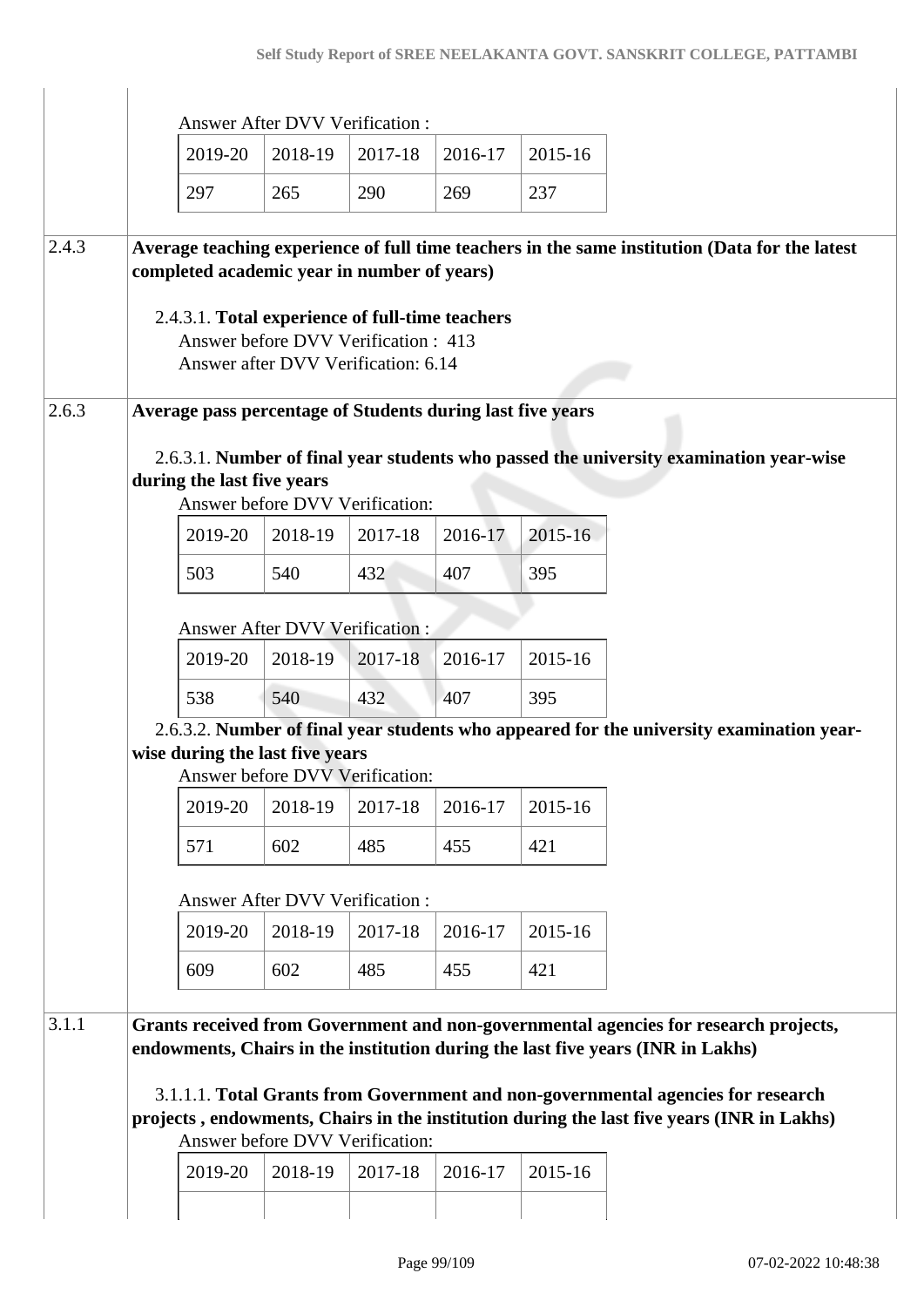|       | 10.88800                                                                                                                              |                | $\mid$ 15.58188 $\mid$ 117.0758 $\mid$ 20.53911 $\mid$ 1.47338<br>3 |                |                |                                                                                                                                                                            |
|-------|---------------------------------------------------------------------------------------------------------------------------------------|----------------|---------------------------------------------------------------------|----------------|----------------|----------------------------------------------------------------------------------------------------------------------------------------------------------------------------|
|       | <b>Answer After DVV Verification:</b>                                                                                                 |                |                                                                     |                |                |                                                                                                                                                                            |
|       | 2019-20                                                                                                                               | 2018-19        | 2017-18                                                             | 2016-17        | 2015-16        |                                                                                                                                                                            |
|       | $\mathbf{0}$                                                                                                                          | 17.20          | 132.64                                                              | 16.945         | 0.45           |                                                                                                                                                                            |
|       | Remark: Observation accepted, Input edited accordingly.                                                                               |                |                                                                     |                |                |                                                                                                                                                                            |
| 3.1.2 |                                                                                                                                       |                |                                                                     |                |                | Percentage of teachers recognized as research guides (latest completed academic year)                                                                                      |
|       | 3.1.2.1. Number of teachers recognized as research guides<br>Answer before DVV Verification : 30<br>Answer after DVV Verification: 29 |                |                                                                     |                |                |                                                                                                                                                                            |
| 3.1.3 | government agencies during the last five years                                                                                        |                |                                                                     |                |                | Percentage of departments having Research projects funded by government and non                                                                                            |
|       |                                                                                                                                       |                |                                                                     |                |                |                                                                                                                                                                            |
|       |                                                                                                                                       |                |                                                                     |                |                |                                                                                                                                                                            |
|       | government agencies during the last five years                                                                                        |                |                                                                     |                |                | 3.1.3.1. Number of departments having Research projects funded by government and non-                                                                                      |
|       | Answer before DVV Verification:                                                                                                       |                |                                                                     |                |                |                                                                                                                                                                            |
|       | 2019-20                                                                                                                               | 2018-19        | 2017-18                                                             | 2016-17        | 2015-16        |                                                                                                                                                                            |
|       | $\overline{4}$                                                                                                                        | $\overline{4}$ | $\overline{3}$                                                      | 1              | $\overline{4}$ |                                                                                                                                                                            |
|       | <b>Answer After DVV Verification:</b>                                                                                                 |                |                                                                     |                |                |                                                                                                                                                                            |
|       | 2019-20                                                                                                                               | 2018-19        | 2017-18                                                             | 2016-17        | 2015-16        |                                                                                                                                                                            |
|       | $\theta$                                                                                                                              | 3              | 3                                                                   | $\overline{2}$ | $\overline{4}$ |                                                                                                                                                                            |
|       | 3.1.3.2. Number of departments offering academic programes                                                                            |                | Answer before DVV Verification:                                     |                |                |                                                                                                                                                                            |
|       | 2019-20                                                                                                                               | 2018-19        | 2017-18                                                             | 2016-17        | 2015-16        |                                                                                                                                                                            |
| 3.2.2 | Rights (IPR) and entrepreneurship during the last five years                                                                          |                |                                                                     |                |                | Number of workshops/seminars conducted on Research Methodology, Intellectual Property                                                                                      |
|       |                                                                                                                                       |                | Answer before DVV Verification:                                     |                |                | 3.2.2.1. Total number of workshops/seminars conducted on Research Methodology,<br>Intellectual Property Rights (IPR) and entrepreneurship year-wise during last five years |
|       | 2019-20                                                                                                                               | 2018-19        | 2017-18                                                             | 2016-17        | 2015-16        |                                                                                                                                                                            |
|       | 27                                                                                                                                    | 15             | 16                                                                  | 12             | 15             |                                                                                                                                                                            |
|       |                                                                                                                                       |                |                                                                     |                |                |                                                                                                                                                                            |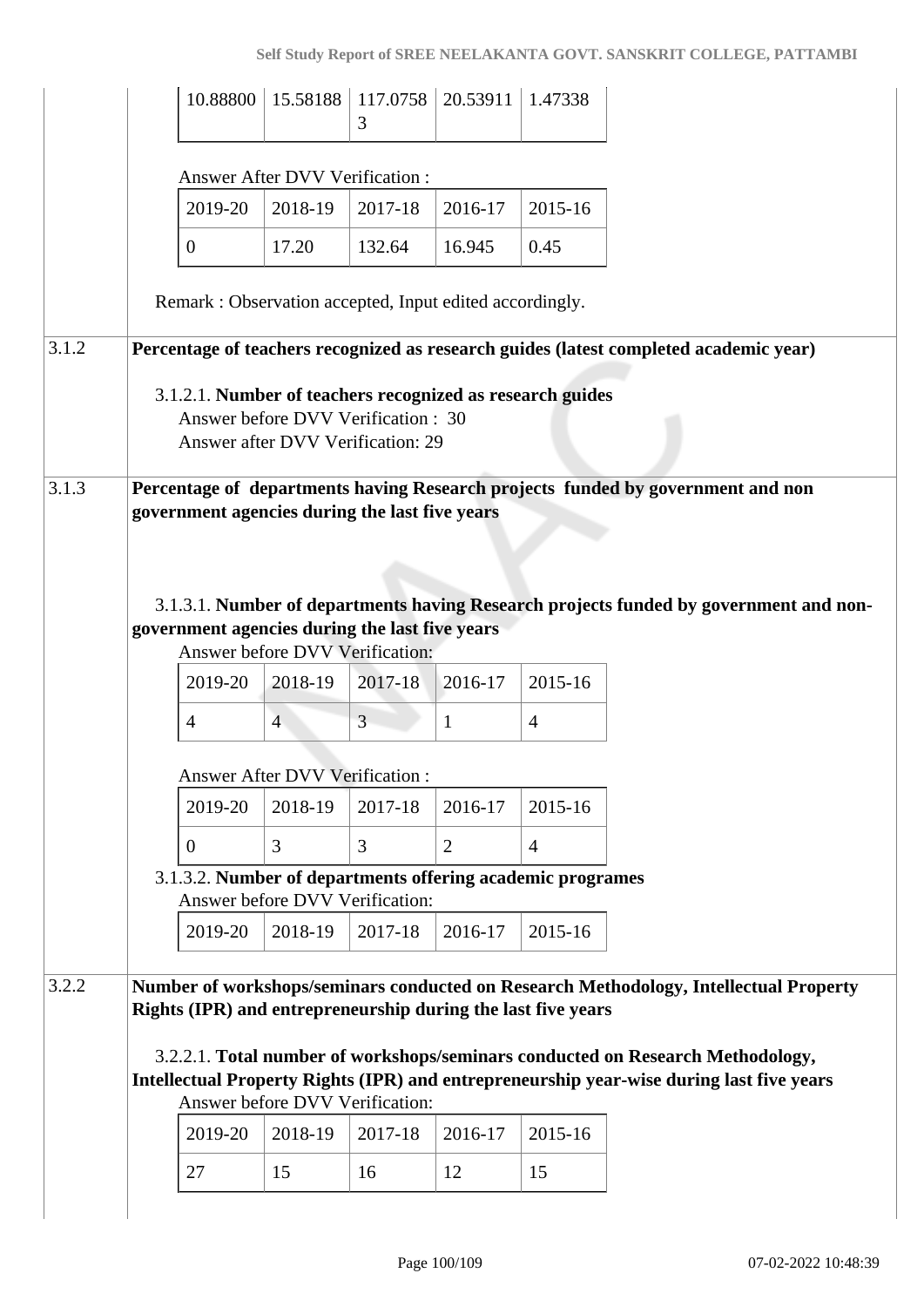|                |             |                                                                                                                                                                                                                                                                                                                                                                                                                                                           | <b>Answer After DVV Verification:</b>                                                                                                               |         |                |                |  |  |  |  |  |
|----------------|-------------|-----------------------------------------------------------------------------------------------------------------------------------------------------------------------------------------------------------------------------------------------------------------------------------------------------------------------------------------------------------------------------------------------------------------------------------------------------------|-----------------------------------------------------------------------------------------------------------------------------------------------------|---------|----------------|----------------|--|--|--|--|--|
|                |             | 2019-20                                                                                                                                                                                                                                                                                                                                                                                                                                                   | 2018-19                                                                                                                                             | 2017-18 | 2016-17        | 2015-16        |  |  |  |  |  |
|                |             | 15                                                                                                                                                                                                                                                                                                                                                                                                                                                        | 8                                                                                                                                                   | $\tau$  | $\overline{7}$ | 5              |  |  |  |  |  |
| 3.3.1<br>3.3.2 |             | Number of Ph.Ds registered per eligible teacher during the last five years<br>3.3.1.1. How many Ph.Ds registered per eligible teacher within last five years<br>3.3.1.2. Number of teachers recognized as guides during the last five years<br>Number of research papers per teachers in the Journals notified on UGC website during the<br>last five years<br>3.3.2.1. Number of research papers in the Journals notified on UGC website during the last | Answer before DVV Verification: 73<br>Answer after DVV Verification: 53<br>Answer before DVV Verification : 22<br>Answer after DVV Verification: 29 |         |                |                |  |  |  |  |  |
|                | five years. |                                                                                                                                                                                                                                                                                                                                                                                                                                                           | Answer before DVV Verification:                                                                                                                     |         |                |                |  |  |  |  |  |
|                |             | 2019-20                                                                                                                                                                                                                                                                                                                                                                                                                                                   | 2018-19                                                                                                                                             | 2017-18 | 2016-17        | 2015-16        |  |  |  |  |  |
|                |             | 27                                                                                                                                                                                                                                                                                                                                                                                                                                                        | 11                                                                                                                                                  | 11      | 8              | $\overline{4}$ |  |  |  |  |  |
|                |             | Answer After DVV Verification :                                                                                                                                                                                                                                                                                                                                                                                                                           |                                                                                                                                                     |         |                |                |  |  |  |  |  |
|                |             | 2019-20                                                                                                                                                                                                                                                                                                                                                                                                                                                   | 2018-19                                                                                                                                             | 2017-18 | 2016-17        | 2015-16        |  |  |  |  |  |
|                |             |                                                                                                                                                                                                                                                                                                                                                                                                                                                           |                                                                                                                                                     | 11      | 8              | $\overline{4}$ |  |  |  |  |  |
|                |             | 27                                                                                                                                                                                                                                                                                                                                                                                                                                                        | 10                                                                                                                                                  |         |                |                |  |  |  |  |  |
| 3.3.3          |             | Number of books and chapters in edited volumes/books published and papers published in<br>national/international conference proceedings per teacher during last five years<br>3.3.3.1. Total number of books and chapters in edited volumes/books published and papers<br>in national/international conference proceedings year-wise during last five years                                                                                               | Answer before DVV Verification:                                                                                                                     |         |                |                |  |  |  |  |  |
|                |             | 2019-20                                                                                                                                                                                                                                                                                                                                                                                                                                                   | 2018-19                                                                                                                                             | 2017-18 | 2016-17        | 2015-16        |  |  |  |  |  |
|                |             | 37                                                                                                                                                                                                                                                                                                                                                                                                                                                        | 23                                                                                                                                                  | 40      | 6              | 8              |  |  |  |  |  |
|                |             |                                                                                                                                                                                                                                                                                                                                                                                                                                                           | <b>Answer After DVV Verification:</b>                                                                                                               |         |                |                |  |  |  |  |  |
|                |             | 2019-20                                                                                                                                                                                                                                                                                                                                                                                                                                                   | 2018-19                                                                                                                                             | 2017-18 | 2016-17        | 2015-16        |  |  |  |  |  |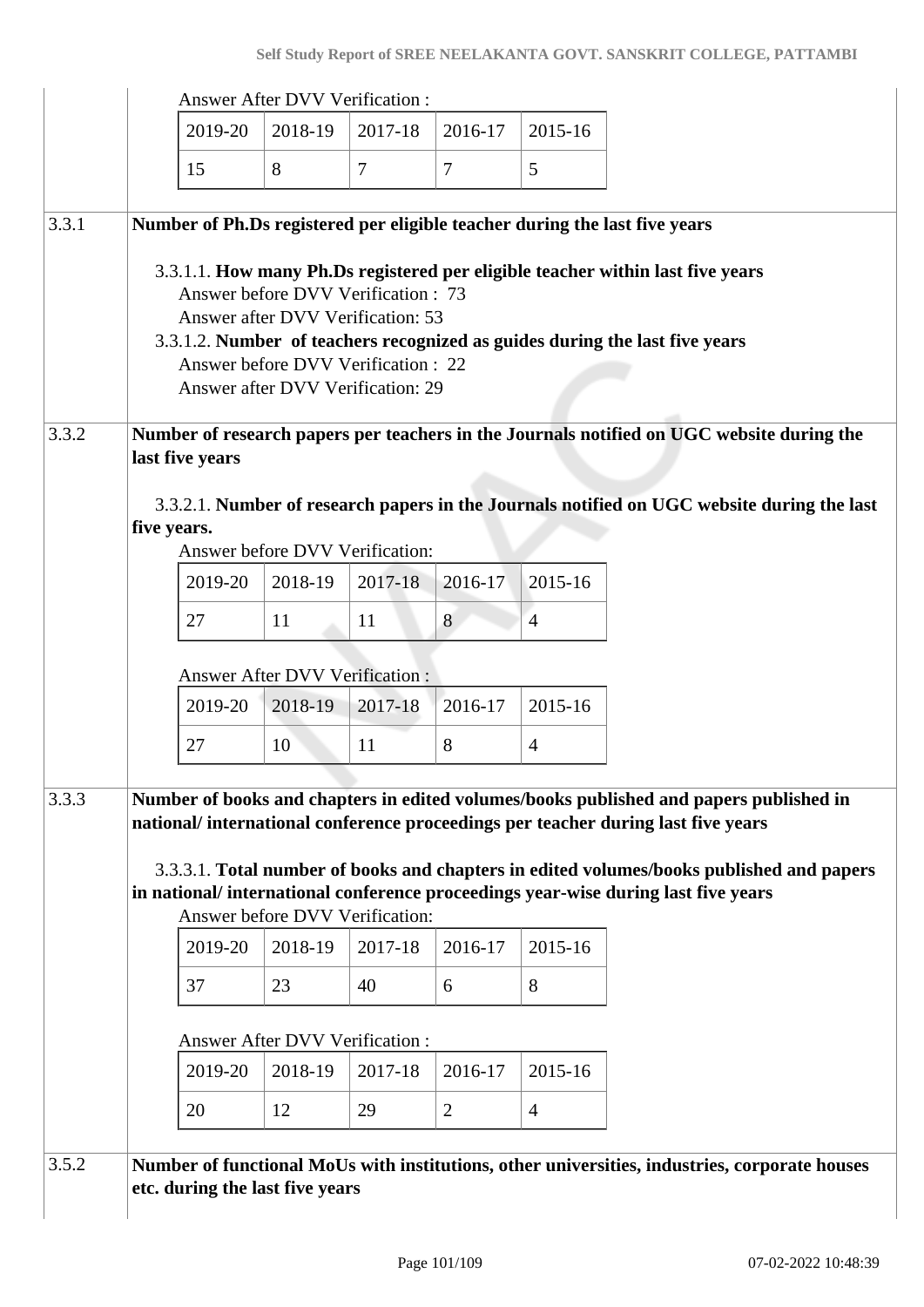|       |                                                                                                                |                                                      |                   |                   |                  | 3.5.2.1. Number of functional MoUs with Institutions of national, international importance,<br>other universities, industries, corporate houses etc. year-wise during the last five years  |  |
|-------|----------------------------------------------------------------------------------------------------------------|------------------------------------------------------|-------------------|-------------------|------------------|--------------------------------------------------------------------------------------------------------------------------------------------------------------------------------------------|--|
|       | 2019-20                                                                                                        | Answer before DVV Verification:<br>2018-19           | 2017-18           | 2016-17           | 2015-16          |                                                                                                                                                                                            |  |
|       | 1                                                                                                              | $\mathbf{1}$                                         | $\mathbf{0}$      | $\overline{0}$    | $\overline{0}$   |                                                                                                                                                                                            |  |
|       |                                                                                                                | Answer After DVV Verification:                       |                   |                   |                  |                                                                                                                                                                                            |  |
|       | 2019-20                                                                                                        | 2018-19                                              | 2017-18           | 2016-17           | 2015-16          |                                                                                                                                                                                            |  |
|       | 1                                                                                                              | $\mathbf{1}$                                         | $\overline{0}$    | $\mathbf{0}$      | $\mathbf{0}$     |                                                                                                                                                                                            |  |
| 4.1.4 | last five years(INR in Lakhs)<br>five years (INR in lakhs)                                                     |                                                      |                   |                   |                  | Average percentage of expenditure, excluding salary for infrastructure augmentation during<br>4.1.4.1. Expenditure for infrastructure augmentation, excluding salary year-wise during last |  |
|       | 2019-20                                                                                                        | Answer before DVV Verification:<br>2018-19           | 2017-18           | 2016-17           | 2015-16          |                                                                                                                                                                                            |  |
|       | 29.54                                                                                                          | 32.84                                                | 141.5             | 59.34             | 38.07            |                                                                                                                                                                                            |  |
|       | 2019-20<br>157.48<br>Remark : Input edited as per the document provided by HEI.                                | Answer After DVV Verification :<br>2018-19<br>119.40 | 2017-18<br>201.87 | 2016-17<br>172.34 | 2015-16<br>82.87 |                                                                                                                                                                                            |  |
| 4.2.3 | journals during the last five years (INR in Lakhs)<br>journals year wise during last five years (INR in Lakhs) | Answer before DVV Verification:                      |                   |                   |                  | Average annual expenditure for purchase of books/e-books and subscription to journals/e-<br>4.2.3.1. Annual expenditure of purchase of books/e-books and subscription to journals/e-       |  |
|       | 2019-20                                                                                                        | 2018-19                                              | 2017-18           | 2016-17           | 2015-16          |                                                                                                                                                                                            |  |
|       |                                                                                                                |                                                      |                   |                   |                  |                                                                                                                                                                                            |  |
|       | 10.30                                                                                                          | 19.11                                                | 3.04              | 80.93             | 12.05            |                                                                                                                                                                                            |  |
|       |                                                                                                                | Answer After DVV Verification:                       |                   |                   |                  |                                                                                                                                                                                            |  |
|       | 2019-20                                                                                                        | 2018-19                                              | 2017-18           | 2016-17           | 2015-16          |                                                                                                                                                                                            |  |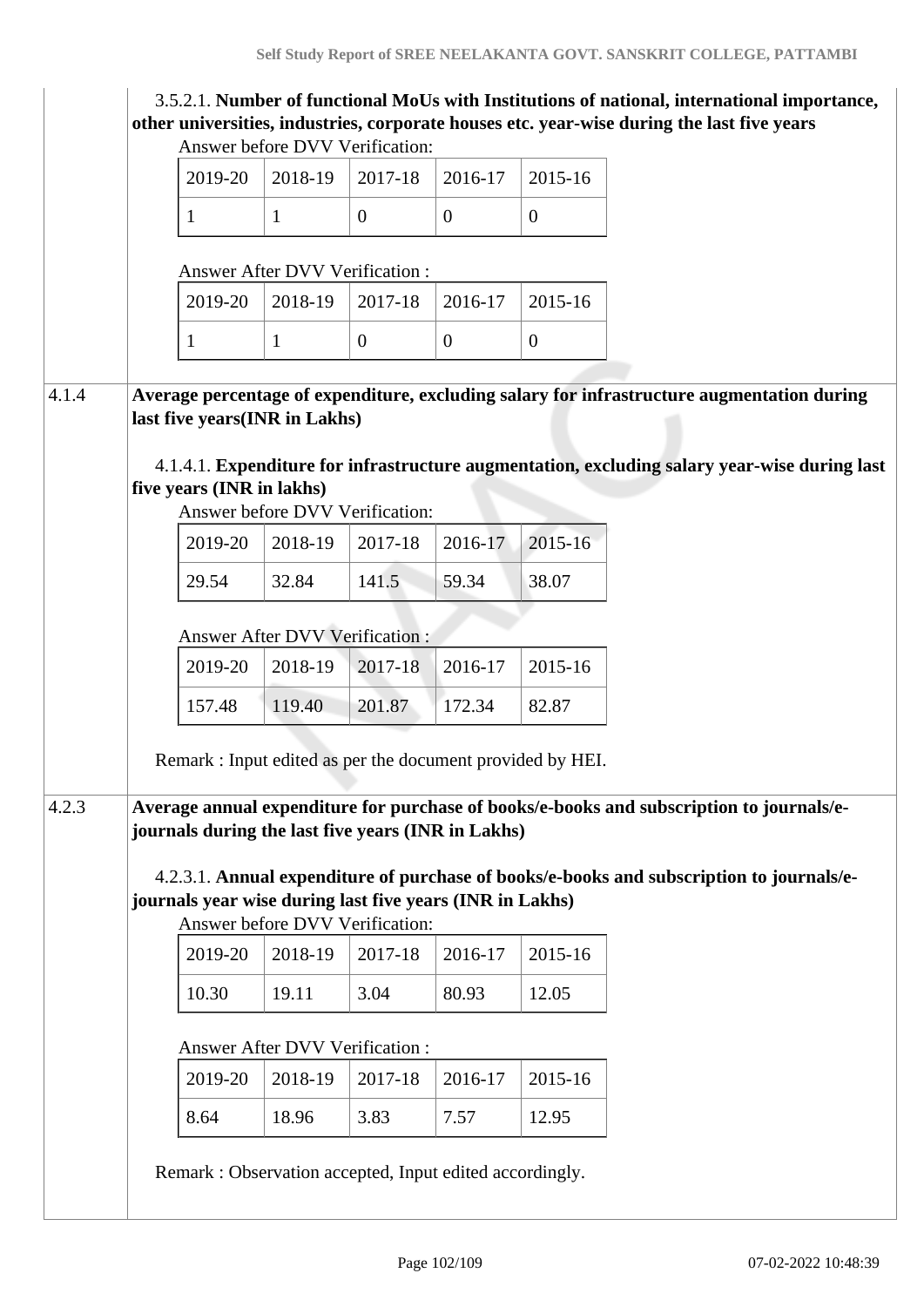| 4.4.1 | Lakhs)                                                                                 | Average percentage of expenditure incurred on maintenance of infrastructure (physical and<br>academic support facilities) excluding salary component during the last five years(INR in |         |         |         |                                                                                                                                                                                                                                                                                    |  |  |  |  |
|-------|----------------------------------------------------------------------------------------|----------------------------------------------------------------------------------------------------------------------------------------------------------------------------------------|---------|---------|---------|------------------------------------------------------------------------------------------------------------------------------------------------------------------------------------------------------------------------------------------------------------------------------------|--|--|--|--|
|       | (INR in lakhs)                                                                         |                                                                                                                                                                                        |         |         |         | 4.4.1.1. Expenditure incurred on maintenance of infrastructure (physical facilities and<br>academic support facilities) excluding salary component year-wise during the last five years                                                                                            |  |  |  |  |
|       | Answer before DVV Verification:<br>2019-20<br>2018-19<br>2016-17<br>2015-16<br>2017-18 |                                                                                                                                                                                        |         |         |         |                                                                                                                                                                                                                                                                                    |  |  |  |  |
|       |                                                                                        |                                                                                                                                                                                        |         |         |         |                                                                                                                                                                                                                                                                                    |  |  |  |  |
|       | 10.27                                                                                  | 31.28                                                                                                                                                                                  | 193.8   | 4.25    | 4.25    |                                                                                                                                                                                                                                                                                    |  |  |  |  |
|       |                                                                                        | Answer After DVV Verification:                                                                                                                                                         |         |         |         |                                                                                                                                                                                                                                                                                    |  |  |  |  |
|       | 2019-20                                                                                | 2018-19                                                                                                                                                                                | 2017-18 | 2016-17 | 2015-16 |                                                                                                                                                                                                                                                                                    |  |  |  |  |
|       | 157.48                                                                                 | 119.40                                                                                                                                                                                 | 201.87  | 172.34  | 82.87   |                                                                                                                                                                                                                                                                                    |  |  |  |  |
|       |                                                                                        | Remark: Observation accepted, Input edited accordingly.                                                                                                                                |         |         |         |                                                                                                                                                                                                                                                                                    |  |  |  |  |
| 5.1.2 |                                                                                        | institution / non-government agencies during the last five years                                                                                                                       |         |         |         | Average percentage of students benefitted by scholarships, freeships etc. provided by the                                                                                                                                                                                          |  |  |  |  |
|       |                                                                                        | schemes for reserved categories)<br>Answer before DVV Verification:                                                                                                                    |         |         |         | 5.1.2.1. Number of students benefited by scholarships and free ships provided by the<br>institution, Government and non-government bodies, industries, individuals, philanthropists<br>during the last five years (other than students receiving scholarships under the government |  |  |  |  |
|       | 2019-20                                                                                | 2018-19                                                                                                                                                                                | 2017-18 | 2016-17 | 2015-16 |                                                                                                                                                                                                                                                                                    |  |  |  |  |
|       | 34                                                                                     | 6                                                                                                                                                                                      | 6       | 6       | 5       |                                                                                                                                                                                                                                                                                    |  |  |  |  |
|       |                                                                                        | <b>Answer After DVV Verification:</b>                                                                                                                                                  |         |         |         |                                                                                                                                                                                                                                                                                    |  |  |  |  |
|       | 2019-20                                                                                | 2018-19                                                                                                                                                                                | 2017-18 | 2016-17 | 2015-16 |                                                                                                                                                                                                                                                                                    |  |  |  |  |
|       | 43                                                                                     | 14                                                                                                                                                                                     | 19      | 10      | 12      |                                                                                                                                                                                                                                                                                    |  |  |  |  |
| 5.1.4 |                                                                                        | counselling offered by the Institution during the last five years                                                                                                                      |         |         |         | Average percentage of students benefitted by guidance for competitive examinations and career                                                                                                                                                                                      |  |  |  |  |
|       |                                                                                        | counselling offered by the institution year wise during last five years                                                                                                                |         |         |         |                                                                                                                                                                                                                                                                                    |  |  |  |  |
|       | 2019-20                                                                                | 2018-19                                                                                                                                                                                | 2017-18 | 2016-17 | 2015-16 |                                                                                                                                                                                                                                                                                    |  |  |  |  |
|       | 551                                                                                    | 300                                                                                                                                                                                    | 438     | 48      | 70      |                                                                                                                                                                                                                                                                                    |  |  |  |  |
|       |                                                                                        | Answer before DVV Verification:                                                                                                                                                        |         |         |         | 5.1.4.1. Number of students benefitted by guidance for competitive examinations and career                                                                                                                                                                                         |  |  |  |  |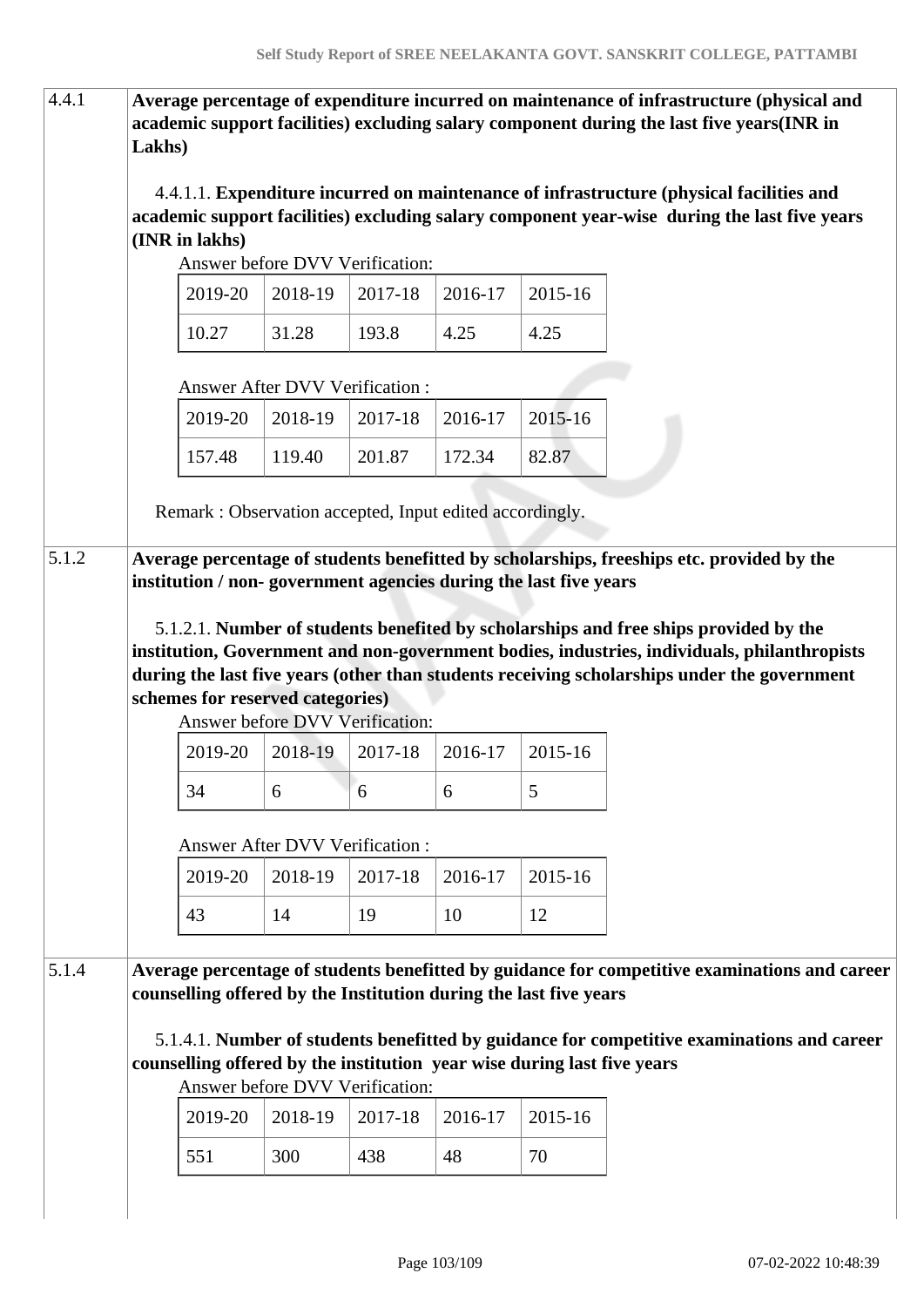|       |                                                                                                                                     | <b>Answer After DVV Verification:</b>                                       |         |                |                |                                                                                                                                                                                                                                                                                                                                                       |
|-------|-------------------------------------------------------------------------------------------------------------------------------------|-----------------------------------------------------------------------------|---------|----------------|----------------|-------------------------------------------------------------------------------------------------------------------------------------------------------------------------------------------------------------------------------------------------------------------------------------------------------------------------------------------------------|
|       | 2019-20                                                                                                                             | 2018-19                                                                     | 2017-18 | 2016-17        | 2015-16        |                                                                                                                                                                                                                                                                                                                                                       |
|       | 551                                                                                                                                 | 300                                                                         | 438     | $\overline{0}$ | 70             |                                                                                                                                                                                                                                                                                                                                                       |
| 5.2.1 |                                                                                                                                     | Answer before DVV Verification:                                             |         |                |                | Average percentage of placement of outgoing students during the last five years<br>5.2.1.1. Number of outgoing students placed year - wise during the last five years.                                                                                                                                                                                |
|       | 2019-20                                                                                                                             | 2018-19                                                                     | 2017-18 | 2016-17        | 2015-16        |                                                                                                                                                                                                                                                                                                                                                       |
|       | 68                                                                                                                                  | 32                                                                          | 17      | 22             | $\overline{7}$ |                                                                                                                                                                                                                                                                                                                                                       |
|       |                                                                                                                                     | Answer After DVV Verification :                                             |         |                |                |                                                                                                                                                                                                                                                                                                                                                       |
|       | 2019-20                                                                                                                             | 2018-19                                                                     | 2017-18 | 2016-17        | 2015-16        |                                                                                                                                                                                                                                                                                                                                                       |
|       | 73                                                                                                                                  | 39                                                                          | 20      | 22             | 8              |                                                                                                                                                                                                                                                                                                                                                       |
|       |                                                                                                                                     | Answer before DVV Verification: 1025<br>Answer after DVV Verification: 1022 |         |                |                | 5.2.2.1. Number of outgoing student progression to higher education during last five years                                                                                                                                                                                                                                                            |
| 5.2.3 |                                                                                                                                     |                                                                             |         |                |                |                                                                                                                                                                                                                                                                                                                                                       |
|       | <b>TOEFL/Civil Services/State government examinations, etc.)</b><br>government examinations, etc.) year-wise during last five years | Answer before DVV Verification:                                             |         |                |                | Average percentage of students qualifying in state/national/ international level examinations<br>during the last five years (eg: IIT-JAM/CLAT/ NET/SLET/GATE/ GMAT/CAT/GRE/<br>5.2.3.1. Number of students qualifying in state/national/international level examinations<br>(eg: IIT/JAM/ NET/ SLET/ GATE/ GMAT/CAT/GRE/ TOEFL/ Civil Services/ State |
|       | 2019-20                                                                                                                             | 2018-19                                                                     | 2017-18 | 2016-17        | 2015-16        |                                                                                                                                                                                                                                                                                                                                                       |
|       | 114                                                                                                                                 | 81                                                                          | 40      | 15             | 12             |                                                                                                                                                                                                                                                                                                                                                       |
|       |                                                                                                                                     | <b>Answer After DVV Verification:</b>                                       |         |                |                |                                                                                                                                                                                                                                                                                                                                                       |
|       | 2019-20                                                                                                                             | 2018-19                                                                     | 2017-18 | 2016-17        | 2015-16        |                                                                                                                                                                                                                                                                                                                                                       |
|       | 112                                                                                                                                 | 81                                                                          | 40      | 15             | 12             |                                                                                                                                                                                                                                                                                                                                                       |
|       | government examinations) year-wise during last five years                                                                           |                                                                             |         |                |                | 5.2.3.2. Number of students appearing in state/national/international level examinations<br>(eg: JAM/CLAT/NET/ SLET/ GATE/ GMAT/CAT, GRE/ TOFEL/ Civil Services/ State                                                                                                                                                                                |
|       | 2019-20                                                                                                                             | Answer before DVV Verification:<br>2018-19                                  | 2017-18 | 2016-17        | 2015-16        |                                                                                                                                                                                                                                                                                                                                                       |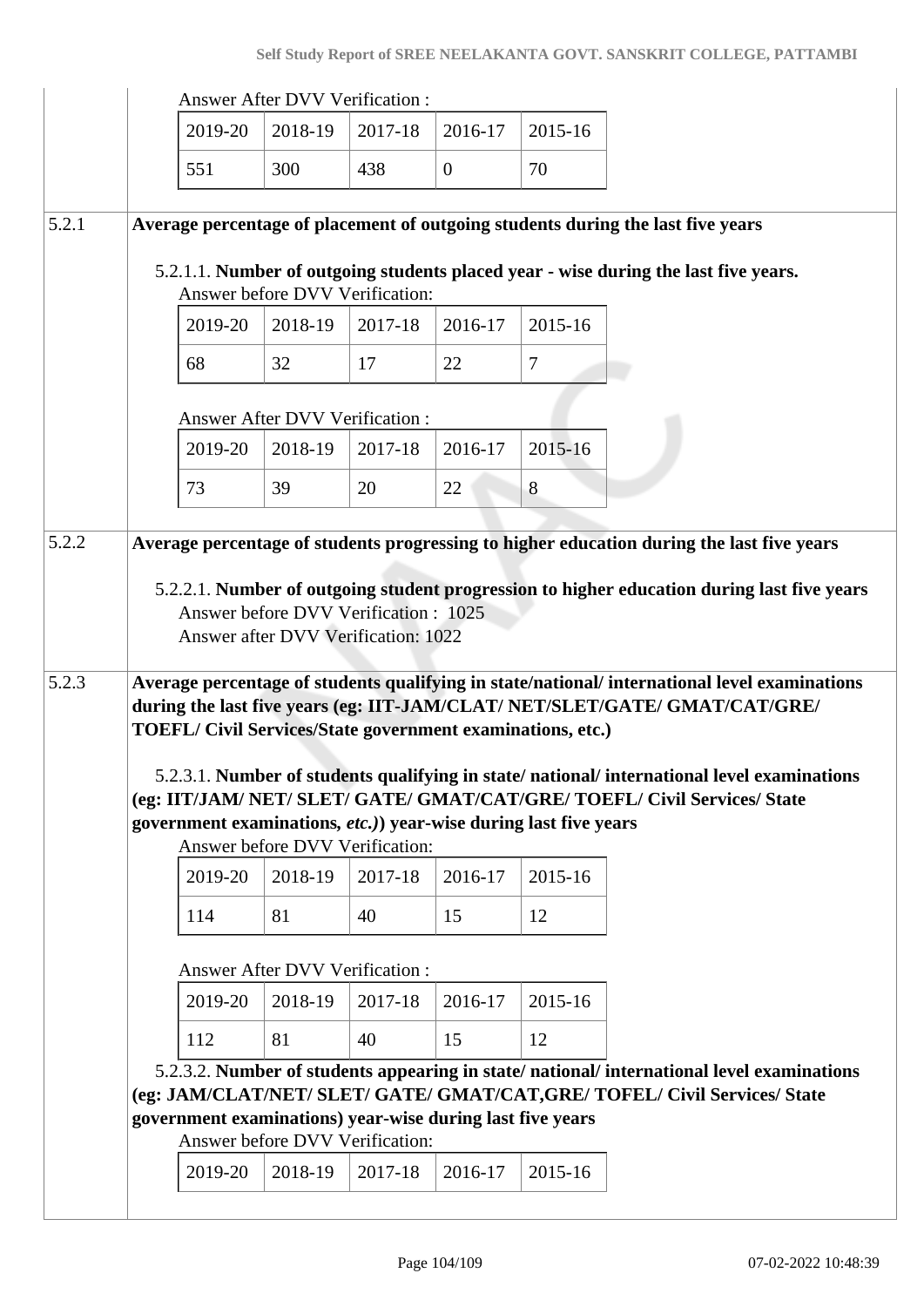| 5.3.1 | be counted as one) during the last five years.            |                                            |                     |                |                | Number of awards/medals won by students for outstanding performance in sports/cultural<br>activities at inter-university/state/national / international level (award for a team event should                                                        |
|-------|-----------------------------------------------------------|--------------------------------------------|---------------------|----------------|----------------|-----------------------------------------------------------------------------------------------------------------------------------------------------------------------------------------------------------------------------------------------------|
|       | one) year-wise during the last five years.                | Answer before DVV Verification:            |                     |                |                | 5.3.1.1. Number of awards/medals for outstanding performance in sports/cultural activities<br>at university/state/national / international level (award for a team event should be counted as                                                       |
|       | 2019-20                                                   | 2018-19                                    | 2017-18             | 2016-17        | 2015-16        |                                                                                                                                                                                                                                                     |
|       | 20                                                        | 31                                         | 29                  | 25             | $\overline{4}$ |                                                                                                                                                                                                                                                     |
|       |                                                           | <b>Answer After DVV Verification:</b>      |                     |                |                |                                                                                                                                                                                                                                                     |
|       | 2019-20                                                   | 2018-19                                    | 2017-18             | 2016-17        | 2015-16        |                                                                                                                                                                                                                                                     |
|       | 16                                                        | 27                                         | 31                  | 25             | 5              |                                                                                                                                                                                                                                                     |
| 5.3.3 |                                                           |                                            |                     |                |                | Average number of sports and cultural events/competitions in which students of the Institution<br>participated during last five years (organised by the institution/other institutions)                                                             |
|       | Institution participated year-wise during last five years | Answer before DVV Verification:            |                     |                |                | 5.3.3.1. Number of sports and cultural events/competitions in which students of the                                                                                                                                                                 |
|       | 2019-20                                                   | 2018-19                                    | 2017-18             | 2016-17        | 2015-16        |                                                                                                                                                                                                                                                     |
|       | 64                                                        | 18                                         | 8                   | $\overline{4}$ | 4              |                                                                                                                                                                                                                                                     |
|       |                                                           | <b>Answer After DVV Verification:</b>      |                     |                |                |                                                                                                                                                                                                                                                     |
|       | 2019-20                                                   |                                            | $2018-19$   2017-18 | 2016-17        | 2015-16        |                                                                                                                                                                                                                                                     |
|       | 17                                                        | 8                                          | 5                   | $\overline{4}$ | $\overline{4}$ |                                                                                                                                                                                                                                                     |
| 6.3.4 |                                                           |                                            |                     |                |                | Average percentage of teachers undergoing online/face-to-face Faculty Development<br>Programmes (FDP) during the last five years (Professional Development Programmes,<br>Orientation / Induction Programmes, Refresher Course, Short Term Course). |
|       | the last five years                                       |                                            |                     |                |                | 6.3.4.1. Total number of teachers attending professional development Programmes viz.,<br>Orientation / Induction Programme, Refresher Course, Short Term Course year-wise during                                                                    |
|       | 2019-20                                                   | Answer before DVV Verification:<br>2018-19 | 2017-18             | 2016-17        | 2015-16        |                                                                                                                                                                                                                                                     |
|       | 47                                                        | 73                                         | 9                   | 8              | 13             |                                                                                                                                                                                                                                                     |
|       |                                                           |                                            |                     |                |                |                                                                                                                                                                                                                                                     |
|       | 2019-20                                                   | Answer After DVV Verification :<br>2018-19 | 2017-18             | 2016-17        | 2015-16        |                                                                                                                                                                                                                                                     |
|       |                                                           |                                            |                     |                |                |                                                                                                                                                                                                                                                     |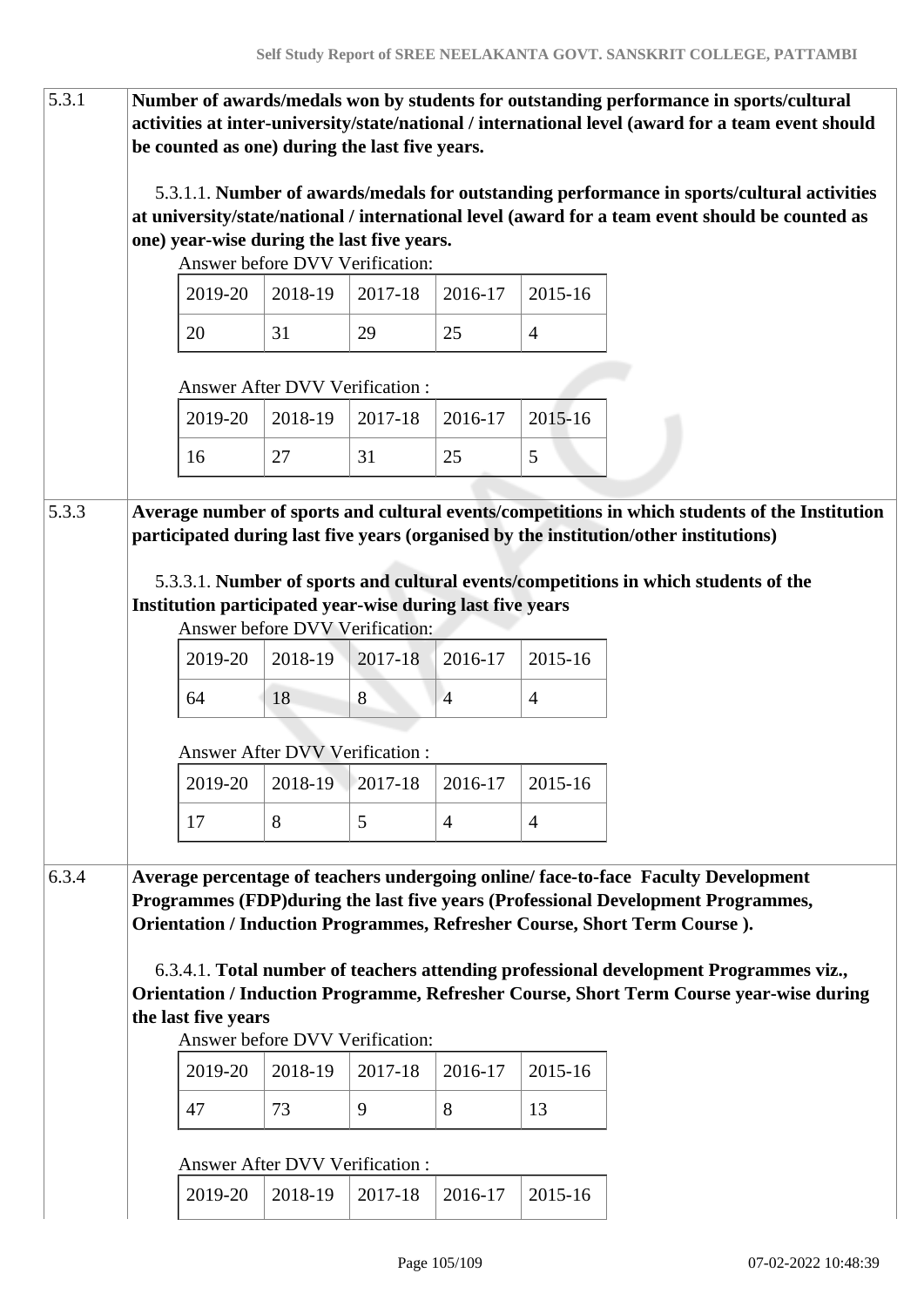|       | 30                                                                                                                                                                                                                                                                                                                                    | 50                                                                                                                                                                                                                                | 9       | 8       | 13      |                                                                                            |  |  |  |  |
|-------|---------------------------------------------------------------------------------------------------------------------------------------------------------------------------------------------------------------------------------------------------------------------------------------------------------------------------------------|-----------------------------------------------------------------------------------------------------------------------------------------------------------------------------------------------------------------------------------|---------|---------|---------|--------------------------------------------------------------------------------------------|--|--|--|--|
|       | Remark : Input edited as per the consolidated list provided by HEI.                                                                                                                                                                                                                                                                   |                                                                                                                                                                                                                                   |         |         |         |                                                                                            |  |  |  |  |
| 6.4.2 | Funds / Grants received from non-government bodies, individuals, philanthropers during the<br>last five years (not covered in Criterion III)                                                                                                                                                                                          |                                                                                                                                                                                                                                   |         |         |         |                                                                                            |  |  |  |  |
|       | 6.4.2.1. Total Grants received from non-government bodies, individuals, Philanthropers year wise<br>during the last five years (INR in Lakhs)<br>Answer before DVV Verification:                                                                                                                                                      |                                                                                                                                                                                                                                   |         |         |         |                                                                                            |  |  |  |  |
|       | 2019-20                                                                                                                                                                                                                                                                                                                               | 2018-19                                                                                                                                                                                                                           | 2017-18 | 2016-17 | 2015-16 |                                                                                            |  |  |  |  |
|       | 30.80                                                                                                                                                                                                                                                                                                                                 | 23.23                                                                                                                                                                                                                             | 23.59   | 17.43   | 13.10   |                                                                                            |  |  |  |  |
|       |                                                                                                                                                                                                                                                                                                                                       |                                                                                                                                                                                                                                   |         |         |         |                                                                                            |  |  |  |  |
|       | 2019-20                                                                                                                                                                                                                                                                                                                               | <b>Answer After DVV Verification:</b><br>2018-19                                                                                                                                                                                  | 2017-18 | 2016-17 | 2015-16 |                                                                                            |  |  |  |  |
|       | 030.80                                                                                                                                                                                                                                                                                                                                | 23.23                                                                                                                                                                                                                             | 23.59   | 17.43   | 13.10   |                                                                                            |  |  |  |  |
|       |                                                                                                                                                                                                                                                                                                                                       |                                                                                                                                                                                                                                   |         |         |         |                                                                                            |  |  |  |  |
|       |                                                                                                                                                                                                                                                                                                                                       |                                                                                                                                                                                                                                   |         |         |         | Remark: Given document provided by HEI does not justify the HEI input, edited accordingly. |  |  |  |  |
| 7.1.2 | measures                                                                                                                                                                                                                                                                                                                              |                                                                                                                                                                                                                                   |         |         |         | The Institution has facilities for alternate sources of energy and energy conservation     |  |  |  |  |
|       | 1. Solar energy<br>2. Biogas plant                                                                                                                                                                                                                                                                                                    | 3. Wheeling to the Grid<br>4. Sensor-based energy conservation<br>5. Use of LED bulbs/ power efficient equipment<br>Answer before DVV Verification : A. 4 or All of the above<br>Answer After DVV Verification: D. 1 of the above |         |         |         |                                                                                            |  |  |  |  |
| 7.1.4 | Water conservation facilities available in the Institution:<br>1. Rain water harvesting<br>2. Borewell /Open well recharge<br>3. Construction of tanks and bunds<br>4. Waste water recycling<br>5. Maintenance of water bodies and distribution system in the campus<br>Answer before DVV Verification : A. Any 4 or all of the above |                                                                                                                                                                                                                                   |         |         |         |                                                                                            |  |  |  |  |
| 7.1.5 | Green campus initiatives include:                                                                                                                                                                                                                                                                                                     | Answer After DVV Verification: B. 3 of the above<br>1. Restricted entry of automobiles<br>2. Use of Bicycles/ Battery powered vehicles<br>3. Pedestrian Friendly pathways                                                         |         |         |         |                                                                                            |  |  |  |  |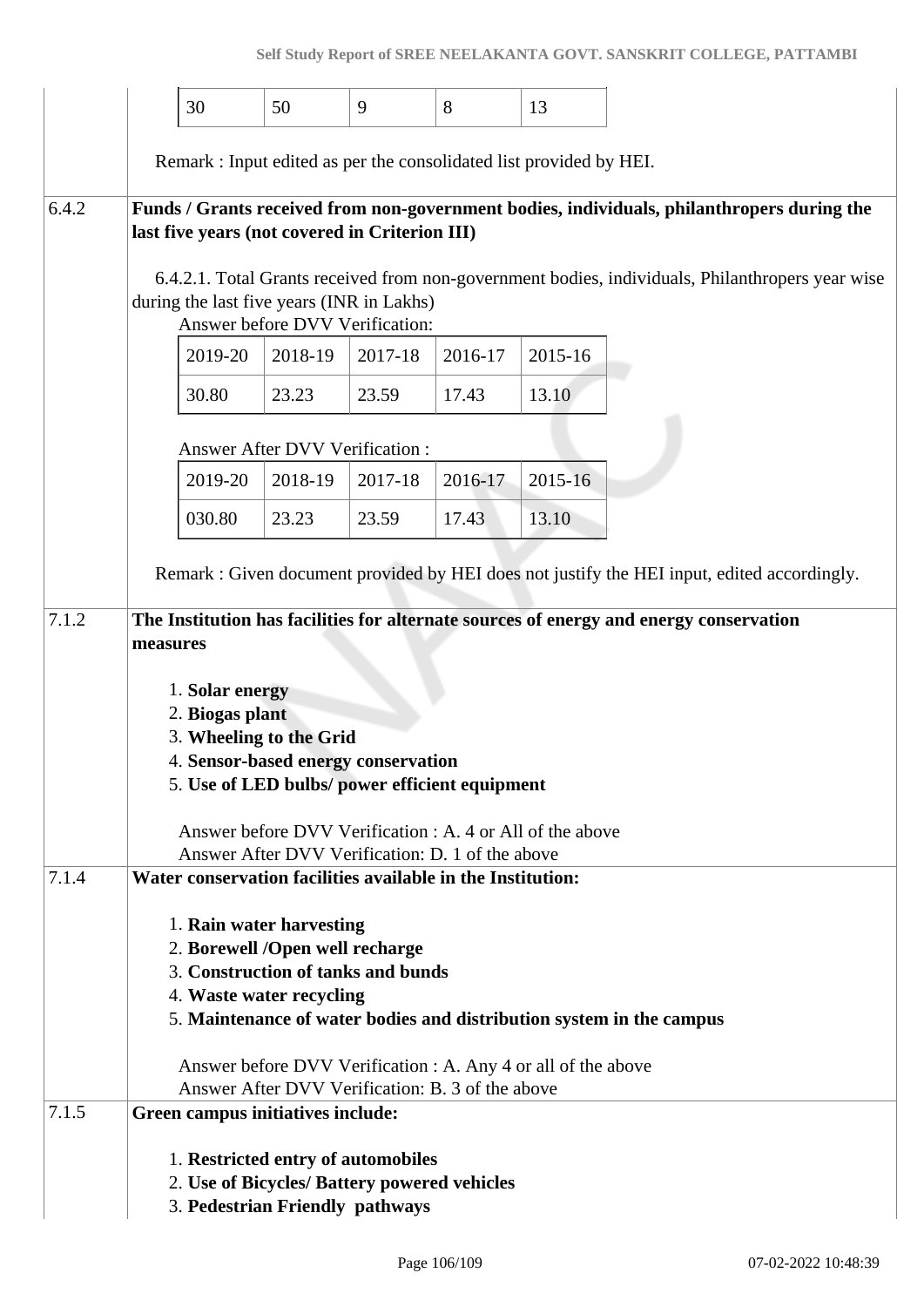|        | 4. Ban on use of Plastic                                                                                                        |
|--------|---------------------------------------------------------------------------------------------------------------------------------|
|        | 5. landscaping with trees and plants                                                                                            |
|        | Answer before DVV Verification : A. Any 4 or All of the above                                                                   |
|        | Answer After DVV Verification: C. 2 of the above                                                                                |
| 7.1.6  | Quality audits on environment and energy are regularly undertaken by the Institution and any                                    |
|        | awards received for such green campus initiatives:                                                                              |
|        | 1. Green audit                                                                                                                  |
|        | 2. Energy audit                                                                                                                 |
|        | 3. Environment audit                                                                                                            |
|        | 4. Clean and green campus recognitions / awards                                                                                 |
|        | 5. Beyond the campus environmental promotion activities                                                                         |
|        | Answer before DVV Verification : A. Any 4 or all of the above                                                                   |
|        | Answer After DVV Verification: B. 3 of the above                                                                                |
| 7.1.7  | The Institution has disabled-friendly, barrier free environment                                                                 |
|        |                                                                                                                                 |
|        | 1. Built environment with ramps/lifts for easy access to classrooms.                                                            |
|        | 2. Divyangjan friendly washrooms                                                                                                |
|        | 3. Signage including tactile path, lights, display boards and signposts                                                         |
|        | 4. Assistive technology and facilities for Divyangjan accessible website, screen-reading                                        |
|        | software, mechanized equipment                                                                                                  |
|        | 5. Provision for enquiry and information : Human assistance, reader, scribe, soft copies of<br>reading material, screen reading |
|        |                                                                                                                                 |
|        | Answer before DVV Verification : A. Any 4 or all of the above                                                                   |
|        | Answer After DVV Verification: C. 2 of the above                                                                                |
|        | Remark : Observation accepted, Input edited accordingly.                                                                        |
|        |                                                                                                                                 |
| 7.1.10 | The Institution has a prescribed code of conduct for students, teachers, administrators and                                     |
|        | other staff and conducts periodic programmes in this regard.                                                                    |
|        | 1. The Code of Conduct is displayed on the website                                                                              |
|        | 2. There is a committee to monitor adherence to the Code of Conduct                                                             |
|        | 3. Institution organizes professional ethics programmes for students, teachers,                                                 |
|        | administrators and other staff                                                                                                  |
|        | 4. Annual awareness programmes on Code of Conduct are organized                                                                 |
|        |                                                                                                                                 |
|        | Answer before DVV Verification : A. All of the above                                                                            |

## **2.Extended Profile Deviations**

| ID  | <b>Extended Questions</b>                                                                   |                                 |         |         |               |  |  |  |
|-----|---------------------------------------------------------------------------------------------|---------------------------------|---------|---------|---------------|--|--|--|
| 1.1 | Number of courses offered by the Institution across all programs during the last five years |                                 |         |         |               |  |  |  |
|     |                                                                                             |                                 |         |         |               |  |  |  |
|     |                                                                                             | Answer before DVV Verification: |         |         |               |  |  |  |
|     | $\parallel$ 2019-20                                                                         | 2018-19                         | 2017-18 | 2016-17 | $ 2015 - 16 $ |  |  |  |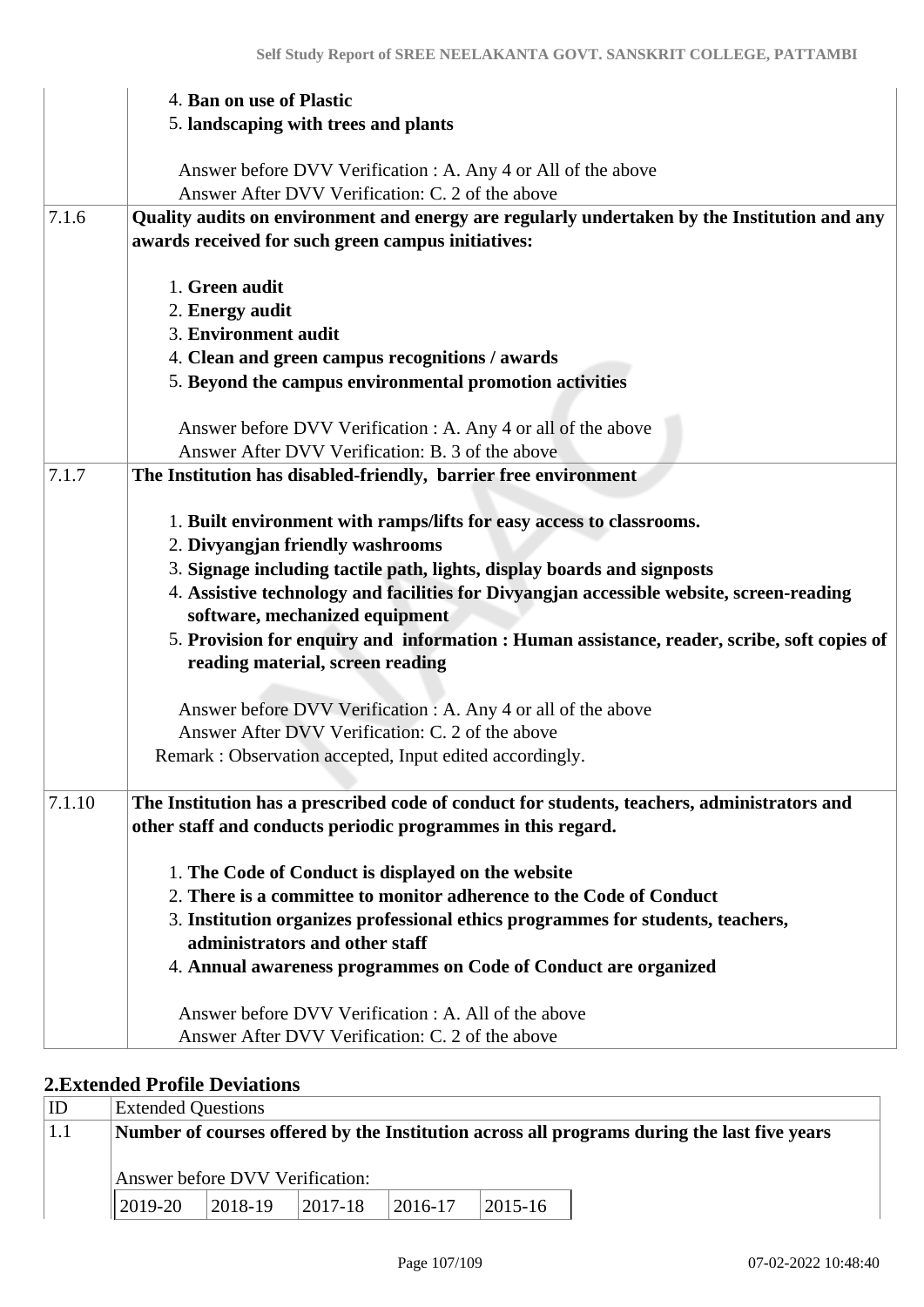|     | 802                                                      | 744                                                 | 726     | 726     | 726     |                                                                                             |  |  |  |  |  |
|-----|----------------------------------------------------------|-----------------------------------------------------|---------|---------|---------|---------------------------------------------------------------------------------------------|--|--|--|--|--|
|     |                                                          | Answer After DVV Verification:                      |         |         |         |                                                                                             |  |  |  |  |  |
|     | 2019-20                                                  | 2018-19                                             | 2017-18 | 2016-17 | 2015-16 |                                                                                             |  |  |  |  |  |
|     | 1544                                                     | 857                                                 | 838     | 724     | 721     |                                                                                             |  |  |  |  |  |
| 1.2 | Number of programs offered year-wise for last five years |                                                     |         |         |         |                                                                                             |  |  |  |  |  |
|     |                                                          | Answer before DVV Verification:                     |         |         |         |                                                                                             |  |  |  |  |  |
|     | 2019-20                                                  | 2018-19                                             | 2017-18 | 2016-17 | 2015-16 |                                                                                             |  |  |  |  |  |
|     | 23                                                       | 22                                                  | 21      | 21      | 21      |                                                                                             |  |  |  |  |  |
|     |                                                          | <b>Answer After DVV Verification:</b>               |         |         |         |                                                                                             |  |  |  |  |  |
|     | 2019-20                                                  | 2018-19                                             | 2017-18 | 2016-17 | 2015-16 |                                                                                             |  |  |  |  |  |
|     | 19                                                       | 22                                                  | 21      | 21      | 21      |                                                                                             |  |  |  |  |  |
|     |                                                          |                                                     |         |         |         |                                                                                             |  |  |  |  |  |
| 2.1 |                                                          | Number of students year-wise during last five years |         |         |         |                                                                                             |  |  |  |  |  |
|     |                                                          | Answer before DVV Verification:                     |         |         |         |                                                                                             |  |  |  |  |  |
|     | 2019-20                                                  | 2018-19                                             | 2017-18 | 2016-17 | 2015-16 |                                                                                             |  |  |  |  |  |
|     | 1668                                                     | 1645                                                | 1606    | 1535    | 1416    |                                                                                             |  |  |  |  |  |
|     |                                                          | <b>Answer After DVV Verification:</b>               |         |         |         |                                                                                             |  |  |  |  |  |
|     | 2019-20                                                  | 2018-19                                             | 2017-18 | 2016-17 | 2015-16 |                                                                                             |  |  |  |  |  |
|     | 1792                                                     | 1645                                                | 1606    | 1535    | 1416    |                                                                                             |  |  |  |  |  |
|     |                                                          |                                                     |         |         |         |                                                                                             |  |  |  |  |  |
| 2.2 | last five years                                          |                                                     |         |         |         | Number of seats earmarked for reserved category as per GOI/State Govt rule year-wise during |  |  |  |  |  |
|     |                                                          |                                                     |         |         |         |                                                                                             |  |  |  |  |  |
|     |                                                          | Answer before DVV Verification:                     |         |         |         |                                                                                             |  |  |  |  |  |
|     | 2019-20                                                  | 2018-19                                             | 2017-18 | 2016-17 | 2015-16 |                                                                                             |  |  |  |  |  |
|     | 304                                                      | 275                                                 | 304     | 297     | 253     |                                                                                             |  |  |  |  |  |
|     |                                                          | Answer After DVV Verification:                      |         |         |         |                                                                                             |  |  |  |  |  |
|     | 2019-20                                                  | 2018-19                                             | 2017-18 | 2016-17 | 2015-16 |                                                                                             |  |  |  |  |  |
|     | 328                                                      | 298                                                 | 326     | 324     | 268     |                                                                                             |  |  |  |  |  |
|     |                                                          |                                                     |         |         |         |                                                                                             |  |  |  |  |  |
| 2.3 |                                                          |                                                     |         |         |         | Number of outgoing / final year students year-wise during last five years                   |  |  |  |  |  |
|     |                                                          | Answer before DVV Verification:                     |         |         |         |                                                                                             |  |  |  |  |  |
|     | 2019-20                                                  | 2018-19                                             | 2017-18 | 2016-17 | 2015-16 |                                                                                             |  |  |  |  |  |
|     |                                                          |                                                     |         |         |         |                                                                                             |  |  |  |  |  |